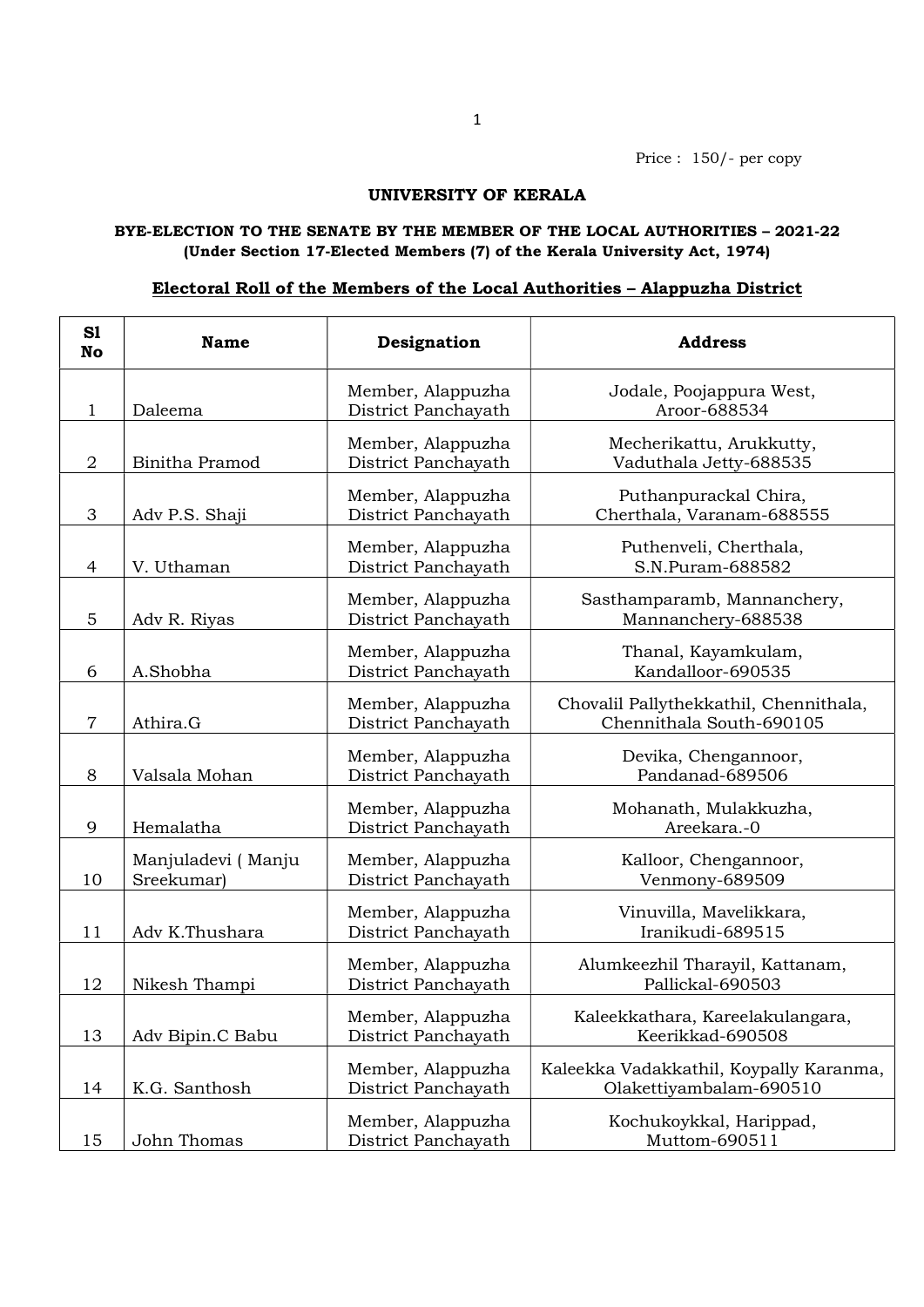| 16 | Adv.T.S.Thaha           | Member, Alappuzha<br>District Panchayath | Kanav, Chingoli,<br>Chingoli-690532                     |
|----|-------------------------|------------------------------------------|---------------------------------------------------------|
| 17 | P. Anju                 | Member, Alappuzha<br>District Panchayath | POkkapuram (Plamood), Ambalappuzha,<br>Purakkad-688561  |
| 18 | Geetha Babu             | Member, Alappuzha<br>District Panchayath | Nandhalayam, Alappuzha,<br>Vadakkal-688003              |
| 19 | K.G.Rajeswari           | Member, Alappuzha<br>District Panchayath | Koyickel, Kalavoor,<br>Kalavoor-688522                  |
| 20 | N.S. Sivaprasad         | Member, Alappuzha<br>District Panchayath | Nikarthil, Cherthala,<br>Pattanakkad-688531             |
| 21 | Sajimol Fransis         | Member, Alappuzha<br>District Panchayath | Cheriyasseril, Andhakaranazhi,<br>Andhakaranazhi-688531 |
| 22 | Dr.Linta Francis        | Member, Alappuzha<br>Municipality        | Tharayil, Thumboli,<br>Thumboli PO                      |
| 23 | Monisha Syam            | Member, Alappuzha<br>Municipality        | Padinjareveli, Thumboli,<br>Thumboli PO                 |
| 24 | B.Mehaboob              | Member, Alappuzha<br>Municipality        | Palayathu Parambu,<br>High Court Ward, Alappuzha        |
| 25 | A.Shanavas              | Member, Alappuzha<br>Municipality        | 146, Chavadiparambu,<br>Chathanad, Head POst Office     |
| 26 | Manu Upendran           | Member, Alappuzha<br>Municipality        | Kandanad, Kottamkulangara,<br>Avalukkunnu PO.           |
| 27 | Sreelekha G             | Member, Alappuzha<br>Municipality        | Devika, Alappuzha,<br>Thathampalli PO.                  |
| 28 | K.K Jayamma             | Member, Alappuzha<br>Municipality        | Kochuparambil, Nehrutrophy Ward,<br>Avalukkunnu PO.     |
| 29 | Swetha S Kumar          | Member, Alappuzha<br>Municipality        | Konnisseril,<br>Thirumala IB PO                         |
| 30 | Beena                   | Member, Alappuzha<br>Municipality        | 720, Ammarthodechira,<br>Pallathuruthi, Pazhaveedu PO.  |
| 31 | Harikrishnan            | Member, Alappuzha<br>Municipality        | Meera Bhavan, Kalarkode,<br>Sanathanapuram PO.          |
| 32 | Sajesh<br>Chakkuparambu | Member, Alappuzha<br>Municipality        | Chakkuparambu (West),<br>Pazhaveedu PO., Alappuzha.     |
| 33 | C.Aravindakshan         | Member, Alappuzha<br>Municipality        | Velangad, Kaithavana,<br>Sanathanapuram PO.             |
| 34 | P.S Faisal              | Member, Alappuzha<br>Municipality        | Puthenveedu,<br>Alappuzha, IB PO                        |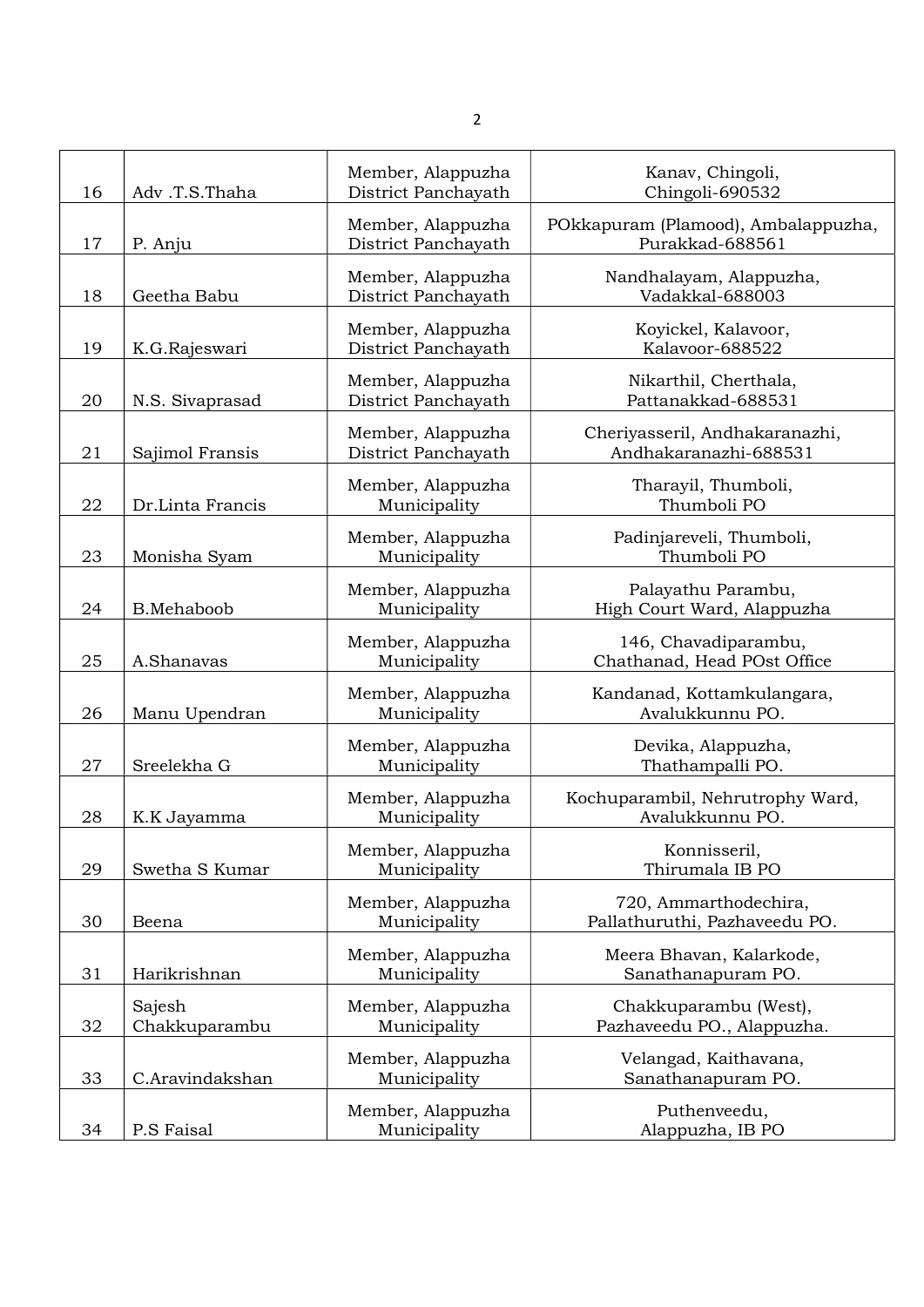| 35 | Sathidevi M.G                      | Member, Alappuzha<br>Municipality | Devi Sadhanam, (Pulimoottu Paramnbil),<br>Mullackal, Iron Bridge PO |
|----|------------------------------------|-----------------------------------|---------------------------------------------------------------------|
| 36 | R.Vinitha                          | Member, Alappuzha<br>Municipality | Mamparambil, High Court Ward,<br>Thathampalli PO                    |
| 37 | Kochuthresyamma<br>Joseph          | Member, Alappuzha<br>Municipality | Puthuparambil, Mainakam,<br>Thathampalli PO                         |
| 38 | Ambili Aravind                     | Member, Alappuzha<br>Municipality | 101, Nikarthil, Avalookkunnu,<br>Avalookkunnu PO.                   |
| 39 | Biji Sankar                        | Member, Alappuzha<br>Municipality | 535, Attathparambu, Thathampalli,<br>Thathampalli PO.               |
| 40 | M.R Prem                           | Member, Alappuzha<br>Municipality | Prem, Avalookkunnu PO.                                              |
| 41 | Rakhi Rejikumar                    | Member, Alappuzha<br>Municipality | Vadakkeveli, Thondankulangara,<br>Avalookkunnu PO.                  |
| 42 | Gopika Vijayaprasad                | Member, Alappuzha<br>Municipality | Thayyil, Chemmukath,<br>Avalookkunnu PO., Alappuzha.                |
| 43 | Suman Skandan                      | Member, Alappuzha<br>Municipality | 498, Ammoos Residence,<br>Chathanad, Avalookkunnu PO.               |
| 44 | K.Babu                             | Member, Alappuzha<br>Municipality | Lakshmi Narayana, Alappuzha,<br>Thathampalli PO.                    |
| 45 | <b>Bindhu Thomas</b><br>Kalarikkal | Member, Alappuzha<br>Municipality | Kalarikkal House, Vazhicheri Ward,<br>Alappuzha                     |
| 46 | A.S Kavitha                        | Member, Alappuzha<br>Municipality | Yamuna, M.O Ward,<br>Alappuzha                                      |
| 47 | Suma                               | Member, Alappuzha<br>Municipality | Puthenmadom, A.N Puram,<br>Iron Bridge PO.                          |
| 48 | R.Ramesh                           | Member, Alappuzha<br>Municipality | 756, Raju Nivas, Pazhaveedu,<br>Pazhaveedu PO.                      |
| 49 | Prajitha U                         | Member, Alappuzha<br>Municipality | Kamal Sreebhavan, Housing Colony,<br>Sanathanapuram PO.             |
| 50 | Maneesha S                         | Member, Alappuzha<br>Municipality | Ummaparambu, Sanathanapuram,<br>Sanathanapuram PO.                  |
| 51 | Soumya Raj                         | Member, Alappuzha<br>Municipality | Anchuthengil, Eravukadu,<br>Thiruvambadi PO.                        |
| 52 | Salim Mullath                      | Member, Alappuzha<br>Municipality | Thaivelikkakam, Mullath Ward,<br>Thiruvambadi PO.                   |
| 53 | Nazeer Punnackal                   | Member, Alappuzha<br>Municipality | Punnackal House, Alappuzha,<br>Head POst Office.                    |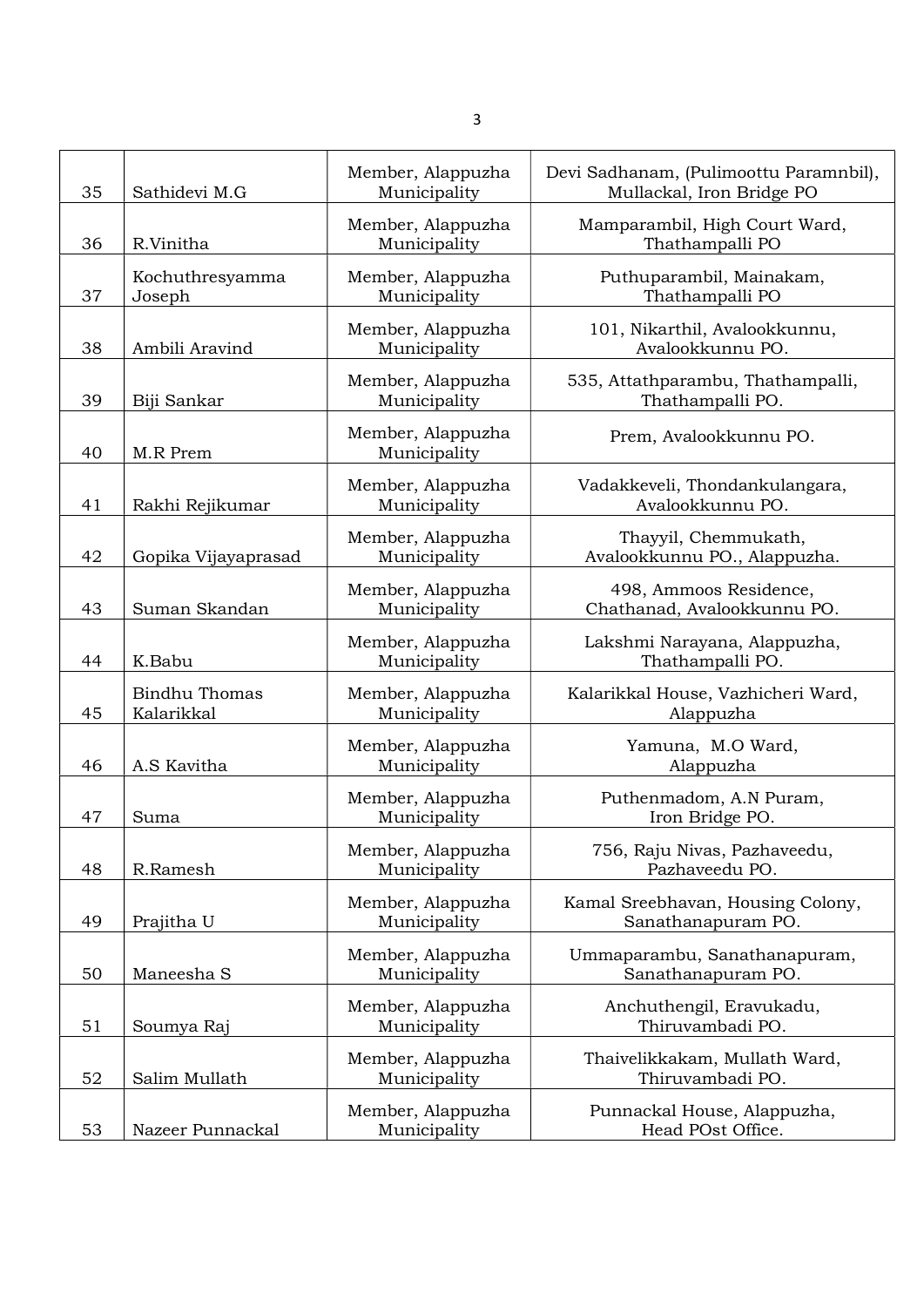| 54 | <b>B.Ajesh</b>               | Member, Alappuzha<br>Municipality | Kizhakkekattunkalchira,<br>Stadium, Head Post Office.           |
|----|------------------------------|-----------------------------------|-----------------------------------------------------------------|
| 55 | Muhammad Hussain<br>P.S      | Member, Alappuzha<br>Municipality | Pulickal Parambil,<br>Alisseri Head Post Office.                |
| 56 | Ratheesh P                   | Member, Alappuzha<br>Municipality | Nilamnikarthil, POonthoppe Ward,<br>Avalookkunnu PO.            |
| 57 | <b>B.Nazeer</b>              | Member, Alappuzha<br>Municipality | M.A.B Cottage,<br>Alappuzha Bazar PO.                           |
| 58 | Illickal Kunjumon            | Member, Alappuzha<br>Municipality | Illickal Purayidom, Vattayal Ward,<br>Alappuzha.                |
| 59 | Claramma Peter<br>(Jessamma) | Member, Alappuzha<br>Municipality | 106, Veliyil Veedu, Thiruvambadi PO.,<br>Alappuzha.             |
| 60 | Remya Soorjith               | Member, Alappuzha<br>Municipality | Maruthachikkal, Gurumandiram Ward,<br>Thiruvambadi PO.          |
| 61 | Mary Leena                   | Member, Alappuzha<br>Municipality | Arackal House, Vadakkal,<br>Vadakkal PO.                        |
| 62 | Elgin Richard                | Member, Alappuzha<br>Municipality | Richard Bhavan, Kuthrappanthi Ward,<br>Thiruvambadi PO.         |
| 63 | Prabha Sasikumar             | Member, Alappuzha<br>Municipality | Kalappuackal,<br>Valiyakulam Ward Bazar PO.                     |
| 64 | Najitha Haris                | Member, Alappuzha<br>Municipality | Noufal Manzil, Zacharia Bazar,<br>Muppalam PO.                  |
| 65 | Simi Shafikhan               | Member, Alappuzha<br>Municipality | 418 Banu Bhavan, Khadar Parambu,<br>Head POst Office.           |
| 66 | Adv.Reego Raju               | Member, Alappuzha<br>Municipality | 45/742 A, Naduvilaparambil,<br>Convent Square, Head POst Office |
| 67 | P.Rahiyanath                 | Member, Alappuzha<br>Municipality | 206, Thaipparambil, Vadaikkanal,<br>Arattuvazhi PO.             |
| 68 | Helen Fernandaz              | Member, Alappuzha<br>Municipality | Martin Villa, POwer House Ward,<br>Arattuvazhi PO.              |
| 69 | K.S Jayan                    | Member, Alappuzha<br>Municipality | Kothuparambil, Alappuzha,<br>Head POst Office                   |
| 70 | D.P.Madhu                    | Member, Alappuzha<br>Municipality | C.G Nivas, Kalappura,<br>Alappuzha North PO.                    |
| 71 | Elizabeth P.G                | Member, Alappuzha<br>Municipality | Valayil, Kanjiramchira,<br>Kanjiramchira PO.                    |
| 72 | Jyothi                       | Member, Alappuzha<br>Municipality | 50, Chakkamparambu,<br>Kalappura, Arattuvazhi PO.               |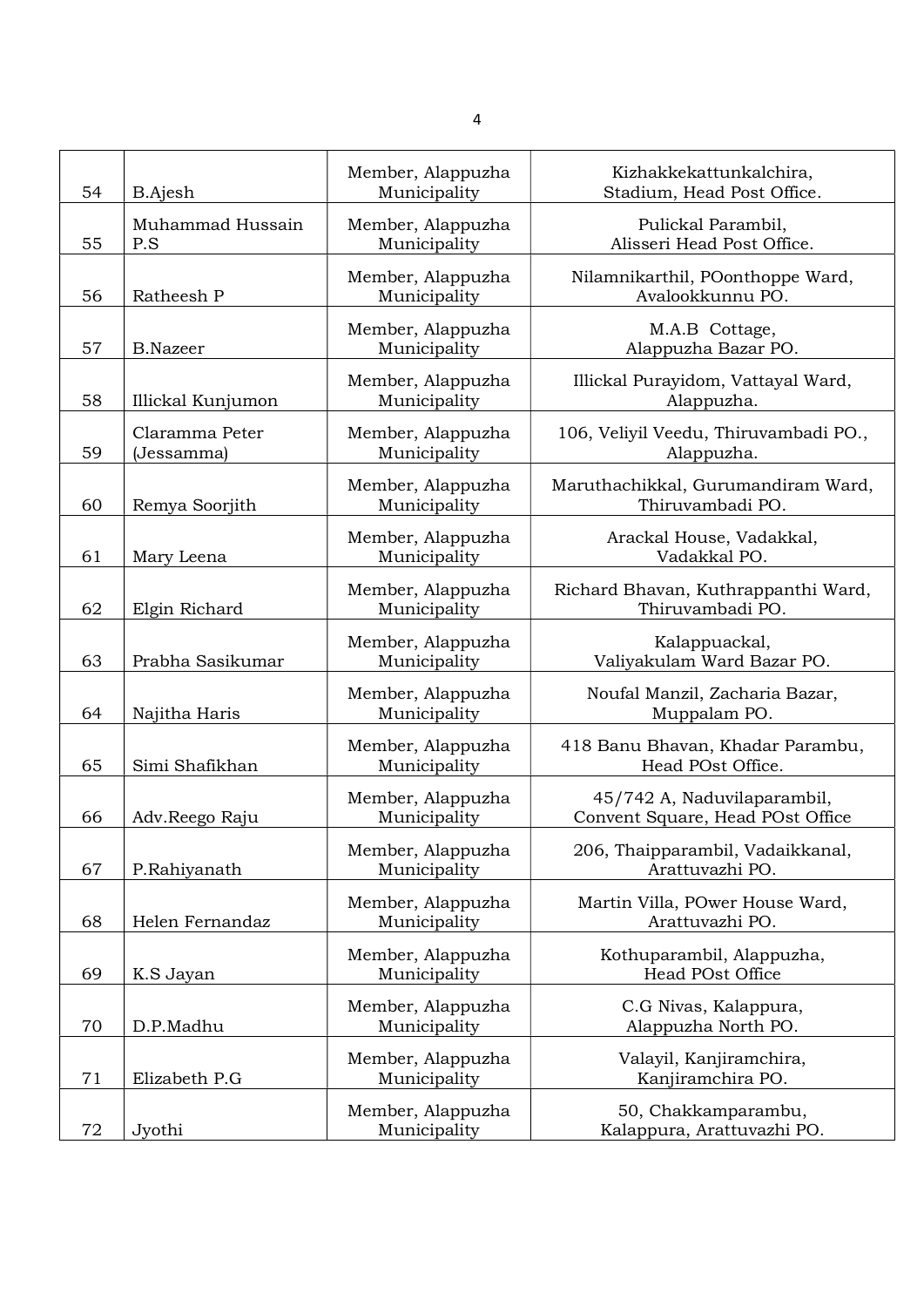| 73 | Jessymol K.A              | Member, Alappuzha<br>Municipality | 27, Veliyil House, Mangalam,<br>Thumboli PO.        |
|----|---------------------------|-----------------------------------|-----------------------------------------------------|
| 74 | Smitha                    | Member, Cherthala<br>Municipality | Kochuveliyil,<br>CMC 1                              |
| 75 | Sheeja Santhosh           | Member, Cherthala<br>Municipality | Kariyil, CMC 2                                      |
| 76 | Joshitha                  | Member, Cherthala<br>Municipality | Malathi Bhavan, CMC 3                               |
| 77 | <b>B</b> Faisal           | Member, Cherthala<br>Municipality | Darusalem, CMC 4                                    |
| 78 | Salji                     | Member, Cherthala<br>Municipality | Kizhakkekollapurayckal, CMC 5                       |
| 79 | Kanakamma                 | Member, Cherthala<br>Municipality | Chaniyil, Varanad PO,                               |
| 80 | S Saneesh                 | Member, Cherthala<br>Municipality | Puthanthara, Varanad PO                             |
| 81 | Sherli Bhargavan          | Member, Cherthala<br>Municipality | Smithalayam, CMC 8                                  |
| 82 | P S Sreekumar<br>(Thampi) | Member, Cherthala<br>Municipality | Anuja Bhavanam, CMC 4                               |
| 83 | Asha Mukesh               | Member, Cherthala<br>Municipality | Veliyil Puthenveed, CMC 12                          |
| 84 | M Jayasanker              | Member, Cherthala<br>Municipality | Jayakarthika Puliyannur Madam,<br>CMC <sub>11</sub> |
| 85 | P Unnikrishnan            | Member, Cherthala<br>Municipality | Padmanabham, Maruthorvattom PO                      |
| 86 | Rajasree Jyothish         | Member, Cherthala<br>Municipality | Puthenveed, CMC 13                                  |
| 87 | T S Ajayakumar            | Member, Cherthala<br>Municipality | Thekke Ulladamparambu, CMC 14                       |
| 88 | Anoop Chakko              | Member, Cherthala<br>Municipality | Padijaremattathil, CMC 15                           |
| 89 | Seema Shibu               | Member, Cherthala<br>Municipality | Snehaveed, CMC 16                                   |
| 90 | G Renjith                 | Member, Cherthala<br>Municipality | Nikarthil, CMC                                      |
| 91 | M K Pushpakumar           | Member, Cherthala<br>Municipality | Karunakkatt, CMC 18                                 |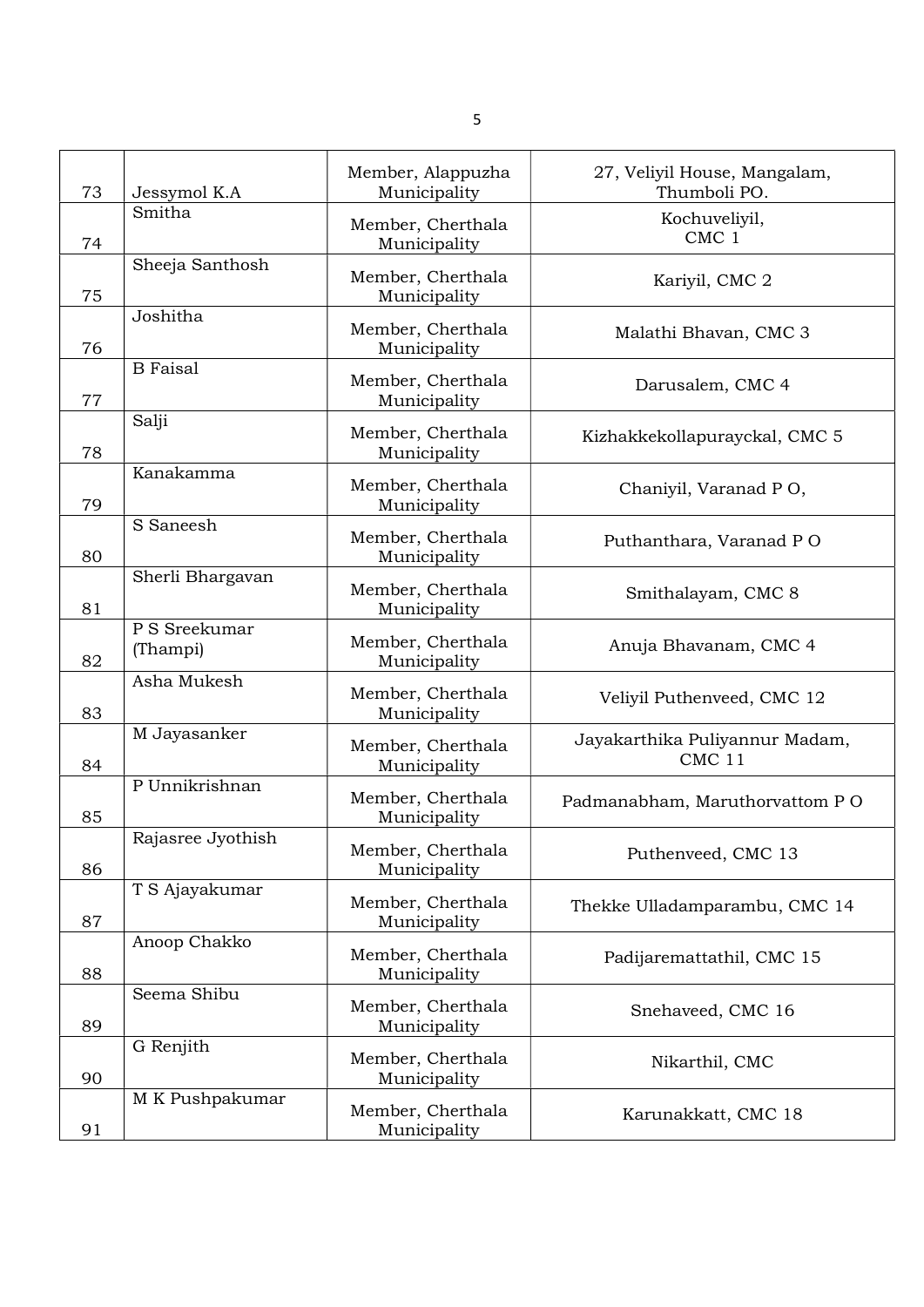| 92  | Sreeja S                     | Member, Cherthala<br>Municipality  | Madathipparambil, CMC 19                                |
|-----|------------------------------|------------------------------------|---------------------------------------------------------|
| 93  | Seenamol Dinakaran           | Member, Cherthala<br>Municipality  | POththaparathveli, CMC 20                               |
| 94  | E K Madhu                    | Member, Cherthala<br>Municipality  | Erattupuzha, CMC 22                                     |
| 95  | Madhuri Sabhu                | Member, Cherthala<br>Municipality  | Thareveli, CMC 22                                       |
| 96  | <b>B</b> Bhasi               | Member, Cherthala<br>Municipality  | Mattavana, CMC 23                                       |
| 97  | Sobha Joshi                  | Member, Cherthala<br>Municipality  | Mozhiyamparambil, CMC 24                                |
| 98  | M A Saju                     | Member, Cherthala<br>Municipality  | Muriyanattchira, CMC 25                                 |
| 99  | Joseph (Babu<br>Mullanchira) | Member, Cherthala<br>Municipality  | Mullenchira, CMC 26                                     |
| 100 | Elikutty John                | Member, Cherthala<br>Municipality  | Thottunkal CMC 27                                       |
| 101 | Lissi Tomy                   | Member, Cherthala<br>Municipality  | Kurisunkal, CMC 30                                      |
| 102 | Mithravindabhayi             | Member, Cherthala<br>Municipality  | Velipparambil, CMC 30                                   |
| 103 | Adv. Jackson Mathew          | Member, Cherthala<br>Municipality  | Erattupuzha, CMC 30                                     |
| 104 | K P Prakasan                 | Member, Cherthala<br>Municipality  | Kambiyakath, CMC 31                                     |
| 105 | Prameeladevi                 | Member, Cherthala<br>Municipality  | Kambiyakath, CMC 32                                     |
| 106 | Bindu Unnikrishnan           | Member, Cherthala<br>Municipality  | Changarath, CMC                                         |
| 107 | Sujatha<br>Satheeshkumar     | Member, Cherthala<br>Municipality  | CheppilapPOzhi, CMC                                     |
| 108 | A S Sabu                     | Member, Cherthala<br>Municipality  | Valiyakari Nikarththil, (Nandanam),<br>CMC <sub>1</sub> |
| 109 | Sri. Nadirsha                | Member, Kayamkulam<br>Municipality | Chettiyath, Veruvally Bhagom,<br>Kayamkulam, 690502     |
| 110 | Adv. Farsana Habeeb          | Member, Kayamkulam<br>Municipality | Orakarasseril, Kottukulangara,<br>Kayamkulam, 690502    |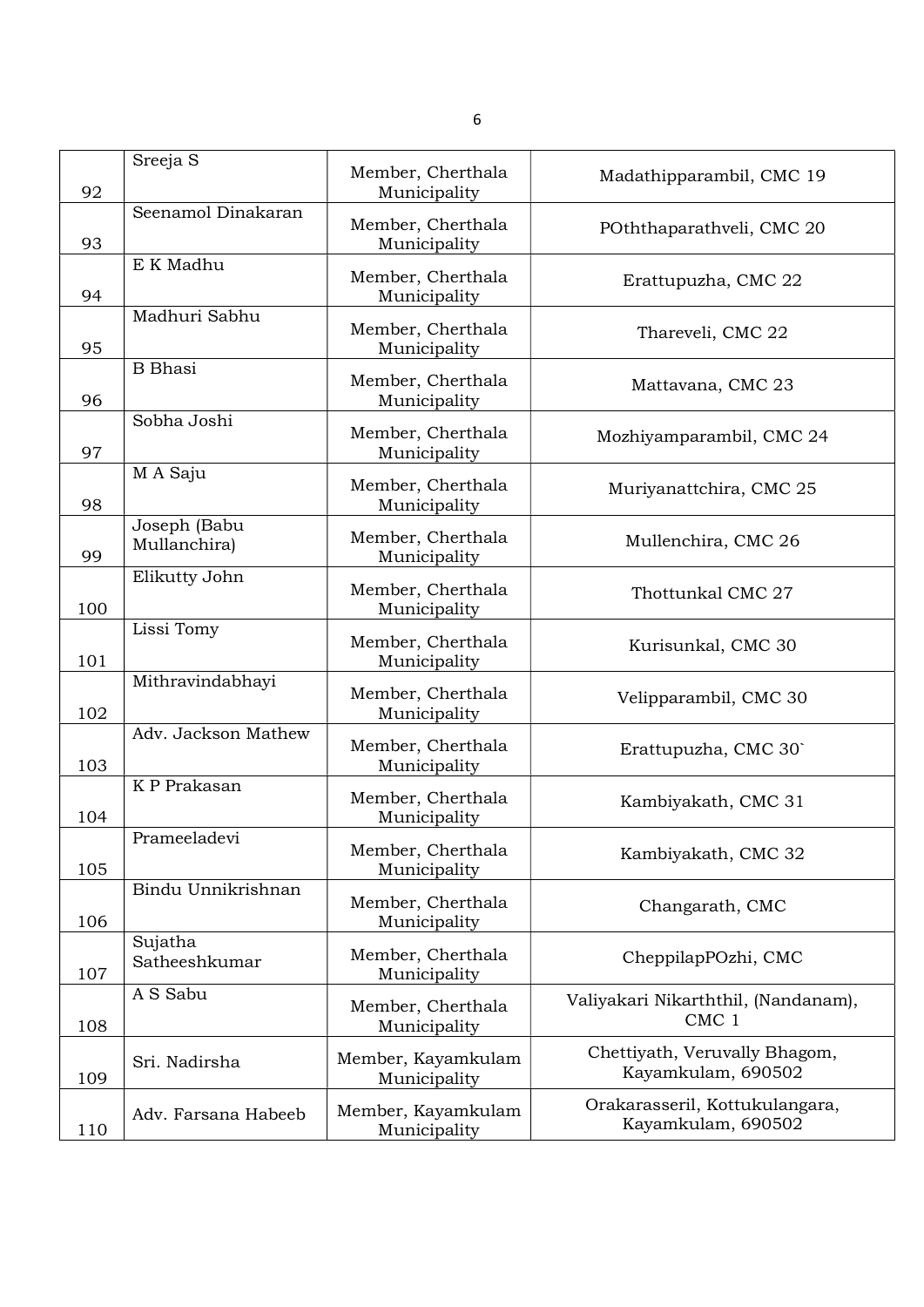| 111 | Smt. Shyni Shibu            | Member, Kayamkulam<br>Municipality | Vettathayyathu, Kannambally Bhagom,<br>Kayamkulam, 690502       |
|-----|-----------------------------|------------------------------------|-----------------------------------------------------------------|
| 112 | Smt. Shemi Mol              | Member, Kayamkulam<br>Municipality | Paradeshi Tharayil, Eruva. PO,<br>Kayamkulam, 690572            |
| 113 | Sri. Anshad Vahid           | Member, Kayamkulam<br>Municipality | Mattathayyath, Eruva. PO, Kayamkulam,<br>690572                 |
| 114 | Smt. Shamila Siyad          | Member, Kayamkulam<br>Municipality | Paradeshi Tharayil, Eruva. PO,<br>Kayamkulam, 690572            |
| 115 | Smt. Ambily<br>Harikumar    | Member, Kayamkulam<br>Municipality | Koyickal Padikkal Kizhakkathil, Eruva. P,<br>Kayamkulam, 690572 |
| 116 | Smt. Sheeja Rasheed         | Member, Kayamkulam<br>Municipality | Thekkadathu Tharayil, Near M.S.M.<br>School, Kayamkulam, 690502 |
| 117 | Sri. P. K. Ambily           | Member, Kayamkulam<br>Municipality | Sheeja Manzil, Kayamkulam, 690502                               |
| 118 | Smt. Rajasree Kamath        | Member, Kayamkulam<br>Municipality | Kandathil Parambu. S. V. Ward,<br>Kayamkulam, 690502            |
| 119 | Sri. R. Sumithran           | Member, Kayamkulam<br>Municipality | Thekkinezhathu Veedu, Eruva East PO,<br>Kayamkulam, 690572      |
| 120 | Smt. Ambika                 | Member, Kayamkulam<br>Municipality | Change Vadakkathil, Eruva PO,<br>Kayamkulam, 690572             |
| 121 | Smt. Mini Samuel            | Member, Kayamkulam<br>Municipality | Leya Bhavanam, Peringala. PO,<br>Kayamkulam, 690537             |
| 122 | Sri. A. Ansari              | Member, Kayamkulam<br>Municipality | Koyikkaleth, Peringala PO,<br>Kayamkulam, 690537                |
| 123 | Smt. Geetha. P              | Member, Kayamkulam<br>Municipality | Kunnil, Cheravally,<br>Kayamkulam, 690502                       |
| 124 | Smt. Lekha<br>Muraleedharan | Member, Kayamkulam<br>Municipality | Murali Nivas, Peringala. PO, Kayamkulam,<br>690537              |
| 125 | Sri. Biju. R                | Member, Kayamkulam<br>Municipality | Sopanam, Peringala. PO,<br>Kayamkulam, 690537                   |
| 126 | Smt. Ganga Devi             | Member, Kayamkulam<br>Municipality | Kalathil, Peringala. PO,<br>Kayamkulam, 690537                  |
| 127 | Smt. Maya Devi              | Member, Kayamkulam<br>Municipality | Vrindavanam, Peringala. PO,<br>Kayamkulam, 690537               |
| 128 | Smt. Vijayasree. K          | Member, Kayamkulam<br>Municipality | Vijayasree Bhavanam, Peringala. PO,<br>Kayamkulam, 690537       |
| 129 | Sri. Biju Nasarulla         | Member, Kayamkulam<br>Municipality | Biju Cottage, Cheravally. PO,<br>Kayamkulam, 690502             |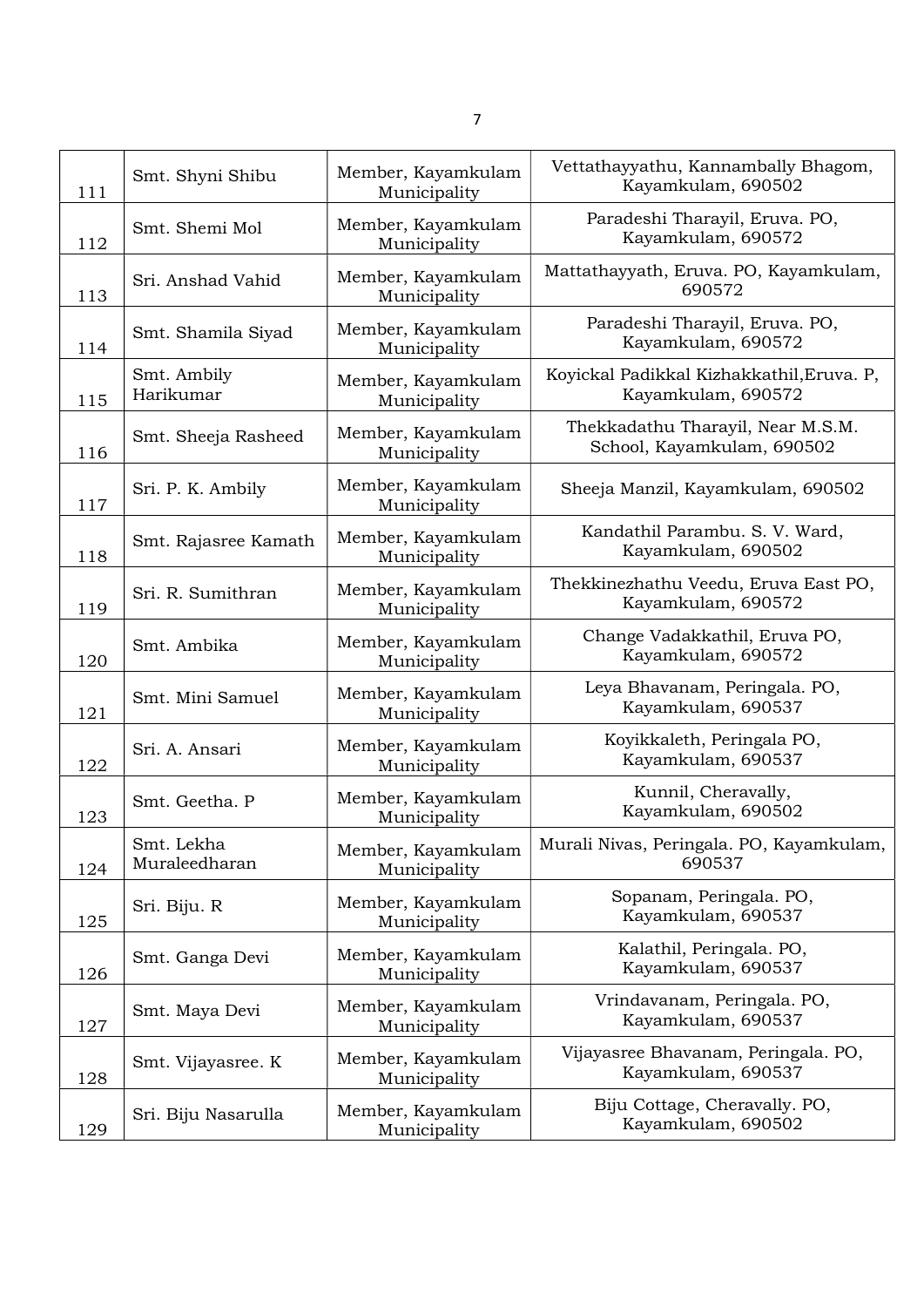| 130 | Smt. P. Sasikala           | Member, Kayamkulam<br>Municipality | Panalil, Cheravally,<br>Kayamkulam PO, 690502                |
|-----|----------------------------|------------------------------------|--------------------------------------------------------------|
| 131 | Sri. C. A. Akhil Kumar     | Member, Kayamkulam<br>Municipality | Chelakkattu Kizhakkathil, Kayamkulam<br>PO, 690502           |
| 132 | Smt. Shamila Animon        | Member, Kayamkulam<br>Municipality | Thundayyath, Kayamkulam. PO,<br>Kayamkulam, 690502           |
| 133 | Smt. Surya Biju            | Member, Kayamkulam<br>Municipality | Thayyil Puthen Veedu, Cheravally. PO,<br>Kayamkulam, 690502  |
| 134 | Sri. S. Kesunath           | Member, Kayamkulam<br>Municipality | Karoor Sreerangam, Cheravally. PO,<br>Kayamkulam, 690502     |
| 135 | Smt. Sukumari              | Member, Kayamkulam<br>Municipality | S. S. Bhavanam,<br>Kayamkulam. PO, 690502                    |
| 136 | Sri. Bidu Raghavan         | Member, Kayamkulam<br>Municipality | Kuttikkattu Thekkathil,<br>Cheravally. PO, 690502            |
| 137 | Sri. C. S. Basha           | Member, Kayamkulam<br>Municipality | Chavadiyil, Kayamkulam PO, 690502                            |
| 138 | Smt. Binu Ashokan          | Member, Kayamkulam<br>Municipality | Kuttiyil Vadakkathil, Krishnapuram.PO,<br>Kayamkulam 690533  |
| 139 | Sri. J. Adarsh             | Member, Kayamkulam<br>Municipality | Kollatheril, Kayamkulam PO,<br>Kayamkulam, 690502            |
| 140 | Sri. D. Aswani Dev         | Member, Kayamkulam<br>Municipality | Bhagya Bhavanam,<br>Chirakkadavom. PO,<br>Kayamkulam, 690502 |
| 141 | Smt. Lekha Somarajan       | Member, Kayamkulam<br>Municipality | Palathin Keezhil, Kayamkulam PO,<br>Kayamkulam, 690502       |
| 142 | Smt. T. Renjitham          | Member, Kayamkulam<br>Municipality | Symphony, Cheravally. PO, Kayamkulam,<br>690502              |
| 143 | Sri. P. C. Roy             | Member, Kayamkulam<br>Municipality | Peediyekkal,<br>Kayamkulam PO, 690502                        |
| 144 | Sri. Pushpadas             | Member, Kayamkulam<br>Municipality | Koodaram, Chirakkadavom,<br>Kayamkulam, 690502               |
| 145 | Sri. P.C. Sulfikar         | Member, Kayamkulam<br>Municipality | Puthen Purayil, Kayamkulam. PO,<br>Kayamkulam, 690502        |
| 146 | Sri. A. P. Shajahan        | Member, Kayamkulam<br>Municipality | Peedika Parambil, Kayamkulam PO,<br>Kayamkulam, 690502       |
| 147 | Smt. Naseema<br>Shamsudeen | Member, Kayamkulam<br>Municipality | Shah Cottage, Kayamkulam. PO,<br>Kayamkulam, 690502          |
| 148 | Smt. Sumi Ajeer            | Member, Kayamkulam<br>Municipality | Koyikkaleth, Keerikkad South,<br>Kayamkulam, 690502          |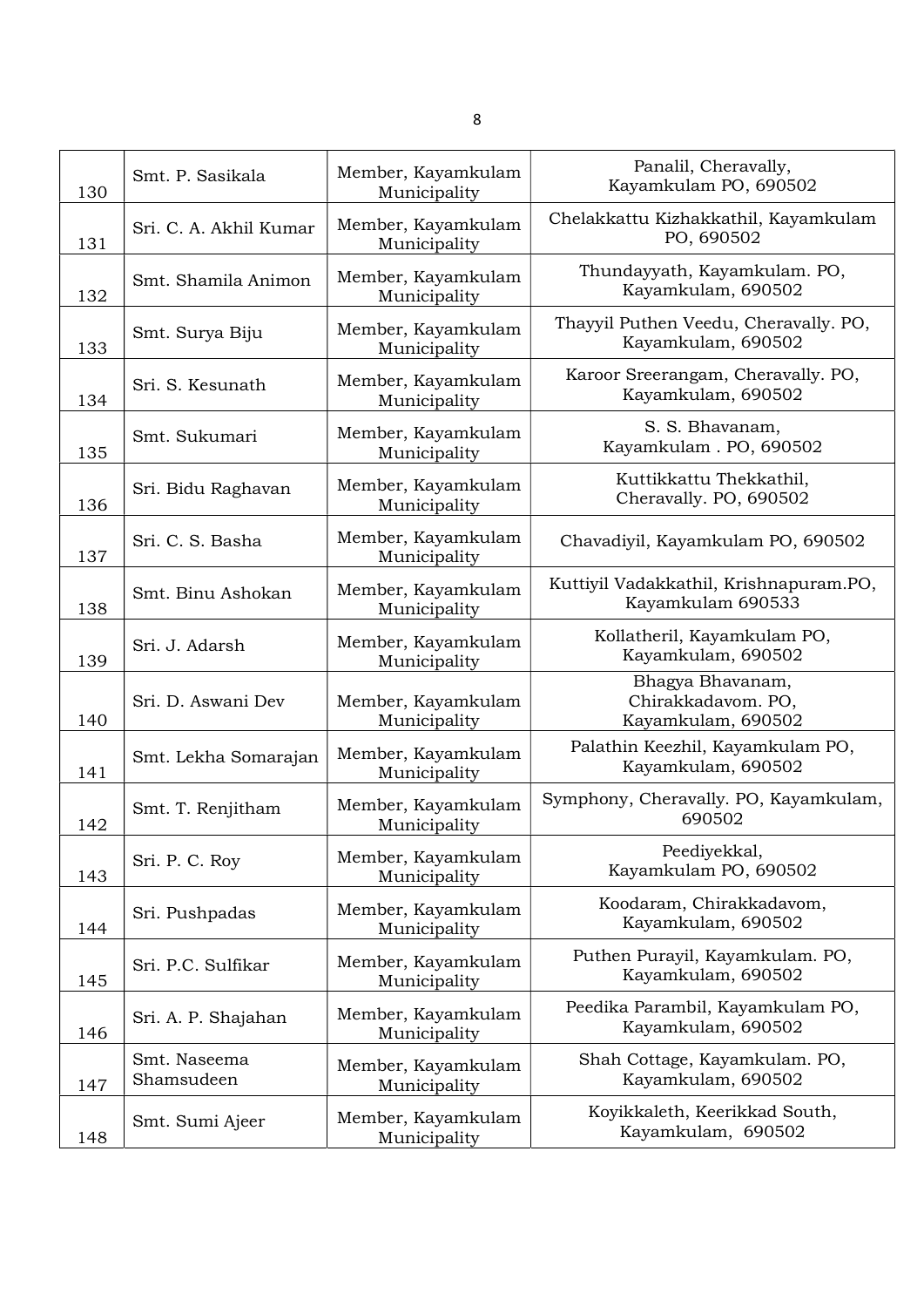| 149 | Sri. Reji Mavanal                | Member, Kayamkulam<br>Municipality  | R. C.Nivas, Kayamkulam. PO, 690502                                                      |
|-----|----------------------------------|-------------------------------------|-----------------------------------------------------------------------------------------|
| 150 | Sri. Harilal                     | Member, Kayamkulam<br>Municipality  | Kottolil, Kayamkulam. PO,<br>Kayamkulam, 690502                                         |
| 151 | Sri. Navas<br>Mundakathil        | Member, Kayamkulam<br>Municipality  | Mundakathil,<br>Kayamkulam. PO, 690502                                                  |
| 152 | Sri. A. J. Shajahan              | Member, Kayamkulam<br>Municipality  | Ashtamana Purayidathil,<br>Kayamkulam. PO, Kayamkulam, 690502                           |
| 153 | Meghanath                        | Member, Mavelikkara<br>Municipality | Megha Sadhan, Mattom Vadakku,<br>Thattarambalam PO.,<br>Mavelikkara - 690 103.          |
| 154 | Jayasree Ajayakumar              | Member, Mavelikkara<br>Municipality | Kizhakkanvelil, Kandiyoor,<br>Kuruvikkad, Thattarambalam PO.,<br>Mavelikkara - 690 103. |
| 155 | K.Gopan                          | Member, Mavelikkara<br>Municipality | Edasseriyath, Kandiyoor,<br>Thattarambalam PO.,<br>Mavelikkara - 690 103.               |
| 156 | Santhi Ajayan                    | Member, Mavelikkara<br>Municipality | Thaipparambil, Manacaud,<br>Mavelikkara - 690 101.                                      |
| 157 | Rajan (Manas<br>Rajappan)        | Member, Mavelikkara<br>Municipality | Perumballil Thekkathil, Manacaud,<br>Mavelikkara - 690 101.                             |
| 158 | Sajeev Prayikkara                | Member, Mavelikkara<br>Municipality | Parayatt, Prayikkara,<br>Mavelikkara - 690 101.                                         |
| 159 | <b>Binu Varghese</b>             | Member, Mavelikkara<br>Municipality | Chirapparambil, Thazhakkara,<br>Mavelikkara - 690 102.                                  |
| 160 | Nainan C Kuttisseri              | Member, Mavelikkara<br>Municipality | Kuttisseril, Puthiyakavu PO.,<br>Mavelikkara - 690 101.                                 |
| 161 | Thomas Mathew (Tiny<br>Monachan) | Member, Mavelikkara<br>Municipality | Alinte Thekkathil Puthenpurayil,<br>Puthiyakavu PO.,<br>Mavelikkara - 690 101           |
| 162 | Ani Varghese                     | Member, Mavelikkara<br>Municipality | Thunduparambil, Kottarkavu,<br>Mavelikkara - 690101                                     |
| 163 | Gopakumar C.K                    | Member, Mavelikkara<br>Municipality | Saradha Thoppil, Kottarkavu,<br>Mavelikkara - 690101                                    |
| 164 | Kavitha Sreejith                 | Member, Mavelikkara<br>Municipality | Sreenilayam, Puthiyakavu PO.,<br>Mavelikkara - 690 101.                                 |
| 165 | K.V Sreekumar<br>(Mohanan)       | Member, Mavelikkara<br>Municipality | Vijayasadhanam, Puthuchira,<br>Mavelikkara - 690 101.                                   |
| 166 | S.Rajesh                         | Member, Mavelikkara<br>Municipality | Indhu Bhavan, Padinjarenada,<br>Mavelikkara - 690 101.                                  |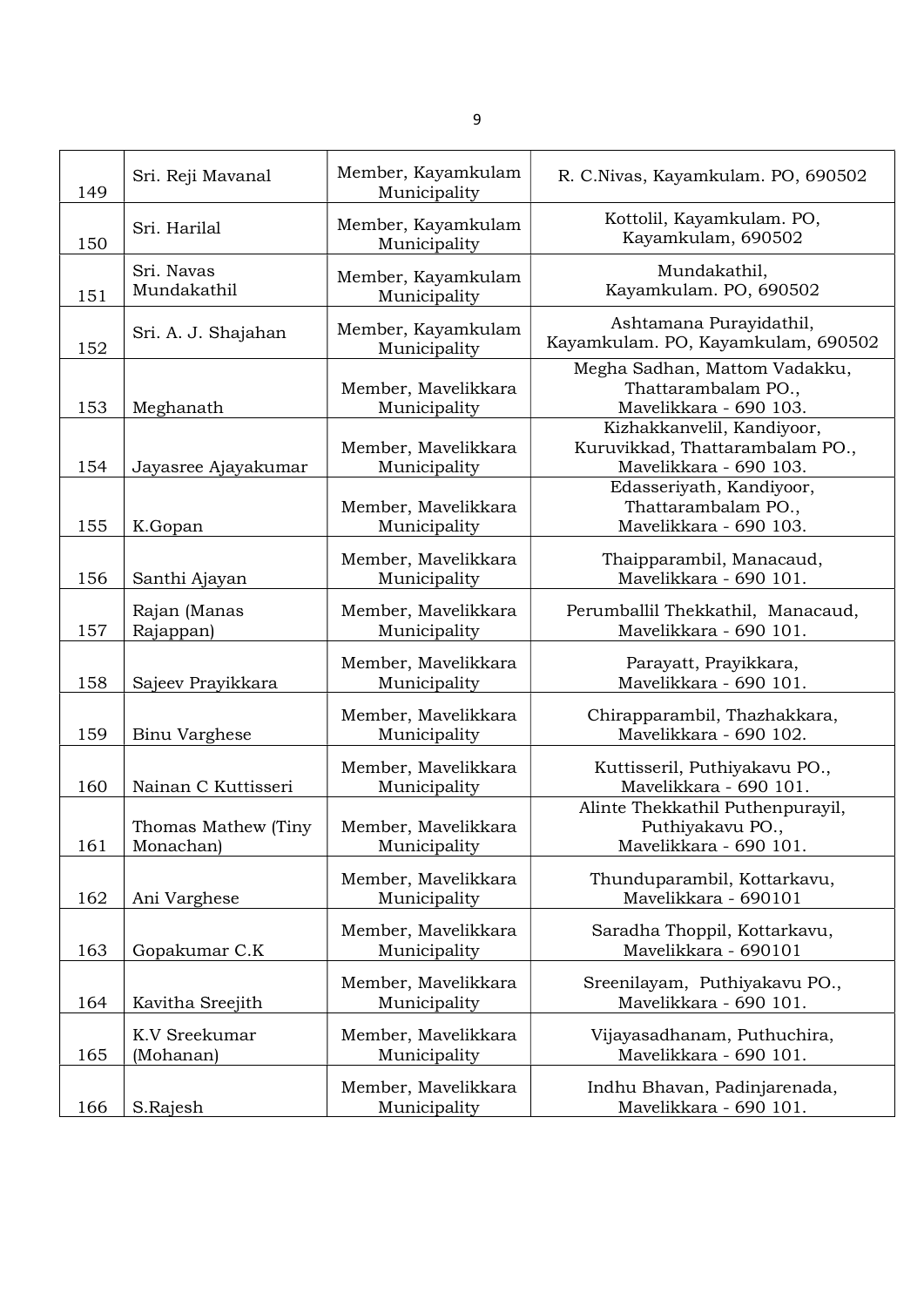| 167 | Krishnakumari             | Member, Mavelikkara<br>Municipality | Prasanthi, Near Sda School, Kottarkavu,<br>Mavelikkara - 690101                                      |
|-----|---------------------------|-------------------------------------|------------------------------------------------------------------------------------------------------|
| 168 | Biji Anilkumar            | Member, Mavelikkara<br>Municipality | Thazhath Veedu, POnakam,<br>Mavelikkara - 690 101.                                                   |
| 169 | Chithra Ashok             | Member, Mavelikkara<br>Municipality | Mangalasseri, Punnamood,<br>Mavelikkara - 690 101.                                                   |
| 170 | Syamaladevi               | Member, Mavelikkara<br>Municipality | Gokulam, Ponakam,<br>Mavelikkara - 690 101.                                                          |
| 171 | Leela Abhilash            | Member, Mavelikkara<br>Municipality | Sahidhara, Chettikulangara PO.,<br>Mavelikkara - 690 101.                                            |
| 172 | Vijayamma<br>Unnikrishnan | Member, Mavelikkara<br>Municipality | Kattumadathil Krishnalayam,<br>Ponnaramthottam,<br>Mavelikkara PO - 690 101                          |
| 173 | Vimala Komalan            | Member, Mavelikkara<br>Municipality | Thekkevilayil, Ponnaramthottam,<br>Mavelikkara - 690 101.                                            |
| 174 | Sabitha Ajith             | Member, Mavelikkara<br>Municipality | Vijayabhavanm, Ponnaramthottam,<br>Mavelikkara - 690 101.                                            |
| 175 | Sujatha Devi              | Member, Mavelikkara<br>Municipality | Kalaikkattu Veedu, Thekkenada,<br>Mavelikkara PO. - 690 101.                                         |
| 176 | Lalitha Raveendranath     | Member, Mavelikkara<br>Municipality | Ambalath, Pookkada Junction,<br>Mavelikkara PO. - 690 101.                                           |
| 177 | Latha Murugan             | Member, Mavelikkara<br>Municipality | Sujatha Mandiram,<br>Mavelikkara PO. - 690 101.                                                      |
| 178 | Reshma R                  | Member, Mavelikkara<br>Municipality | Vallathukizhakkathi,, Mattam Thekku,<br>Thattarambalam PO.,<br>Mavelikkara PO. - 690 103.            |
| 179 | Umayamma<br>Vijayakumar   | Member, Mavelikkara<br>Municipality | Parameswarath, Mattam Thekku,<br>Thattarambalam PO.,<br>Mavelikkara PO. - 690 103.                   |
| 180 | Pushpa Suresh             | Member, Mavelikkara<br>Municipality | Kannankaratharayil,<br>Kandiyoor, Thattarambalam PO.,<br>Mavelikkara PO. - 690 103.                  |
| 181 | Mrs. Subi Prejith         | Member, Harippad<br>Municipality    | Punartham, Thulamparampu North,<br>Mannarasala, India, Kerala, Alappuzha,<br>690514                  |
| 182 | Adv. R Rajesh             | Member, Harippad<br>Municipality    | Padikkavallil Kizhakkathil,<br>Thulamparampu North, Mannarasala,<br>India, Kerala, Alappuzha, 690514 |
| 183 | Mrs. Mini S               | Member, Harippad<br>Municipality    | Macheril House, Thulamparampu North,<br>Mannarasala, India, Kerala, Alappuzha,<br>690514             |
| 184 | Mr. Biju Mohanan          | Member, Harippad<br>Municipality    | Vazhakunnel, Thulamparampu Centre,<br>Haripad, India, Kerala,<br>Alappuzha, 690514                   |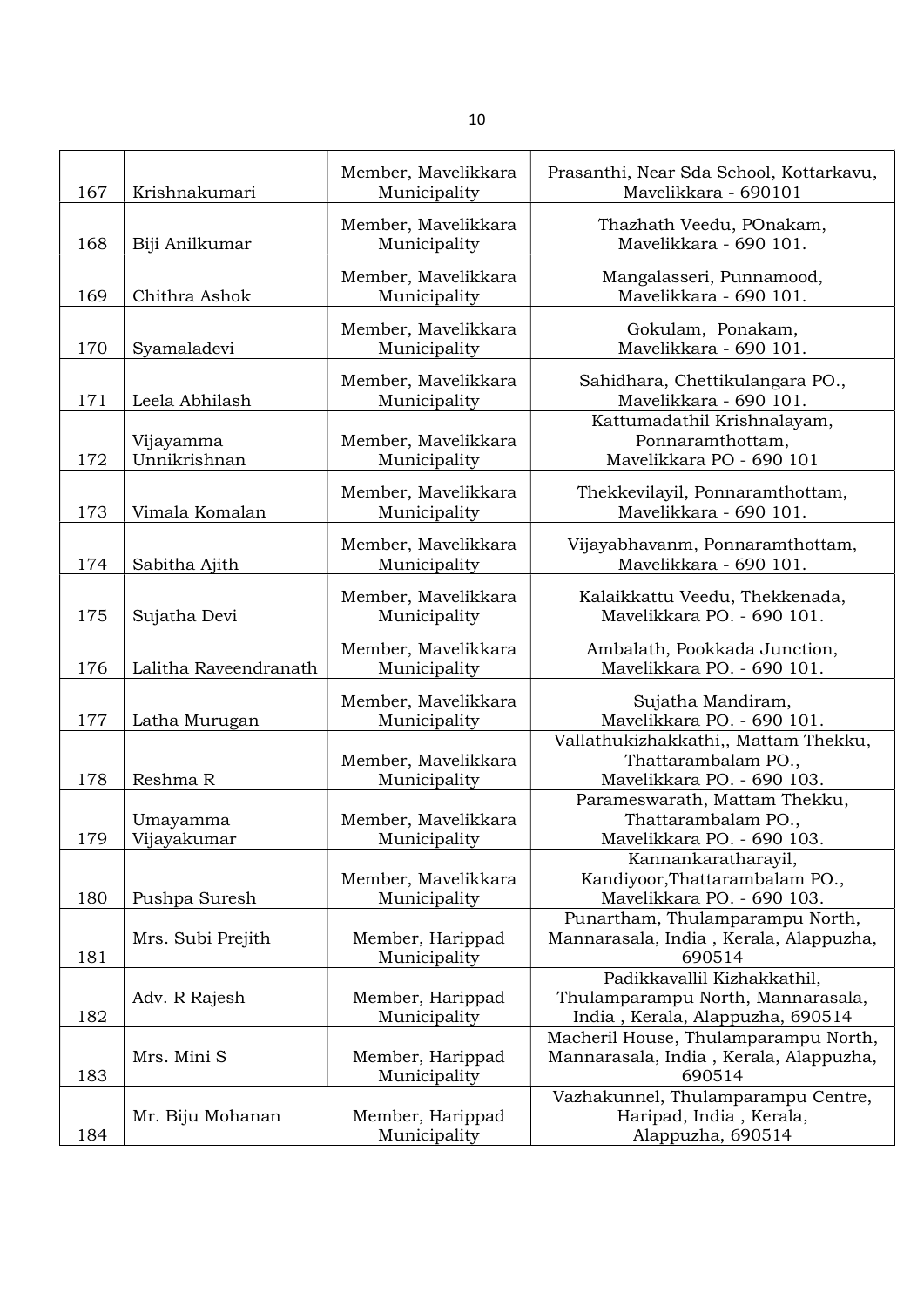| 185 | Mrs. Sreejakumari        | Member, Harippad<br>Municipality | Mundakkal Mangalam, T P Centre,<br>Haripad, India, Kerala,<br>Alappuzha, 690514               |
|-----|--------------------------|----------------------------------|-----------------------------------------------------------------------------------------------|
| 186 | Mrs. Sreelatha P S       | Member, Harippad<br>Municipality | Kannamthanam, T P Centre, Haripad,<br>India, Kerala, Alappuzha, 690514                        |
| 187 | Mrs. Nisha G             | Member, Harippad<br>Municipality | Kaviparambil Laksham Veedu,<br>Pilappuzha, Haripad, India, Kerala,<br>Alappuzha, 690514       |
| 188 | Mrs. Nirmala Kumari<br>A | Member, Harippad<br>Municipality | Vijaya Bhavanam, Pilappuzha (Near<br>Resthouse), Haripad, India, Kerala,<br>Alappuzha, 690514 |
| 189 | Mr. S Krishnakumar       | Member, Harippad<br>Municipality | Saranga, Pilapuzha North, Haripad, India<br>, Kerala, Alappuzha, 690514                       |
| 190 | Mr. Anaz A Nazeem        | Member, Harippad<br>Municipality | Nazeem Manzil, Pilapuzha, Haripad, India<br>, Kerala, Alappuzha, 690514                       |
| 191 | Mrs. Sajini Surendran    | Member, Harippad<br>Municipality | Kattupurayidathil, Pilappuzha, Haripad,<br>India, Kerala,<br>Alappuzha, 690514                |
| 192 | Mr. A Santhosh           | Member, Harippad<br>Municipality | Thanolil, Vettuveni, Haripad, India,<br>Kerala, Alappuzha, 690514                             |
| 193 | Mr. Vinu R Nath          | Member, Harippad<br>Municipality | Raveendra Bhavan, Pallippad,<br>Naduvattom, India, Kerala,<br>Alappuzha, 690512               |
| 194 | Mrs. Suja S S            | Member, Harippad<br>Municipality | Adarsh, Karukatharayil, Haripad,<br>Nangiarkulangara, India, Kerala,<br>Alappuzha, 690513     |
| 195 | Mrs. Manjusha P          | Member, Harippad<br>Municipality | Arjun Nivas, Nangiarkulangara,<br>Akamkudy, India, Kerala,<br>Alappuzha, 690513               |
| 196 | Mr. Sreevivek            | Member, Harippad<br>Municipality | Sreevihar, Nangiarkulangara, Akamkudi,<br>India, Kerala,<br>Alappuzha, 690513                 |
| 197 | Mrs. Umarani P R         | Member, Harippad<br>Municipality | POngattil Thekkathil, Vettuveni, Haripad,<br>India, Kerala,<br>Alappuzha, 690514              |
| 198 | Mr. K M Raju             | Member, Harippad<br>Municipality | Kocharyattu House, Nangiarkulagara,<br>Nangiarkulagara, India, Kerala,<br>Alappuzha, 690513   |
| 199 | Mrs. Manju Shaji         | Member, Harippad<br>Municipality | Panamthittayil, Nangiarkulangara,<br>Nangiarkulangara, India, Kerala,<br>Alappuzha, 690513    |
| 200 | Mrs. P Vinodini          | Member, Harippad<br>Municipality | Aswathy, Vettuveni, Karthikappally, India<br>, Kerala, Alappuzha, 690516                      |
| 201 | Mrs. Subhashini K        | Member, Harippad<br>Municipality | Thykkoottam Laksham Veedu, Vettuveni,<br>Haripad, India, Kerala,<br>Alappuzha, 690514         |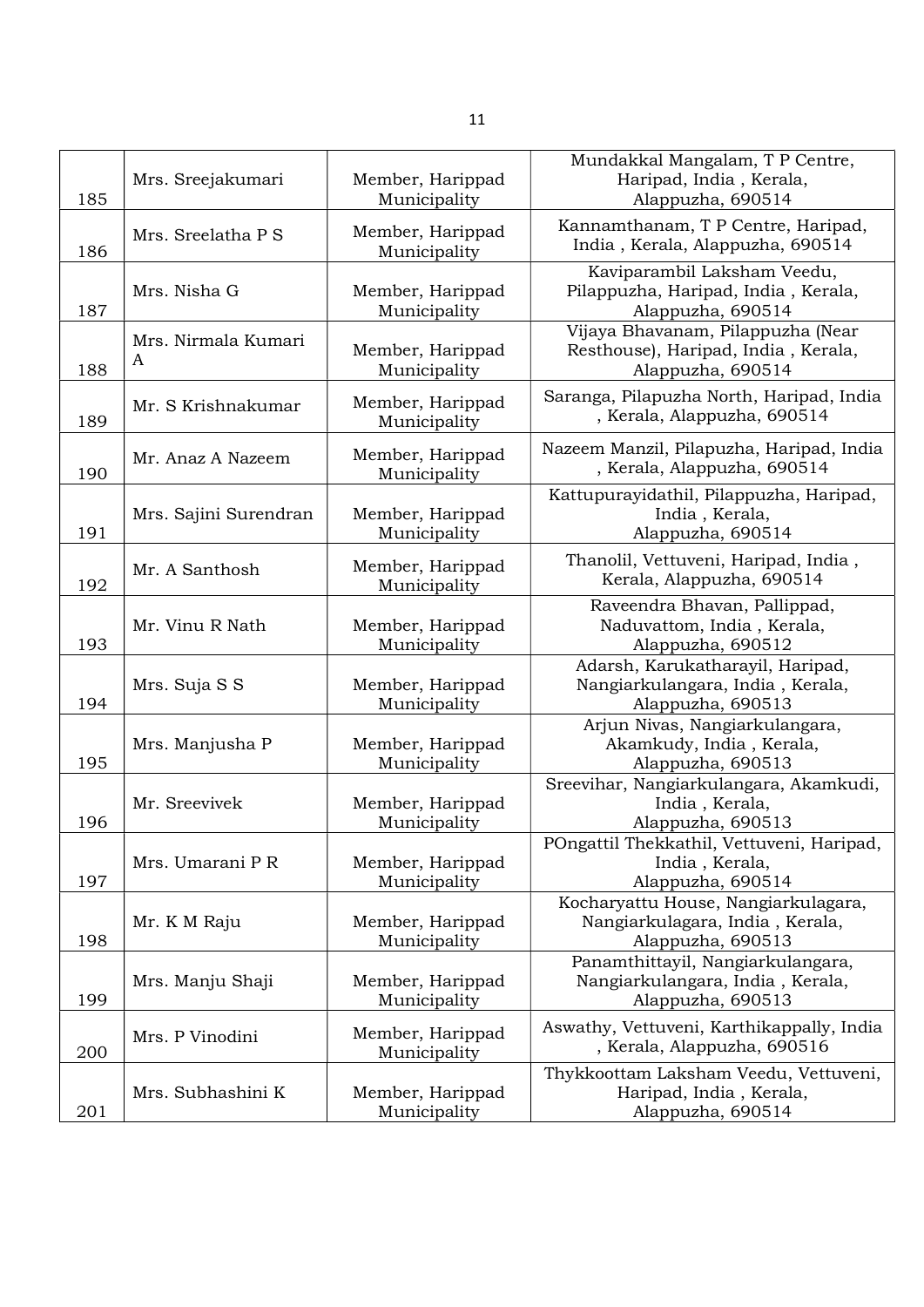| 202 | Mr. Eapen John           | Member, Harippad<br>Municipality   | Thasiyil, Karthikappally, Karthikappally,<br>India, Kerala, Alappuzha, 690516             |
|-----|--------------------------|------------------------------------|-------------------------------------------------------------------------------------------|
| 203 | Mr. KK<br>Ramakrishnan   | Member, Harippad<br>Municipality   | Kottarathekkathil, Pilappuzha, Haripad,<br>India, Kerala, Alappuzha, 690514               |
| 204 | Mr. Suresh Vettuveni     | Member, Harippad<br>Municipality   | Puthenkandathil House, Vettuveni,<br>Haripad, India, Kerala,<br>Alappuzha, 690514         |
| 205 | Mr. Noble P S            | Member, Harippad<br>Municipality   | POurnami, Vettuveni, Haripad, India,<br>Kerala, Alappuzha, 690514                         |
| 206 | Mrs. Vrinda S Kumar      | Member, Harippad<br>Municipality   | Puthenpurayil, Vettuveni, Haripad, India,<br>Kerala, Alappuzha, 690514                    |
| 207 | Mrs. Surumi Mol P B      | Member, Harippad<br>Municipality   | Velangattu, T P South, Haripad, India,<br>Kerala, Alappuzha, 690514                       |
| 208 | Mrs. S<br>Radhamaniyamma | Member, Harippad<br>Municipality   | Jyothi Nivas, T P Centre, Haripad, India,<br>Kerala, Alappuzha, 690514                    |
| 209 | Mr. Nagadas S            | Member, Harippad<br>Municipality   | Nagasree, Mannarasala Illom, Haripad,<br>Mannarasala, India, Kerala,<br>Alappuzha, 690514 |
| 210 | Rohit P Kumar            | Member, Chengannur<br>Municipality | Valiyaparambil Vadakkethil, Mundencavu,<br>Chengannur-689121                              |
| 211 | Sudhamoni S              | Member, Chengannur<br>Municipality | Pulipra Nandanam, Kodiyattukara,<br>Chengannur-689121                                     |
| 212 | Sreedevi Balakrishnan    | Member, Chengannur<br>Municipality | Kottakkakathu House, Thittamel,<br>Chengannur-689121                                      |
| 213 | Athira Gopan             | Member, Chengannur<br>Municipality | Mylattumthara, Mangalam,<br>Vazharmangalam-689124                                         |
| 214 | P D Mohanan              | Member, Chengannur<br>Municipality | Punnakkattethu, Chengannur,<br>Vazharmangalam-689123                                      |
| 215 | Abraham (Jose)           | Member, Chengannur<br>Municipality | Chennattu Padinjarethil, Mangalam,<br>Vazharmangalam-689125                               |
| 216 | Lathika Raghu            | Member, Chengannur<br>Municipality | Kolathu Padickal, Mangalam,<br>Vazharmangalam-689124                                      |
| 217 | Archana K Gopi           | Member, Chengannur<br>Municipality | Kodanapara House, Edanadu, Edanadu-<br>689123                                             |
| 218 | Manish K M               | Member, Chengannur<br>Municipality | Keezhamadathil, Edanadu,<br>Edanadu-689123                                                |
| 219 | Mini Sajan               | Member, Chengannur<br>Municipality | Edavathra Peedikayil,<br>Puthencavu, Puthencavu-689123                                    |
| 220 | Indu Rajan               | Member, Chengannur<br>Municipality | Madathil, Chengannur,<br>Chengannur-689121                                                |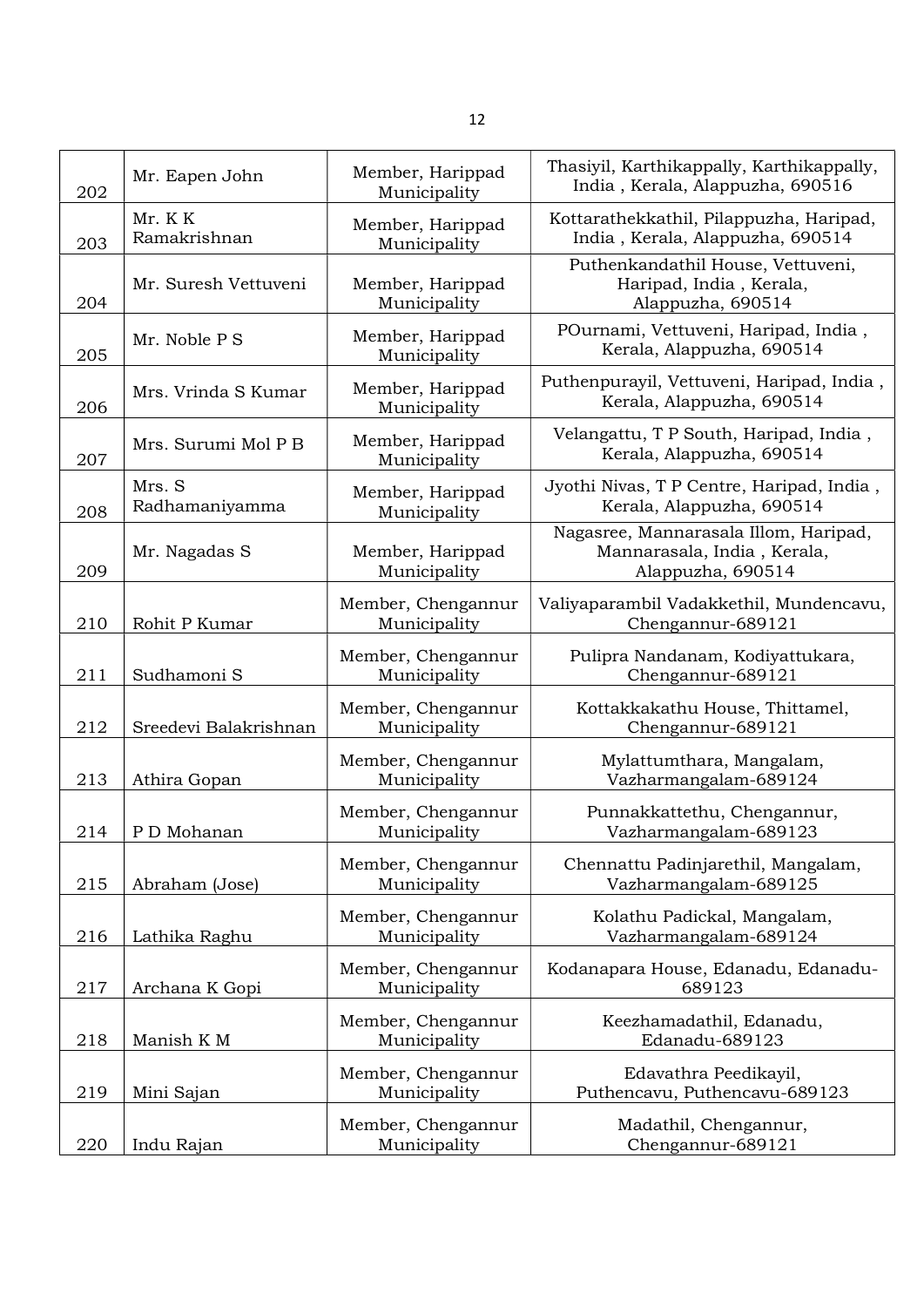| 221 | Omana Varghese                      | Member, Chengannur<br>Municipality            | Thalakkottu Pallathu, Puthencavu,<br>Puthencavu-689123                         |
|-----|-------------------------------------|-----------------------------------------------|--------------------------------------------------------------------------------|
| 222 | Sarath Chandran B                   | Member, Chengannur<br>Municipality            | Vijaya Bhavan, Chengannur,<br>Chengannur-689121                                |
| 223 | Sreejith (Gopu<br>Puthenmadathil)   | Member, Chengannur<br>Municipality            | Puthenmadathil, Angadickal, Puthencavu-<br>689123                              |
| 224 | Sobha Varghese                      | Member, Chengannur<br>Municipality            | Kunnumpurathu, Chengannur,<br>Chengannur-689121                                |
| 225 | Manu Krishnan M                     | Member, Chengannur<br>Municipality            | Manatharayil, Thittamel, Chengannur-<br>689121                                 |
| 226 | Rijo John George                    | Member, Chengannur<br>Municipality            | Chakkala Thazhathethil, Angadickal<br>South, Angadickal-689122                 |
| 227 | Susamma Abraham                     | Member, Chengannur<br>Municipality            | Puthenparampil, Angadickal South,<br>Angadickal-689122                         |
| 228 | Kumari T                            | Member, Chengannur<br>Municipality            | Thamarappallil Puthenveedu,<br>Chengannur, Chengannur-689121                   |
| 229 | Viji V                              | Member, Chengannur<br>Municipality            | Nadukketharayil, Keezhcherimel,<br>Chengannur-689121                           |
| 230 | Thomas Varghese<br>(Rajan Kannattu) | Member, Chengannur<br>Municipality            | Kannattu, Thittamel,<br>Chengannur-689121                                      |
| 231 | V S Savitha                         | Member, Chengannur<br>Municipality            | Savitha Bhavan, Thittamel, Chengannur-<br>689121                               |
| 232 | K Shibu Rajan                       | Member, Chengannur<br>Municipality            | Kanniyakonil, Thundathilmala,<br>Chengannur-689121                             |
| 233 | Asok Padippurackal                  | Member, Chengannur<br>Municipality            | Padippurackal, Chengannur,<br>Chengannur-689121                                |
| 234 | Sini Biju                           | Member, Chengannur<br>Municipality            | POothottumukk, Thittamel,<br>Chengannur-689121                                 |
| 235 | Sherly Rajan                        | Member, Chengannur<br>Municipality            | Parambathoor House,<br>Mundencavu, Chengannur-689121                           |
| 236 | Mariamma John Philip                | Member, Chengannur<br>Municipality            | Kallenparampil, Mundencavu,<br>Chengannur-689121                               |
| 237 | Jebin P Vargheese                   | Member, Chengannur<br><b>Block Panchayath</b> | Parayapadikkal Thekkethil,<br>Kozhuvaloor PO, Pin-689521                       |
| 238 | Suja Rajeev                         | Member, Chengannur<br><b>Block Panchayath</b> | Mudiyil, Puliyoor PO,<br>Chengannur, Pin-689510                                |
| 239 | Gopi. T                             | Member, Chengannur<br><b>Block Panchayath</b> | Thondarappadi Lekshamveedu,<br>Eramallikkara PO,<br>Vanavathukkara, Chengannur |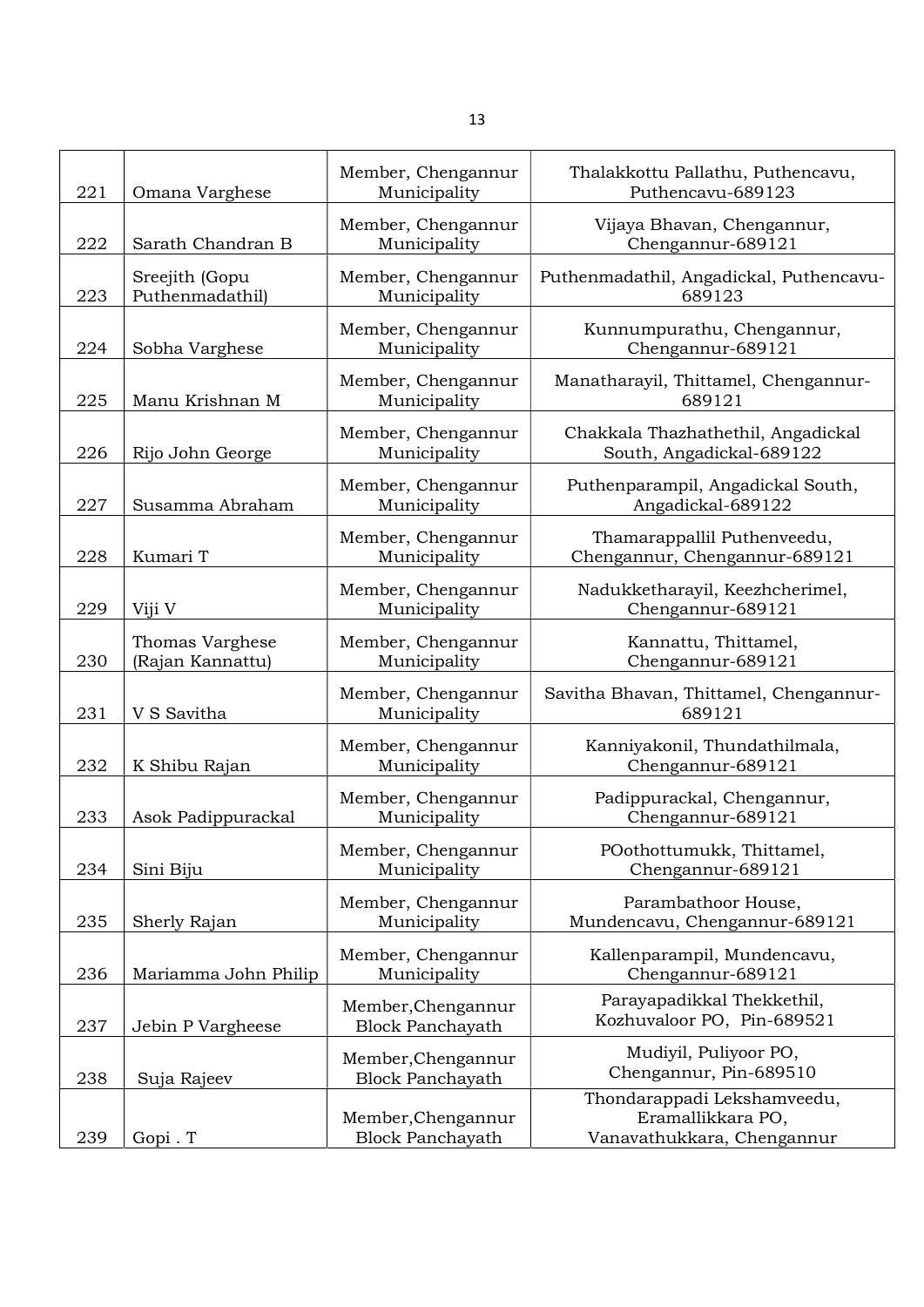| 240 | Reshmi Subhash            | Member, Chengannur<br><b>Block Panchayath</b>    | Kizhakkemaliyil,<br>Thiruvanvandoor PO, Pin-689109                          |
|-----|---------------------------|--------------------------------------------------|-----------------------------------------------------------------------------|
| 241 | Beena Chiramel            | Member, Chengannur<br><b>Block Panchayath</b>    | Chiramel B Villa,<br>Angadikkal PO, Pin-689122                              |
| 242 | Radhabhai K.R             | Member, Chengannur<br><b>Block Panchayath</b>    | Thekkemoolakkal,<br>Mulakkuzha Areekkara PO, Pin-689505                     |
| 243 | Sherly Sajan<br>Kunnakkal | Member, Chengannur<br><b>Block Panchayath</b>    | Kunnakkal Veedu, Venmony PO,<br>Chengannur                                  |
| 244 | Aleena Veenu              | Member, Chengannur<br><b>Block Panchayath</b>    | Thekkecharuvil, POomala PO,<br>Pin-689520, Chengannur                       |
| 245 | K.M Salim                 | Member, Chengannur<br><b>Block Panchayath</b>    | Kallumpurathu Ss Manzil,<br>Cheruvaloor Muri, Kollakadavu PO,<br>Chengannur |
| 246 | Swarnamma                 | Member, Chengannur<br><b>Block Panchayath</b>    | Kokkattil, Thnakkadu PO,<br>Cheriyanadu, Pin-689511                         |
| 247 | Rajesh Gramam             | Member, Chengannur<br><b>Block Panchayath</b>    | Saraswathy Nilayam, Gramam,<br>Ennakkadu PO, Chengannur<br>Pin-689624       |
| 248 | K.R Mohanan               | Member, Chengannur<br><b>Block Panchayath</b>    | Kodinjoorethu Sreeshylam,<br>Budhanoor PO, Chengannur                       |
| 249 | Elsy Koshy                | Member, Chengannur<br><b>Block Panchayath</b>    | Palangattil, Pandanad PO,<br>Vanmazhy East, Pin-689506                      |
| 250 | Animol                    | Member, Thycattusseri<br><b>Block Panchayath</b> | Kavusseril, Arookkutty,<br>Arookkutty-688535                                |
| 251 | Sobhanakumari M           | Member, Thycattusseri<br><b>Block Panchayath</b> | Manjuthara, Perumbalam,<br>Perumbalam-688570                                |
| 252 | C P Vinodkumar            | Member, Thycattusseri<br><b>Block Panchayath</b> | Cherukattu, Panavally,<br>Panavally-688526                                  |
| 253 | Rejithakumari             | Member, Thycattusseri<br><b>Block Panchayath</b> | Kulangaraveli, Poochakkal,<br>Poochakkal-688526                             |
| 254 | N K Janardanan            | Member, Thycattusseri<br><b>Block Panchayath</b> | Nikarthil Abhi's Cottage, Thevarvattom,<br>Poochakkal-688526                |
| 255 | Deepish Mon K M           | Member, Thycattusseri<br><b>Block Panchayath</b> | Karukaveli, Pallippuram,<br>Pallippuram-688541                              |
| 256 | Adv.Jayasree Biju         | Member, Thycattusseri<br><b>Block Panchayath</b> | Panikkassery (H), Pallippuram, KR<br>Puram-688556                           |
| 257 | Udayamma Shaji            | Member, Thycattusseri<br><b>Block Panchayath</b> | 486 Naduthottu Chira, Thirunelloor,<br>Thirunelloor-688541                  |
| 258 | Smitha                    | Member, Thycattusseri<br><b>Block Panchayath</b> | Charunikarthil, Pallippuram,<br>Pallippuram-688541                          |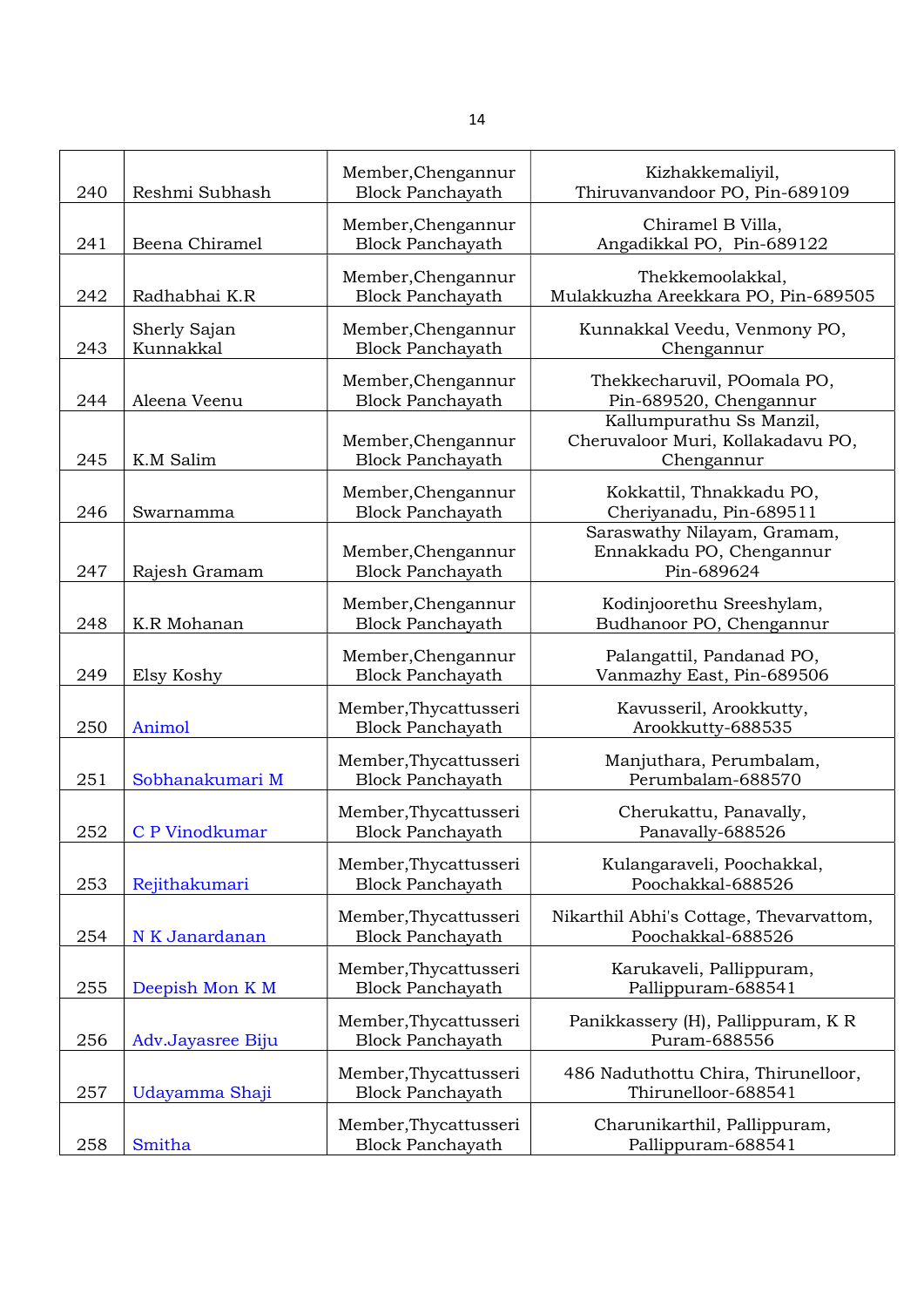| 259 | Deepa Sajeev       | Member, Thycattusseri<br><b>Block Panchayath</b> | 169 Viji Bhavanam (Naluthaikkal),<br>Thycattussery, Manappuram-688526 |
|-----|--------------------|--------------------------------------------------|-----------------------------------------------------------------------|
| 260 | P M Pramod         | Member, Thycattusseri<br><b>Block Panchayath</b> | Pullattuveli, Thaliyaparambu,<br>POochackal-688526                    |
| 261 | Rajesh             | Member, Thycattusseri<br><b>Block Panchayath</b> | Kainimittath, Thrichattukulam,<br>Thrichattukulam-688526              |
| 262 | Anees N K          | Member, Thycattusseri<br><b>Block Panchayath</b> | Nedumchira Kalathi, Naduvath Nagar,<br>Naduvath Nagar-688526          |
| 263 | Vijayakumari       | Member, Pattanakkad<br><b>Block Panchayath</b>   | Chakkanattu, Aroor,<br>Aroor-688534                                   |
| 264 | <b>Mary Dasan</b>  | Member, Pattanakkad<br><b>Block Panchayath</b>   | Thathankeri, Aroor,<br>Aroor-688534                                   |
| 265 | N.K.Rajeevan       | Member, Pattanakkad<br><b>Block Panchayath</b>   | Raji Bhavan, Eramalloor,<br>Eramallor-688537                          |
| 266 | R.Jeevan           | Member, Pattanakkad<br><b>Block Panchayath</b>   | Puthenvelil, Ezhupunna,<br>Ezhupunna-688537                           |
| 267 | Latha Sasidharan   | Member, Pattanakkad<br><b>Block Panchayath</b>   | Tharayil, Thuravoor,<br>Thuravoor-688532                              |
| 268 | Geetha Shaji       | Member, Pattanakkad<br><b>Block Panchayath</b>   | Kottinattu, Thirumala,<br>Thirumala-688540                            |
| 269 | Aneesh.A.U         | Member, Pattanakkad<br><b>Block Panchayath</b>   | Arakkethara Kizhakkenikarth,<br>Valamangalam North, Thuravoor-688532  |
| 270 | V.K.Sabu           | Member, Pattanakkad<br><b>Block Panchayath</b>   | Kadepparambil, Pattanakkad,<br>Pattanakkad-688531                     |
| 271 | S.V.Babu           | Member, Pattanakkad<br><b>Block Panchayath</b>   | Shaji Bhavan, Vayalar,<br>Kalavamkodam-688524                         |
| 272 | Archana.M.A        | Member, Pattanakkad<br><b>Block Panchayath</b>   | Nandhavanam, Kalavamkodam,<br>Kalavamkodam-688526                     |
| 273 | Jaya Prathapan     | Member, Pattanakkad<br><b>Block Panchayath</b>   | Kaithavalappil, Andhakaranazhi,<br>Andhakaranazhi-688531              |
| 274 | <b>Mary Telsia</b> | Member, Pattanakkad<br><b>Block Panchayath</b>   | Nambyathusseril, Pallithode,<br>Pallithode-688540                     |
| 275 | N.Saji             | Member, Pattanakkad<br><b>Block Panchayath</b>   | Puthen Purayil, Thuravoor,<br>Thirumala Bhagam-688540                 |
| 276 | P.P.Anilkumar      | Member, Pattanakkad<br><b>Block Panchayath</b>   | Pillezhathu Madam, Ezhupunna,<br>Ezhupunna-688537                     |
| 277 | Rani George        | Member, Kanjikuzhy<br><b>Block Panchayath</b>    | Puthenpurackal, Kadakkarapally,<br>Kadakkarapally-688529              |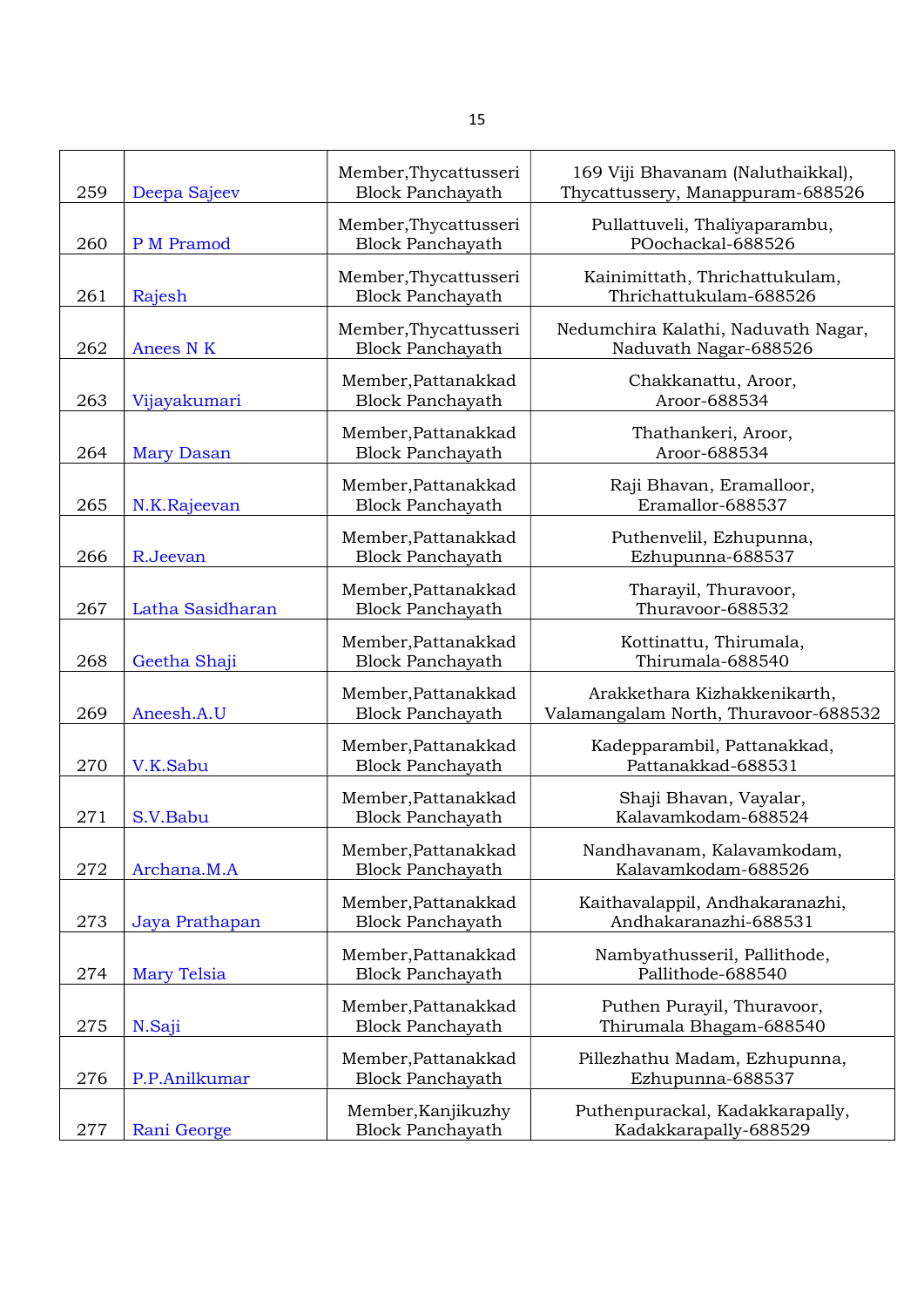| 278 | S.Shiji           | Member, Kanjikuzhy<br><b>Block Panchayath</b> | Ayiramthayil, Kadakkarapally,<br>Kadakkarapally-688529             |
|-----|-------------------|-----------------------------------------------|--------------------------------------------------------------------|
| 279 | N D Shimmy        | Member, Kanjikuzhy<br><b>Block Panchayath</b> | Nivarthil, Arthunkal,<br>Arthunkal-688530                          |
| 280 | V K Mukundan      | Member, Kanjikuzhy<br><b>Block Panchayath</b> | Krishna Nivas, Thanneermukkam,<br>Thanneermukkam-688539            |
| 281 | <b>U S Sajeev</b> | Member, Kanjikuzhy<br><b>Block Panchayath</b> | Ulladasseryveliyil, Thanneermukkam,<br>Kannankara P O-688527       |
| 282 | Mini Biju         | Member, Kanjikuzhy<br><b>Block Panchayath</b> | Kizhakkemangalath,<br>Sreekandamangalam,<br>Muttathiparambu-688527 |
| 283 | Sudhasuresh       | Member, Kanjikuzhy<br><b>Block Panchayath</b> | Vadakkavaliyaveedu, Cheruvaranam,<br>Varanam-688555                |
| 284 | Biji Anilkumar    | Member, Kanjikuzhy<br><b>Block Panchayath</b> | Malavika, Kanjikuzhy,<br>S L Puram-688523                          |
| 285 | P S Sreelatha     | Member, Kanjikuzhy<br><b>Block Panchayath</b> | Devikripa, Charamangalam,<br>S N Puram P O-688582                  |
| 286 | Anitha Thilakan   | Member, Kanjikuzhy<br><b>Block Panchayath</b> | Puthusseril, S L Puram,<br>S L Puram-688523                        |
| 287 | V G Mohanan       | Member, Kanjikuzhy<br><b>Block Panchayath</b> | Nedungattu, Kanjikuzhy,<br>S L Puram-688523                        |
| 288 | Rajani Dasappan   | Member, Kanjikuzhy<br><b>Block Panchayath</b> | Chempakasseril, Cherthala South,<br>Cherthala South-688539         |
| 289 | <b>KP</b> Vinod   | Member, Kanjikuzhy<br><b>Block Panchayath</b> | Kurishunkal House, Arthunkal,<br>Arthunkal-688530                  |
| 290 | M Rajeesh         | Member, Aryad Block<br>Panchayath             | Elji Nivas, Kalavoor,<br>Kalavoor-688522                           |
| 291 | T. S Suyamol      | Member, Aryad Block<br>Panchayath             | Kunnaeveli, Kavunckal,<br>Mannancherry, Ponnad-688538              |
| 292 | Sindhu Rajeev     | Member, Aryad Block<br>Panchayath             | Chettisseril, Muhamma,<br>Muhamma-688525                           |
| 293 | M S Latha         | Member, Aryad Block<br>Panchayath             | Karuvelil, Charamangalam,<br>Mayithara-688539                      |
| 294 | P A Sabeena       | Member, Aryad Block<br>Panchayath             | Manayathusserry, Mannancherry,<br>Ponad-688538                     |
| 295 | Thilakamma V.M    | Member, Aryad Block<br>Panchayath             | Devathilakam, Mannancherry,<br>Mannancherry-0                      |
| 296 | Saravanan T K     | Member, Aryad Block<br>Panchayath             | Kannadiyil, Mannancherry,<br>Aryad North-688538                    |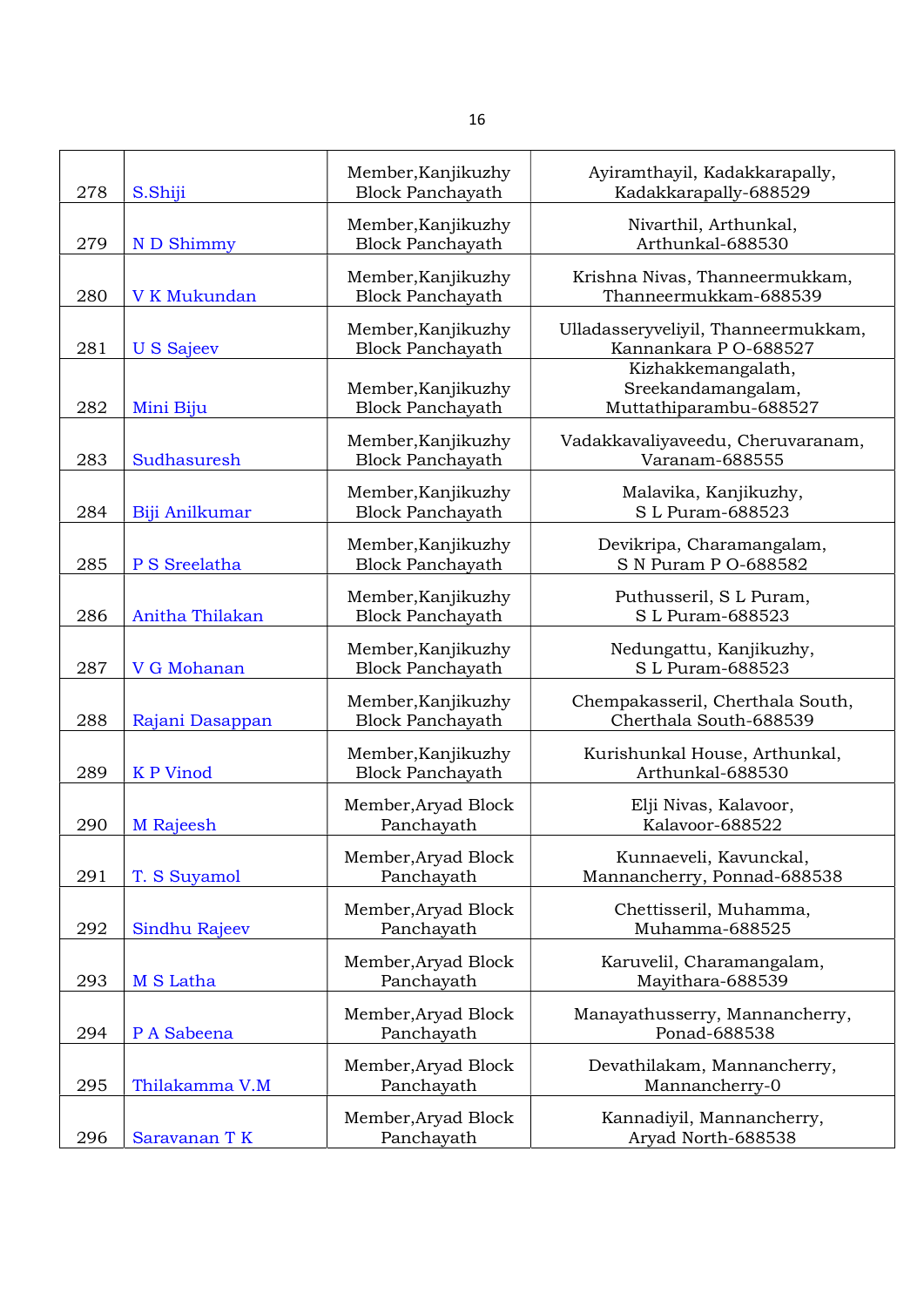| 297 | Ajikumar Chittezham          | Member, Aryad Block<br>Panchayath         | Chittezhathu Veli, Aryad,<br>Avalookunnu-688006               |
|-----|------------------------------|-------------------------------------------|---------------------------------------------------------------|
| 298 | K D Maheendran               | Member, Aryad Block<br>Panchayath         | Thaiveliyil, South Aryad,<br>Avalookunnu-688006               |
| 299 | <b>V K Prakash Babu</b>      | Member, Aryad Block<br>Panchayath         | Veliyil House, ThumPOly,<br>ThumPOly-688008                   |
| 300 | Indira Thilakan              | Member, Aryad Block<br>Panchayath         | Pandiyalackal, Kalavoor,<br>Kalavoor-0                        |
| 301 | Cicily (Kunjumol<br>Shaji)   | Member, Aryad Block<br>Panchayath         | Puthenpurackal, Omanapuzha,<br>Pathirapalli-688521            |
| 302 | <b>C.R Sarasakumar</b>       | Member, Aryad Block<br>Panchayath         | Vadakkuzhichirayil, Kalavoor,<br>Kalavoor-688522              |
| 303 | <b>Pritty Thomas</b>         | Member, Ambalappuzh<br>a Block Panchayath | Panackal Purackal, Vadackal,<br>Vadackal P O-688003           |
| 304 | <b>Adv Sheeba Rakesh</b>     | Member, Ambalappuzh<br>a Block Panchayath | Amma, Kalarcode,<br>Sanathanapuram P O-688003                 |
| 305 | <b>Sathy Ramesh</b>          | Member, Ambalappuzh<br>a Block Panchayath | Rahul Bhavanam, Pathilchira,<br>Punnapra, Punnapra P O-688004 |
| 306 | V R Ashokan                  | Member, Ambalappuzh<br>a Block Panchayath | Tharamezham, Paravoor,<br>Punnapra N P O-688014               |
| 307 | V Anitha Teacher             | Member, Ambalappuzh<br>a Block Panchayath | Chirath, Amayida,<br>Ambalappuzha-688561                      |
| 308 | R Jayarajan                  | Member, Ambalappuzh<br>a Block Panchayath | Jayaraj Bhavan, Ambalappuzha,<br>Karumady P O-688561          |
| 309 | R Raji (Unni)                | Member, Ambalappuzh<br>a Block Panchayath | Puthanthara, Thottappally,<br>Thottappally-688561             |
| 310 | Sreeja Teacher               | Member, Ambalappuzh<br>a Block Panchayath | Naduvilemadathil Paramb, Karoor,<br>Ambalappuzha-688561       |
| 311 | <b>G</b> Venulal             | Member, Ambalappuzh<br>a Block Panchayath | Vizhaparambu, Koamana,<br>Ambalappuzha-688561                 |
| 312 | Sreeja Ratheesh              | Member, Ambalappuzh<br>a Block Panchayath | Muthiraparambu, Komana,<br>Ambalappuzha-688561                |
| 313 | <b>Adv Pradeepthy Sajith</b> | Member, Ambalappuzh<br>a Block Panchayath | Kattokaran Veedu, Neerkkunnam,<br>Vandanam P O-688005         |
| 314 | M Sheeja                     | Member, Ambalappuzh<br>a Block Panchayath | Asariveli, Punnapra,<br>Punnapra P O-688004                   |
| 315 | Bibi Vidyanandan             | Member, Ambalappuzh<br>a Block Panchayath | Surya Jyothis, Punnapra,<br>Punnapra P O-688004               |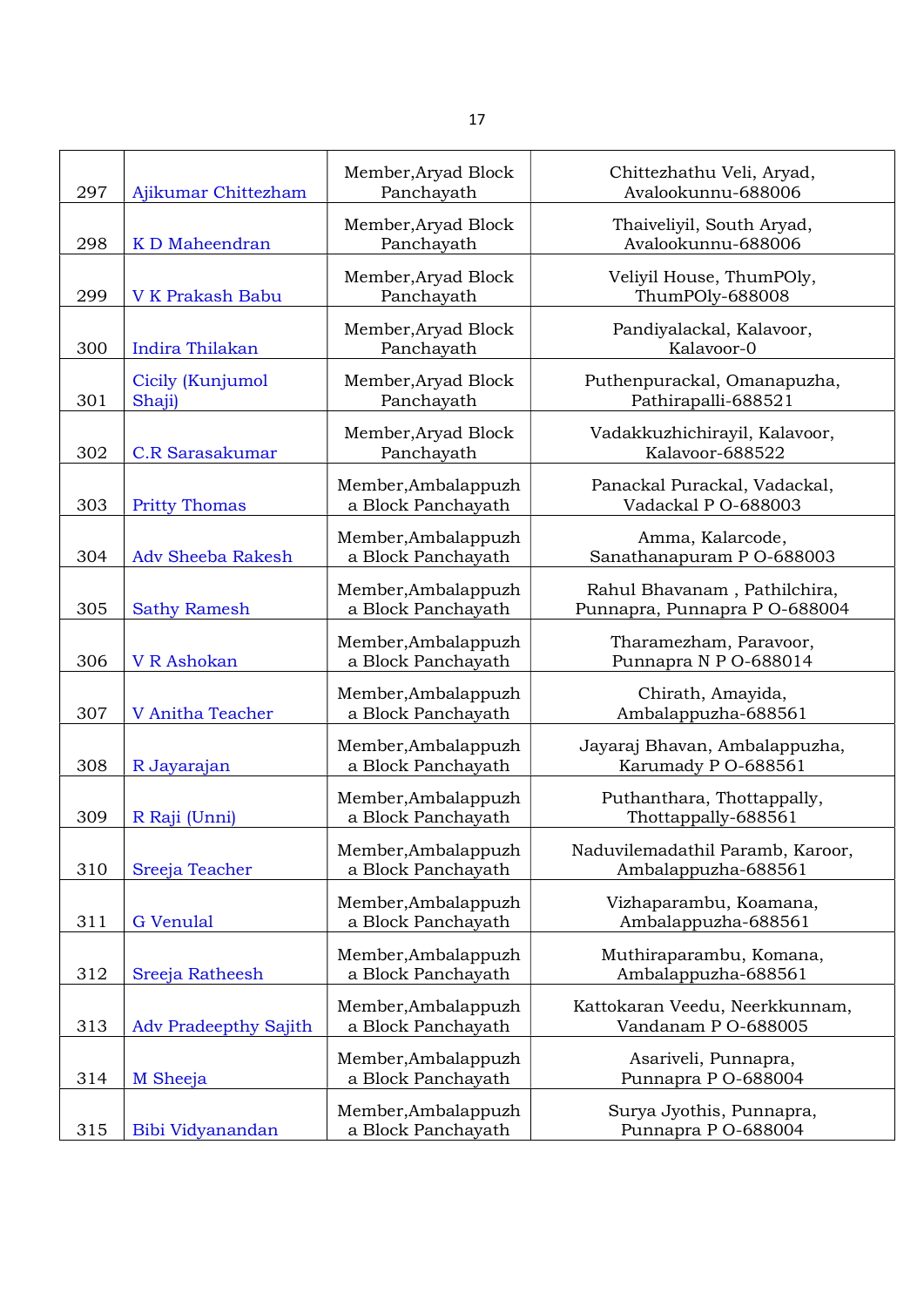| 316 | Ajitha.S.                 | Member, Muthukulam<br><b>Block Panchayath</b> | Sreenarayana Bhavanam,<br>Kandalloor South, Kandalloor-690535 |
|-----|---------------------------|-----------------------------------------------|---------------------------------------------------------------|
| 317 | Anushya.U.                | Member, Muthukulam<br><b>Block Panchayath</b> | Aakkathara House, Chingoli,<br>Karthikappally-690516          |
| 318 | M.Sivaprasad              | Member, Muthukulam<br><b>Block Panchayath</b> | Kaippallil Thekkathil, Cheppad,<br>Cheppad-690507             |
| 319 | G.Unnikrishnan            | Member, Muthukulam<br><b>Block Panchayath</b> | Elenjivelil, Kanichanallore,<br>Muttom-690511                 |
| 320 | Mani Viswanadh            | Member, Muthukulam<br><b>Block Panchayath</b> | Viswabhavan, Evoor South,<br>Keerikkad-690508                 |
| 321 | Oachira Chandran          | Member, Muthukulam<br><b>Block Panchayath</b> | Chandralayam, Krishnapuram,<br>Krishnapuram-690533            |
| 322 | Sreeji Prakash            | Member, Muthukulam<br><b>Block Panchayath</b> | Thiruvonam, Njakkanal,<br>Njakkanal-690533                    |
| 323 | Vayalil Noushad           | Member, Muthukulam<br><b>Block Panchayath</b> | Vayalil, Puthuppally,<br>Puthuppally-690527                   |
| 324 | <b>Ambujakshy Teacher</b> | Member, Muthukulam<br><b>Block Panchayath</b> | Anaswara, Puthiavila,<br>Pattoli Market-690531                |
| 325 | M.Janusha                 | Member, Muthukulam<br><b>Block Panchayath</b> | Ushas, Keeikkad South,<br>Kayamkulam-690502                   |
| 326 | Geetha Sreeji             | Member, Muthukulam<br><b>Block Panchayath</b> | Sree Govindam, Choolatheruvu,<br>Choolatheruvu-690506         |
| 327 | <b>Bindhu Subhash</b>     | Member, Muthukulam<br><b>Block Panchayath</b> | Thiruvathira, Muthukulam,<br>Muthukulam-690506                |
| 328 | Sunil Koppareth           | Member, Muthukulam<br><b>Block Panchayath</b> | Parvanendu, Puthiavila,<br>Puthiavila-690531                  |
| 329 | Dr.Santhosh.P.V.          | Member, Muthukulam<br><b>Block Panchayath</b> | Pathiyarathu, Muthukulam South,<br>Muthukulam South-690506    |
| 330 | Rugmini Raju              | Member, Harippad<br><b>Block Panchayath</b>   | Kollamparambil, Karuvatta PO.,<br>Alappuzha 690 517           |
| 331 | Omana                     | Member, Harippad<br><b>Block Panchayath</b>   | Kunnithara, Melpadam PO.<br>PIN - 689 627                     |
| 332 | Annasali                  | Member, Harippad<br><b>Block Panchayath</b>   | Mumthasmanzil, Karuvatta South PO.<br>PIN - 690 517           |
| 333 | Santhikrishna             | Member, Harippad<br><b>Block Panchayath</b>   | Ramolil, Needoor, Pallipad PO.<br>PIN - 690 512               |
| 334 | Gorge Verghes             | Member, Harippad<br><b>Block Panchayath</b>   | Vagalilputhan Vedu [Pallipad PO.<br>PIN - 690 512             |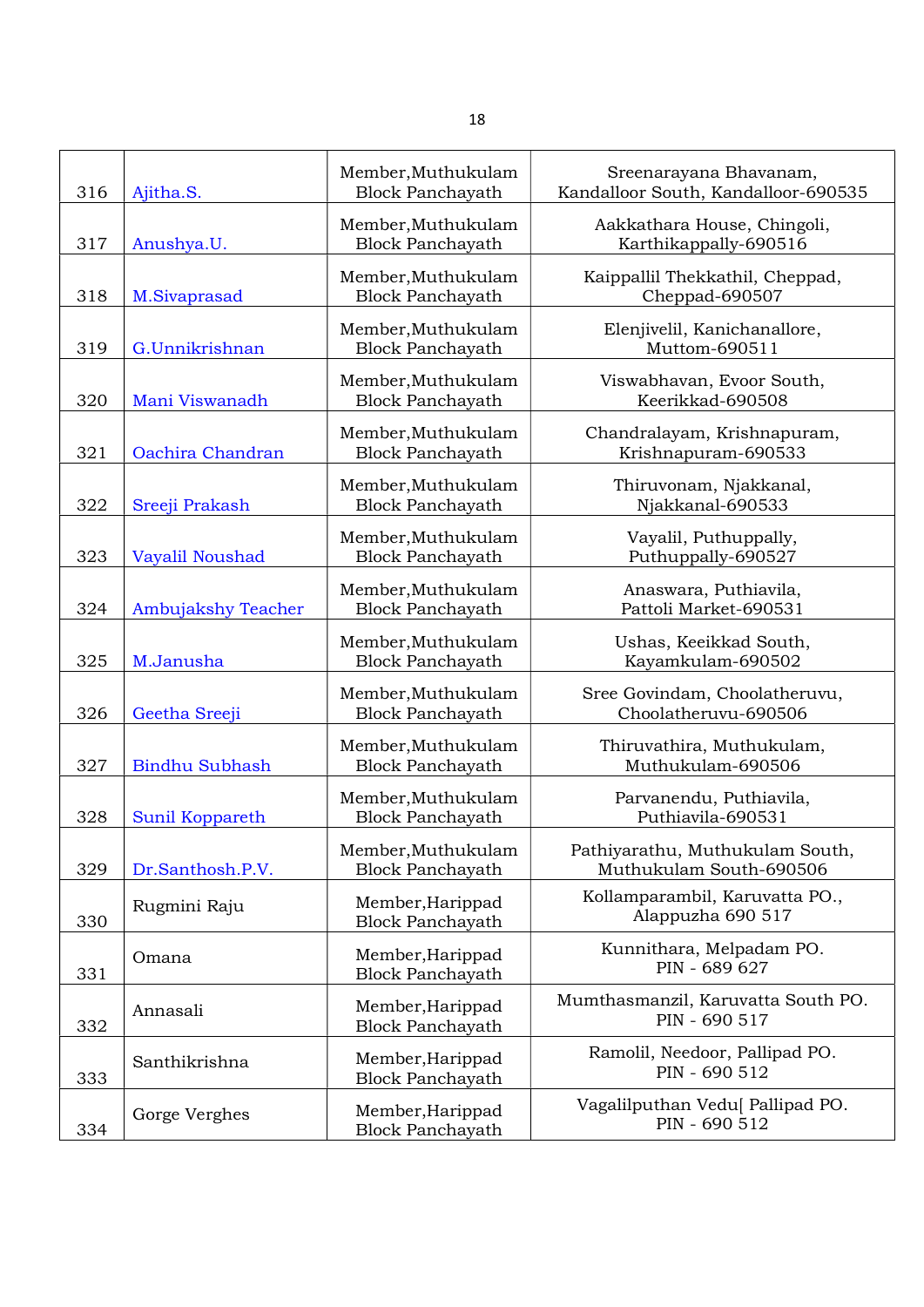| 335 | Senaha R.V. Nair              | Member, Harippad<br><b>Block Panchayath</b>    | Kodumthattuthara, Thekkakarakizhakku,<br>Pallipad PO. PIN - 690 512               |
|-----|-------------------------------|------------------------------------------------|-----------------------------------------------------------------------------------|
| 336 | Prasadkumar.N.                | Member, Harippad<br><b>Block Panchayath</b>    | Alampalli House, Karichal,<br>Paipad PO. PIN - 690 517                            |
| 337 | Yamuna                        | Member, Harippad<br><b>Block Panchayath</b>    | Geethabhavanam,<br>Thamallakkal Vadaku, Kattilmarket PO.                          |
| 338 | Renjith                       | Member, Harippad<br><b>Block Panchayath</b>    | Putthanveetil, Erikkavu PO.<br>Karthikapalli 690 516                              |
| 339 | Valsala                       | Member, Harippad<br><b>Block Panchayath</b>    | Palatharayil, Mahadevikadu PO.,<br>Karthikapalli 690 516                          |
| 340 | Sobha                         | Member, Harippad<br><b>Block Panchayath</b>    | Panachayil, Mahadevikadu PO.,<br>Karthikapalli 690 516                            |
| 341 | Sudhilal                      | Member, Harippad<br><b>Block Panchayath</b>    | Akkarakarantaprambil,<br>Pallana PO. 690 515                                      |
| 342 | Nadeera                       | Member, Harippad<br><b>Block Panchayath</b>    | Kalathil Kizhikathil, Pallana PO.<br>PIN - 690 515                                |
| 343 | Indira Das                    | Member, Mavelikkara<br><b>Block Panchayath</b> | Puthenkandathil, Kaithanorth<br>Chettikulangara PO,<br>Alappuzha PIN - 690106     |
| 344 | Sukumari<br>Thankachan        | Member, Mavelikkara<br><b>Block Panchayath</b> | Charummoottil, Chennithala<br>Thripperumthura PO<br>Alappuzha - 690105            |
| 345 | <b>B.K Prasad</b>             | Member, Mavelikkara<br><b>Block Panchayath</b> | Karthikapallil, Kuttamperoor PO<br>Alappuzha - 689623                             |
| 346 | Sheela Raveendran<br>Unnithan | Member, Mavelikkara<br><b>Block Panchayath</b> | Athira, Vettiyar PO,<br>Alappuzha - 690558                                        |
| 347 | Sheela G.K                    | Member, Mavelikkara<br><b>Block Panchayath</b> | Chathoor Padeettathil, Vazhuvady,<br>Thazhakkara PO, Alappuzha                    |
| 348 | Tinu Vargheese                | Member, Mavelikkara<br><b>Block Panchayath</b> | Kunnumpurathu Veedu, Cherukole PO,<br>Alappuzha 690104                            |
| 349 | Girija .K                     | Member, Mavelikkara<br><b>Block Panchayath</b> | AmPOlathu, Churalloor, Thekkekkara<br>Alappuzha 690107                            |
| 350 | R.Ajayan                      | Member, Mavelikkara<br><b>Block Panchayath</b> | Kottayilpadeettathil, Vathikulam,<br>Thekkekkara PO 690107                        |
| 351 | Umayamma<br>(Umatharanath)    | Member, Mavelikkara<br><b>Block Panchayath</b> | Umamadhavi, Chennithala,<br>Thripperumthura PO,<br>Alappuzha 690105               |
| 352 | Adv. R.Sreenath               | Member, Mavelikkara<br><b>Block Panchayath</b> | Kottakakathu Kizhakkathil,<br>Thekkekkara Pallarimangalam PO,<br>Alappuzha 690107 |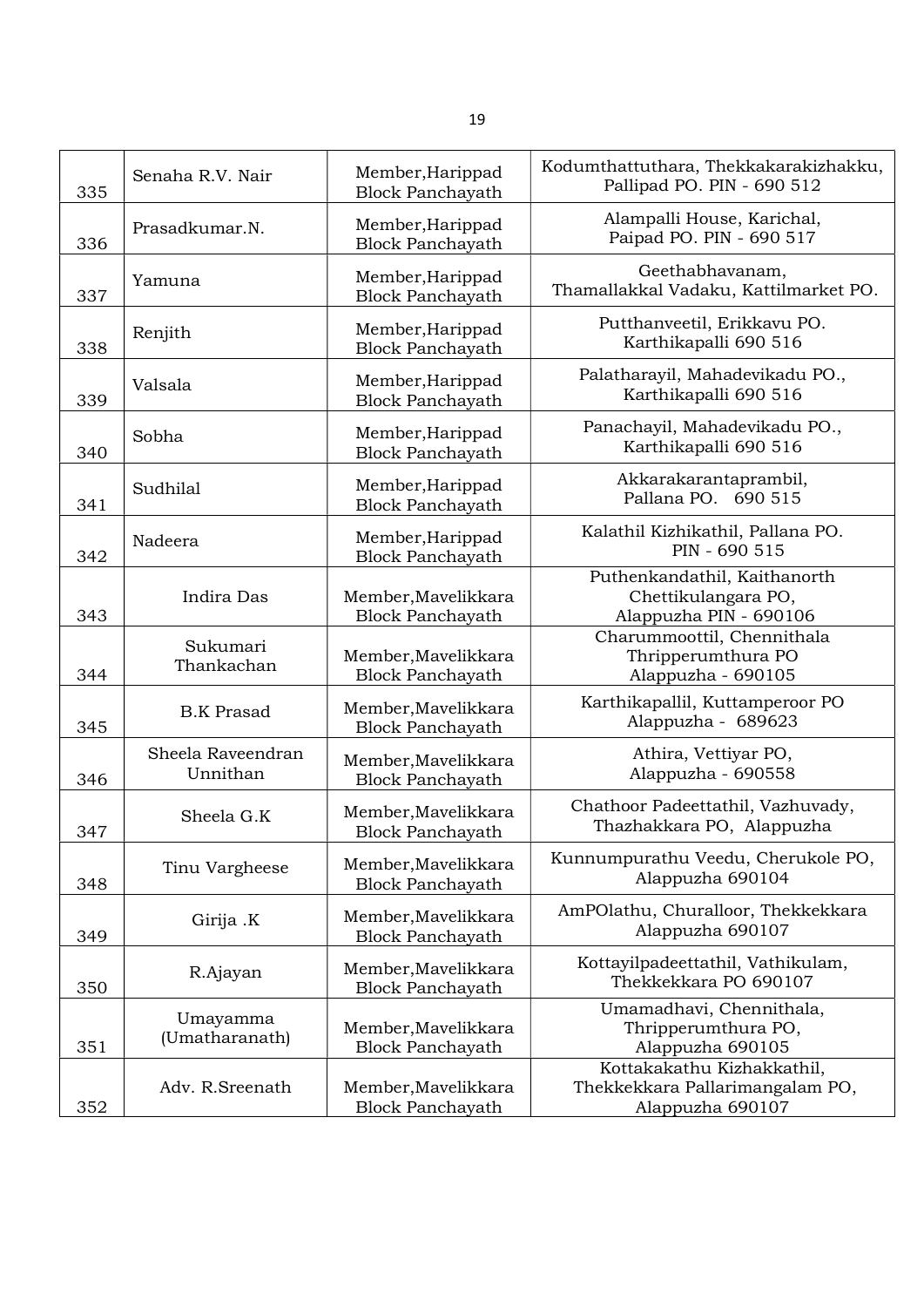| 353 | Manuphilip          | Member, Mavelikkara<br><b>Block Panchayath</b> | Kinattukarayil, Kallimel PO,<br>Alappuzha 690509                                |
|-----|---------------------|------------------------------------------------|---------------------------------------------------------------------------------|
| 354 | Anil S Ambili       | Member, Mavelikkara<br><b>Block Panchayath</b> | Ambili, Mannar PO,<br>Mannar 689622                                             |
| 355 | Pradeep K           | Member, Mavelikkara<br><b>Block Panchayath</b> | Kollantevadakkethil, Karipuzha PO,<br>Kadavoor, 690103                          |
| 356 | Shyamaladevi M      | Member, Bharanikkav<br>u Block Panchayath      | Shyamalayam,<br>Pallickal Naduvilemuri PO-690503                                |
| 357 | Prasanna            | Member, Bharanikkav<br>u Block Panchayath      | Kottarathil, Chunakkara PO<br>PIN - 690534                                      |
| 358 | G.Purushothaman     | Member, Bharanikkav<br>u Block Panchayath      | Avittam, Pattoor PO-690529                                                      |
| 359 | Brinda.S            | Member, Bharanikkav<br>u Block Panchayath      | Ampadi, Thathammunna<br>Nooranad PO-690504                                      |
| 360 | Sujakumari R        | Member, Bharanikkav<br>u Block Panchayath      | Harimangalathu, Ulavukkad,<br>Nooranad PO-690504                                |
| 361 | K.Suma              | Member, Bharanikkav<br>u Block Panchayath      | Plammoottil,<br>Payyanalloor PO 690504                                          |
| 362 | S.Rajani            | Member, Bharanikkav<br>u Block Panchayath      | POykayil, Kavumpad,<br>Nooranad PO-690504                                       |
| 363 | Sinukhan            | Member, Bharanikkav<br>u Block Panchayath      | Sibi Mansil, Charummodu PO<br>PIN - 690505                                      |
| 364 | Shanthi             | Member, Bharanikkav<br>u Block Panchayath      | Kadambari,<br>Thamarakkulam-690530                                              |
| 365 | Suresh Thomas Ninan | Member, Bharanikkav<br>u Block Panchayath      | Kattoor, Pallickal PO,<br>Kattanam-690503                                       |
| 366 | Advocate.K.Vijayan  | Member, Bharanikkav<br>u Block Panchayath      | S.V Villa, Vallikunnam-690501                                                   |
| 367 | Advocate.S.Rajesh   | Member, Bharanikkav<br>u Block Panchayath      | Lakshmibhavanam, Kaduvinkal,<br>Vallikunnam-690501                              |
| 368 | A.M Hashir          | Member, Bharanikkav<br>u Block Panchayath      | Areeppurathu, Elippakkulam PO-,<br>PIN - 690503                                 |
| 369 | Vidya Renjith       | Member, Arookutty<br>Grama Panchayath          | Onaparambu, Arookutty PO, Kerala,<br>Alappuzha, 688535                          |
| 370 | Sari Manoj          | Member, Arookutty<br>Grama Panchayath          | Ayayattu, Puthenpurayil, Arookutty PO,<br>India, Kerala, Alappuzha, 688535      |
| 371 | K A Mathew          | Member, Arookutty<br>Grama Panchayath          | Kazhunnukkattu, Vaduthala Jetty,<br>688535, India, Kerala,<br>Alappuzha, 688535 |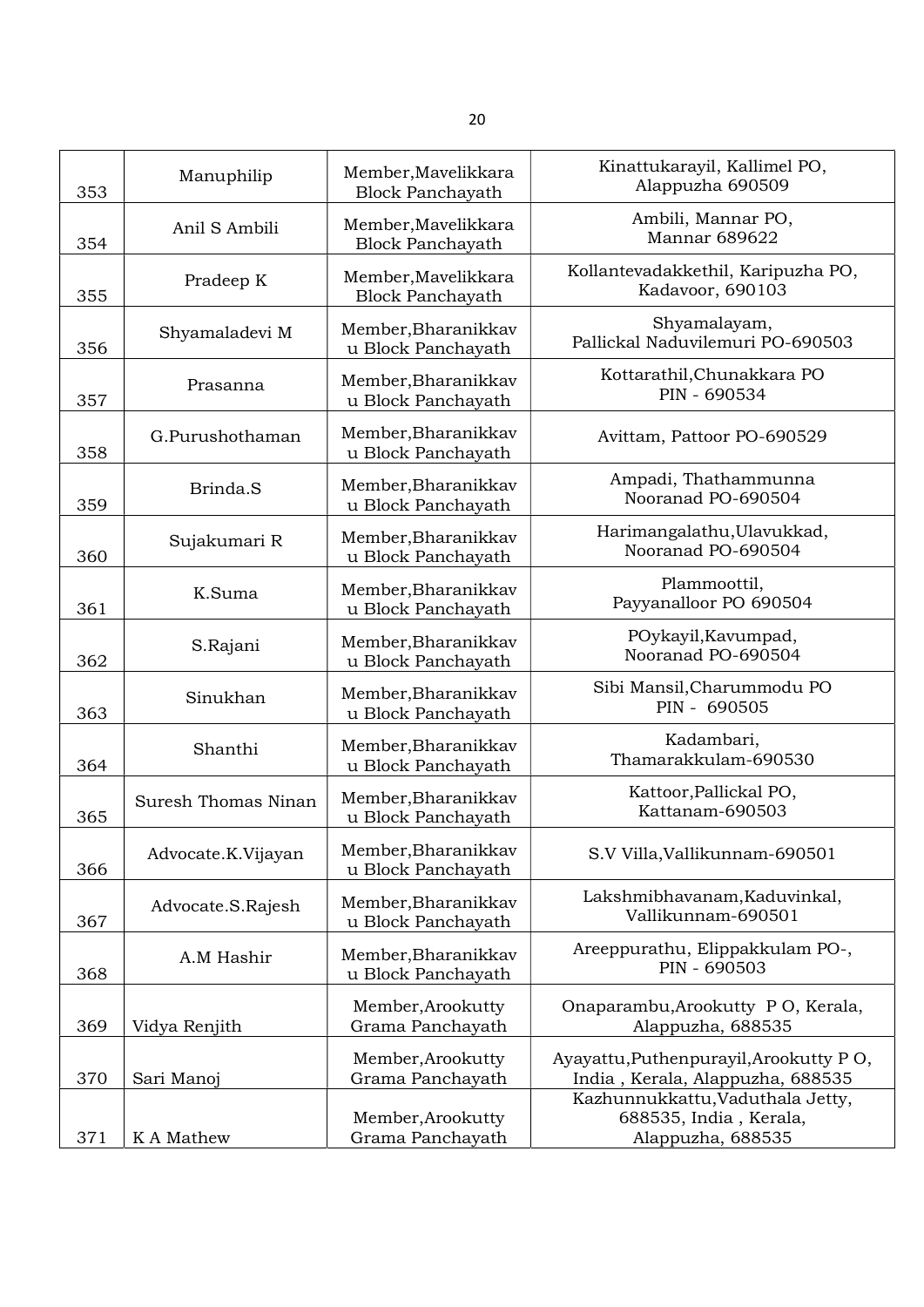| 372 | Ansila                              | Member, Arookutty<br>Grama Panchayath              | Madavanachirayil, Vaduthala Jetty PO,<br>India, Kerala, Alappuzha, 688535                      |
|-----|-------------------------------------|----------------------------------------------------|------------------------------------------------------------------------------------------------|
| 373 | Majeed                              | Member, Arookutty<br>Grama Panchayath              | Thekke Vayikottayil, Arookutty, India,<br>Kerala, Alappuzha, 688535                            |
| 374 | Mumthas                             | Member, Arookutty<br>Grama Panchayath              | Puthiyayichira(Pandiyalaparambu),<br>Arookutty, Arookutty, India, Kerala,<br>Alappuzha, 688535 |
| 375 | Shanavas                            | Member, Arookutty<br>Grama Panchayath              | Padinjare Kunnel, Vaduthala Jety, India<br>Kerala, Alappuzha, 688535                           |
| 376 | Shaiju Raj                          | Member, Arookutty<br>Grama Panchayath              | POothara, Nadvath Nagar P O, India,<br>Kerala, Alappuzha, 688526                               |
| 377 | Muhammed Kutty<br>Ashraf Vellezhath | Member, Arookutty<br>Grama Panchayath              | Vellezhathu, Nadvath Nagar, India,<br>Kerala, Alappuzha, 688526                                |
| 378 | Prakasan                            | Member, Arookutty<br>Grama Panchayath              | Vellappanattu, Nadvath Nagar PO Kerala,<br>Alappuzha, 688526                                   |
| 379 | Rahila                              | Member, Arookutty<br>Grama Panchayath              | Thotalassery, Vaduthala Jetty PO, Kerala,<br>Alappuzha, 688526                                 |
| 380 | Saneera Hasan                       | Member, Arookutty<br>Grama Panchayath              | Faiha Manzil,<br>Nadvah Nagar PO                                                               |
| 381 | Aggie Jose                          | Member, Arookutty<br>Grama Panchayath              | Kurisingal House, Arookutty PO, Kerala,<br>Alappuzha, 688535                                   |
| 382 | Remani Anirudhan                    | Member, Chennam<br>Pallippuram Grama<br>Panchayath | Thechirayil,<br>Pallippuram PO, 688541                                                         |
| 383 | Harikrishna Banerji                 | Member, Chennam<br>Pallippuram Grama<br>Panchayath | Nandhikattu,<br>Pallippuram P O, 688541                                                        |
| 384 | Rema Devi (Rema<br>Viswanathan)     | Member, Chennam<br>Pallippuram Grama<br>Panchayath | Kuruppanattil,<br>Pallippuram PO,688541                                                        |
| 385 | N K Mohanadas                       | Member, Chennam<br>Pallippuram Grama<br>Panchayath | Nikarthil,<br>Pallippuram P O, 688541                                                          |
| 386 | R Sujith                            | Member, Chennam<br>Pallippuram Grama<br>Panchayath | Pattamana, Pallippuram PO<br>PIN - 688541                                                      |
| 387 | Tomy Ulahannan                      | Member, Chennam<br>Pallippuram Grama<br>Panchayath | Thaikkattu, Pallippuram PO,<br>PIN - 688541                                                    |
| 388 | Minimol Surendran                   | Member, Chennam<br>Pallippuram Grama<br>Panchayath | Kaithakkuzhi, Pallippuram PO,<br>PIN - 688541                                                  |
| 389 | Sudheesh T S                        | Member, Chennam<br>Pallippuram Grama<br>Panchayath | Thaikkal Chira, K R Puram P O,<br>PIN -688541                                                  |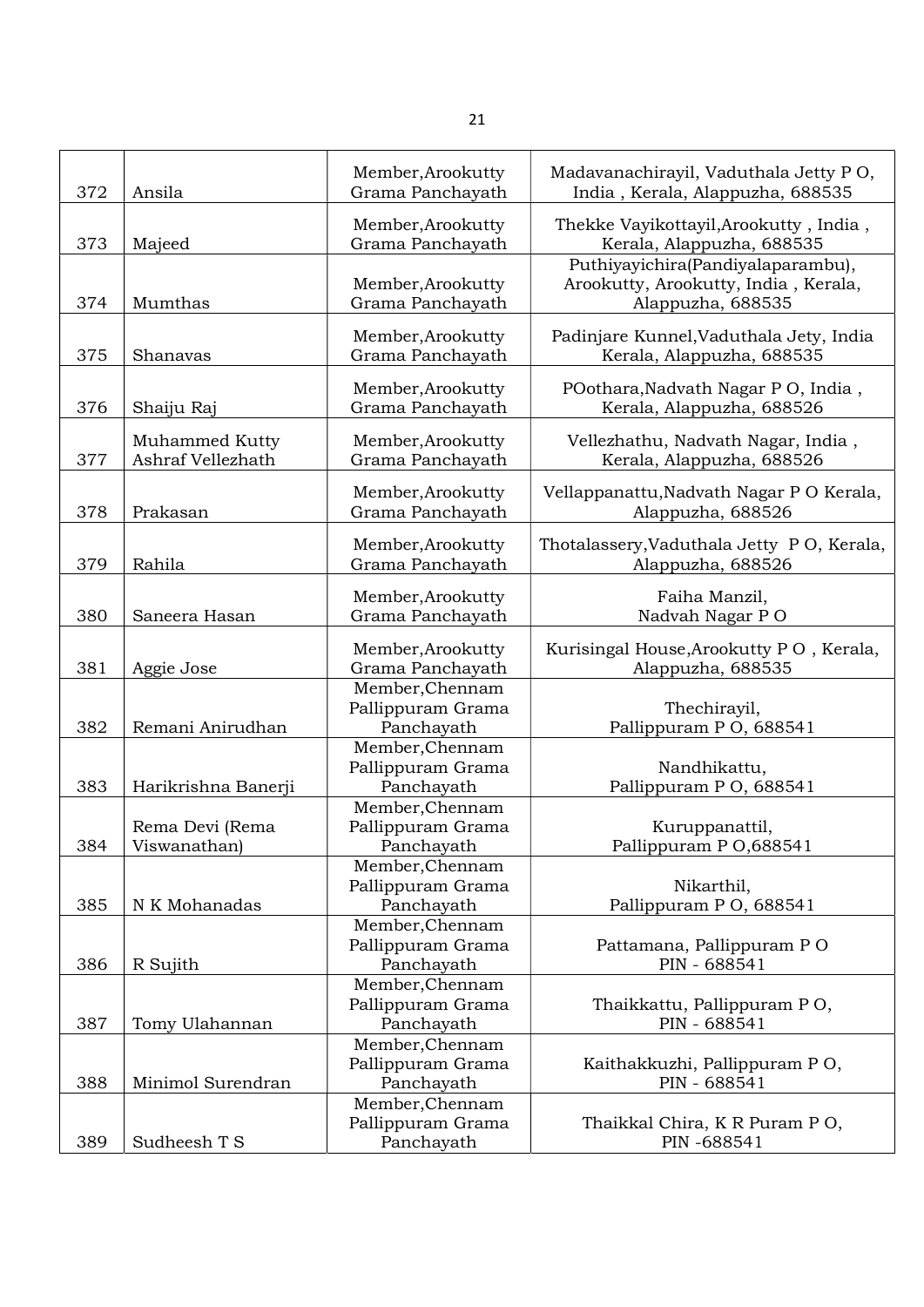|     |                   | Member, Chennam   |                                      |
|-----|-------------------|-------------------|--------------------------------------|
|     |                   | Pallippuram Grama | Puthen Purakkal, K R Puram P O,      |
| 390 | Dhanya Gopinath   | Panchayath        | PIN - 688541                         |
|     |                   | Member, Chennam   |                                      |
|     |                   | Pallippuram Grama | Poletharakkari, Thirunallore PO,     |
| 391 | Sunimol           | Panchayath        | PIN - 688541                         |
|     |                   | Member, Chennam   |                                      |
|     |                   | Pallippuram Grama | Panikkathara,                        |
| 392 | Rejimol Sabu      | Panchayath        | Thirunallore PO - 688541             |
|     |                   | Member, Chennam   |                                      |
|     | Prabhavathi       | Pallippuram Grama | Velikkakathu,                        |
| 393 | Sathyadas         | Panchayath        | Thirunallore PO - 688541             |
|     |                   |                   |                                      |
|     |                   | Member, Chennam   |                                      |
|     |                   | Pallippuram Grama | Kongattu,                            |
| 394 | Sheela Reghuvaran | Panchayath        | Thirunallore PO - 688541             |
|     |                   | Member, Chennam   |                                      |
|     |                   | Pallippuram Grama | Puthuval Nikarth, K R Puram P O,     |
| 395 | P C Sinimon       | Panchayath        | PIN - 688541                         |
|     |                   | Member, Chennam   |                                      |
|     |                   | Pallippuram Grama | Kunnel Veli, Pallippuram PO,         |
| 396 | K K Shiji         | Panchayath        | PIN - 688541                         |
|     |                   | Member, Chennam   |                                      |
|     |                   | Pallippuram Grama | Vadakke Perumpallil, Pallippuram PO, |
| 397 | Nicy Benny        | Panchayath        | PIN - 688541                         |
|     |                   | Member, Chennam   |                                      |
|     |                   | Pallippuram Grama | Peedikapparambu, Pallippuram PO,     |
| 398 | Shilja Salim      | Panchayath        | PIN - 688541                         |
|     |                   |                   |                                      |
|     |                   | Member, Panavally | Rajbhavan,                           |
| 399 | Lakshmi Shaji     | Grama Panchayath  | Thrichattukulam - 688526             |
|     |                   |                   |                                      |
|     |                   | Member, Panavally | Kuneel,                              |
| 400 | Anirudhan         | Grama Panchayath  | Thrichattukulam - 688526             |
|     |                   | Member, Panavally | Saroor Manzil,                       |
| 401 | Habeeb Rehman     | Grama Panchayath  | Thrichattukulam-688526               |
|     |                   |                   |                                      |
|     |                   | Member, Panavally | Thakilam Thara,                      |
| 402 | Ushadevi          | Grama Panchayath  | Thrichattukulam-688526               |
|     |                   |                   |                                      |
|     |                   | Member, Panavally | Kuzhi Parambil,                      |
| 403 | Dhanya Santhosh   | Grama Panchayath  | Thrichattukulam-688526               |
|     |                   | Member, Panavally |                                      |
|     |                   |                   | Thekkeveliyil,                       |
| 404 | Shalini Sameesh   | Grama Panchayath  | Panavally-688526                     |
|     |                   | Member, Panavally | Thuruthimangalam,                    |
| 405 | S Raji Mol        | Grama Panchayath  | Panavally-688526                     |
|     |                   |                   |                                      |
|     |                   | Member, Panavally | Mattelputhuval,                      |
| 406 | Leena Babu        | Grama Panchayath  | Panavally-688526                     |
|     |                   |                   |                                      |
|     |                   | Member, Panavally | Thekkepathiyaveed,                   |
| 407 | Midhun Lal        | Grama Panchayath  | Panavally-688526                     |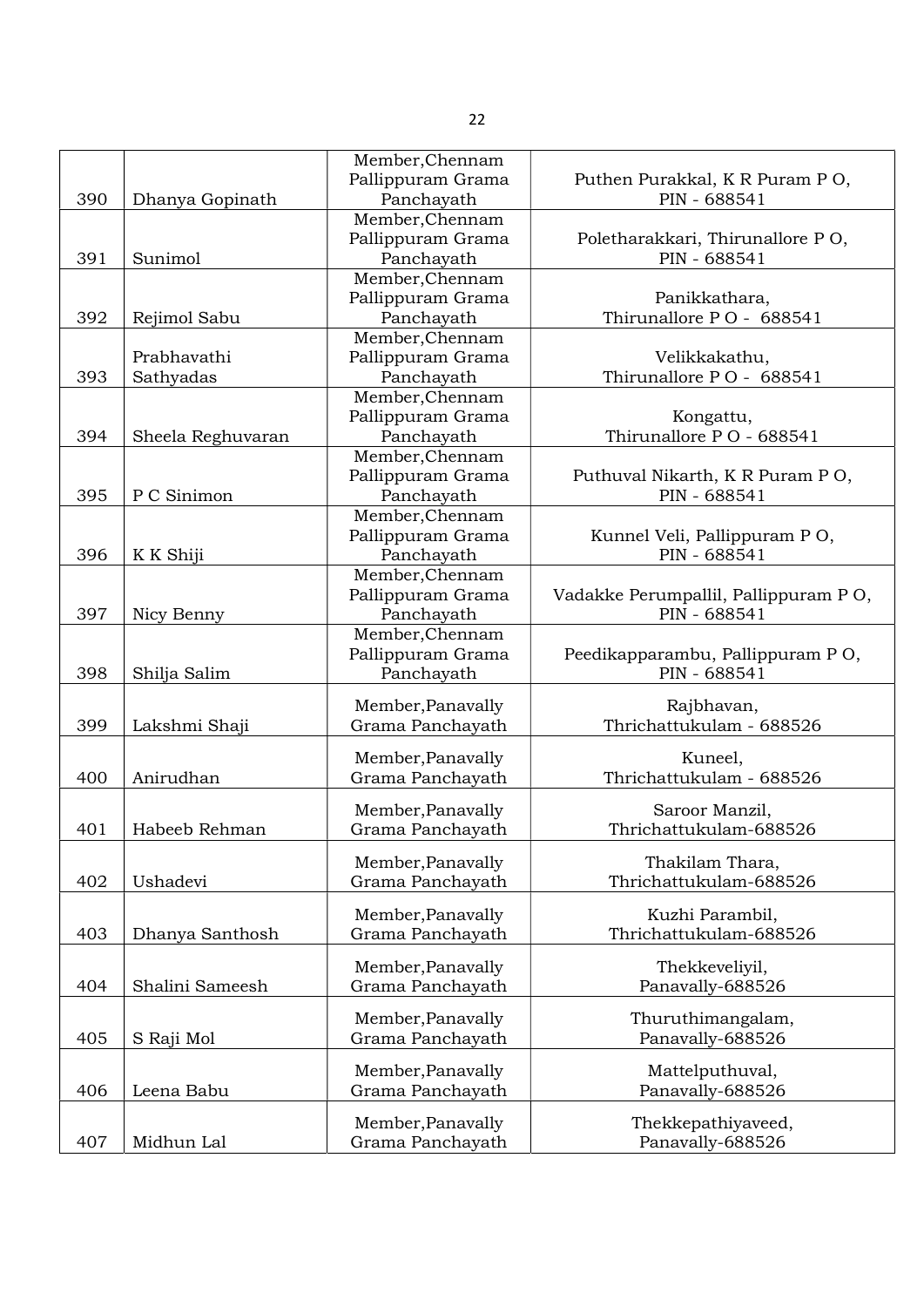| 408 | S Rajesh          | Member, Panavally<br>Grama Panchayath  | Vadakkeveli,<br>Panavally-688526                                 |
|-----|-------------------|----------------------------------------|------------------------------------------------------------------|
| 409 | Rejani Rajesh     | Member, Panavally<br>Grama Panchayath  | Poothattu,<br>Panavally-688526                                   |
| 410 | K E Kunjumon      | Member, Panavally<br>Grama Panchayath  | Kochuthara,<br>Panavally-688526                                  |
|     |                   |                                        |                                                                  |
| 411 | <b>Baby Chako</b> | Member, Panavally<br>Grama Panchayath  | Kollekattu,<br>Panavally-688526                                  |
| 412 | Hareshma Vinod    | Member, Panavally<br>Grama Panchayath  | Vadakkechirakkal, Palliveli,<br>Olavaippu-688526                 |
| 413 | Ragini Remanan    | Member, Panavally<br>Grama Panchayath  | Padinjare Thamaraveli,<br>Poochakkal-688526                      |
| 414 | Dhanesh Kumar     | Member, Panavally<br>Grama Panchayath  | Lekshmi Nivas, Panavally,<br>Poochakkal-688526                   |
| 415 | S Jayakumar       | Member, Panavally<br>Grama Panchayath  | Thottupurath Puthenveedu,<br>Tharichattukulam, Poochakkal-688526 |
| 416 | Ajayakhosh        | Member, Panavally<br>Grama Panchayath  | Ajayabhavanam, Panavally,<br>Poochakkal - 688526                 |
|     |                   |                                        |                                                                  |
| 417 | Umesh (Vija)      | Member, Perumpalam<br>Grama Panchayath | Vettilachira,<br>Perumbalam PO. - 688570                         |
| 418 | Jabeesh           | Member, Perumpalam<br>Grama Panchayath | Puthezhathu,<br>Perumbalam PO. - 688570                          |
| 419 | Saritha Suji      | Member, Perumpalam<br>Grama Panchayath | Devaswam Chira,<br>Perumbalam PO. - 688570                       |
| 420 | Shylaja Sasikumar | Member, Perumpalam<br>Grama Panchayath | Padinjare Panaparambil,<br>Perumbalam PO. - 688570               |
| 421 | Geetha Santhosh   | Member, Perumpalam<br>Grama Panchayath | Nedumpurathu,<br>Perumbalam PO. - 688570                         |
|     |                   | Member, Perumpalam                     | Methazhamangalam,                                                |
| 422 | M N Jayakaran     | Grama Panchayath                       | Perumbalam PO. - 688570                                          |
| 423 | Adv. V. V. Asha   | Member, Perumpalam<br>Grama Panchayath | Kunnunkal,<br>Perumbalam PO. - 688570                            |
| 424 | Dineesh           | Member, Perumpalam<br>Grama Panchayath | Koluthara,<br>Perumbalam PO. - 688570                            |
| 425 | Munzila Faizal    | Member, Perumpalam<br>Grama Panchayath | Choolachira,<br>Perumbalam PO. - 688570                          |
|     |                   |                                        |                                                                  |
| 426 | Sreemol Shaji     | Member, Perumpalam<br>Grama Panchayath | Chirayil Nikarthu,<br>Perumbalam PO. - 688570                    |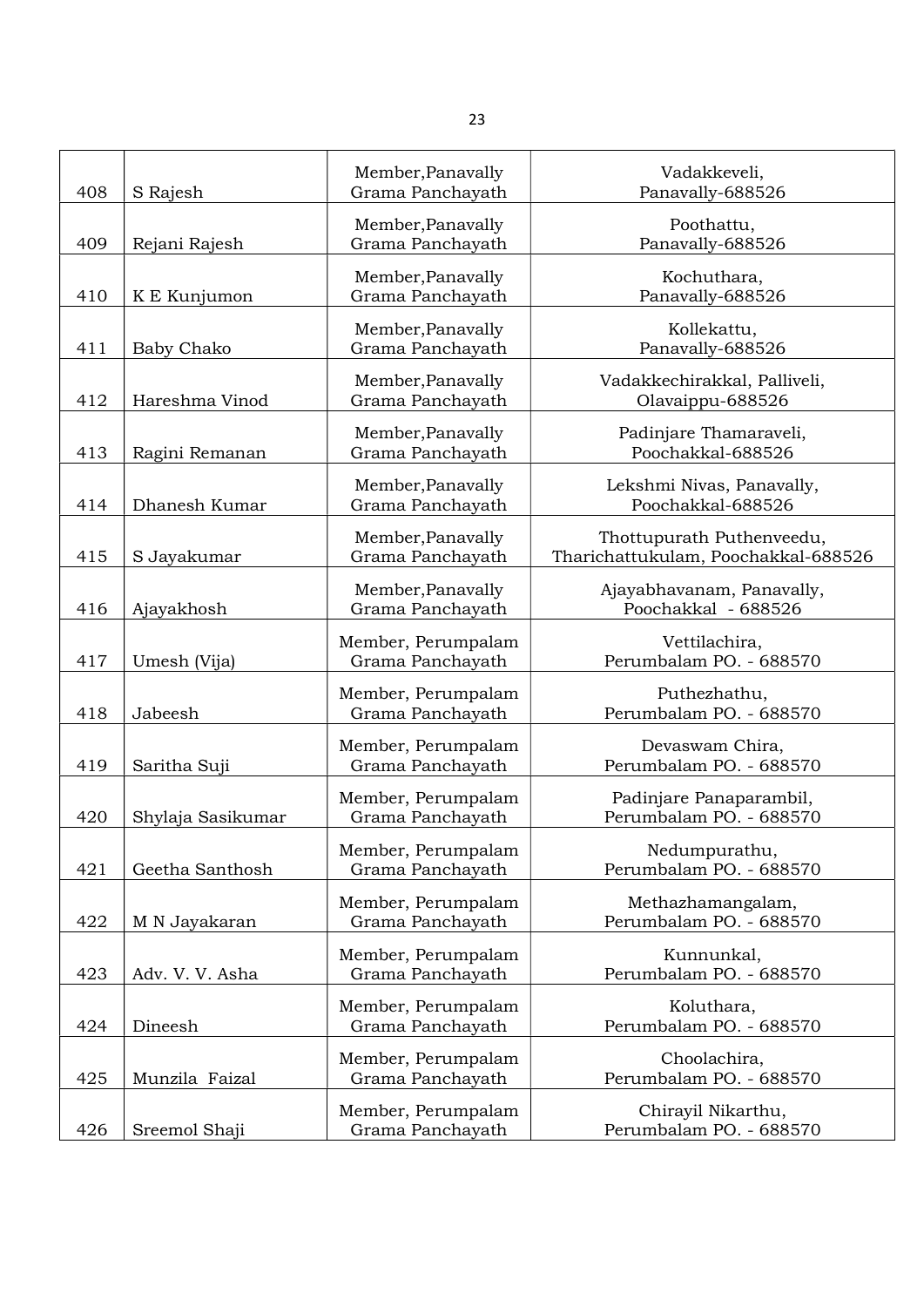| 427 | C. Gopinath         | Member, Perumpalam<br>Grama Panchayath | Yogachirayil,<br>Perumbalam PO. - 688570 |
|-----|---------------------|----------------------------------------|------------------------------------------|
| 428 |                     | Member, Perumpalam                     | Mangodathu,<br>Perumbalam PO. - 688570   |
|     | Sunitha Sajeev      | Grama Panchayath                       |                                          |
| 429 | Kunjan Thambi       | Member, Perumpalam<br>Grama Panchayath | Thachayil, Perumbalam PO. - 688570       |
|     |                     | Member,<br>Thycattussery Grama         | Edathara Nikarth,                        |
| 430 | Vijayamma Lalu      | Panchayath<br>Member,                  | Ulavaipu PO.688526                       |
|     |                     | Thycattussery Grama                    | Pooppally,                               |
| 431 | Ambika Sasidharan   | Panchayath                             | Ulavaipu P O 688526                      |
|     |                     | Member,                                |                                          |
|     |                     | Thycattussery Grama                    | Kochuveli,                               |
| 432 | D Viswambharan      | Panchayath                             | Manappuram PO 688526                     |
|     |                     | Member,                                |                                          |
|     |                     | Thycattussery Grama                    | Puthanveli,                              |
| 433 | Priyamol            | Panchayath                             | Manappuram PO 688526                     |
|     |                     | Member,                                |                                          |
|     |                     | Thycattussery Grama                    | Kannattu,                                |
| 434 | Kannttu Vinod Kumar | Panchayath                             | Poochakkal PO 688526                     |
|     |                     | Member,<br>Thycattussery Grama         | Puthanveli,                              |
| 435 | Rathi Narayanan     | Panchayath                             | Poochakkal PO 688526                     |
|     |                     | Member,                                |                                          |
|     |                     | Thycattussery Grama                    | Padinjare Koraniyil,                     |
| 436 | Asha Suresh         | Panchayath                             | Poochakkal P O- 688526                   |
|     |                     | Member,                                |                                          |
|     |                     | Thycattussery Grama                    | Fishermen Colony,                        |
| 437 | Shibu               | Panchayath                             | Manappuram PO 688526                     |
|     |                     | Member,                                |                                          |
|     |                     | Thycattussery Grama                    | Thekke Parambil,                         |
| 438 | Sindhu A            | Panchayath                             | Manappuram PO 688526                     |
|     |                     | Member,<br>Thycattussery Grama         | Anoop Nivas,                             |
| 439 | Joshy               | Panchayath                             | Manappuram PO 688526                     |
|     |                     | Member,                                |                                          |
|     |                     | Thycattussery Grama                    | Puthuval Nikarth,                        |
| 440 | P V Rejimon         | Panchayath                             | Thycattussery PO 688526                  |
|     |                     | Member,                                |                                          |
|     |                     | Thycattussery Grama                    | Chettukadavil,                           |
| 441 | Bijoy K Poul        | Panchayath                             | Manappuram PO 688526                     |
|     |                     | Member,                                |                                          |
|     |                     | Thycattussery Grama                    | Aikarapparambu,                          |
| 442 | Kavitha Sajeevan    | Panchayath                             | Thycattussery PO 688526                  |
|     |                     | Member,                                |                                          |
| 443 | Abraham George      | Thycattussery Grama<br>Panchayath      | Pavvathil,<br>Thycattussery PO 688526    |
|     |                     |                                        |                                          |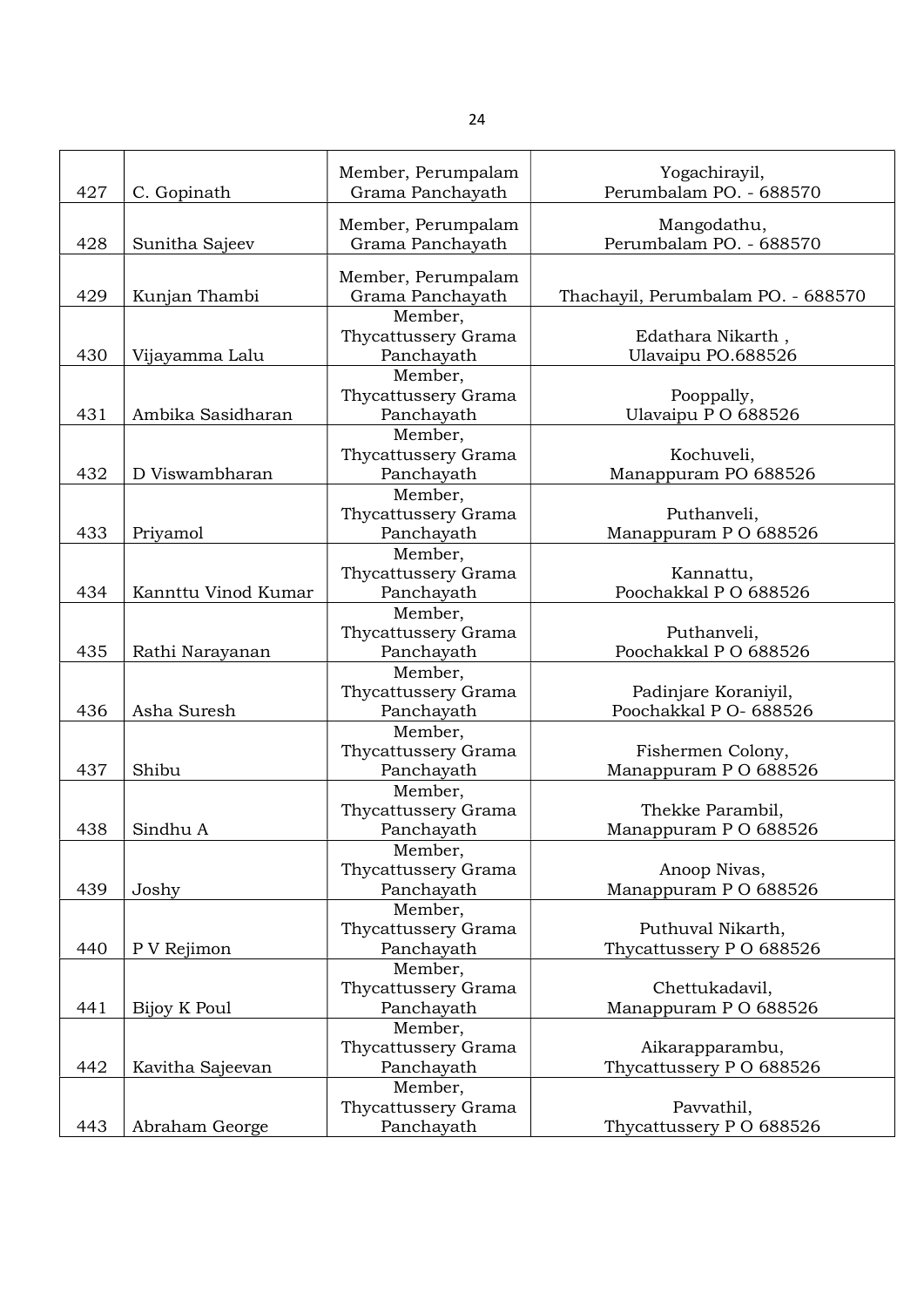|     |                         | Member,                           |                                          |
|-----|-------------------------|-----------------------------------|------------------------------------------|
| 444 | Vimal Reveendran        | Thycattussery Grama<br>Panchayath | Pankaj Nivas,<br>Thycattussery PO 688526 |
|     |                         |                                   |                                          |
|     |                         | Member, Aroor                     | Ottathengunckal,                         |
| 445 | O K Mohanan             | Grama Panchayath                  | Aroor PO - 688534                        |
|     |                         | Member, Aroor                     | Chencheril,                              |
| 446 | Rakhi Antony            | Grama Panchayath                  | Aroor PO - 688534                        |
|     |                         | Member, Aroor                     | Murikumthara,                            |
| 447 | M N Simil               | Grama Panchayath                  | Aroor PO - 688534                        |
|     |                         | Member, Aroor                     | Mathenaveli,                             |
| 448 | Biju M P                | Grama Panchayath                  | Aroor P O - 688534                       |
|     |                         |                                   |                                          |
| 449 | Alexander (A.A. Alex)   | Member, Aroor<br>Grama Panchayath | Arakkaparambil,<br>Aroor PO - 688534     |
|     |                         |                                   |                                          |
|     |                         | Member, Aroor                     | Plavunckathara,                          |
| 450 | Ibrahim Kutty K M       | Grama Panchayath                  | Aroor PO - 688534                        |
|     |                         | Member, Aroor                     | Vazhakkolil,                             |
| 451 | Sumadevi P              | Grama Panchayath                  | Aroor PO - 688534                        |
|     |                         | Member, Aroor                     | Challithara,                             |
| 452 | Usha Augustine          | Grama Panchayath                  | Chandiroor PO - 688537                   |
|     |                         | Member, Aroor                     | Polaparambu Nikarth,                     |
| 453 | Sinimol Manoharan       | Grama Panchayath                  | Chandiroor PO - 688537                   |
|     |                         |                                   |                                          |
| 454 | Zeenath<br>Shihabudheen | Member, Aroor<br>Grama Panchayath | Pattaruveli,<br>Chandiroor PO - 688537   |
|     |                         |                                   |                                          |
|     |                         | Member, Aroor                     | Kunnel,                                  |
| 455 | Noushad Kunnel          | Grama Panchayath                  | Chandiroor PO - 688537                   |
|     |                         | Member, Aroor                     | Puthuval Nikarth,                        |
| 456 | Kavitha Saravanan       | Grama Panchayath                  | Chandiroor P O-688534                    |
|     |                         | Member, Aroor                     | Efad Manzil,                             |
| 457 | E E Ishad               | Grama Panchayath                  | Chandiroor PO-688537                     |
|     |                         | Member, Aroor                     | Kayipurathu,                             |
| 458 | Ambili Shibu            | Grama Panchayath                  | Aroor P O-688534                         |
|     |                         |                                   |                                          |
| 459 | V K Manoharan           | Member, Aroor<br>Grama Panchayath | Vethattukalam,<br>Chandiroor PO-688534   |
|     |                         |                                   |                                          |
|     |                         | Member, Aroor                     | Edamanathara,                            |
| 460 | E V Thilakan            | Grama Panchayath                  | Aroor PO - 688534                        |
|     |                         | Member, Aroor                     | Chirayil Thekkethil,                     |
| 461 | C K Pushpan             | Grama Panchayath                  | Aroor.PO - 688534                        |
|     |                         | Member, Aroor                     | Kanjoothara,                             |
| 462 | Asha Shilan             | Grama Panchayath                  | Aroor PO - 688534                        |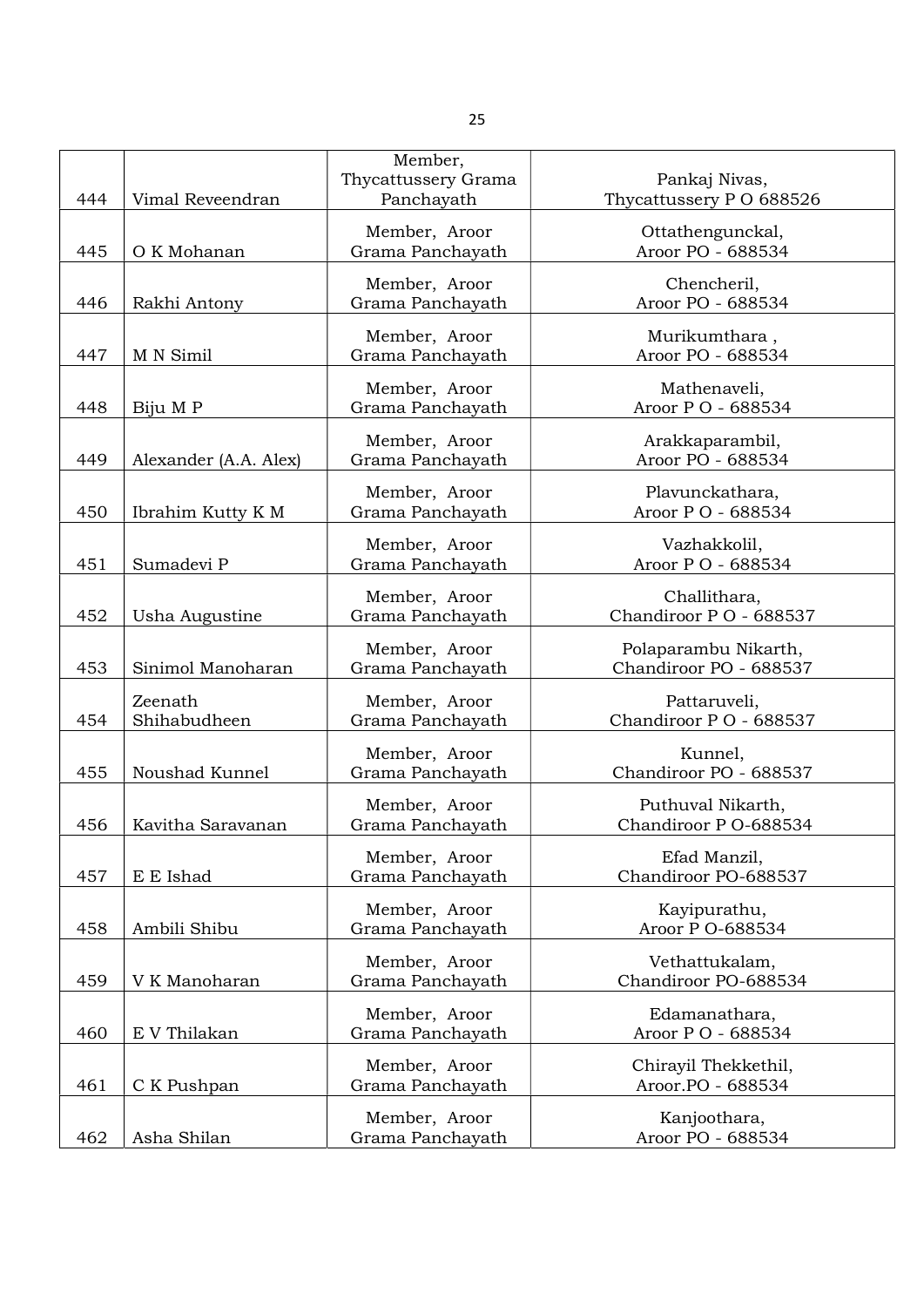| 463 | Elizabeth Xevior       | Member, Aroor<br>Grama Panchayath     | Kaithathara, Aroor PO - 688534                       |
|-----|------------------------|---------------------------------------|------------------------------------------------------|
| 464 |                        | Member, Aroor<br>Grama Panchayath     | Karaikkaparambil, Aroor PO - 688534                  |
|     | Jyothilakshmi P R      | Member, Aroor                         |                                                      |
| 465 | Sandhyamol E P         | Grama Panchayath                      | Thiruthalil, Aroor PO - 688534                       |
| 466 | <b>B</b> K Udhayakumar | Member, Aroor<br>Grama Panchayath     | Bhagavathi Parambu,<br>Aroor P O - 688534            |
| 467 | M.P. Benedict(Wilson)  | Member, Ezhupunna<br>Grama Panchayath | Marackamparambil,<br>Eramalloor PO, Pin-688537       |
| 468 | E.KPraveen             | Member, Ezhupunna<br>Grama Panchayath | Erekalam, Ezhupunna PO,<br>Cherthala, Pin688537      |
| 469 | Bindhu Shaji           | Member, Ezhupunna<br>Grama Panchayath | Chirayilparambu,<br>Eramalloor PO, Pin688537         |
| 470 | K.R Sathayappan        | Member, Ezhupunna<br>Grama Panchayath | Velipparambu,<br>Eramalloor, PO, 688537              |
| 471 | T.S.Sreejith           | Member, Ezhupunna<br>Grama Panchayath | Thottathil Nikarth,<br>Eramalloor PO,688537          |
| 472 | Tomi Athali            | Member, Ezhupunna<br>Grama Panchayath | Athalilnikarth<br>Eramalloor PO,688537               |
| 473 | R.Pradeep              | Member, Ezhupunna<br>Grama Panchayath | Konkeril,<br>Eramalloor PO, PIN - 688537             |
| 474 | Thankamani Soman       | Member, Ezhupunna<br>Grama Panchayath | Soumyalam Kalarickal, Eramalloor.PO,<br>PIN - 688537 |
| 475 | Akhil.C.S (Sachu)      | Member, Ezhupunna<br>Grama Panchayath | Chengalathu, Eramalloor PO,<br>PIN - 688537          |
| 476 | Vinija Rajan           | Member, Ezhupunna<br>Grama Panchayath | Poochanattu, Eramalloor PO,<br>PIN - 688537          |
| 477 | Bindhu Vijayan         | Member, Ezhupunna<br>Grama Panchayath | Peedikaparambil, Eramalloor PO,<br>PIN - 688537      |
| 478 | Latha Anil             | Member, Ezhupunna<br>Grama Panchayath | Paruthikattu, Eramalloor PO,<br>PIN - 688537         |
| 479 | P.K.Madhukuttan        | Member, Ezhupunna<br>Grama Panchayath | Ponaril, Ezhupunna PO,<br>PIN - 688537               |
| 480 | Dr.Sreelekha Ashok     | Member, Ezhupunna<br>Grama Panchayath | Kavilthazhe, Ezhupunna PO,<br>PIN - 688537           |
| 481 | Sojimol Jinu           | Member, Ezhupunna<br>Grama Panchayath | Mulamkuzhiyil, Ezhupunna PO,<br>PIN - 688537         |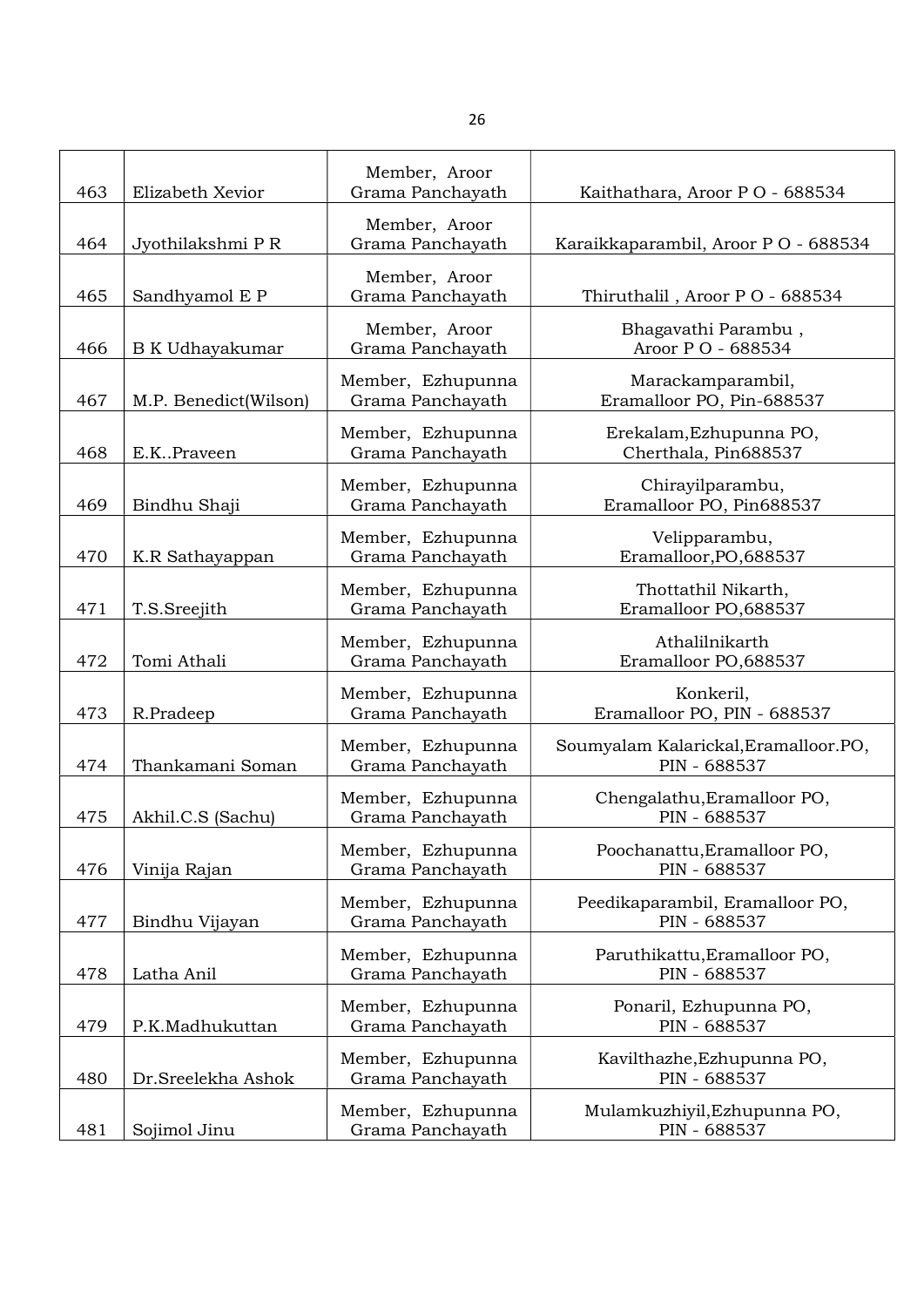| 482 | Deepa Teacher            | Member, Ezhupunna<br>Grama Panchayath       | Puthenthara, Ezhupunna PO,<br>PIN - 688537                 |
|-----|--------------------------|---------------------------------------------|------------------------------------------------------------|
| 483 | P P Pratheesh            | Member, Kuthiyathod<br>Grama Panchayath     | Puthenthara, Pallithode PO,<br>Pin 688540                  |
| 484 | Sugathan<br>Kalapparambu | Member, Kuthiyathod<br>Grama Panchayath     | Kalapparambil, Parayakad PO,<br>Pin 688540                 |
| 485 | Ashalatha                | Member, Kuthiyathod<br>Grama Panchayath     | Thuruthel, Parayakad PO,<br>Pin 688540                     |
| 486 | Kalpanadutt S<br>Kannatt | Member, Kuthiyathod<br>Grama Panchayath     | Kochuveedu, Parayakad PO,<br>Pin 688540                    |
| 487 | Mahilamani               | Member, Kuthiyathod<br>Grama Panchayath     | Padinjarea Nikarth, Thazhuppu,<br>Parayakad.PO, Pin 688540 |
| 488 | Deepa                    | Member, Kuthiyathod<br>Grama Panchayath     | Kannattuthara, Thuravoor.PO<br>Pin 688532                  |
| 489 | Saneesh Payikkad         | Member, Kuthiyathod<br>Grama Panchayath     | Sajin Manzil, Kuthiathode PO<br>Pin 688533                 |
| 490 | M G Rajeswari            | Member, Kuthiyathod<br>Grama Panchayath     | Mekkodath, Thuravoor PO<br>Pin 688532                      |
| 491 | Valsala                  | Member, Kuthiyathod<br>Grama Panchayath     | Veleeparambu, Thuravoor.PO<br>Pin - 688532                 |
| 492 | N Rupesh                 | Member, Kuthiyathod<br>Grama Panchayath     | Kunnumel, Thuravoor PO<br>Pin - 688532                     |
| 493 | Sreedevi B               | Member, Kuthiyathod<br>Grama Panchayath     | Sreevilas, Thuravoor.PO<br>Pin 688532                      |
| 494 | Haseena Sadiq            | Member, Kuthiyathod<br>Grama Panchayath     | Kannichukattu, Thuravoor PO<br>Pin 688532                  |
| 495 | Sindhu Biju              | Member, Kuthiyathod<br>Grama Panchayath     | Kaithakaddu, Parayakad PO<br>Pin 688540                    |
| 496 | V A Shereef              | Member, Kuthiyathod<br>Grama Panchayath     | Vanichipurakkal,<br>Thirumalabhagom PO Pin 688540          |
| 497 | Krishnadas               | Member, Kuthiyathod<br>Grama Panchayath     | Malikaykkal Veedu,<br>Thirumalabhagom PO Pin 688540        |
| 498 | Sheeja Stephenson        | Member, Kuthiyathod<br>Grama Panchayath     | Punnakkal, Pallithode PO<br>Pin 688540                     |
| 499 | Sreerenjini G.           | Member,<br>Kodamthuruth Grama<br>Panchayath | Kannampuzha,<br>Ezhupunna South PO, 688537                 |
| 500 | Aneesha K.A              | Member,<br>Kodamthuruth Grama<br>Panchayath | Kochuthara, Ezhupunna South PO,<br>PIN - 688537            |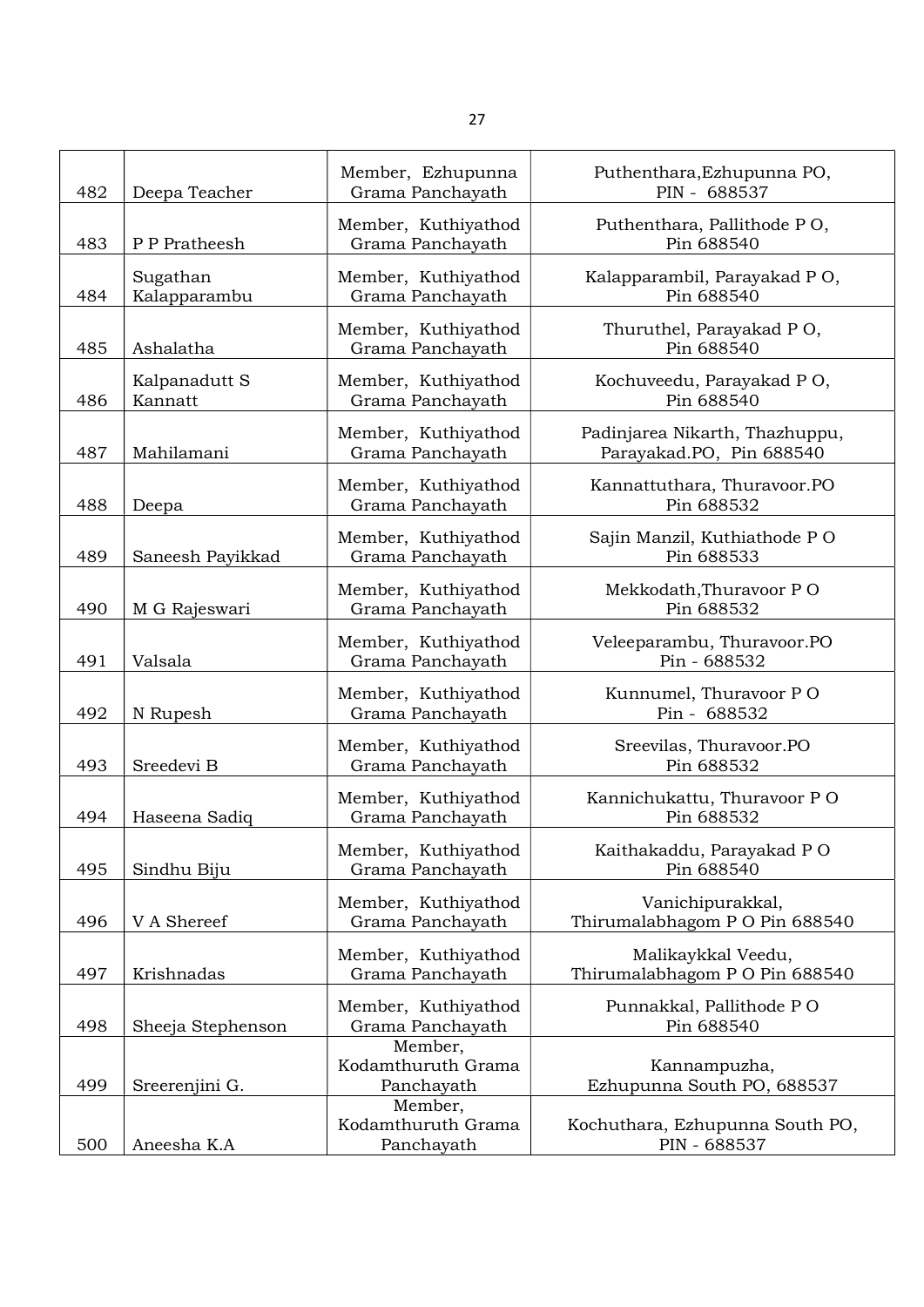|     |                     | Member,            |                                      |
|-----|---------------------|--------------------|--------------------------------------|
|     |                     | Kodamthuruth Grama | Puthiyaparambil,                     |
| 501 | Arun Jith(Kannan)   | Panchayath         | Ezhupunna South PO, 688537           |
|     |                     | Member,            |                                      |
|     |                     | Kodamthuruth Grama | Kizhakkedath Nikarth,                |
| 502 | Sunil Kumar         | Panchayath         | Ezhupunna South PO, PIN - 688537     |
|     |                     | Member,            |                                      |
|     |                     | Kodamthuruth Grama | Aloor Puthenpura, Kodamthuruth,      |
| 503 | Jayakumar V.G       | Panchayath         | Kuthiyathode PO, PIN - 688533        |
|     |                     | Member,            |                                      |
|     |                     | Kodamthuruth Grama | Chanichira, Kodamthuruth,            |
| 504 | Rina(Raji)          | Panchayath         | Kuthiyathode PO, PIN-688533          |
|     |                     | Member,            |                                      |
|     |                     | Kodamthuruth Grama | Chirayil, Kodamthuruth,              |
| 505 | C.T.Vinod           | Panchayath         | Kuthiyathode PO - 688533             |
|     |                     | Member,            |                                      |
|     |                     | Kodamthuruth Grama | Kamboth, Kodamthuruth,               |
| 506 | Ambika Babu         | Panchayath         | Kuthiyathode PO - 688533             |
|     |                     | Member,            |                                      |
|     |                     | Kodamthuruth Grama | Kunnath, Kodamthuruth,               |
| 507 | Bency Raghavan      | Panchayath         | Kuthiyathode PO - 688533             |
|     |                     | Member,            |                                      |
|     |                     | Kodamthuruth Grama | Nedungatt, Kodamthuruth,             |
| 508 | Asha Shabu          | Panchayath         | Kuthiyathode PO - 688533             |
|     |                     | Member,            |                                      |
|     |                     | Kodamthuruth Grama | Karthika(Kattithara), Kodamthuruth,  |
| 509 | Shylajan Kattithara | Panchayath         | Kuthiyathode PO - 688533             |
|     |                     | Member,            |                                      |
|     |                     | Kodamthuruth Grama | Pallikkathara Nikarth,               |
| 510 | Akhila Rajan        | Panchayath         | Ezhupunna South PO, 688537           |
|     |                     | Member,            |                                      |
|     |                     | Kodamthuruth Grama | Alathara, Ezhupunna South PO,        |
| 511 | James Alathara      | Panchayath         | PIN - 688537                         |
|     |                     | Member,            |                                      |
|     |                     | Kodamthuruth Grama | Kizhakke Arackal,                    |
| 512 | Geetha Unni         | Panchayath         | Ezhupunna South PO - 688537          |
|     |                     | Member,            |                                      |
|     |                     | Kodamthuruth Grama |                                      |
| 513 | Bineesh Illickal    | Panchayath         | Illickal, Ezhupunna South PO, 688537 |
|     |                     |                    |                                      |
|     |                     | Member, Thuravoor  |                                      |
| 514 | Vimala Johnson      | Grama Panchayath   | Valayil, Pallithode PO - 688540      |
|     |                     |                    |                                      |
|     |                     | Member, Thuravoor  | Kondodiparambil,                     |
| 515 | K G Saroon          | Grama Panchayath   | Thirumalabhagom PO - 688540          |
|     |                     | Member, Thuravoor  | Kizhakkethayyil,                     |
| 516 | Renshu              | Grama Panchayath   | Thirumalabhagom PO - 688540          |
|     |                     |                    |                                      |
|     |                     | Member, Thuravoor  | Panapparambu,                        |
| 517 | Sasikala Sanju      | Grama Panchayath   | Thuravoor PO - 688532                |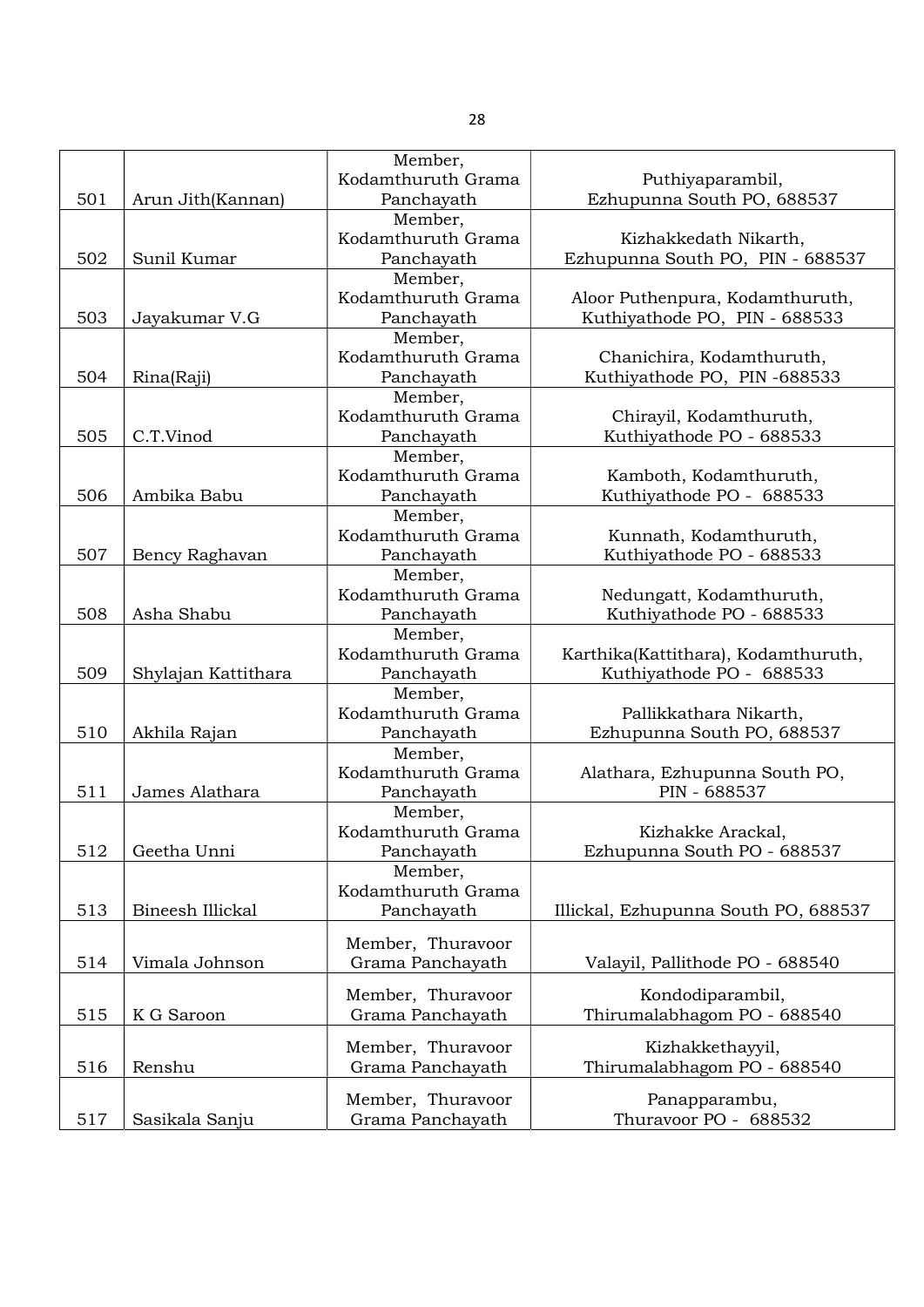| 518 | Anitha Soman              | Member, Thuravoor<br>Grama Panchayath   | Pallippattchira,<br>Thuravoor PO - 688532                                      |
|-----|---------------------------|-----------------------------------------|--------------------------------------------------------------------------------|
| 519 | Ambili                    | Member, Thuravoor<br>Grama Panchayath   | Menomparambu,<br>Thuravoor PO - 688532                                         |
| 520 | Sudharshanan G            | Member, Thuravoor<br>Grama Panchayath   | Vattaryam Veedu,<br>Thuravoor PO -688532                                       |
| 521 | Praseetha Ajayan          | Member, Thuravoor<br>Grama Panchayath   | Kizhakkemuttupuram,<br>Thuravoor PO - 688532                                   |
| 522 | C O George<br>(Bennichan) | Member, Thuravoor<br>Grama Panchayath   | Chittadithara,<br>Valamangalam South PO - 688532                               |
| 523 | Jayasudha                 | Member, Thuravoor<br>Grama Panchayath   | Kamalavilasam,<br>Valamangalam South PO - 688532                               |
| 524 | Shylaja Udayappan         | Member, Thuravoor<br>Grama Panchayath   | Vrindavanam,<br>Valamangalam South PO - 688532                                 |
| 525 | K N Vijayan               | Member, Thuravoor<br>Grama Panchayath   | Kaippolil, Thuravoor PO - 688532                                               |
| 526 | Sheeba                    | Member, Thuravoor<br>Grama Panchayath   | Anju Nivas,<br>Thuravoor South PO - 688532                                     |
| 527 | Manju Ramanadhan          | Member, Thuravoor<br>Grama Panchayath   | Kandathil,<br>Thirumalabhagom PO - 688540                                      |
| 528 | Dineshan (Kuttan)         | Member, Thuravoor<br>Grama Panchayath   | Arasseri Nikarath,<br>Thirumalabhagom PO - 688540                              |
| 529 | Molly Rajendran           | Member, Thuravoor<br>Grama Panchayath   | Tharayil,<br>Andhakaranazhi PO - 688531                                        |
| 530 | Joshva Johnson<br>(Kichu) | Member, Thuravoor<br>Grama Panchayath   | Chiramel, Pallithode PO - 688540                                               |
| 531 | A V Joseph (Joyson)       | Member, Thuravoor<br>Grama Panchayath   | Asari Parambil, Pallithode PO -688540                                          |
| 532 | Adv. P.K Binoy            | Member, Pattanakkad<br>Grama Panchayath | Puthanthara, Andhakaranazhy PO,<br>Cherthala, Pincode - 688531                 |
| 533 | Athira Biju               | Member, Pattanakkad<br>Grama Panchayath | Aswathybhavan, Pattanakkad PO,<br>Cherthala, Pincode - 688531                  |
| 534 | Prajeena Vinod            | Member, Pattanakkad<br>Grama Panchayath | Karuveli, Pattanakkad PO,<br>Cherthala, Pincode - 688531                       |
| 535 | A.R Shaji                 | Member, Pattanakkad<br>Grama Panchayath | Ashariparambu, Pattanakkad PO,<br>Cherthala, Pincode - 688531                  |
| 536 | Pushpa Rejimon            | Member, Pattanakkad<br>Grama Panchayath | Kothamangalathulakshamveedu,<br>Pattanakkad PO, Cherthala,<br>Pincode - 688531 |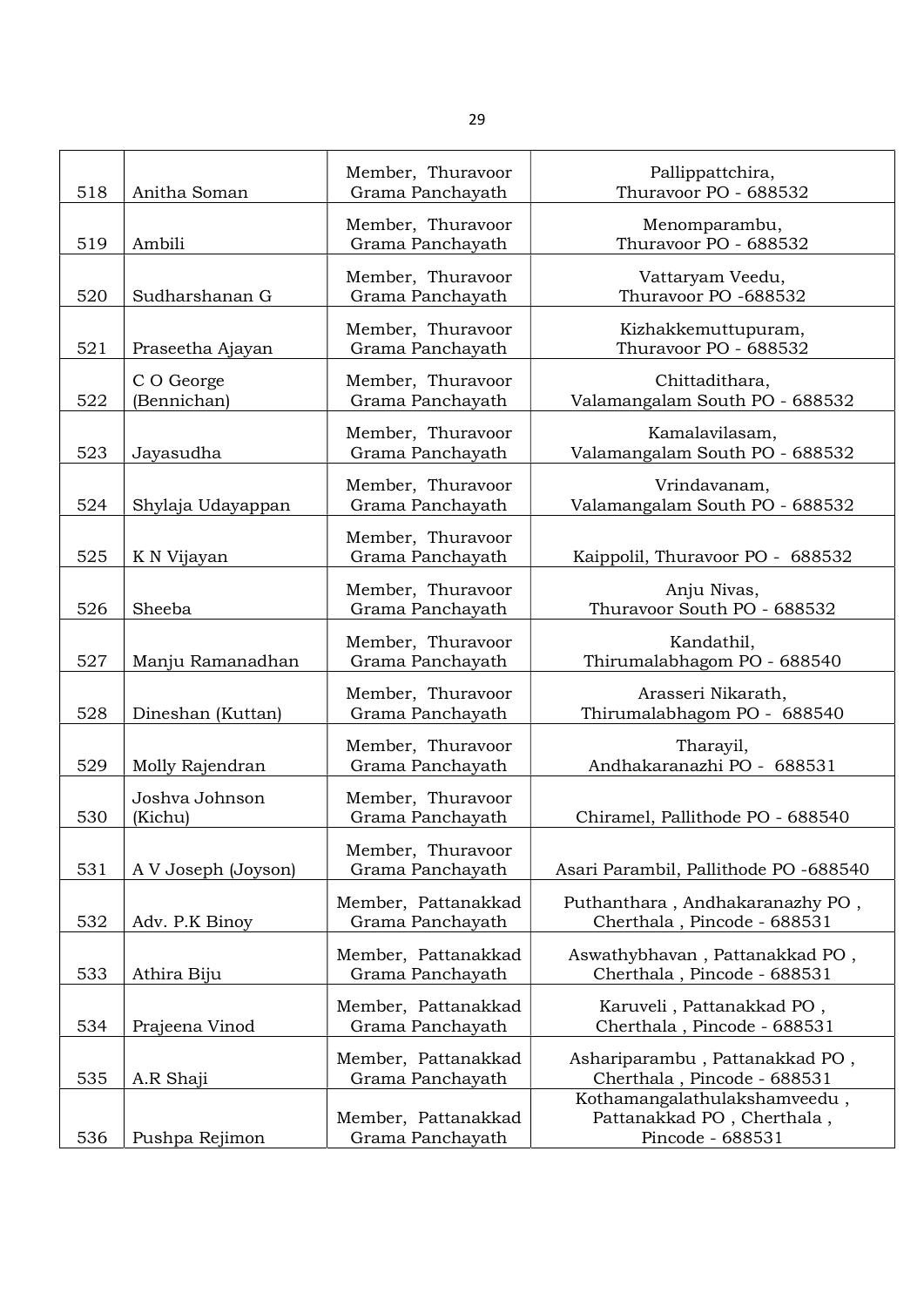| 537 | Ushadevi              | Member, Pattanakkad<br>Grama Panchayath | Thekkeveli, Pattanakkad PO,<br>Cherthala, Pincode - 688531       |
|-----|-----------------------|-----------------------------------------|------------------------------------------------------------------|
| 538 | Santhosh Pullattu     | Member, Pattanakkad<br>Grama Panchayath | Pullattu, Pattanakkad PO, Cherthala,<br>Pincode - 688531         |
| 539 | M.K Jayapal           | Member, Pattanakkad<br>Grama Panchayath | Keshaveeyam, Pattanakkad PO,<br>Cherthala, Pincode - 688531      |
| 540 | Sujitha Dileep        | Member, Pattanakkad<br>Grama Panchayath | Ambady, Pattanakkad PO,<br>Cherthala, Pincode - 688531           |
| 541 | Sindhu Ummathara      | Member, Pattanakkad<br>Grama Panchayath | Ummathara, Pattanakkad PO, Cherthala<br>, Pincode - 688531       |
| 542 | Supriya Rakesh        | Member, Pattanakkad<br>Grama Panchayath | Nikarthil, Pattanakkad PO,<br>Cherthala, Pincode - 688531        |
| 543 | Saritha Biju          | Member, Pattanakkad<br>Grama Panchayath | Thekkechennattu, Pattanakkad PO,<br>Cherthala, Pincode - 688531  |
| 544 | K.D Jayaraj           | Member, Pattanakkad<br>Grama Panchayath | Kandathilparambu, Vettackal PO,<br>Cherthala, Pincode - 688529   |
| 545 | Shayesh               | Member, Pattanakkad<br>Grama Panchayath | Murikkuthara, Vettackal PO, Cherthala,<br>Pincode - 688529       |
| 546 | Sheela Shaji          | Member, Pattanakkad<br>Grama Panchayath | Tharayil, Kadakkarappaly PO, Cherthala<br>, Pincode - 688529     |
| 547 | Shaiji Paul           | Member, Pattanakkad<br>Grama Panchayath | Chambakkattu, Vettackal PO, Cherthala<br>, Pincode - 688529      |
| 548 | Jasmin T.S (Manju)    | Member, Pattanakkad<br>Grama Panchayath | Thannickal, Andhakaranazhy PO,<br>Cherthala, Pincode - 688531    |
| 549 | P.R Rajesh            | Member, Pattanakkad<br>Grama Panchayath | Pollayil, Andhakaranazhy PO, Cherthala<br>, Pincode - 688531     |
| 550 | Sheena Purushan       | Member, Pattanakkad<br>Grama Panchayath | Azheekalthara, Andhakaranazhy PO,<br>Cherthala, Pincode - 688531 |
| 551 | Rethi Ajayakumar      | Member, Vayalar<br>Grama Panchayath     | Kochuthara, Pattanakkad PO, Cherthala,<br>Pin - 688531           |
| 552 | K Vineesh (Kuttachan) | Member, Vayalar<br>Grama Panchayath     | Vaniamkattu, Pattanakkad PO,<br>Cherthala, Pin - 688531          |
| 553 | Kavitha Shaji         | Member, Vayalar<br>Grama Panchayath     | Keshaveeyam, Vayalar PO,<br>Cherthala, Pin 688536                |
| 554 | A K Shereef           | Member, Vayalar<br>Grama Panchayath     | Kunnel, Vayalar P O, Cherthala,<br>Pin-688536                    |
| 555 | Indira Janardhanan    | Member, Vayalar<br>Grama Panchayath     | Konnamchira, Vayalar PO,<br>Cherthala, Pin 688536                |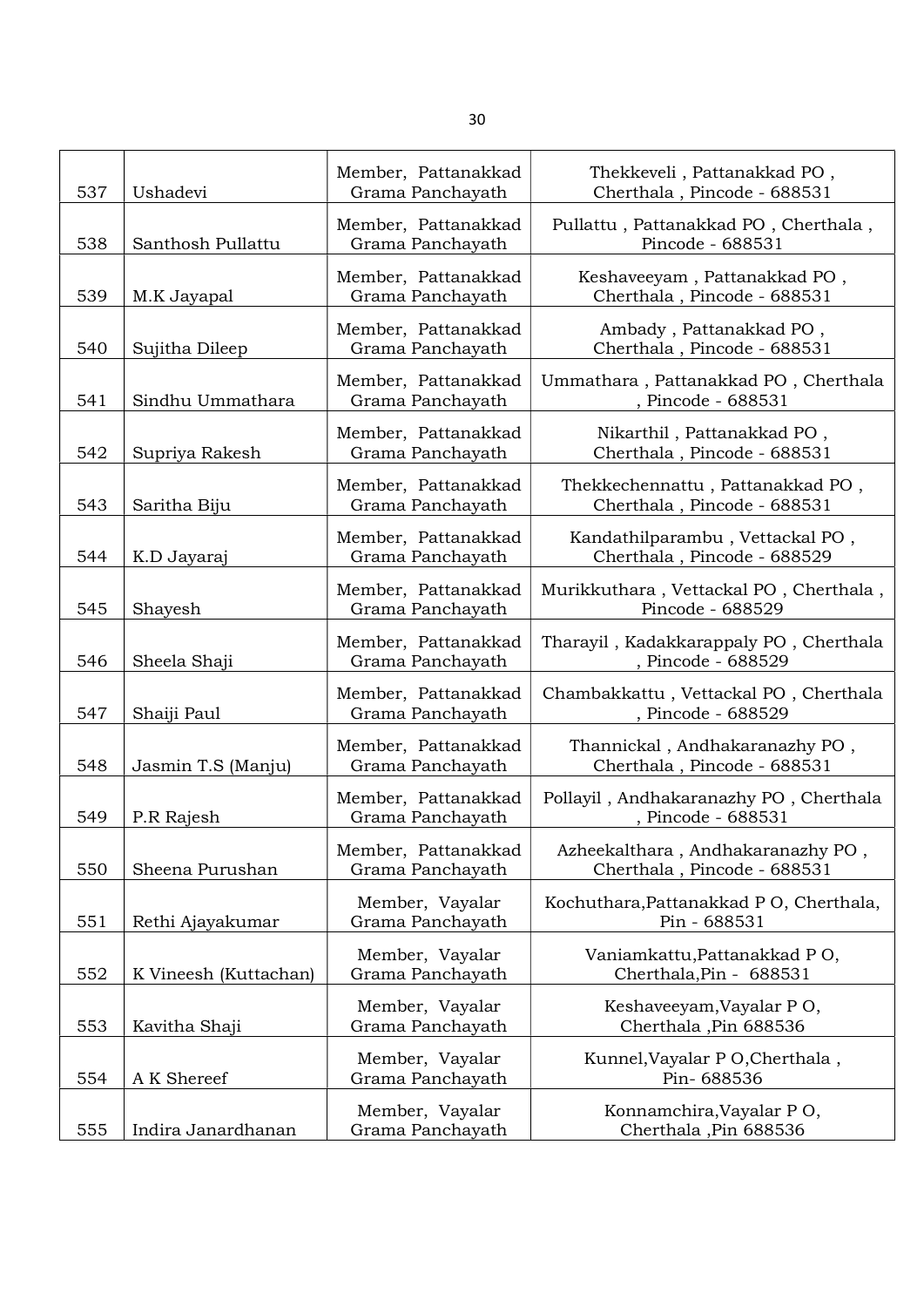| 556 | Omana Banarji            | Member, Vayalar<br>Grama Panchayath    | Sreeshylam, Vayalar PO,<br>Cherthala, Pin. 688536                  |
|-----|--------------------------|----------------------------------------|--------------------------------------------------------------------|
|     |                          | Member, Vayalar                        | Edakkarayil, Vayalar PO,                                           |
| 557 | Jayalekha                | Grama Panchayath                       | Cherthala, Pin 688536                                              |
| 558 | U G Unni                 | Member, Vayalar<br>Grama Panchayath    | Unni Bhavan, Vayalar PO,<br>Cherthala, Pin 688536                  |
| 559 | Deepak B Das             | Member, Vayalar<br>Grama Panchayath    | Thyveedu, Kalavamkodam P O, Cherthala,<br>Pin 688524               |
| 560 | Lali Saraswathy          | Member, Vayalar<br>Grama Panchayath    | Mammootichira, Kalavamkodam PO,<br>Cherthala, Pin 688524           |
| 561 | Lishina Prasad           | Member, Vayalar<br>Grama Panchayath    | Panathara Nikarthu,<br>Kalavamkodam PO, Cherthala,<br>Pin - 688524 |
| 562 | Gopinadhan<br>(M G Nair) | Member, Vayalar<br>Grama Panchayath    | Palakkavil, Pattanakkadu PO,<br>Cherthala, Pin 688531              |
| 563 | K G Ajith                | Member, Vayalar<br>Grama Panchayath    | Kizhakke Ambalakkattu,<br>Pattanakkadu P O, Cherthala - 688531     |
| 564 | Bilkul P K               | Member, Vayalar<br>Grama Panchayath    | Kandethara, Kalavamkodam PO<br>Cherthala, Pin 688524               |
| 565 | Beena Thankaraj          | Member, Vayalar<br>Grama Panchayath    | Koonamthaliyil, Pattanakkadu PO,<br>Cherthala, Pin 688531          |
| 566 | Kunjumol Sabu            | Member, Vayalar<br>Grama Panchayath    | Pulithara , Pattanakkadu PO,<br>Cherthala, Pin 688531              |
| 567 | Mini Pavithran           | Member, Kanjikuzhy<br>Grama Panchayath | Vidhya Nivas, Mayithara,<br>Mayithara-688543                       |
| 568 | S Joshymon               | Member, Kanjikuzhy<br>Grama Panchayath | Puthanveliyil, Cheruvaranam,<br>Muttathipparambu-688527            |
| 569 | R Aswin                  | Member, Kanjikuzhy<br>Grama Panchayath | Palakkatharayil, Cheruvaranam,<br>Varanam-688555                   |
| 570 | Bairanjith B             | Member, Kanjikuzhy<br>Grama Panchayath | Geethalayam, Cheruvaranam, Varanam-<br>688555                      |
| 571 | T P Kanakan              | Member, Kanjikuzhy<br>Grama Panchayath | Muniveli, Cheruvaranam,<br>Varanam-688555                          |
| 572 | Indira                   | Member, Kanjikuzhy<br>Grama Panchayath | Munduchira, Charamangalam, Mayithara-<br>688539                    |
| 573 | Pushpavally A            | Member, Kanjikuzhy<br>Grama Panchayath | Kodungattu, Charamangalam, Mayithara-<br>688539                    |
| 574 | C Deepumon               | Member, Kanjikuzhy<br>Grama Panchayath | Illathuveli, Kanjikuzhy,<br>S N Puram-688582                       |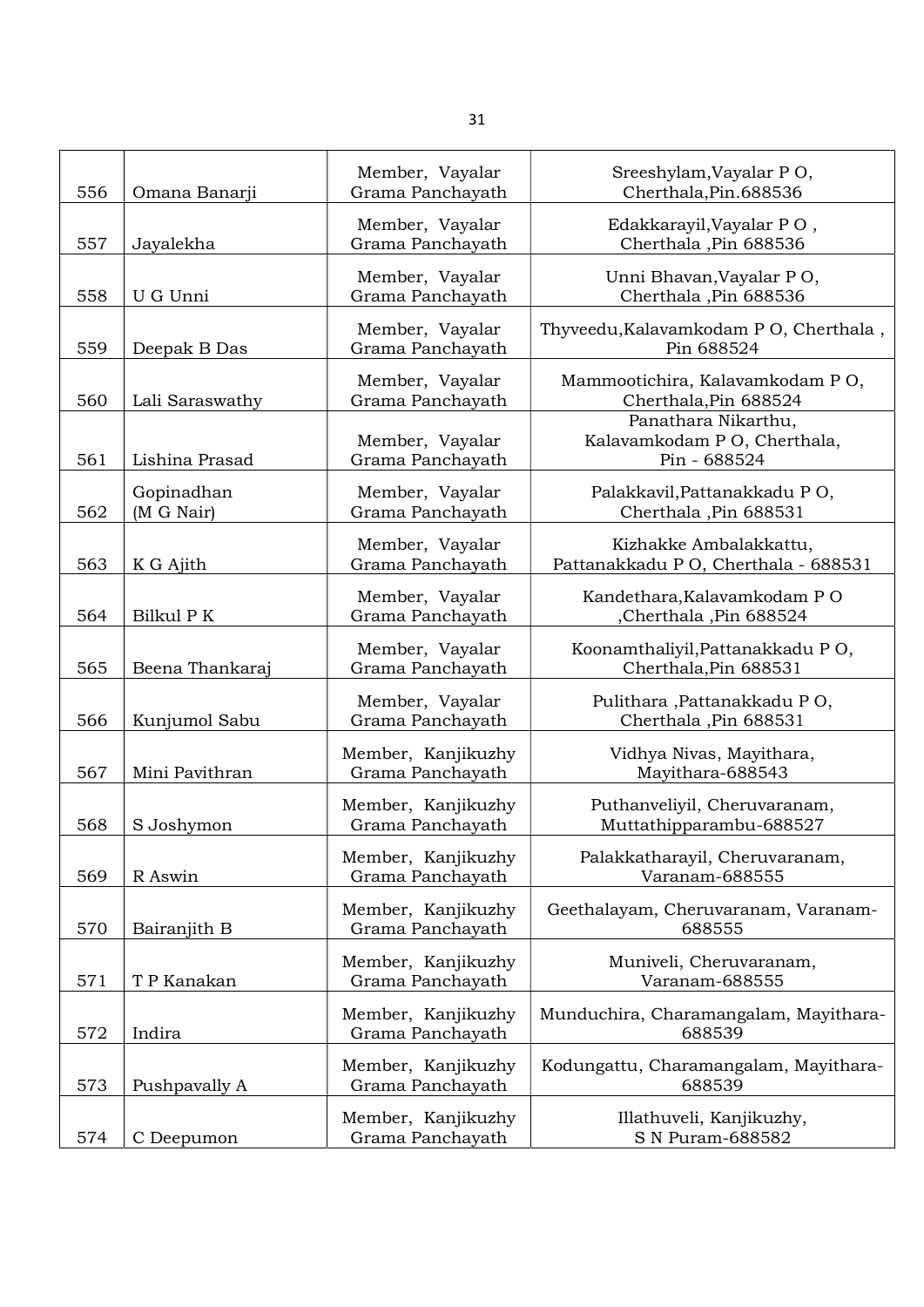| 575 | Jyothimol             | Member, Kanjikuzhy<br>Grama Panchayath | Thoppuveli, Kanjikuzhy,<br>S N Puram-688582    |
|-----|-----------------------|----------------------------------------|------------------------------------------------|
| 576 | Faicy V Earnad        | Member, Kanjikuzhy<br>Grama Panchayath | Vattakkara, Kanjikuzhy,<br>Muhamma-688525      |
| 577 | Jolly Ajithan         | Member, Kanjikuzhy<br>Grama Panchayath | Alappattu, Kanjikuzhy,<br>Muhamma-688525       |
| 578 | Suresh K S            | Member, Kanjikuzhy<br>Grama Panchayath | Kalathiveliyil, Kanjikuzhy,<br>Muhamma-688525  |
| 579 | Kamalamma             | Member, Kanjikuzhy<br>Grama Panchayath | Padathuchira, Kanjikuzhy,<br>S L Puram-688523  |
| 580 | Sheela Pratheesh Bell | Member, Kanjikuzhy<br>Grama Panchayath | Kulangaraveli, S L Puram,<br>SL Puram-688523   |
| 581 | Rajani Ravipalan      | Member, Kanjikuzhy<br>Grama Panchayath | Kizhakkeveli, S N Puram,<br>S N Puram-688582   |
| 582 | M Santhoshkumar       | Member, Kanjikuzhy<br>Grama Panchayath | Chalayil, Kanjikuzhy,<br>S N Puram-688582      |
| 583 | C K Pushpangathan     | Member, Kanjikuzhy<br>Grama Panchayath | Chalunkal, Kanjikuzhy,<br>S N Puram-688582     |
| 584 | Geetha Karthikeyan    | Member, Kanjikuzhy<br>Grama Panchayath | Puthupparambil, Mayithara,<br>Mayithara-688539 |
| 585 |                       | Member, Cherthala<br>South Grama       | Pallikathayil,<br>Arthunkal PO - 688530        |
|     | Jayarani              | Panchayath<br>Member, Cherthala        |                                                |
|     |                       | South Grama                            | Sasthamveli,                                   |
| 586 | Lalithambika          | Panchayath                             | Thaickal PO - 688530                           |
|     |                       | Member, Cherthala<br>South Grama       | Nambisseril,                                   |
| 587 | Vinodini Sudhakaran   | Panchayath                             | Thaickal PO - 688530                           |
|     |                       | Member, Cherthala                      |                                                |
|     |                       | South Grama                            | Moomthunkal,                                   |
| 588 | Sankarankutty         | Panchayath                             | Arthunkal P O- 688530                          |
|     |                       | Member, Cherthala                      |                                                |
|     |                       | South Grama                            | Kollattu Nikarth, Arthunkal,                   |
| 589 | Suryadas              | Panchayath<br>Member, Cherthala        | Arthunkal PO, Alappuzha - 688530               |
|     |                       | South Grama                            | Karichirayil<br>Kuruppankulangara PO           |
| 590 | K Rajagopal           | Panchayath                             | Alappuzha - 688539                             |
|     |                       | Member, Cherthala                      | Chiraveliyil                                   |
|     |                       | South Grama                            | Madackal, Kuruppankulangara PO                 |
| 591 | Arya S Kumar          | Panchayath                             | Alappuzha - 688539                             |
|     |                       | Member, Cherthala                      | Idathyveli, Kuruppankulangara                  |
|     |                       | South Grama                            | Kuruppankulangara PO                           |
| 592 | Ajitha O P            | Panchayath                             | Alappuzha - 688539                             |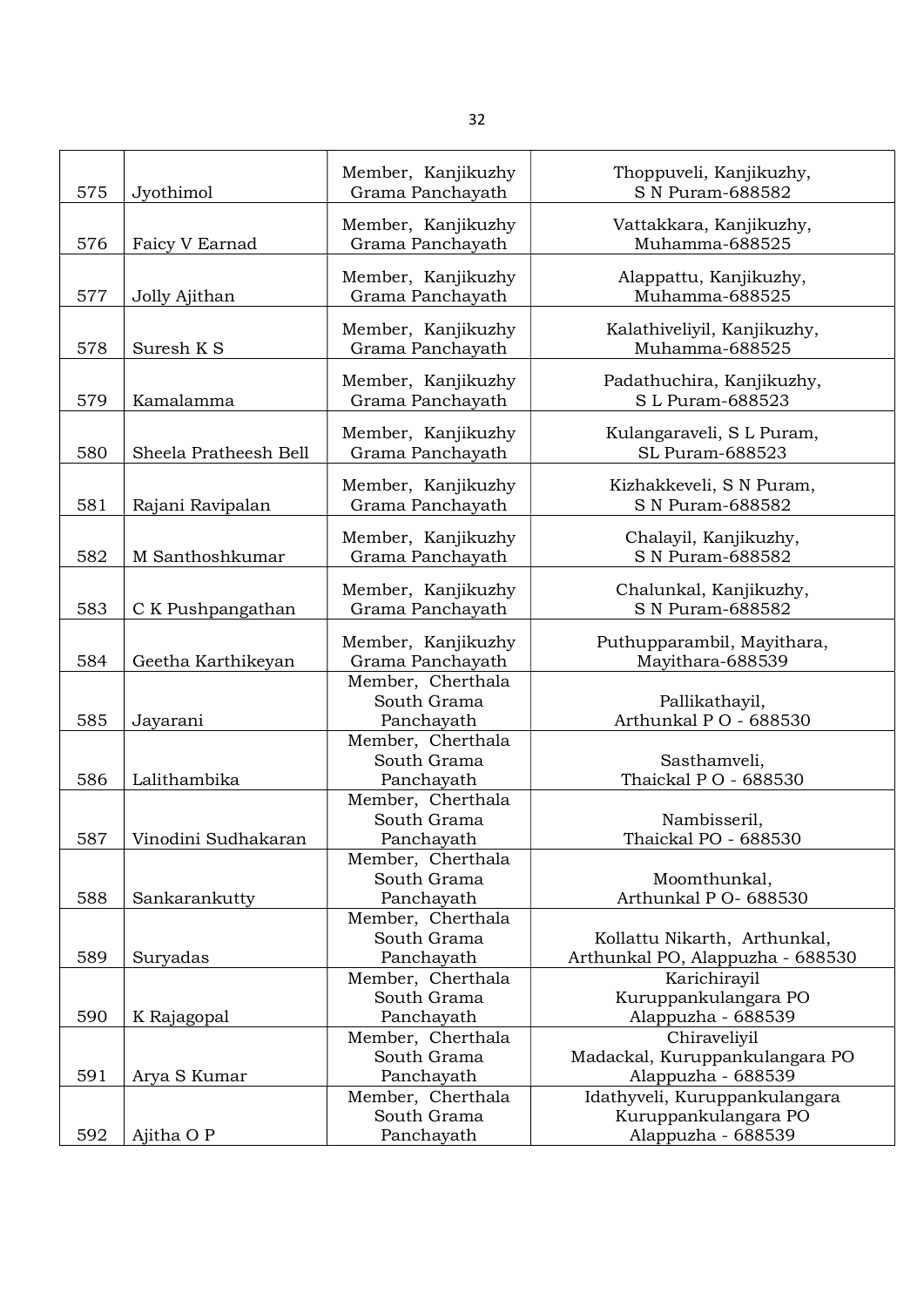|     |                      | Member, Cherthala  | Krishnabhavan                       |
|-----|----------------------|--------------------|-------------------------------------|
|     |                      | South Grama        | Kuruppankulangara PO                |
| 593 | Rajeswari            | Panchayath         | Alappuzha - 688539                  |
|     |                      | Member, Cherthala  | Sandralayam(Pallekattu)             |
|     |                      | South Grama        | Cherthala South, Cherthala South PO |
| 594 | Babu Pallekatt       | Panchayath         | Alappuzha - 688539                  |
|     |                      | Member, Cherthala  | Padipurackal                        |
|     |                      | South Grama        | Cherthala South, Cherthala South PO |
| 595 | Roymon (Muthu)       | Panchayath         | Alappuzha - 688539                  |
|     |                      | Member, Cherthala  | Nishad Bhavan                       |
|     |                      | South Grama        | Mayithara, Mayithara Market PO      |
| 596 | Nibu S Padam         | Panchayath         | Alappuzha - 688539                  |
|     |                      |                    |                                     |
|     |                      | Member, Cherthala  | Thekkechira                         |
|     |                      | South Grama        | Thiruvizha, Mayithara PO            |
| 597 | Bensilal             | Panchayath         | Alappuzha - 688539                  |
|     |                      | Member, Cherthala  | Konattu, Thiruvizha                 |
|     |                      | South Grama        | Cherthala South PO                  |
| 598 | Sujith Konattu       | Panchayath         | Alappuzha - 688539                  |
|     |                      | Member, Cherthala  | Kurumkattil                         |
|     |                      | South Grama        | Cherthala South, Cherthala South PO |
| 599 | Sreelatha Nadesan    | Panchayath         | Alappuzha - 688539                  |
|     |                      | Member, Cherthala  | Kunjunni Parambil                   |
|     |                      | South Grama        | Arthunkal, Arthunkal PO             |
| 600 | Shylaja Asokan       | Panchayath         | Alappuzha - 688530                  |
|     |                      | Member, Cherthala  | Aresseril                           |
|     |                      | South Grama        | Arthunkal, Arthunkal PO             |
| 601 | Sinimol Samson       | Panchayath         | Alappuzha - 688530                  |
|     |                      | Member, Cherthala  | Tharayil                            |
|     |                      | South Grama        | Arthunkal, Arthunkal PO             |
| 602 | Vincent Tharayil     | Panchayath         | Alappuzha - 688530                  |
|     |                      | Member, Cherthala  | Kurisunkal                          |
|     |                      | South Grama        | Arthunkal, Arthunkal PO             |
| 603 | Dieny Francis        | Panchayath         | Alappuzha - 688530                  |
|     |                      | Member, Cherthala  | Pallikathayil                       |
|     |                      | South Grama        | Arthunkal, Arthunkal PO             |
| 604 | Mary Grace Sebastian | Panchayath         | Alappuzha - 688530                  |
|     |                      | Member, Cherthala  | Alasheril                           |
|     |                      | South Grama        | Arthunkal, Arthunkal PO             |
| 605 | Tomy Elasseri        | Panchayath         | Alappuzha - 688530                  |
|     |                      | Member, Cherthala  | Pazhambaseri                        |
|     | Alphonsa Joseph      | South Grama        | Arthunkal, Arthunkal PO             |
| 606 | (Mini)               | Panchayath         | Alappuzha - 688530                  |
|     |                      | Member,            | Charankattu, Chethy PO,             |
|     |                      | Mararikkulam North | Alappuzha - 688530                  |
| 607 | C C Shibu            | Grama Panchayath   |                                     |
|     |                      | Member,            | Puthukkadu Kanichukulangara PO.     |
|     |                      | Mararikkulam North | Alappuzha - 688582                  |
| 608 | P J Sajimon          | Grama Panchayath   |                                     |
|     |                      | Member,            | Mundekattu,                         |
|     |                      | Mararikkulam North | Kanichukulangara PO,                |
| 609 | T S Sukhalal         | Grama Panchayath   | Alappuzha - 688582                  |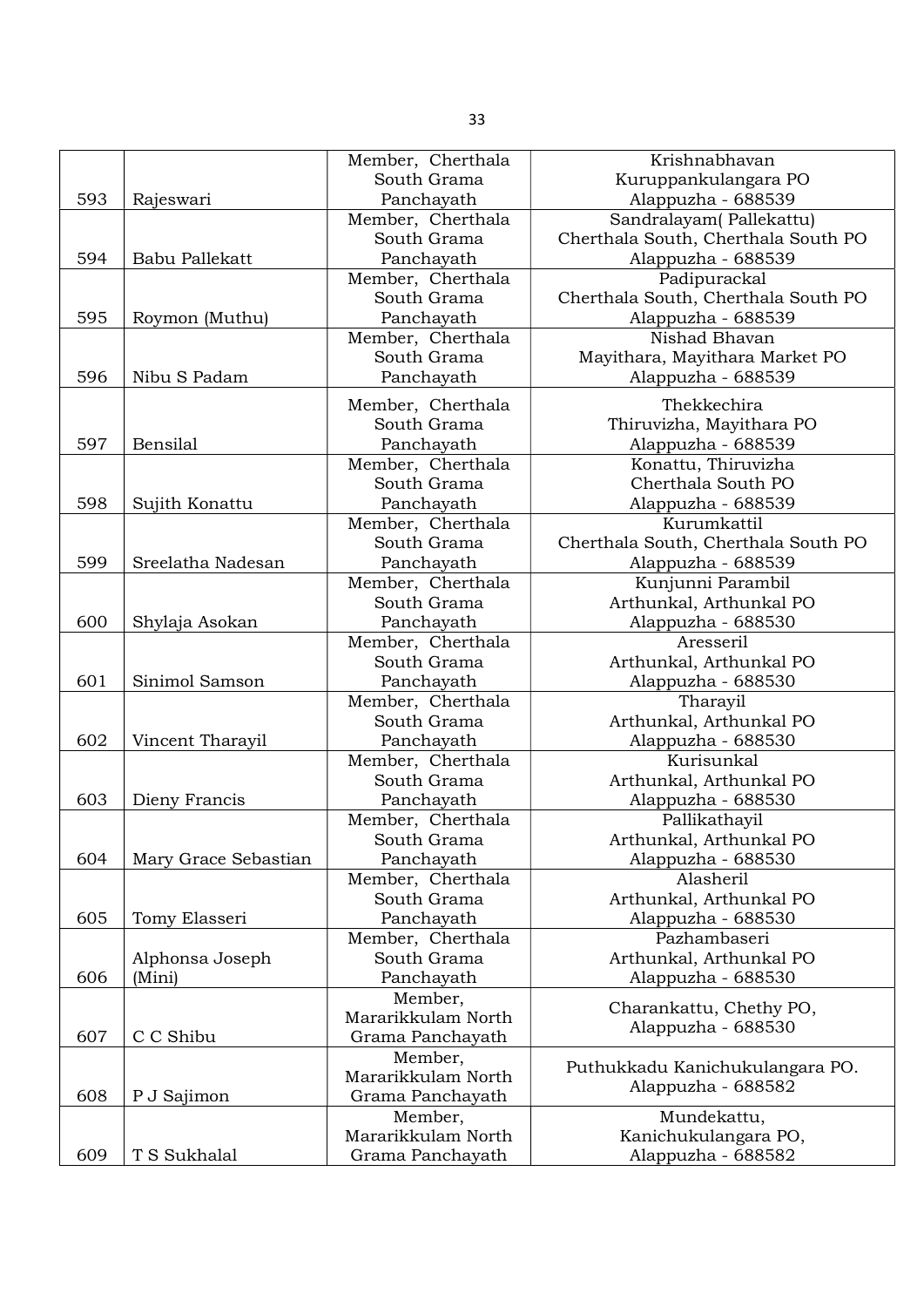|     |                   | Member,            | Thattanparampil,                        |
|-----|-------------------|--------------------|-----------------------------------------|
|     |                   | Mararikkulam North | Kanichukulangara PO,                    |
| 610 | T P Vinod         | Grama Panchayath   | Alappuzha-688582                        |
|     |                   | Member,            | Ulladamchiraveli,                       |
|     |                   | Mararikkulam North | Kanichukulangara PO,                    |
| 611 | N Shylaja         | Grama Panchayath   | Alappuzha - 688582                      |
|     |                   | Member,            |                                         |
|     |                   | Mararikkulam North | Suryathu, Kanichukulangara PO,          |
| 612 | Minimol Suryathu  | Grama Panchayath   | Alappuzha - 688582                      |
|     |                   | Member,            |                                         |
|     |                   | Mararikkulam North | Thaiparampu, S N Puram PO, Alappuzha    |
| 613 | Seema Dileep      | Grama Panchayath   | $-688582$                               |
|     |                   | Member,            |                                         |
|     |                   | Mararikkulam North | Kaniyamveli, SL Puram PO, Alappuzha -   |
| 614 | Preetha Anil      | Grama Panchayath   | 688582                                  |
|     |                   | Member,            |                                         |
|     |                   | Mararikkulam North | Puthukkadu, SL Puram PO,                |
| 615 | Omanakkutty Amma  | Grama Panchayath   | Alappuzha - 688523                      |
|     |                   | Member,            |                                         |
|     |                   | Mararikkulam North | Alappanthara, S L Puram PO, Alappuzha - |
| 616 | Alappanthara Ravi | Grama Panchayath   | 688 523                                 |
|     |                   | Member,            |                                         |
|     |                   | Mararikkulam North | Thiruvathira, S L Puram PO, Alappuzha - |
| 617 | P Rethnamma       | Grama Panchayath   | 688 523                                 |
|     |                   | Member,            |                                         |
|     |                   | Mararikkulam North | Maloor, S L Puram PO,                   |
| 618 | Maloor Sreedharan | Grama Panchayath   | Alappuzha - 688 582                     |
|     |                   | Member,            | Kannampadavathu,                        |
|     |                   | Mararikkulam North | Mararikkulam North PO,                  |
| 619 | Sudarsanabai      | Grama Panchayath   | Alappuzha - 688 523                     |
|     |                   | Member,            | Ambalathunkal,                          |
|     |                   | Mararikkulam North | Mararikkulam North PO,                  |
| 620 | Jessy Josy        | Grama Panchayath   | Alappuzha - 688 582                     |
|     |                   | Member,            |                                         |
|     |                   | Mararikkulam North | Vachakkal, Mararikkulam North PO,       |
| 621 | Saju Vachakkal    | Grama Panchayath   | Alappuzha - 688 523                     |
|     |                   | Member,            | Pavanattu Colony,                       |
|     |                   | Mararikkulam North | Mararikkulam North PO,                  |
| 622 | Sheeba            | Grama Panchayath   | Alappuzha - 688523                      |
|     |                   | Member,            |                                         |
|     |                   | Mararikkulam North | Karakkattu, Chethy PO,                  |
| 623 | Janet Unni        | Grama Panchayath   | Alappuzha - 688530                      |
|     |                   | Member,            |                                         |
|     |                   | Mararikkulam North | Puthanpurakkal, Chethy PO, Alappuzha -  |
| 624 | P Alex            | Grama Panchayath   | 688530                                  |
|     |                   | Member,            |                                         |
|     |                   | Kadakkarappally    | Kurisunkal, Ottamassery,                |
| 625 | Sini Salas        | Grama Panchayath   | Thyckal P O, Pin-688530                 |
|     |                   | Member,            |                                         |
|     |                   | Kadakkarappally    | Vengasseril,                            |
| 626 | Bency Jos         | Grama Panchayath   | Kadakkarappally P O, Pin--688529        |
|     |                   |                    |                                         |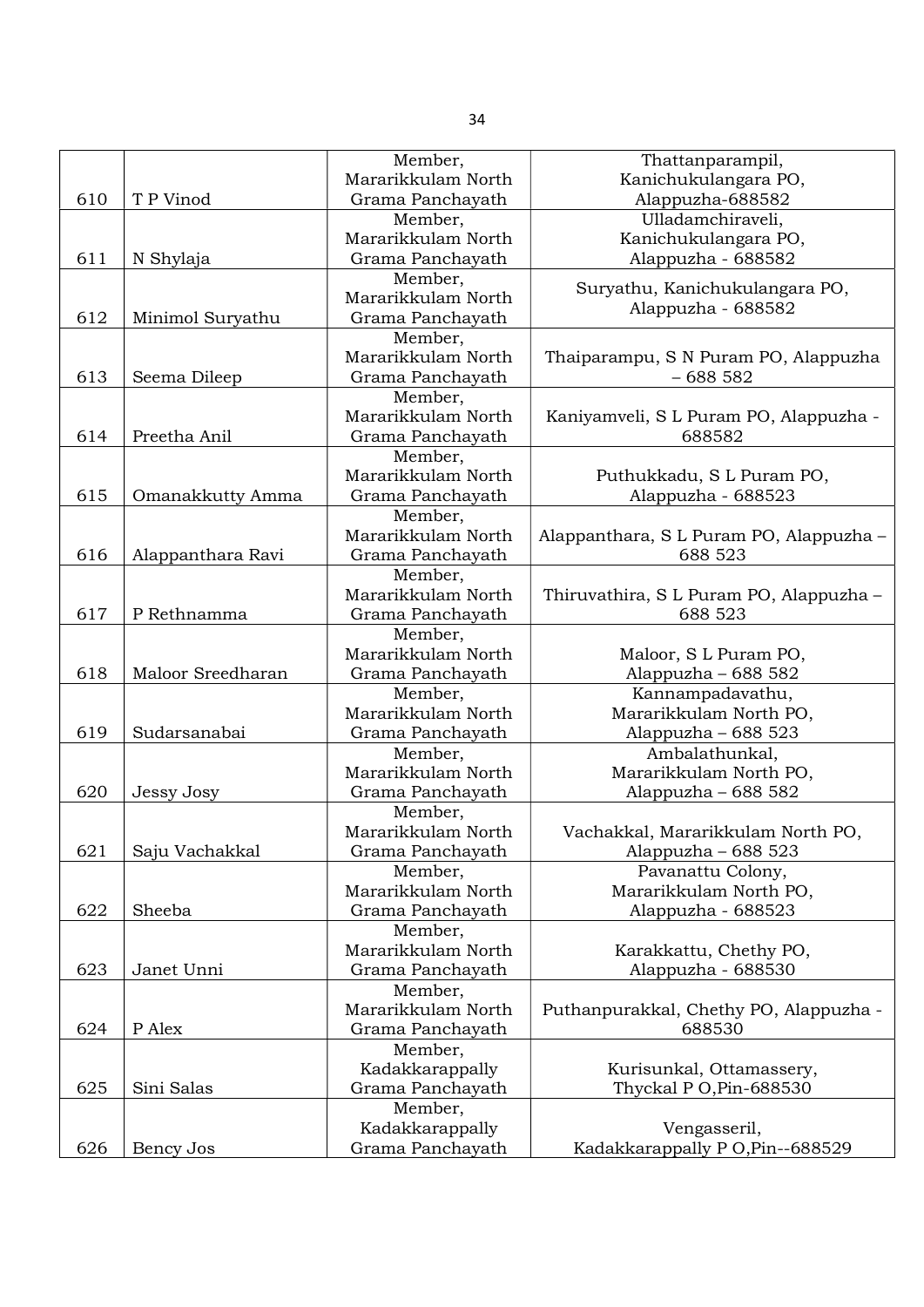|     |                    | Member,          |                                       |
|-----|--------------------|------------------|---------------------------------------|
|     |                    | Kadakkarappally  | Chinkuthara, Ottamassery,             |
| 627 | James Chinkuthara  | Grama Panchayath | Thyckal P O, Pin-688530               |
|     |                    | Member,          |                                       |
|     |                    | Kadakkarappally  | Kunnumpurath,                         |
| 628 | Marykunju          | Grama Panchayath | Kadakkarappally.PO Pin-688529         |
|     |                    | Member,          |                                       |
|     |                    | Kadakkarappally  | Gokulam,                              |
| 629 | Sathi Anilkumar    | Grama Panchayath | Kadakkarappally.PO Pin-688529         |
|     |                    | Member,          |                                       |
|     |                    | Kadakkarappally  | Kuraykkattuchira,                     |
| 630 | Beena K K          | Grama Panchayath | Kadakkarappally.PO, Pin-688529        |
|     |                    | Member,          |                                       |
|     |                    | Kadakkarappally  | Kuttatharachira,                      |
| 631 | Mini               | Grama Panchayath | Kadakkarappally.PO ,Pin -688529       |
|     |                    | Member,          |                                       |
|     |                    | Kadakkarappally  | Pollayil,                             |
| 632 | Gagarin            | Grama Panchayath | Kadakkarappally.PO, Pin-688529        |
|     |                    | Member,          |                                       |
|     |                    | Kadakkarappally  | Chakkalayil,                          |
| 633 | Ambili Murali      | Grama Panchayath | Kadakkarappally.PO, Pin 688529        |
|     |                    | Member,          |                                       |
|     |                    | Kadakkarappally  | Njarathara,                           |
| 634 | Chandradas         | Grama Panchayath | Kadakkarappally.PO, Pin-688529        |
|     |                    | Member,          |                                       |
|     |                    | Kadakkarappally  | Ajin Nivas (Ummaparambu Colony),      |
| 635 | Bindu Shibu        | Grama Panchayath | Thyckal.PO,, Pin- 688530              |
|     |                    | Member,          |                                       |
|     |                    | Kadakkarappally  |                                       |
| 636 | Jancy Benny        | Grama Panchayath | Punnackal, Thyckal-688530             |
|     |                    | Member,          |                                       |
|     |                    | Kadakkarappally  | Thattupurackal, Vattakkara,           |
| 637 | T K Sathyanandan   | Grama Panchayath | Thyckal.PO Pin-688530                 |
|     |                    | Member,          |                                       |
|     |                    | Kadakkarappally  | Kudiyamsseril, Ottamassery,           |
| 638 | Stalin             | Grama Panchayath | Thyckal.PO, Pin-688530                |
|     |                    | Member,          |                                       |
|     |                    | Thanneermukkam   | Chaniyil, Varanad P O, Cherthala      |
| 639 | Rejimol            | Grama Panchayath | Pin_688539                            |
|     |                    | Member,          |                                       |
|     |                    | Thanneermukkam   | Preethabhavan, Varanad P,O, Cherthala |
| 640 | Praveen G Panicker | Grama Panchayath | Pin -688539                           |
|     |                    | Member,          |                                       |
|     |                    | Thanneermukkam   | Kollelil, Kokkothamangalam PO,        |
| 641 | Mathew Kollelil    | Grama Panchayath | Cherthala Pin_688527                  |
|     |                    | Member,          |                                       |
|     |                    | Thanneermukkam   | Paininkalveli, Varanad P,O,           |
| 642 | Swapna Manoj       | Grama Panchayath | Cherthyala ,Pin -688539               |
|     |                    | Member,          |                                       |
|     |                    | Thanneermukkam   | Kannanthara, Kokkothamangalam PO,     |
| 643 | Shajimon K B       | Grama Panchayath | Cherthala Pin_688527                  |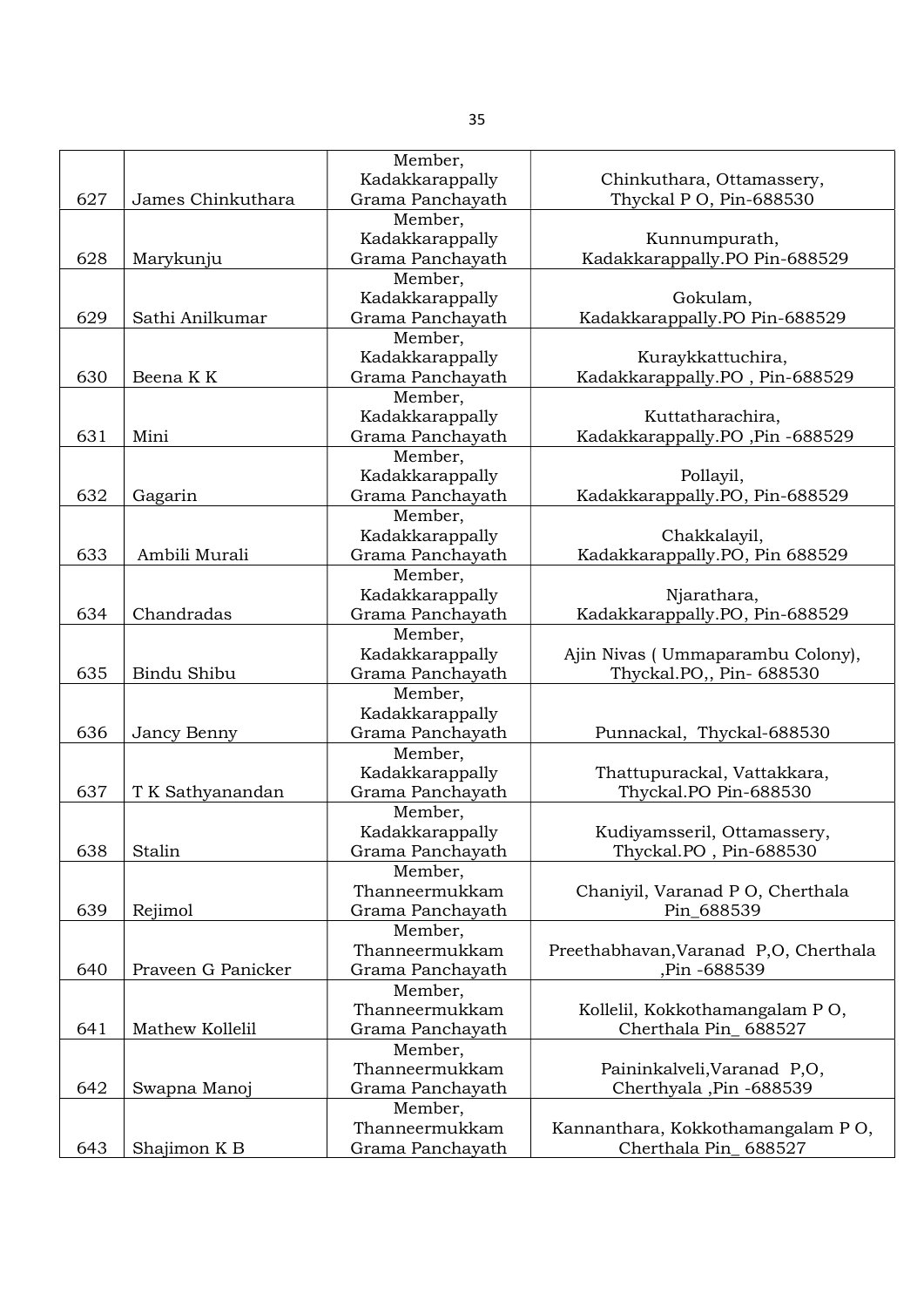| Panangattu, Varanam PO, Puthanangadi,                                                                                                                                        |
|------------------------------------------------------------------------------------------------------------------------------------------------------------------------------|
|                                                                                                                                                                              |
|                                                                                                                                                                              |
|                                                                                                                                                                              |
|                                                                                                                                                                              |
|                                                                                                                                                                              |
| Mangalathu, Varanam PO, Puthanangadi,                                                                                                                                        |
|                                                                                                                                                                              |
|                                                                                                                                                                              |
|                                                                                                                                                                              |
|                                                                                                                                                                              |
|                                                                                                                                                                              |
|                                                                                                                                                                              |
|                                                                                                                                                                              |
|                                                                                                                                                                              |
|                                                                                                                                                                              |
|                                                                                                                                                                              |
|                                                                                                                                                                              |
|                                                                                                                                                                              |
|                                                                                                                                                                              |
|                                                                                                                                                                              |
|                                                                                                                                                                              |
|                                                                                                                                                                              |
|                                                                                                                                                                              |
| Kodiyanthraveli, Maruthorvattom PO,                                                                                                                                          |
|                                                                                                                                                                              |
|                                                                                                                                                                              |
|                                                                                                                                                                              |
|                                                                                                                                                                              |
|                                                                                                                                                                              |
| Kokkothamangalam PO, Cherthala Pin_                                                                                                                                          |
|                                                                                                                                                                              |
|                                                                                                                                                                              |
|                                                                                                                                                                              |
|                                                                                                                                                                              |
|                                                                                                                                                                              |
|                                                                                                                                                                              |
|                                                                                                                                                                              |
| Puthumana, Thanneermukkom PO,<br>Mangalathu, Muttathiparambu P.O,<br>Mundakamveli, Muttathiparambu P<br>Muttathiparambu P.O,Cherthala,<br>Kattutharaveli, Maruthorvattom PO, |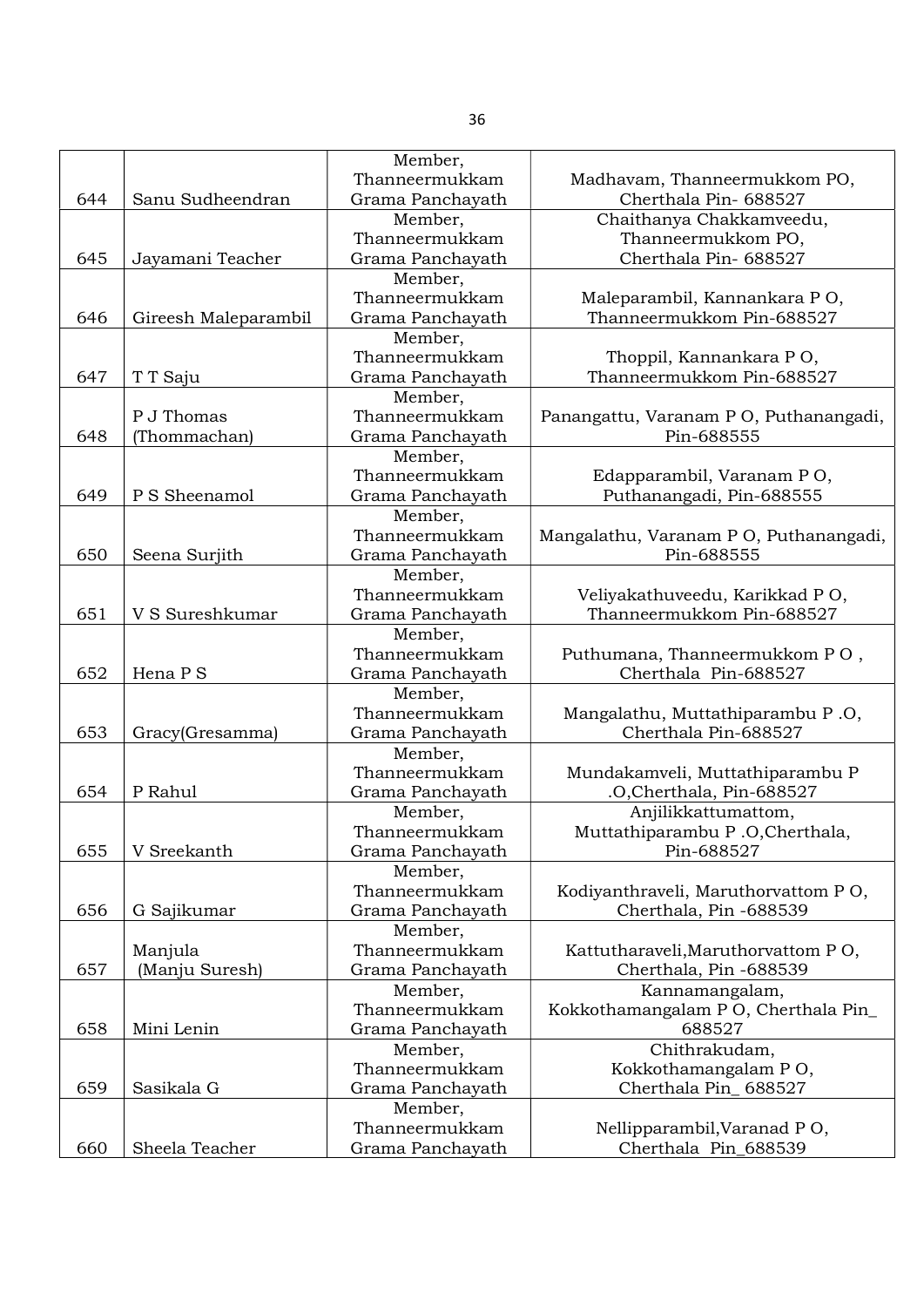|     |                      | Member,                           |                                                              |
|-----|----------------------|-----------------------------------|--------------------------------------------------------------|
|     |                      | Thanneermukkam                    | Kannekattu Nikarthil, Varanad PO,                            |
| 661 | Shymol Kalesh        | Grama Panchayath                  | Cherthala Pin_688539                                         |
|     |                      | Member, Aryad                     | Nikarthil, South Aryad,                                      |
| 662 | Santhosh Lal         | Grama Panchayath                  | Avalookunnu PO-688006                                        |
|     |                      | Member, Aryad                     | Thadikkal, South Aryad,<br>Avalookunnu P O -688 006          |
| 663 | Sheenamol Shanthylal | Grama Panchayath                  |                                                              |
|     |                      |                                   |                                                              |
| 664 | Kavitha Haridas      | Member, Aryad<br>Grama Panchayath | Nilamnikarthil, South Aryad,<br>Avalookunnu P O -688 006     |
|     |                      |                                   |                                                              |
|     |                      | Member, Aryad                     | Thazchayil, South Aryad,                                     |
| 665 | T K Dileepkumar      | Grama Panchayath                  | Avalookunnu PO - 688 006                                     |
|     |                      | Member, Aryad                     | Chittezhathuveli, South Aryad,                               |
| 666 | M.Anilkumar          | Grama Panchayath                  | Avalookunnu PO - 688 006                                     |
|     | Sindhu               | Member, Aryad                     | Kulakattuveli, South Aryad, Avalookunnu                      |
| 667 | Radhakrishnan        | Grama Panchayath                  | PO - 688 006                                                 |
|     |                      | Member, Aryad                     | Thottuchirayil, East Of Aspinwal South                       |
| 668 | T R Vishnu           | Grama Panchayath                  | Aryad, A Valookunnu P O - 688 006                            |
|     |                      | Member, Aryad                     | Kattungal South Aryad,                                       |
| 669 | Siji Navas           | Grama Panchayath                  | Avalookunu PO - 688 006                                      |
|     |                      |                                   | Puthenpuraikkal, Chempanthara, South                         |
|     |                      | Member, Aryad                     | Aryad,                                                       |
| 670 | P U Abdul Khalam     | Grama Panchayath                  | Avalookunnu PO - 688 006                                     |
|     |                      | Member, Aryad                     | Kolabhagam, South Aryad, Avalookunnu P                       |
| 671 | Bijumon G            | Grama Panchayath                  | $O - 688006$                                                 |
|     |                      | Member, Aryad                     | Pokkethuveli, South Aryad, Avalookunnu                       |
| 672 | P K Purushothaman    | Grama Panchayath                  | PO - 688 006                                                 |
|     |                      | Member, Aryad                     | Chavaraveed, South Aryad, Avalookunnu                        |
| 673 | Praseetha Babu       | Grama Panchayath                  | PO-688006                                                    |
|     |                      |                                   |                                                              |
| 674 | Bipinraj B           | Member, Aryad<br>Grama Panchayath | Tharevely, South Aryad,<br>Avalookunnu PO - 688 006          |
|     |                      |                                   |                                                              |
| 675 | Adv. M. Raveendradas | Member, Aryad<br>Grama Panchayath | Kaithakulangaravely South Aryad,<br>Avalookunnu PO - 688 006 |
|     |                      |                                   |                                                              |
|     |                      | Member, Aryad                     | Palliparambil South Aryad, Avalookunnu                       |
| 676 | Sinimol Joji         | Grama Panchayath                  | PO - 688 006                                                 |
|     |                      | Member, Aryad                     | Pulichuvattil, South Aryad, Avalookunnu                      |
| 677 | Mini Joseph          | Grama Panchayath                  | PO - 688 008                                                 |
|     |                      | Member, Aryad                     | Kandasseril, Thumpoly PO,                                    |
| 678 | K A Aswini           | Grama Panchayath                  | Alappuzha - 688 008                                          |
|     | Adv. Sheena Sanal    | Member, Aryad                     | Tharayil, South Aryad,                                       |
| 679 | Kumar                | Grama Panchayath                  | Alappuzha-688 006                                            |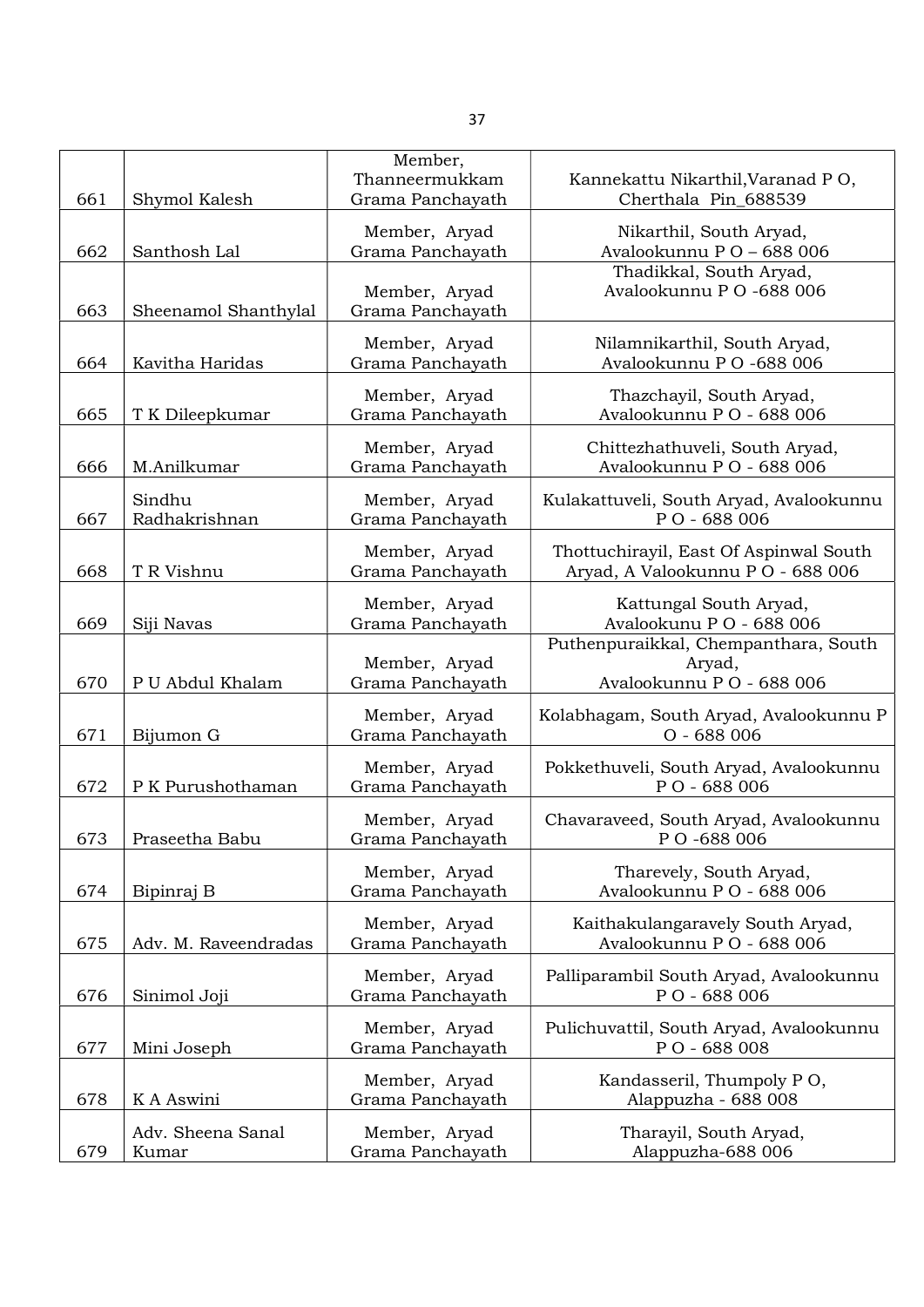|     |                         | Member,                         |                                       |
|-----|-------------------------|---------------------------------|---------------------------------------|
|     |                         | Mannanchery Grama               |                                       |
| 680 | Dhanalekshmi            | Panchayath                      | Vadakkeveli, Ponnad PO - 688538       |
|     |                         | Member,                         |                                       |
|     |                         | Mannanchery Grama               |                                       |
| 681 | Deepu                   | Panchayath                      | Pulickalchira, Ponnad P O, 688538     |
|     |                         | Member,                         |                                       |
|     |                         | Mannanchery Grama               |                                       |
| 682 | <b>Muhammed Basheer</b> | Panchayath                      | Sundarakka Ponnad PO - 688538         |
|     |                         | Member,                         |                                       |
|     |                         | Mannanchery Grama               |                                       |
| 683 | K S Haridas             | Panchayath                      | Kavachira, Ponnad PO - 688538         |
|     |                         | Member,                         |                                       |
|     |                         | Mannanchery Grama               |                                       |
| 684 | Navas Naina             | Panchayath                      | Thevaramcherry, Ponnad PO - 688538    |
|     |                         | Member,                         |                                       |
|     |                         | Mannanchery Grama               | Makkinikkadu,                         |
| 685 | Basheer M A             | Panchayath                      | Mannancherry PO, 688538               |
|     |                         | Member,                         |                                       |
|     |                         | Mannanchery Grama               | Mattathil,                            |
| 686 | Deepa Suresh            | Panchayath                      | Mannancherry PO, 688538               |
|     |                         | Member,                         |                                       |
|     |                         | Mannanchery Grama               | Koottummel Veli,                      |
| 687 | Lathika Udayan          | Panchayath                      | Ponnad P O, 688538                    |
|     |                         | Member,                         |                                       |
|     |                         | Mannanchery Grama               |                                       |
| 688 | Udayamma                | Panchayath                      | Virusseril, North Aryad P O - 688538  |
|     |                         | Member,                         |                                       |
|     |                         | Mannanchery Grama               | Akkarottu Veli,                       |
| 689 | Rajesh                  | Panchayath                      | North Aryad P O-688538                |
|     |                         | Member,                         |                                       |
|     |                         | Mannanchery Grama               |                                       |
| 690 | Deepthi Ajayakumar      | Panchayath                      | Ittyamveli, North Aryad P O - 688538  |
|     |                         | Member,                         |                                       |
|     |                         | Mannanchery Grama               |                                       |
| 691 | K P Ullas               | Panchayath                      | Kalloochiraveli, North Aryad - 688538 |
|     |                         | Member,                         |                                       |
|     |                         | Mannanchery Grama               | Kunnelveli, North Aryad,              |
| 692 | Sujatha Asokan          | Panchayath                      | Pathirappally - 688521                |
|     |                         | Member,                         |                                       |
|     |                         | Mannanchery Grama               |                                       |
| 693 | P G Sunilkumar          | Panchayath                      | Sunilkumar, Pullaparamb-688538        |
|     |                         | Member,                         |                                       |
|     |                         | Mannanchery Grama               |                                       |
| 694 | M S Santhosh            | Panchayath                      | Santhosh Nivas, Mannancherry-688538   |
|     |                         |                                 |                                       |
|     |                         | Member,                         |                                       |
| 695 | Bindhu Satheesan        | Mannanchery Grama<br>Panchayath | Lakshmi Vilasam, North Aryad-688538   |
|     |                         |                                 |                                       |
|     |                         | Member,                         |                                       |
|     |                         | Mannanchery Grama               |                                       |
| 696 | Jasmin Shaji            | Panchayath                      | Thekkeveli, Ponnad P O-688538         |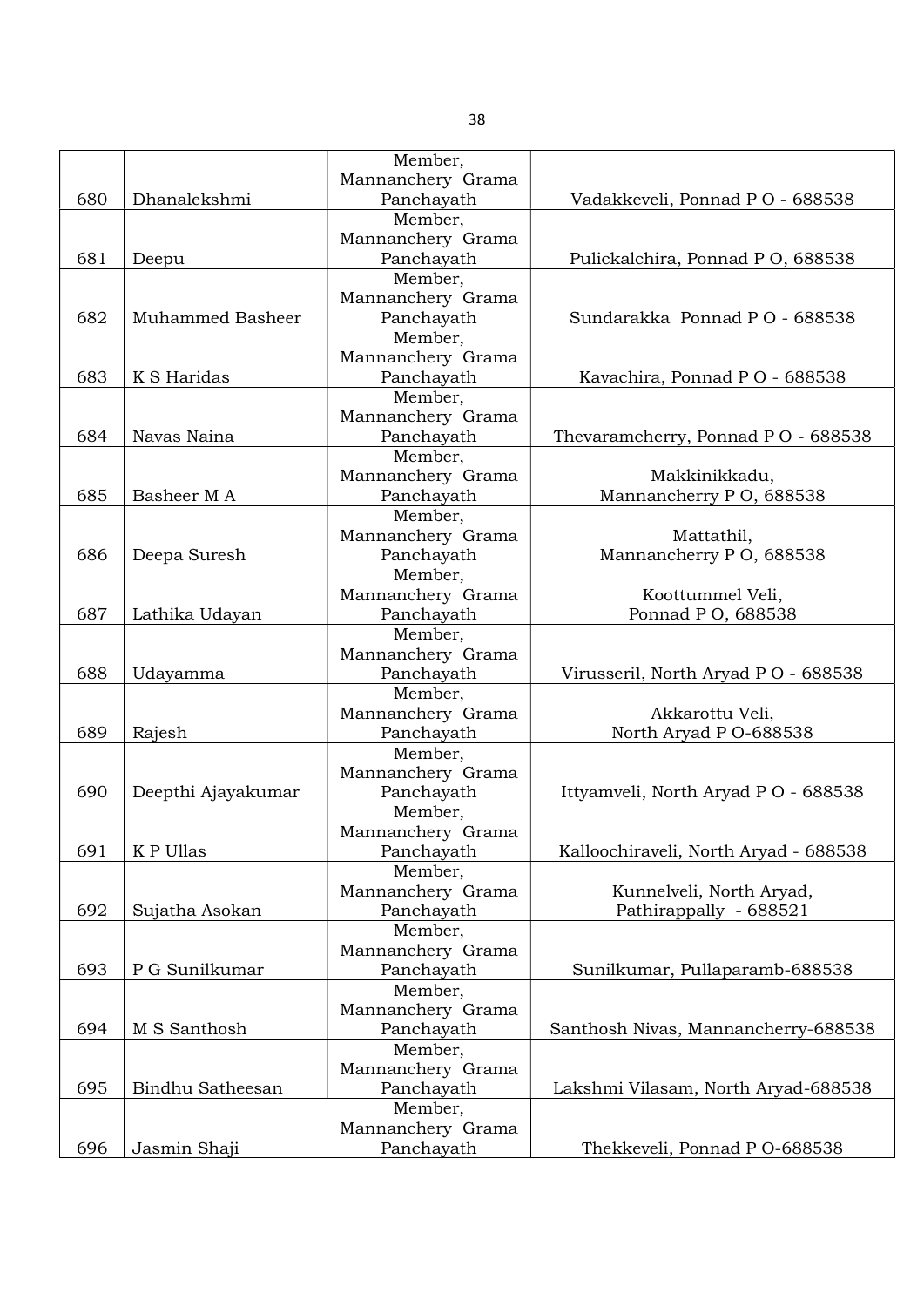|     |                      | Member,                       |                                        |
|-----|----------------------|-------------------------------|----------------------------------------|
|     |                      | Mannanchery Grama             |                                        |
| 697 | Sudharma             | Panchayath                    | Chiyamveli, Mannancherry-688538        |
|     |                      | Member,                       |                                        |
|     |                      | Mannanchery Grama             |                                        |
| 698 | Rejani               | Panchayath                    | Manaveed, Mannancherry-688538          |
|     |                      | Member,                       |                                        |
|     |                      | Mannanchery Grama             |                                        |
| 699 | Lekha TV             | Panchayath                    | Mangathara, Mannancherry-688538        |
|     |                      | Member,                       |                                        |
|     |                      | Mannanchery Grama             |                                        |
| 700 | Adv. T V Ajith Kumar | Panchayath                    | Thakidiveliyil, Mannancherry-688522    |
|     |                      | Member,                       |                                        |
|     |                      | Mannanchery Grama             |                                        |
| 701 | Jumailath            | Panchayath                    | Salim Manzil, Mannancherry-688522      |
|     |                      | Member,                       |                                        |
|     |                      | Mannanchery Grama             |                                        |
| 702 | Geethakumari         | Panchayath                    | Narayaneeyam, Kalavoor-688522          |
|     |                      | Member,                       |                                        |
|     |                      | Mararikkulam South            |                                        |
| 703 |                      |                               |                                        |
|     | Shanupriya.P.J       | Grama Panchayath              | Puthenpurackal, Pollethai, 688522      |
|     |                      | Member,<br>Mararikkulam South |                                        |
|     |                      |                               |                                        |
| 704 | Rejitha.B            | Grama Panchayath              | Choolyil, Polelthai, 688522            |
|     |                      | Member,                       |                                        |
|     |                      | Mararikkulam South            | Mekkara, Valavandu,                    |
| 705 | Maya                 | Grama Panchayath              | Polethai 688522                        |
|     |                      | Member,                       |                                        |
|     |                      | Mararikkulam South            | Thekkechira, Preethikulangara,         |
| 706 | Sumasivadas          | Grama Panchayath              | Kalvoor 688522                         |
|     |                      | Member,                       |                                        |
|     |                      | Mararikkulam South            | Vettuveli,                             |
| 707 | Saji                 | Grama Panchayath              | Kalavoor 688522                        |
|     |                      | Member,                       |                                        |
|     |                      | Mararikkulam South            |                                        |
| 708 | C.S.Jayachandran     | Grama Panchayath              | Chirayil, Kalavoor 688522              |
|     |                      | Member,                       |                                        |
|     |                      | Mararikkulam South            |                                        |
| 709 | N.S.Sarimol          | Grama Panchayath              | Nikarthil, Kalavoor 688522             |
|     |                      | Member,                       |                                        |
|     |                      | Mararikkulam South            |                                        |
| 710 | T.P.Shaji            | Grama Panchayath              | Thaiparambil, Pathirappally 688521     |
|     |                      | Member,                       |                                        |
|     |                      | Mararikkulam South            | Puthenthottunkal,                      |
| 711 | P.G.Anilkumar        | Grama Panchayath              | Pathirappally 688521                   |
|     |                      | Member,                       |                                        |
|     |                      | Mararikkulam South            |                                        |
| 712 | Sughadev             | Grama Panchayath              | Kuppakkadu, Pathirappally 688521       |
|     |                      | Member,                       |                                        |
|     |                      | Mararikkulam South            | Chakkuparambil, Poomkav, Pathirappally |
| 713 | Xavier Mathew        | Grama Panchayath              | 688521                                 |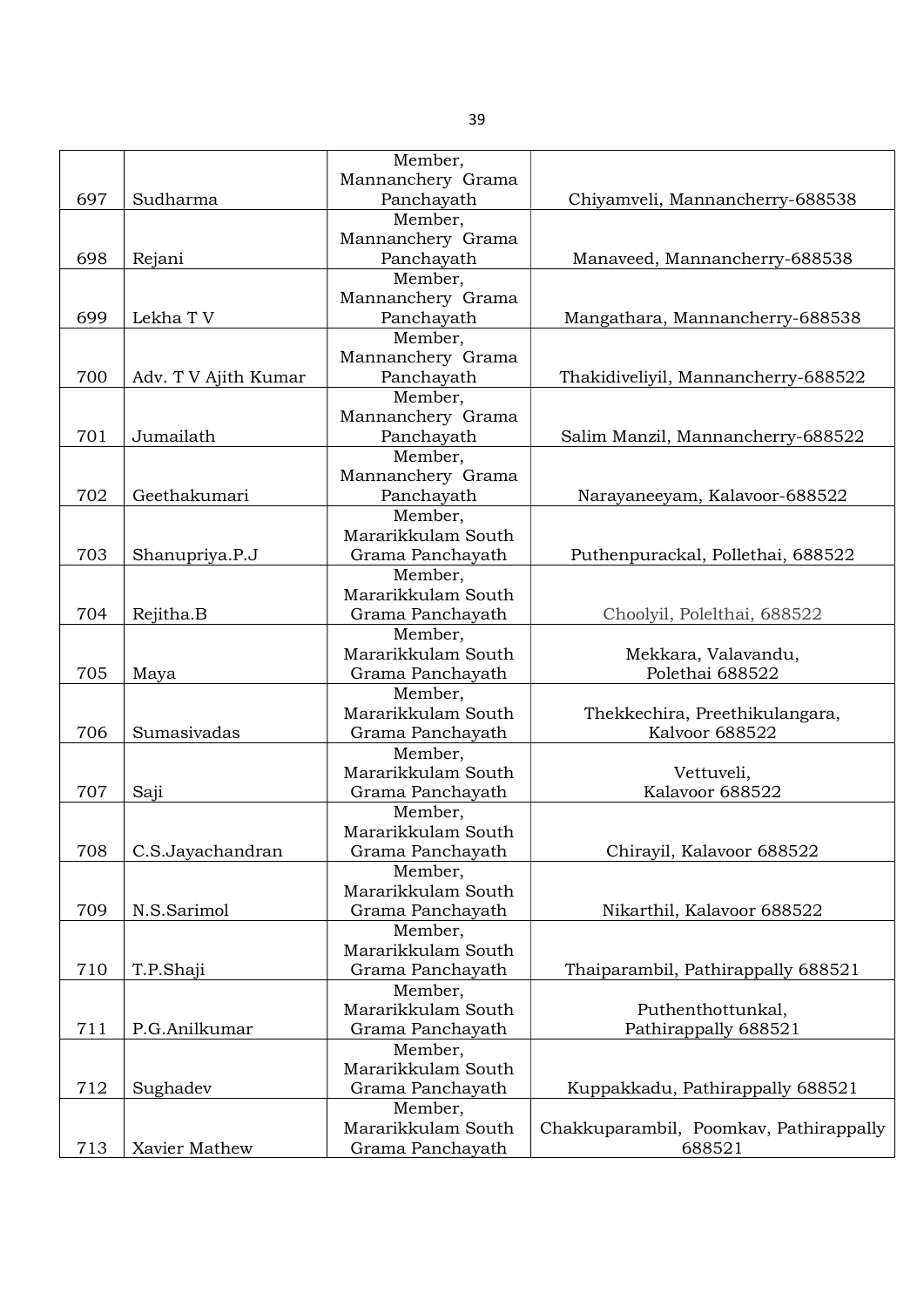|     |                      | Member,                       |                                      |
|-----|----------------------|-------------------------------|--------------------------------------|
|     |                      | Mararikkulam South            |                                      |
| 714 | Jasmin Biju          | Grama Panchayath              | Vazhakuttahil, Pathirappally- 688521 |
|     |                      | Member,                       |                                      |
|     |                      | Mararikkulam South            | Vaisyamparambil,                     |
| 715 | Lalitha Vidhyadharan | Grama Panchayath              | Pathirappally 688521                 |
|     |                      | Member,                       |                                      |
|     |                      | Mararikkulam South            | Kaimaparambil,                       |
| 716 | Prasanna Teacher     | Grama Panchayath              | Pathirappally 688521                 |
|     |                      | Member,                       |                                      |
|     |                      | Mararikkulam South            |                                      |
| 717 | Emmanuel             | Grama Panchayath              | Puthenpurackal, Pathirappally 688521 |
|     |                      | Member,                       |                                      |
|     |                      | Mararikkulam South            |                                      |
| 718 | Shikhivahannan       | Grama Panchayath              | Panackalchirayil, Kattoor 688522     |
|     |                      | Member,                       |                                      |
|     |                      | Mararikkulam South            |                                      |
| 719 | P.P.Sangeetha        | Grama Panchayath              | Palachirayil, Kattoor 688522         |
|     |                      | Member,                       |                                      |
|     |                      | Mararikkulam South            |                                      |
| 720 | Rejimol Sivadas      | Grama Panchayath              | Koothuveliyil, Kattoor 688522        |
|     |                      | Member,                       |                                      |
|     |                      | Mararikkulam South            |                                      |
| 721 | Richard (Josy)       | Grama Panchayath              | Kadappurathveedu, Kattoor 688522     |
|     |                      | Member,                       |                                      |
|     |                      | Mararikkulam South            |                                      |
| 722 | Mettilda Mathew      | Grama Panchayath              | Asariparmabil, Kalvoor 688522        |
|     |                      | Member,                       |                                      |
|     |                      | Mararikkulam South            |                                      |
| 723 | Sheela Suresh        | Grama Panchayath              | Thayyil, Pollethai 688522            |
|     |                      | Member,<br>Mararikkulam South |                                      |
|     |                      |                               |                                      |
| 724 | Sibi Bastin          | Grama Panchayath              | Kunneal Kattoor 688522               |
|     | Jose Simson          | Member,<br>Mararikkulam South |                                      |
|     |                      | Grama Panchayath              |                                      |
| 725 | (Abhilash)           |                               | Kaliparambil, Kattoor 688522         |
|     |                      | Member, Muhamma               | Darsana, Muhamma PO                  |
| 726 | Nazeema Teacher      | Grama Panchayath              | Alappuzha - 688525                   |
|     |                      |                               |                                      |
|     |                      | Member, Muhamma               | Puthenthottunkal, Muhamma PO         |
| 727 | T C Maheedharan      | Grama Panchayath              | Alappuzha - 688525                   |
|     |                      | Member, Muhamma               | Kollamveli, Muhamma PO               |
| 728 | Laila Shaji          | Grama Panchayath              | Alappuzha - 688525                   |
|     |                      |                               |                                      |
|     |                      | Member, Muhamma               | Kallattuchiraveli, Muhamma PO        |
| 729 | C D Viswanadhan      | Grama Panchayath              | Alappuzha - 688525                   |
|     |                      | Member, Muhamma               | Mappilasseri, Muhamma PO Alappuzha - |
| 730 | Vinomma Raju         | Grama Panchayath              | 688525                               |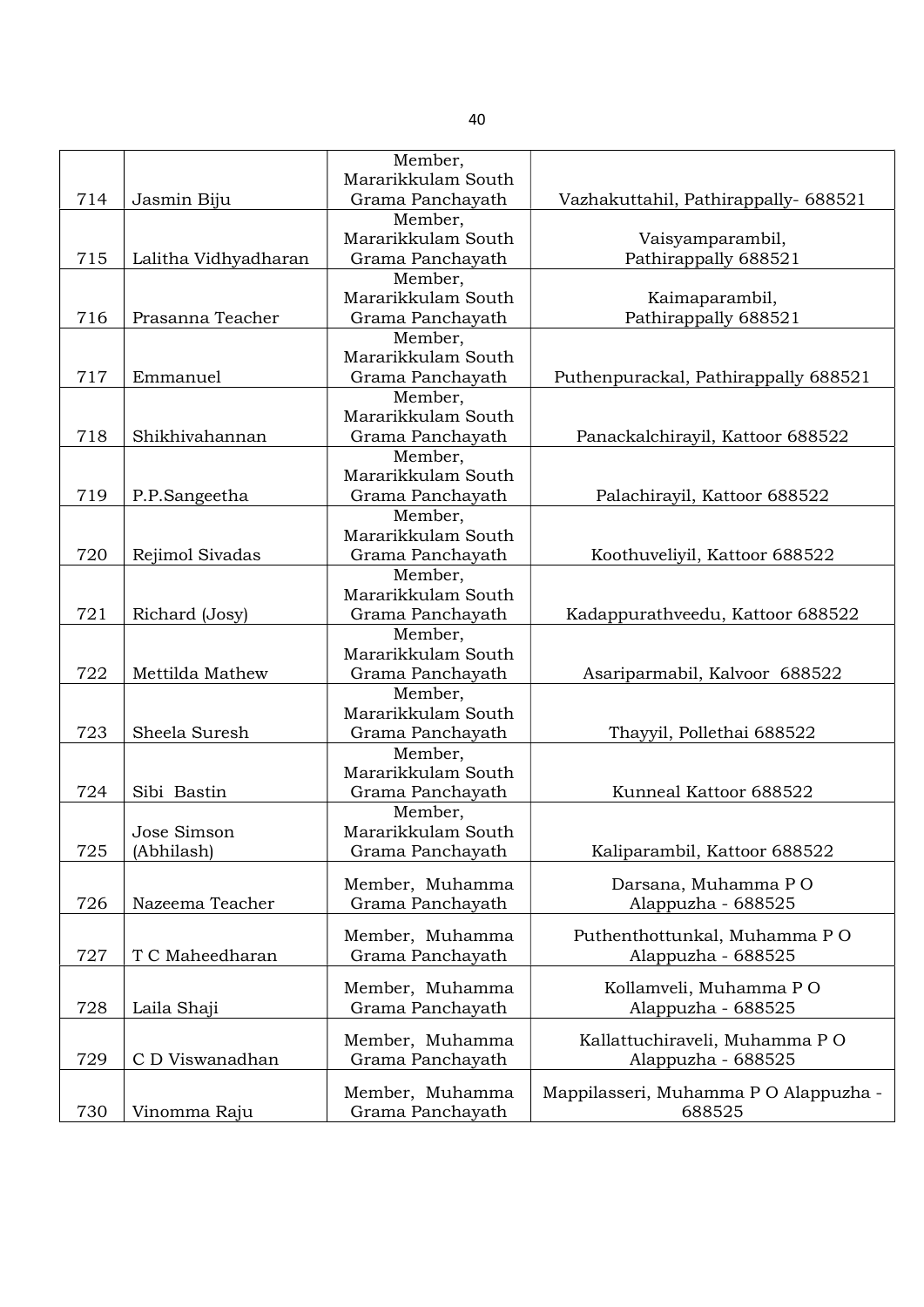| 731 | G Satheesh                 | Member, Muhamma<br>Grama Panchayath               | Thottirambil, Muhamma PO<br>Alappuzha - 688525   |
|-----|----------------------------|---------------------------------------------------|--------------------------------------------------|
| 732 | Nisha Pradeep              | Member, Muhamma<br>Grama Panchayath               | Sreevaiga, Muhamma PO<br>Alappuzha-688525        |
| 733 | K S Damodaran              | Member, Muhamma<br>Grama Panchayath               | Santhanivas, Muhamma PO<br>Alappuzha-688525      |
| 734 | S T Reji                   | Member, Muhamma<br>Grama Panchayath               | Srambikkal, Muhamma PO<br>Alappuzha-688525       |
| 735 | M Chandra                  | Member, Muhamma<br>Grama Panchayath               | Veliyakathu, Muhamma PO<br>Alappuzha-688525      |
| 736 | V Vishnu                   | Member, Muhamma<br>Grama Panchayath               | Vattachiraveli, Muhamma P O Alappuzha-<br>688525 |
| 737 | Adv.Latheesh B<br>Chandran | Member, Muhamma<br>Grama Panchayath               | Thottathusseri, Muhamma PO<br>Alappuzha-688525   |
| 738 | N T Reji                   | Member, Muhamma<br>Grama Panchayath               | Ottathayyil, Muhamma PO<br>Alappuzha-688525      |
| 739 | Kunjumol Shanavas          | Member, Muhamma<br>Grama Panchayath               | Kalaripparambu, Muhamma PO<br>Alappuzha - 688525 |
| 740 | Swapna Shabu               | Member, Muhamma<br>Grama Panchayath               | Anjali, Muhamma PO<br>Alappuzha - 688525         |
| 741 | Shejimol Sajeev            | Member, Muhamma<br>Grama Panchayath               | Puthanparambu, Muhamma PO<br>Alappuzha-688525    |
| 742 | Najeeb                     | Member,<br>Ambalappuzha South<br>Grama Panchayath | Puthuval,<br>Kakkazhom.PO - 688005               |
| 743 | Siyad                      | Member,<br>Ambalappuzha South<br>Grama Panchayath | Erethra, Kakkazhom. PO- 688561                   |
| 744 | Sreekumar                  | Member,<br>Ambalappuzha South<br>Grama Panchayath | Kainikkaramadom, Karumady. PO-688561             |
| 745 | Ramesan                    | Member,<br>Ambalappuzha South<br>Grama Panchayath | Thekke Veedu, Kanjipadom. PO-688005              |
|     |                            | Member,<br>Ambalappuzha South                     |                                                  |
| 746 | Sobha Balan                | Grama Panchayath<br>Member,                       | Puthanchira, Karumady. PO-688561                 |
| 747 | Nisha Manoj                | Ambalappuzha South<br>Grama Panchayath            | Madhu Bhavanam,<br>Karumady.PO-688561            |
| 748 | Veena Sreekumar            | Member,<br>Ambalappuzha South<br>Grama Panchayath | Thrivi Bhavanam, Karumady. PO -688561            |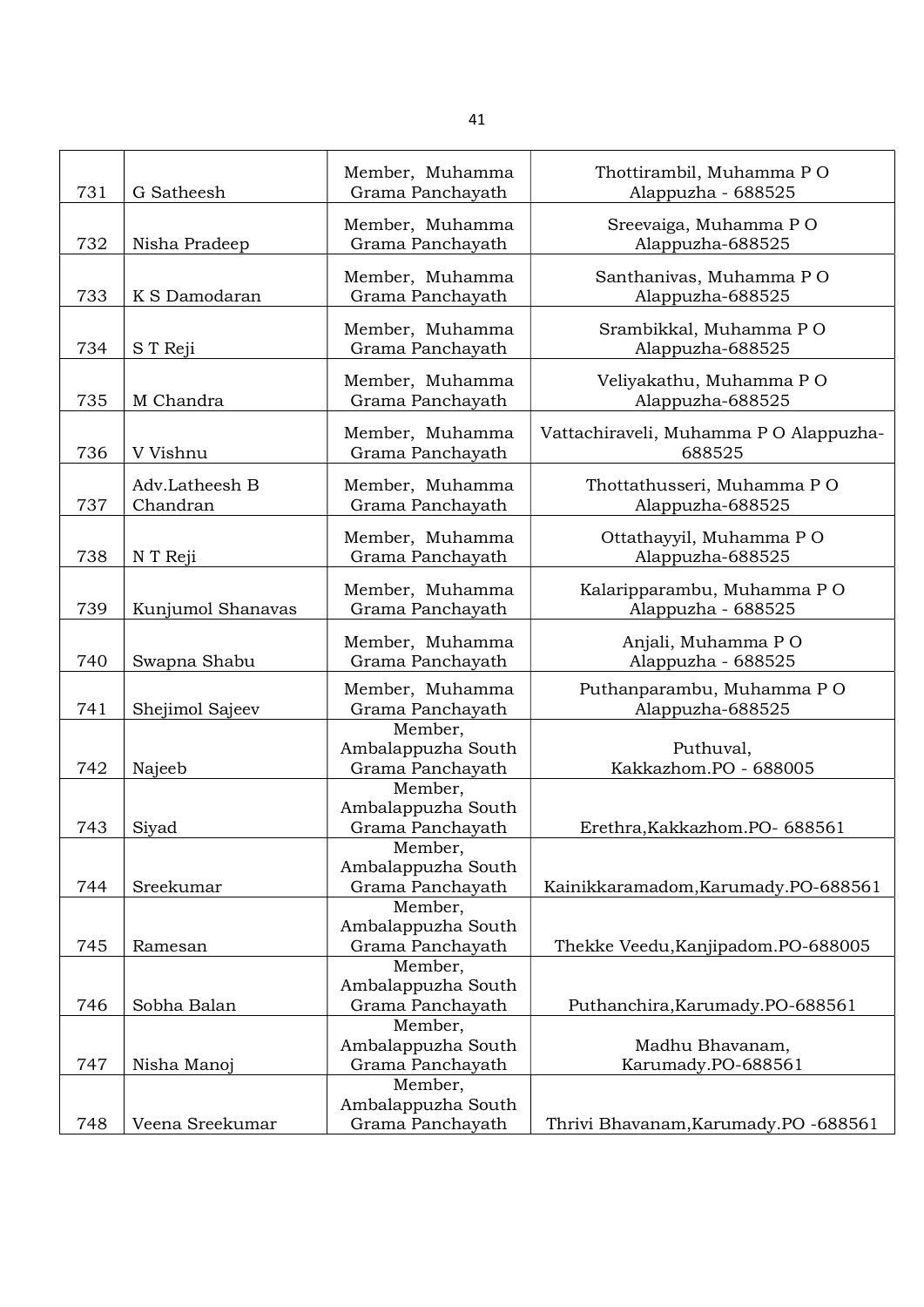|     |                   | Member,            |                                       |
|-----|-------------------|--------------------|---------------------------------------|
|     |                   | Ambalappuzha South |                                       |
| 749 | Ajeesh            | Grama Panchayath   | Muringanadu, Ambalapuzha. PO-688561   |
|     |                   | Member,            |                                       |
|     |                   | Ambalappuzha South |                                       |
| 750 | Sreelekha         | Grama Panchayath   | Nandanam, Ambalapuzha. PO-688561      |
|     |                   | Member,            |                                       |
|     |                   | Ambalappuzha South | Krishna Nilayam, Ambalapuzha.PO-      |
| 751 | Sushama Rajeev    | Grama Panchayath   | 688561                                |
|     |                   | Member,            |                                       |
|     |                   | Ambalappuzha South | Sreemangalam, Komana,                 |
| 752 |                   | Grama Panchayath   |                                       |
|     | Kavitha(Ambili)   |                    | Ambalapuzha-688561                    |
|     |                   | Member,            |                                       |
|     |                   | Ambalappuzha South | Kumaranivas, Komana,                  |
| 753 | Manoj Kumar       | Grama Panchayath   | Ambalapuzha-688561                    |
|     |                   | Member,            |                                       |
|     |                   | Ambalappuzha South | Sreeragam, Komana,                    |
| 754 | Jayalalitha       | Grama Panchayath   | Ambalapuzha-688561                    |
|     |                   | Member,            |                                       |
|     |                   | Ambalappuzha South | Thekkeyattathu, Komana,               |
| 755 | Aparna Sureshbabu | Grama Panchayath   | Ambalapuzha-688561                    |
|     |                   | Member,            |                                       |
|     |                   | Ambalappuzha South | Puthuval, Komana,                     |
| 756 | Rajkumar          | Grama Panchayath   | Ambalapuzha-688561                    |
|     |                   | Member,            |                                       |
|     |                   | Ambalappuzha North | Pozhikkara, Puthuval,                 |
| 757 | Bushra            | Grama Panchayath   | Vandanam-688005                       |
|     |                   | Member,            |                                       |
|     |                   | Ambalappuzha North | Kochareesseri, Neerkunnam, Alappuzha- |
| 758 | T Jayaprakash     | Grama Panchayath   | 688005                                |
|     |                   |                    |                                       |
|     |                   | Member,            |                                       |
|     |                   | Ambalappuzha North | Shani Manzil, Kuravanthodu, Vandanam- |
| 759 | Seena Teacher     | Grama Panchayath   | 688005                                |
|     |                   | Member,            |                                       |
|     |                   | Ambalappuzha North |                                       |
| 760 | Kunjumol Sajeev   | Grama Panchayath   | Souparnika, Vandanam-688005           |
|     |                   | Member,            |                                       |
|     |                   | Ambalappuzha North | Puthenparambu, Vandanam, Alappuzha-   |
| 761 | V Dhyanasuthan    | Grama Panchayath   | 688005                                |
|     |                   | Member,            |                                       |
|     |                   | Ambalappuzha North | Vadakke Idavamadom, Neerkunnam,       |
| 762 | Rasiya Beevi      | Grama Panchayath   | Vandanam-688005                       |
|     |                   | Member,            |                                       |
|     |                   | Ambalappuzha North | Paingannoor, Sheeja Bhavan, Vandanam- |
| 763 | S Haris           | Grama Panchayath   | 688005                                |
|     |                   | Member,            |                                       |
|     |                   | Ambalappuzha North | Sree Sankaram, Kanjippadom, Alappuzha |
| 764 | P M Deepa         | Grama Panchayath   | $-688005$                             |
|     |                   |                    |                                       |
|     |                   | Member,            |                                       |
|     |                   | Ambalappuzha North | Karickal House, Vandanam,             |
| 765 | Prajith Karikkal  | Grama Panchayath   | Alappuzha-688005                      |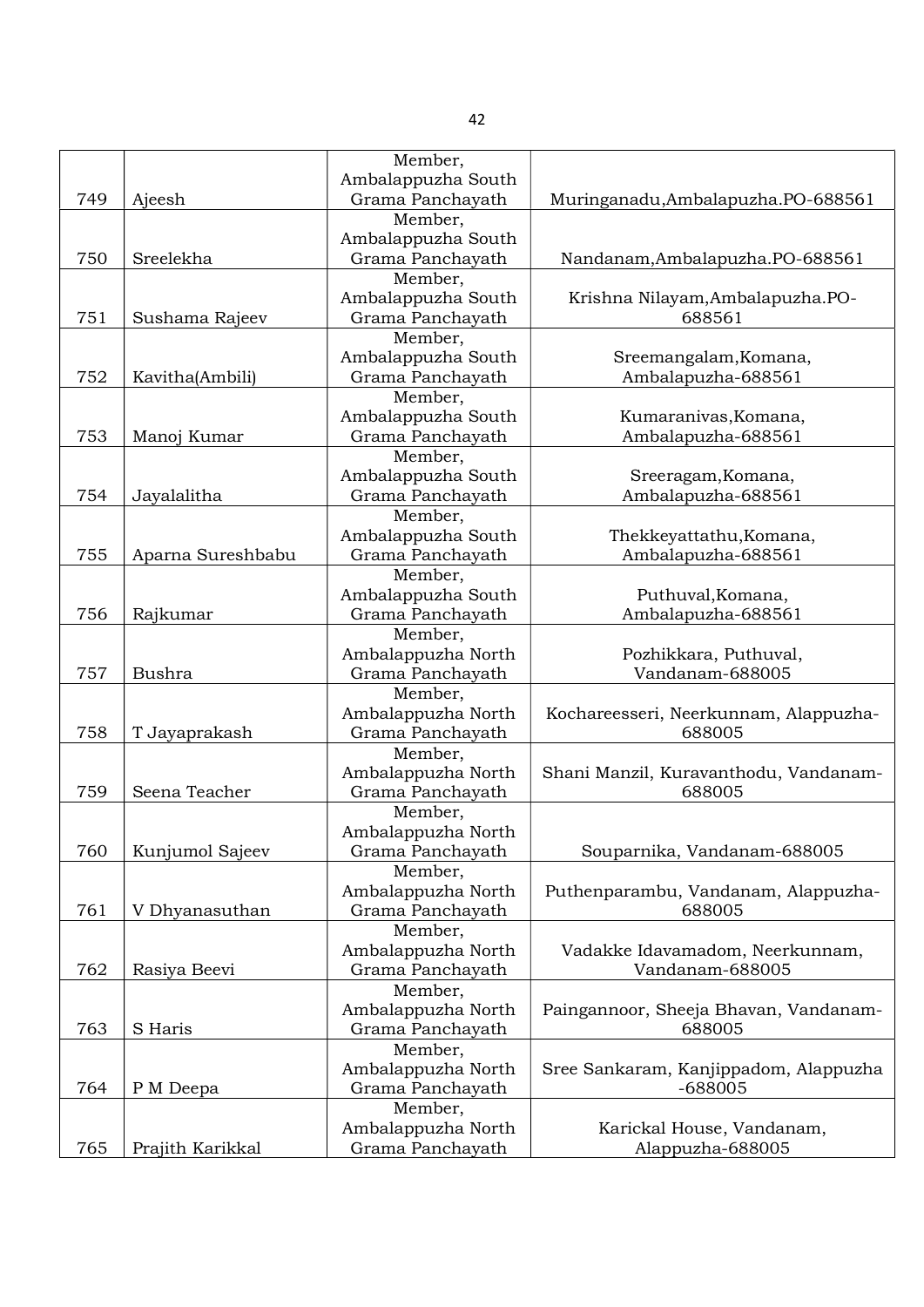| Ambalappuzha North<br>Sahar Villa, Neerkunnam,<br>Grama Panchayath<br>766<br>U M Kabeer<br>Alappuzha-688005<br>Member,<br>Ambalappuzha North<br>767<br>Lekhamol Sanil<br>Grama Panchayath<br>Pathilchira, Kakkazhom-688005 |
|----------------------------------------------------------------------------------------------------------------------------------------------------------------------------------------------------------------------------|
|                                                                                                                                                                                                                            |
|                                                                                                                                                                                                                            |
|                                                                                                                                                                                                                            |
|                                                                                                                                                                                                                            |
|                                                                                                                                                                                                                            |
| Member,                                                                                                                                                                                                                    |
| Ambalappuzha North<br>Kambivalappu, Kakkazhom,                                                                                                                                                                             |
| Grama Panchayath<br>Alappuzha-688005<br>768<br>Aliyar Kunjumon                                                                                                                                                             |
| Member,                                                                                                                                                                                                                    |
| Ambalappuzha North                                                                                                                                                                                                         |
| 769<br>Grama Panchayath<br>Asha Suraj<br>Thekkummuri, Vandanam-688005                                                                                                                                                      |
| Member,                                                                                                                                                                                                                    |
| Ambalappuzha North                                                                                                                                                                                                         |
| 770<br>Grama Panchayath<br>Anitha Satheesh<br>Vellamthengil, Kakkazhom -688005                                                                                                                                             |
| Member,                                                                                                                                                                                                                    |
|                                                                                                                                                                                                                            |
| Ambalappuzha North<br>Puthenveettil Kizhakkathil, Neerkunnam-<br>688005                                                                                                                                                    |
| 771<br>Sumitha Shijimon<br>Grama Panchayath                                                                                                                                                                                |
| Member,                                                                                                                                                                                                                    |
| Ambalappuzha North<br>Naduvila Veedu, Neerkunnam, Alappuzha                                                                                                                                                                |
| Grama Panchayath<br>$-688005$<br>772<br>N Shinoymon                                                                                                                                                                        |
| Member,                                                                                                                                                                                                                    |
| Ambalappuzha North<br>Vettakkal, Neerkunnam,                                                                                                                                                                               |
| Vandanam-688005<br>773<br>Sunitha Pradeep<br>Grama Panchayath                                                                                                                                                              |
| Member,                                                                                                                                                                                                                    |
| Ambalappuzha North<br>Kattumpuramveli,                                                                                                                                                                                     |
| Vandanam-688005<br>774<br>Nisar<br>Grama Panchayath                                                                                                                                                                        |
| Member, Punnapra                                                                                                                                                                                                           |
| South Grama                                                                                                                                                                                                                |
| 775<br>Panchayath<br>Kudiyamsseril, Punnapra - 688004<br>Jeen Mary                                                                                                                                                         |
| Member, Punnapra                                                                                                                                                                                                           |
| Sudharma<br>South Grama<br>Appakaramparambu,                                                                                                                                                                               |
| 776<br>Bhuvanachandran<br>Panchayath<br>Punnapra - 688004                                                                                                                                                                  |
| Member, Punnapra                                                                                                                                                                                                           |
| South Grama                                                                                                                                                                                                                |
| 777<br>Geetha Babu<br>Panchayath<br>Balu Nivas, Punnapra - 688004                                                                                                                                                          |
| Member, Punnapra                                                                                                                                                                                                           |
| South Grama                                                                                                                                                                                                                |
| 778<br>A K Ajayakhosh<br>Panchayath<br>Ajaya Bhavanam, Punnapra, 688004                                                                                                                                                    |
| Member, Punnapra                                                                                                                                                                                                           |
| South Grama                                                                                                                                                                                                                |
| 779<br>J Sindu<br>Panchayath<br>Puthenkattilchira, Punnapra, 688004                                                                                                                                                        |
| Member, Punnapra                                                                                                                                                                                                           |
| South Grama                                                                                                                                                                                                                |
| 780<br>Sulabha Shaji<br>Panchayath<br>Puzhakkara, Punnapra, 688004                                                                                                                                                         |
| Member, Punnapra                                                                                                                                                                                                           |
| South Grama<br>Ameen Manzil Unniyathara,                                                                                                                                                                                   |
| 781<br>Ramla Shihabudheen<br>Panchayath<br>Punnapra-688004                                                                                                                                                                 |
| Member, Punnapra                                                                                                                                                                                                           |
| South Grama                                                                                                                                                                                                                |
| 782<br>Panchayath<br>Sasikumar<br>Chekkathara, Punnapra, 688004                                                                                                                                                            |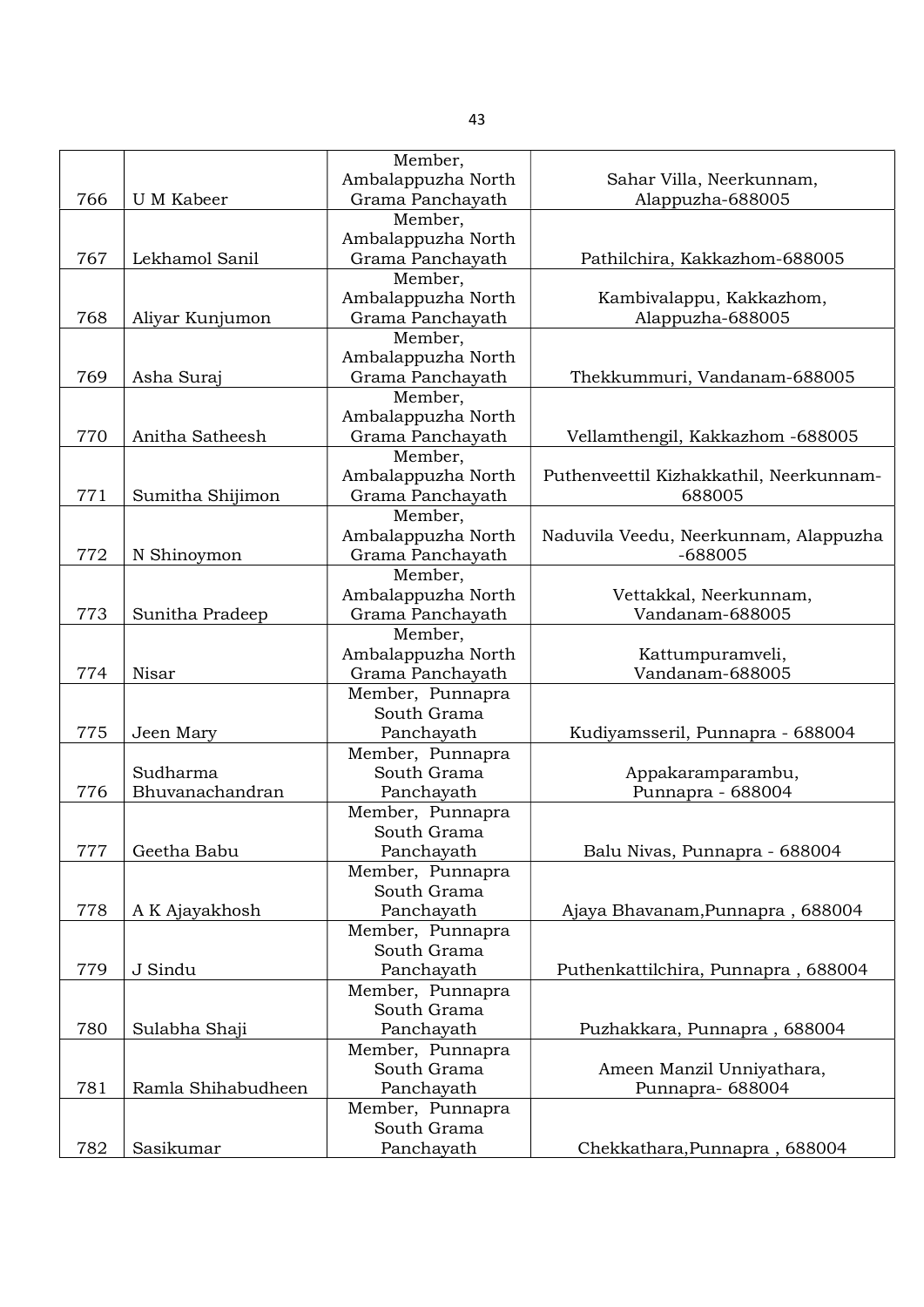|     |                      | Member, Punnapra |                                           |
|-----|----------------------|------------------|-------------------------------------------|
|     |                      | South Grama      | Nanthikaduveli,                           |
| 783 | Bijumon N K          | Panchayath       | Punnapra, 688004                          |
|     |                      | Member, Punnapra |                                           |
|     |                      | South Grama      | Valiyaparambil, Suhail Manzil, Punnapra - |
| 784 | Seenath              | Panchayath       | 688004                                    |
|     |                      | Member, Punnapra |                                           |
|     |                      | South Grama      |                                           |
| 785 | P P Antony           | Panchayath       | Puthenpurackal, Punnapra - 688004         |
|     |                      | Member, Punnapra |                                           |
|     |                      | South Grama      |                                           |
| 786 | Sulfikkar            | Panchayath       | Valiyaparambil, Punnapra - 688004         |
|     |                      | Member, Punnapra |                                           |
|     |                      | South Grama      |                                           |
| 787 | Naseer               |                  | A.Nazeer, Whitehouse,                     |
|     |                      | Panchayath       | Punnapra, 688004                          |
|     |                      | Member, Punnapra |                                           |
|     |                      | South Grama      | Kadappuram, Puthuval,                     |
| 788 | Shakkeela Nisar      | Panchayath       | Punnapra, 688004                          |
|     |                      | Member, Punnapra |                                           |
|     |                      | South Grama      | Kizhakkethayyil,                          |
| 789 | Rani Haridas         | Panchayath       | Punnapra - 688004                         |
|     |                      | Member, Punnapra |                                           |
|     |                      | South Grama      | Puthenpurackal,                           |
| 790 | P G Cyrus            | Panchayath       | Punnapra -688004                          |
|     |                      | Member, Punnapra |                                           |
|     |                      | South Grama      | Karukaparmbu,                             |
| 791 | Usha Francis         | Panchayath       | Punnapra - 688004                         |
|     |                      | Member, Punnapra |                                           |
|     |                      | North Grama      | Koonampurackal,                           |
| 792 | Suresh Babu          | Panchayath       | Vadackal -688003                          |
|     |                      | Member, Punnapra |                                           |
|     |                      | North Grama      |                                           |
| 793 | A.P.Saritha          | Panchayath       | Alumparambu, Vadackal-688003              |
|     |                      | Member, Punnapra |                                           |
|     |                      | North Grama      |                                           |
| 794 | Jayalekha Jayakumar  | Panchayath       | Kattunkalchira, Kalarcode-688003          |
|     |                      | Member, Punnapra |                                           |
|     |                      | North Grama      | Pandaramadathil Puthenveedu, Kalarcode-   |
| 795 | Geetha Krishnan      | Panchayath       | 688003                                    |
|     |                      | Member, Punnapra |                                           |
|     |                      | North Grama      |                                           |
| 796 | Prabha Vijayan       | Panchayath       | Aikkarapparambu, Kalarcode-688003         |
|     |                      | Member, Punnapra |                                           |
|     |                      | North Grama      | Krishnayyankar Valappu, Thookkukulam-     |
| 797 | R.Vinod Kumar (Venu) | Panchayath       | 688003                                    |
|     |                      | Member, Punnapra |                                           |
|     |                      | North Grama      | Kochumadom, Kaithakkadu,                  |
| 798 |                      |                  |                                           |
|     | Ajitha Sasi          | Panchayath       | Punnapranorth-688033                      |
|     |                      | Member, Punnapra |                                           |
|     |                      | North Grama      | Kothakulangara,                           |
| 799 | Sajitha Satheesan    | Panchayath       | Punnapra North-688014                     |

44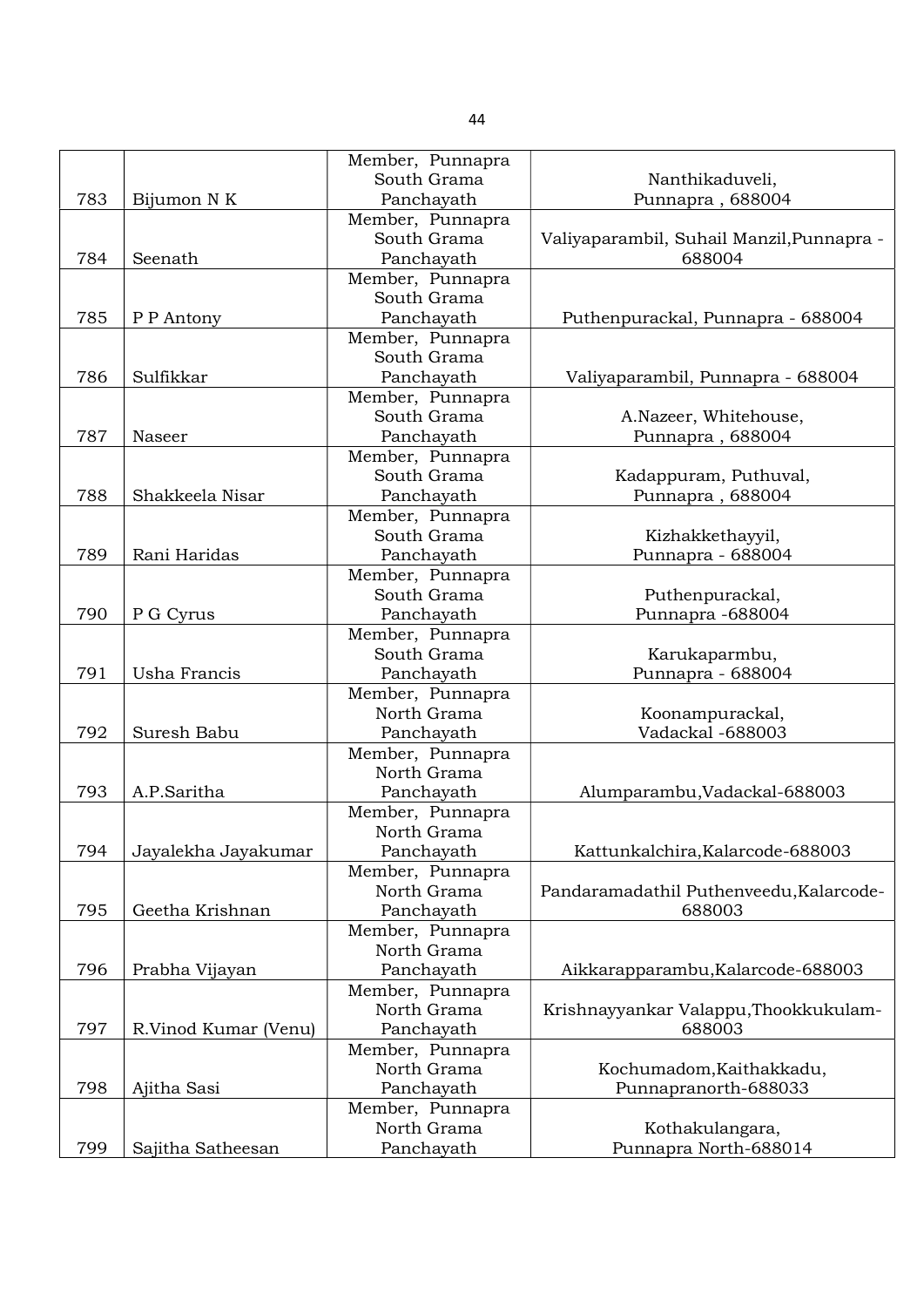|     |                     | Member, Punnapra                     |                                  |
|-----|---------------------|--------------------------------------|----------------------------------|
|     |                     | North Grama                          |                                  |
| 800 | Kavitha             | Panchayath                           | Thayil, Paravoor-688014          |
|     |                     | Member, Punnapra                     |                                  |
|     |                     | North Grama                          |                                  |
| 801 | Jaya Prasannan      | Panchayath                           | Kulapparambu, Punnapra-688004    |
|     |                     | Member, Punnapra                     |                                  |
|     |                     | North Grama                          |                                  |
| 802 | Arjun Anirudhan     | Panchayath                           | Naduvilemuriyil, Punnapra-688004 |
|     |                     | Member, Punnapra                     |                                  |
|     |                     | North Grama                          |                                  |
| 803 | Elias               | Panchayath                           | Marathunkal, Punnapra-688004     |
|     |                     | Member, Punnapra                     |                                  |
|     |                     | North Grama                          |                                  |
| 804 | Sudharmma           | Panchayath                           | Puthenmadom, Punnapra-688004     |
|     |                     | Member, Punnapra                     |                                  |
|     |                     | North Grama                          | Anandasree Velimparambu,         |
| 805 | Anandan             | Panchayath                           | Punnapra-688004                  |
|     |                     | Member, Punnapra                     |                                  |
|     |                     | North Grama                          |                                  |
| 806 | Rajith Ramachandran | Panchayath                           | Vijaya Sadanam, Vadackal-688003  |
|     |                     | Member, Punnapra                     |                                  |
|     |                     | North Grama                          | Kayattukaran Parambu,            |
| 807 | Visakh Vijayan      | Panchayath                           | Vadackal-688003                  |
|     |                     | Member, Punnapra                     |                                  |
|     |                     | North Grama                          | Cheruvallikkadu,                 |
| 808 | Varghese Abraham    | Panchayath                           | Vadackal-688003                  |
|     |                     | Member, Purakkad                     | Naduvile Madathil Parambu,       |
| 809 | Sreedevi            | Grama Panchayath                     | Karoor-688561                    |
|     |                     |                                      |                                  |
|     |                     | Member, Purakkad                     |                                  |
| 810 | Rajeevan            | Grama Panchayath                     | Rajesh Bhavan, Karoor-688561     |
|     |                     |                                      |                                  |
|     |                     | Member, Purakkad                     |                                  |
| 811 | Rahul               | Grama Panchayath                     | Rani Mandiram, Karoor-688561     |
|     |                     | Member, Purakkad                     |                                  |
| 812 | V S Mayadevi        | Grama Panchayath                     | Nelpura Parambu, Purakkad-688561 |
|     |                     |                                      |                                  |
|     |                     | Member, Purakkad                     |                                  |
| 813 | Adv. V.S Jinuraj    | Grama Panchayath                     | Kuttikkad, Purakkad-688561       |
|     |                     |                                      |                                  |
| 814 | Bindumol U          | Member, Purakkad<br>Grama Panchayath | Kailasam Purakkad-688561         |
|     |                     |                                      |                                  |
|     |                     | Member, Purakkad                     |                                  |
| 815 | Priya Ajesh         | Grama Panchayath                     | Amruthalayam, Naluchira-688561   |
|     |                     |                                      |                                  |
|     |                     | Member, Purakkad                     | Puthuval(Panamootil),            |
| 816 | Suni                | Grama Panchayath                     | Thottappally-688561              |
|     |                     | Member, Purakkad                     | Vethuvinte Parambu,              |
| 817 | Prasanna Kunjumon   | Grama Panchayath                     | Thottappally-688561              |

45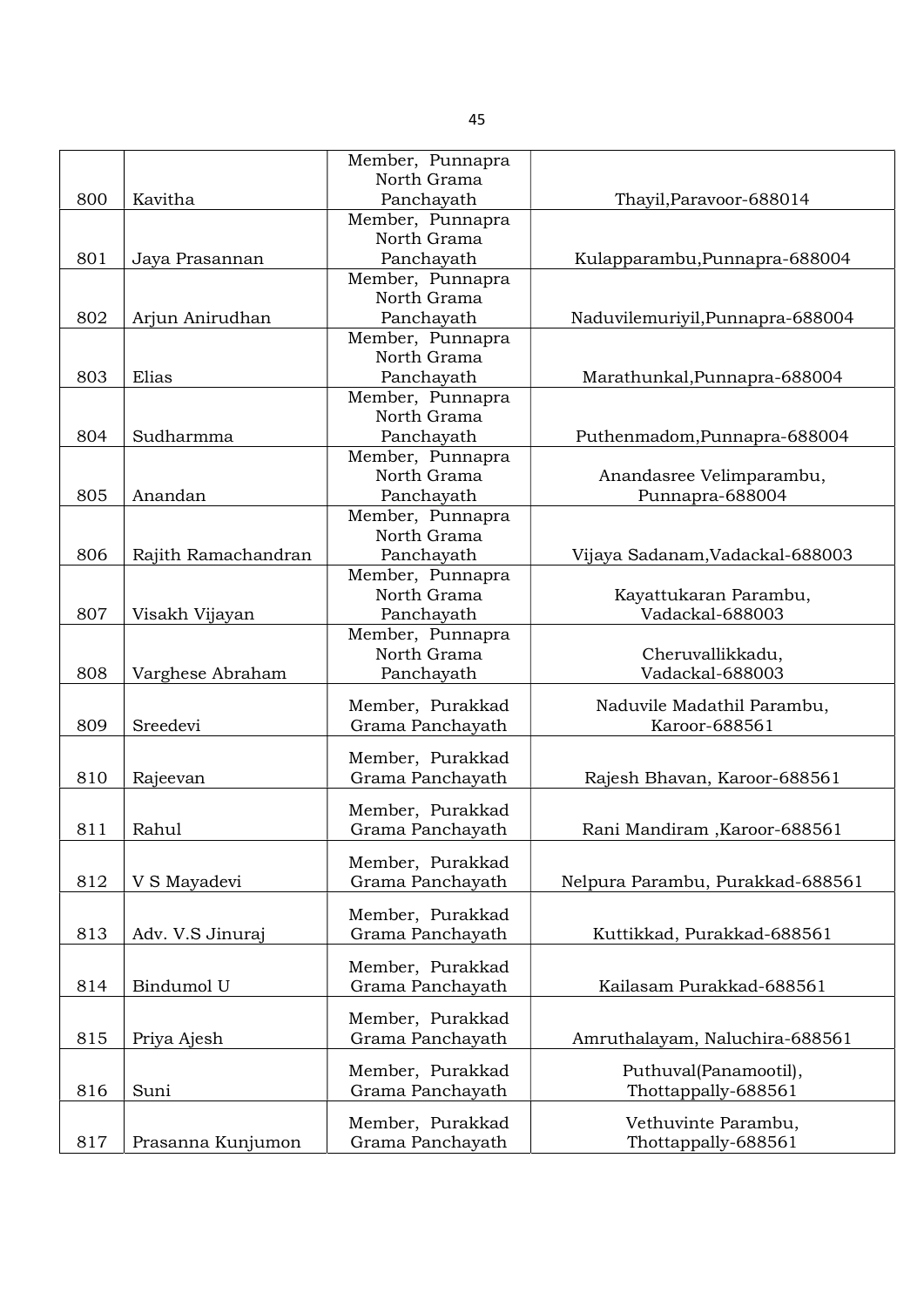| 818 | Rajeswari Krishnan      | Member, Purakkad<br>Grama Panchayath   | Pole Vathukkal, Thottappally - 688561                                   |
|-----|-------------------------|----------------------------------------|-------------------------------------------------------------------------|
| 819 | Leena Rajaneesh         | Member, Purakkad<br>Grama Panchayath   | Mani Bhavanam,<br>Thottappally-688561                                   |
| 820 | C Raju                  | Member, Purakkad<br>Grama Panchayath   | Punnamood,<br>Thottappally-688561                                       |
| 821 | V Sasikanthan           | Member, Purakkad<br>Grama Panchayath   | Vaisakham, Punthala,<br>Purakkad-688561                                 |
| 822 | Ammini Vijayan          | Member, Purakkad<br>Grama Panchayath   | Peedikapparambu, Punthala-688561                                        |
| 823 | G Subhsh Kumar          | Member, Purakkad<br>Grama Panchayath   | Padinjare Moorippara,<br>Purakkad-688561                                |
| 824 | D Manoj                 | Member, Purakkad<br>Grama Panchayath   | Kavuparambu, Purakkad-688561                                            |
| 825 | Fasil                   | Member, Purakkad<br>Grama Panchayath   | Puthen Veedu,<br>Purakkad-688561                                        |
| 826 | A S Sudharshan          | Member, Purakkad<br>Grama Panchayath   | Azhikkakathu Thoppu,<br>Purakkad-688561                                 |
| 827 | Suni Rajan              | Member, Cheriyanad<br>Grama Panchayath | Thayyil House, Cheriyanad PO,<br>Chengannur, 689511                     |
| 828 | V.K. Vasudevan          | Member, Cheriyanad<br>Grama Panchayath | Varikkolil House, Thuruthimel,<br>Neduvaramcode PO<br>Cheriyanad-689508 |
| 829 | G.Vivek                 | Member, Cheriyanad<br>Grama Panchayath | Manimangalam, Cheriyanad PO<br>Chengannur 689511                        |
| 830 | M.A.Sasikumar           | Member, Cheriyanad<br>Grama Panchayath | Mulavelil House Mampra PO Cheriyanad-<br>689508.                        |
| 831 | Valsamma Soman          | Member, Cheriyanad<br>Grama Panchayath | Sumesh Bhavanam, Mampra PO<br>Cheriyanad, 689508,                       |
| 832 | Manoj Mohan             | Member, Cheriyanad<br>Grama Panchayath | Kaduvinal Cheriyanad PO Chengannur,<br>689511                           |
| 833 | Sreekumari Madhu        | Member, Cheriyanad<br>Grama Panchayath | Manu Bhavanam Kollakadavu PO<br>Alackode, 689508                        |
| 834 | Rejitha Rajan (Renjini) | Member, Cheriyanad<br>Grama Panchayath | Ratheesh Bhavanam Kollakadavu PO,<br>689508                             |
| 835 | Prasanna Rameshan       | Member, Cheriyanad<br>Grama Panchayath | Kuriyinethu Megha Bhavanam<br>Kollakadavu PO Chengannur, 689508         |
| 836 | Shyni Shanavas          | Member, Cheriyanad<br>Grama Panchayath | Sha Mahal Kollakadavu PO Kollakadavu,<br>689508                         |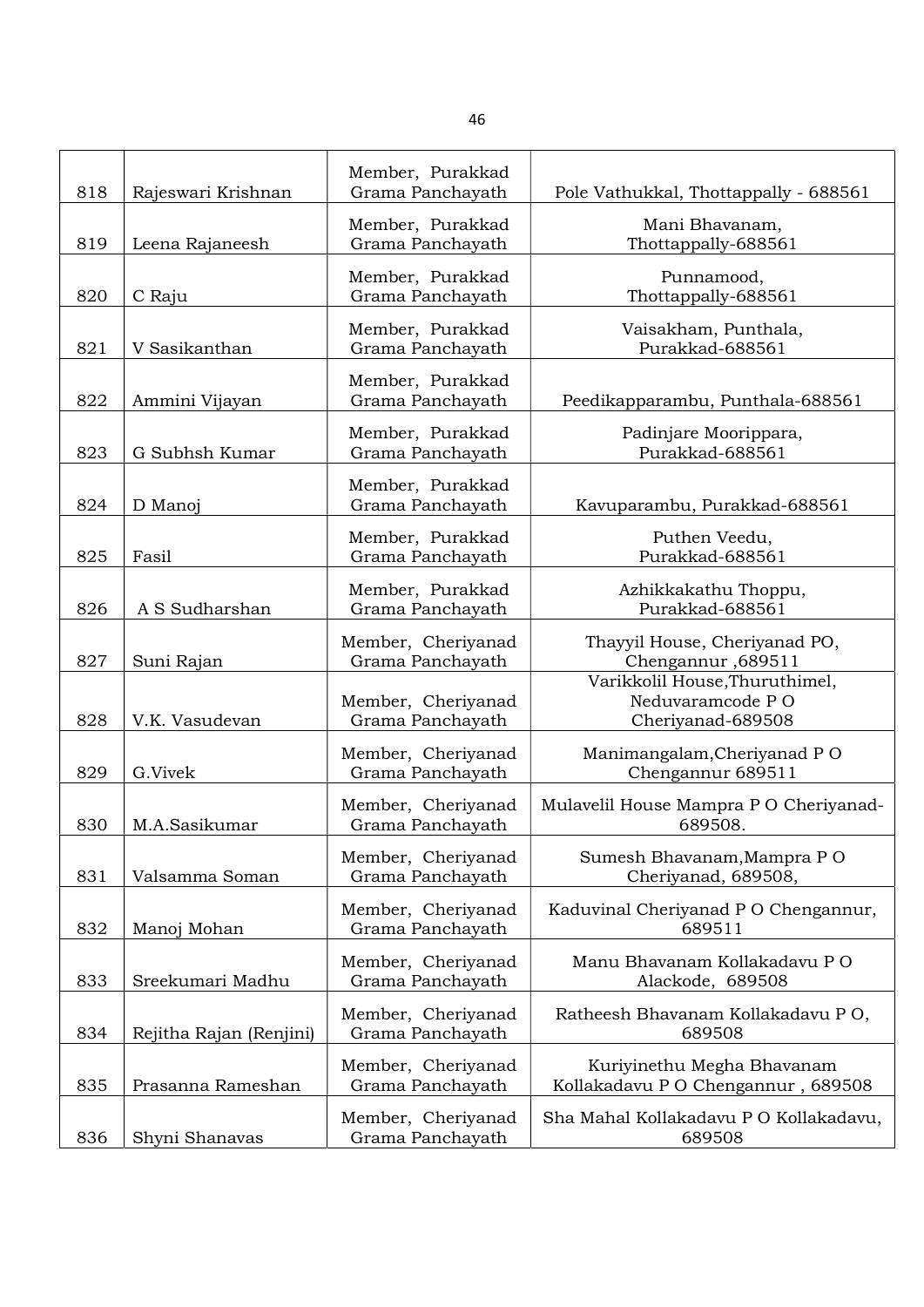| 837 |                             | Member, Cheriyanad                     | Athira Bhavanam, Alackode Kollakadavu                            |
|-----|-----------------------------|----------------------------------------|------------------------------------------------------------------|
|     | Biju Raghavan               | Grama Panchayath<br>Member, Cheriyanad | PO, 689508<br>Thazhathe Vettil Peedikayil Kollakadavu P          |
| 838 | Shalini Rajan (Vava)        | Grama Panchayath                       | O, 689508                                                        |
| 839 | Prasanna<br>Kumari(Geetha)  | Member, Cheriyanad<br>Grama Panchayath | Kochumolethu Cheriyanad PO<br>Chengannur, 689511                 |
| 840 | M.Rajaneesh                 | Member, Cheriyanad<br>Grama Panchayath | Ambattu Kizhakkethil<br>Thonackad PO, 689511                     |
| 841 | Suresh.K.N                  | Member, Cheriyanad<br>Grama Panchayath | Thiruvathira Thonackad P O Cheriyanad-<br>689511                 |
| 842 | T C Rajeev                  | Member, Ala Grama<br>Panchayath        | Thoompachethu,<br>Ala P O, 689126                                |
| 843 | Sajikumar V N               | Member, Ala Grama<br>Panchayath        | Vadakke Cheryvil,<br>Ala P O, 689126                             |
| 844 | Samuelkutty TO              | Member, Ala Grama<br>Panchayath        | Thundiyil Malayil,<br>Poomala P O- 689520                        |
| 845 | Sudha Shaji                 | Member, Ala Grama<br>Panchayath        | Ettikkal, Poomala,<br>Pennukkara P O, 689520                     |
| 846 | K R Muraleedharan<br>Pillai | Member, Ala Grama<br>Panchayath        | Kavunkal Kizhakkethil,<br>Pennukkara P O, 689520                 |
| 847 | Saranya P S                 | Member, Ala Grama<br>Panchayath        | Modiyil Thakkethil,<br>Pennukkara P O, 689520                    |
| 848 | Bini Joseph                 | Member, Ala Grama<br>Panchayath        | Thachanattumalayil,<br>Chammathu, Pennukkara P O,689520          |
| 849 | Beena Mathew                | Member, Ala Grama<br>Panchayath        | Powathu Green View,<br>Pennukkara P O, 689520                    |
| 850 | Anoop K K                   | Member, Ala Grama<br>Panchayath        | Kanjarackal Vadakkethil,<br>Kodukulanji P O-689508               |
| 851 | Aneesha Biju                | Member, Ala Grama<br>Panchayath        | Vedoorethu Lakshamveedu, Pennukkara P<br>O <sub>1</sub> . 689520 |
| 852 | Seema Sreekumar             | Member, Ala Grama<br>Panchayath        | Puthiyaveettil Thekkethil,<br>Poomala P O, 689520                |
| 853 | Elsy Varghese               | Member, Ala Grama<br>Panchayath        | Chenkilathil, Poomala P O, 689520                                |
| 854 | Radhamani                   | Member, Ala Grama<br>Panchayath        | Panthathara Vadakkethil, Neduvaramcode<br>P O-689508             |
| 855 | Manju Yohannan              | Member, Puliyoor<br>Grama Panchayath   | Valiyaprambil, Puliyoor-689510                                   |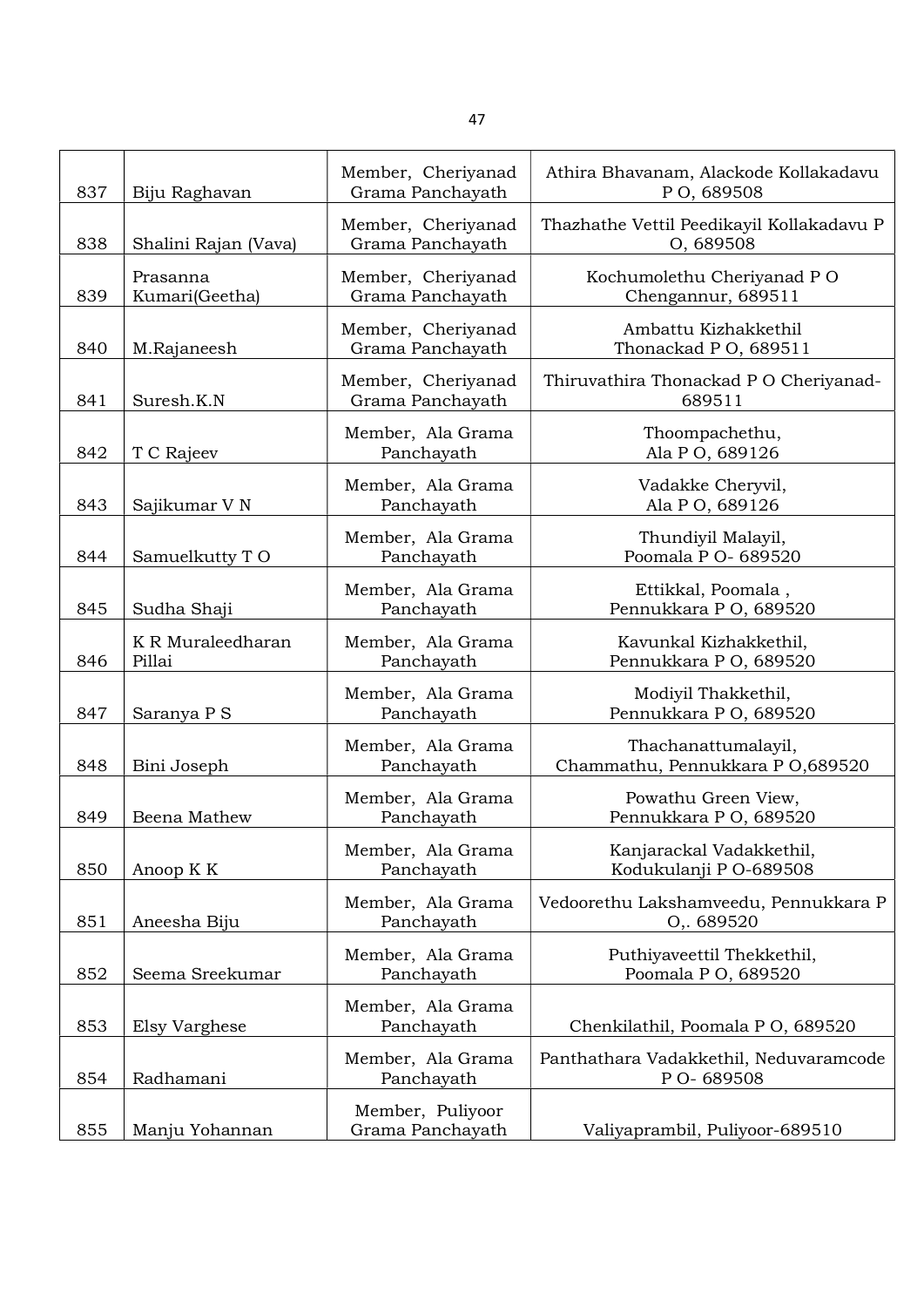| 856 | Pramod Ambadi             | Member, Puliyoor<br>Grama Panchayath  | Ambadi, Perissery-689126                               |
|-----|---------------------------|---------------------------------------|--------------------------------------------------------|
| 857 | M G Sreekumar             | Member, Puliyoor<br>Grama Panchayath  | Plavelil, Perissery-689126                             |
| 858 | Indira Saseendran         | Member, Puliyoor<br>Grama Panchayath  | Kannatuu Vilayil,<br>Chengannur PO-689121              |
| 859 | Rethy Subash              | Member, Puliyoor<br>Grama Panchayath  | Vattayuzhathil House,<br>Angadikkal South-689122       |
| 860 | P K Gopalakrishnan        | Member, Puliyoor<br>Grama Panchayath  | Plamthundiyil, Perissery-689126                        |
| 861 | Saritha Gopan             | Member, Puliyoor<br>Grama Panchayath  | Pichanaatil, Puliyoor-689510                           |
| 862 | Savitha Mahesh            | Member, Puliyoor<br>Grama Panchayath  | Karipalatharayil,<br>Kulikkampalam-689510              |
| 863 | Lekha Ajith               | Member, Puliyoor<br>Grama Panchayath  | Meenu Bhavanam,<br>Puliyoor-689510                     |
| 864 | M C Viswan                | Member, Puliyoor<br>Grama Panchayath  | Karuval Thekkethil,<br>Puliyoor-689510                 |
| 865 | Rajesh<br>Kallumparambath | Member, Puliyoor<br>Grama Panchayath  | Kallumparambath,<br>Elanjimel-689511                   |
| 866 | Mini Philip               | Member, Puliyoor<br>Grama Panchayath  | Parattu, Kadanmavu-689510                              |
| 867 | T T Shylaja               | Member, Puliyoor<br>Grama Panchayath  | Pallathu Kizhakkethil,<br>Elanjimel - 689511           |
| 868 | Sujatha T                 | Member, Budhanoor<br>Grama Panchayath | Pananilkumthundiyil,<br>Kadamboor, Budhanoor PO-689510 |
| 869 | Ushakumari                | Member, Budhanoor<br>Grama Panchayath | Valiyaveetil,<br>Budhanoor PO-689510                   |
| 870 | K.K Rajesh Kumar          | Member, Budhanoor<br>Grama Panchayath | Krishna Vilasam,<br>Budhanoor PO-689510                |
| 871 | Haridas T.V               | Member, Budhanoor<br>Grama Panchayath | Veluthedathu Puthenveedu,<br>Budhanoor PO-689510       |
| 872 | R. Pushpalatha<br>Madhu   | Member, Budhanoor<br>Grama Panchayath | Pavutharakuttyil,<br>Peringilipuram PO-689624          |
| 873 | Sobha Mahesan             | Member, Budhanoor<br>Grama Panchayath | Shubha Bhavanam, Peringilipuram,<br>Ennakkad-689624    |
| 874 | Suresh S                  | Member, Budhanoor<br>Grama Panchayath | Koippallil Thekkethil,<br>Peringilipuram PO-689624     |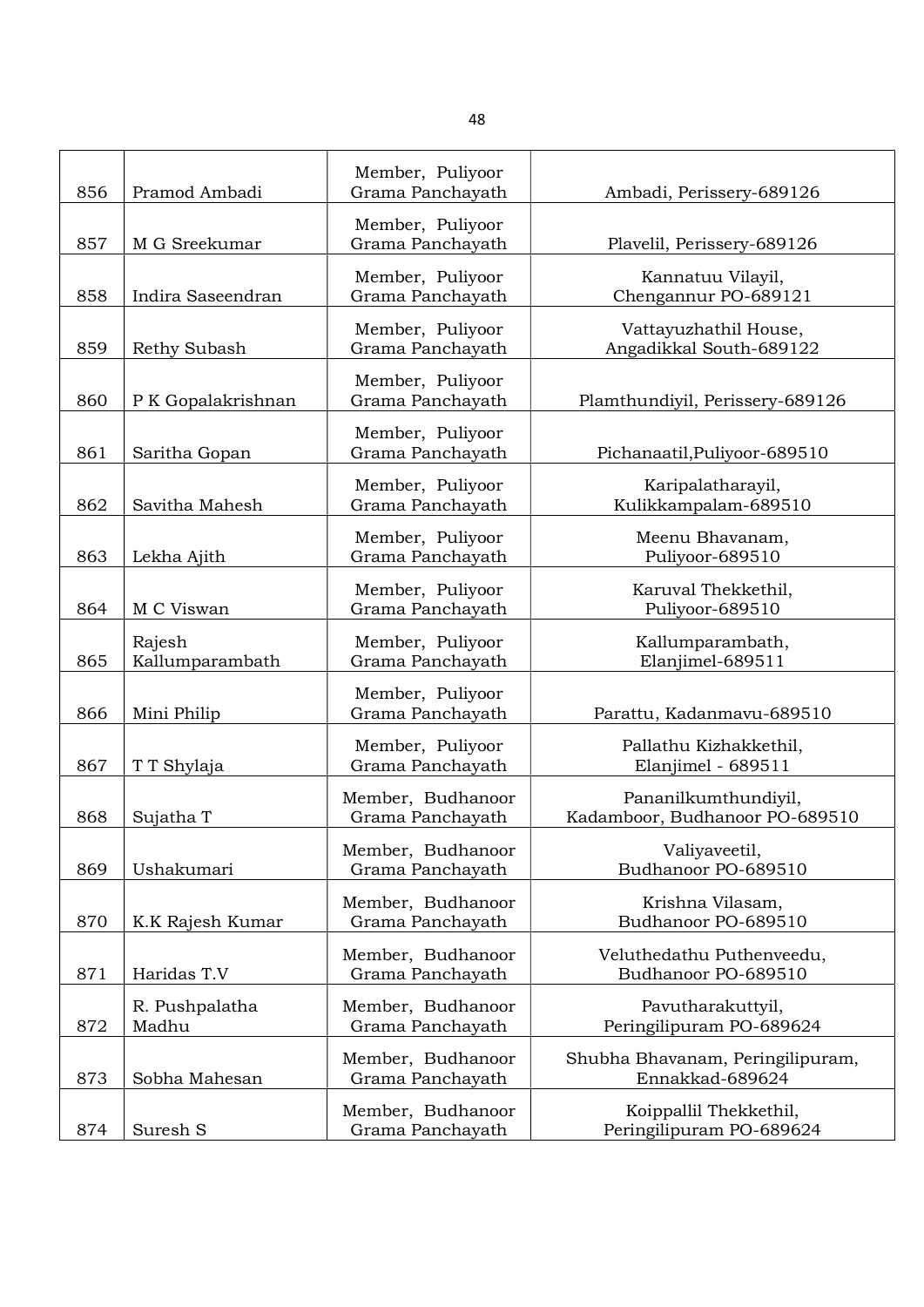| 875 | Sujatha Murali             | Member, Budhanoor<br>Grama Panchayath | Mannatharayil, Peringilipuram PO-689624                                 |
|-----|----------------------------|---------------------------------------|-------------------------------------------------------------------------|
| 876 | Raji                       | Member, Budhanoor<br>Grama Panchayath | Thekkemankattil, Ulunthy,<br>Peringilipuram-689624                      |
| 877 | Santha Gopakumar           | Member, Budhanoor<br>Grama Panchayath | Plakkatu, Gramam, Ennakkad PO-689624                                    |
| 878 | G. Mohanan                 | Member, Budhanoor<br>Grama Panchayath | Koipallil, Ennakkad PO-689624                                           |
| 879 | Sreeja Sreekumar           | Member, Budhanoor<br>Grama Panchayath | Nedumchalil, Ennakkad PO-689624                                         |
| 880 | G. Unnikrishnan            | Member, Budhanoor<br>Grama Panchayath | Ambadi, Ennakkad PO-689624                                              |
| 881 | G. Ramakrishnan            | Member, Budhanoor<br>Grama Panchayath | Memalakkatil, Budhanoor PO-689624                                       |
| 882 | Manoj Kumar.K              | Member, Pandanad<br>Grama Panchayath  | Thekkeparathara,<br>Valanjavattam East.PO,689104                        |
| 883 | Shylaja Reghuram           | Member, Pandanad<br>Grama Panchayath  | Alelil Ram Nivas,<br>Pandanad North.PO,689124                           |
| 884 | Jain Jinu                  | Member, Pandanad<br>Grama Panchayath  | Puthethu Rahobath,<br>Madavana,<br>Pandanad North, Kallisseri.PO,689147 |
| 885 | Sreekala<br>Kizhakkinethu  | Member, Pandanad<br>Grama Panchayath  | Kizhakkinethu, Prayar,<br>Pandanad North.PO,689124                      |
| 886 | Vijayakumar<br>Moothedathu | Member, Pandanad<br>Grama Panchayath  | Moothedathu(H),<br>Muthavazhy, Pandanad.PO - 689506                     |
| 887 | Santhi <sub>S</sub>        | Member, Pandanad<br>Grama Panchayath  | Anjanattuthara,<br>Vanmazhy, Pandanad.PO - 689506                       |
| 888 | Asha V Nair                | Member, Pandanad<br>Grama Panchayath  | Padinjarekavanisseril, Vanmazhy,<br>Pandanad.PO - 689506                |
| 889 | Aleyamma (Joly)            | Member, Pandanad<br>Grama Panchayath  | Njakkanam Thundiyil,<br>Pandanad.PO - 689506                            |
| 890 | Vijayamma                  | Member, Pandanad<br>Grama Panchayath  | Kadambachanekkattil,<br>Pandanad.PO - 689506                            |
| 891 | Surendran Nair T C         | Member, Pandanad<br>Grama Panchayath  | Thekkumcheril,<br>Pandanad West.PO - 689506                             |
| 892 | Bindu Sunil                | Member, Pandanad<br>Grama Panchayath  | Darbhayil,<br>Pandanad West.PO - 689506                                 |
| 893 | Gopan                      | Member, Pandanad<br>Grama Panchayath  | Vadakkedath Gokulam,<br>Pandanad West.PO - 689506                       |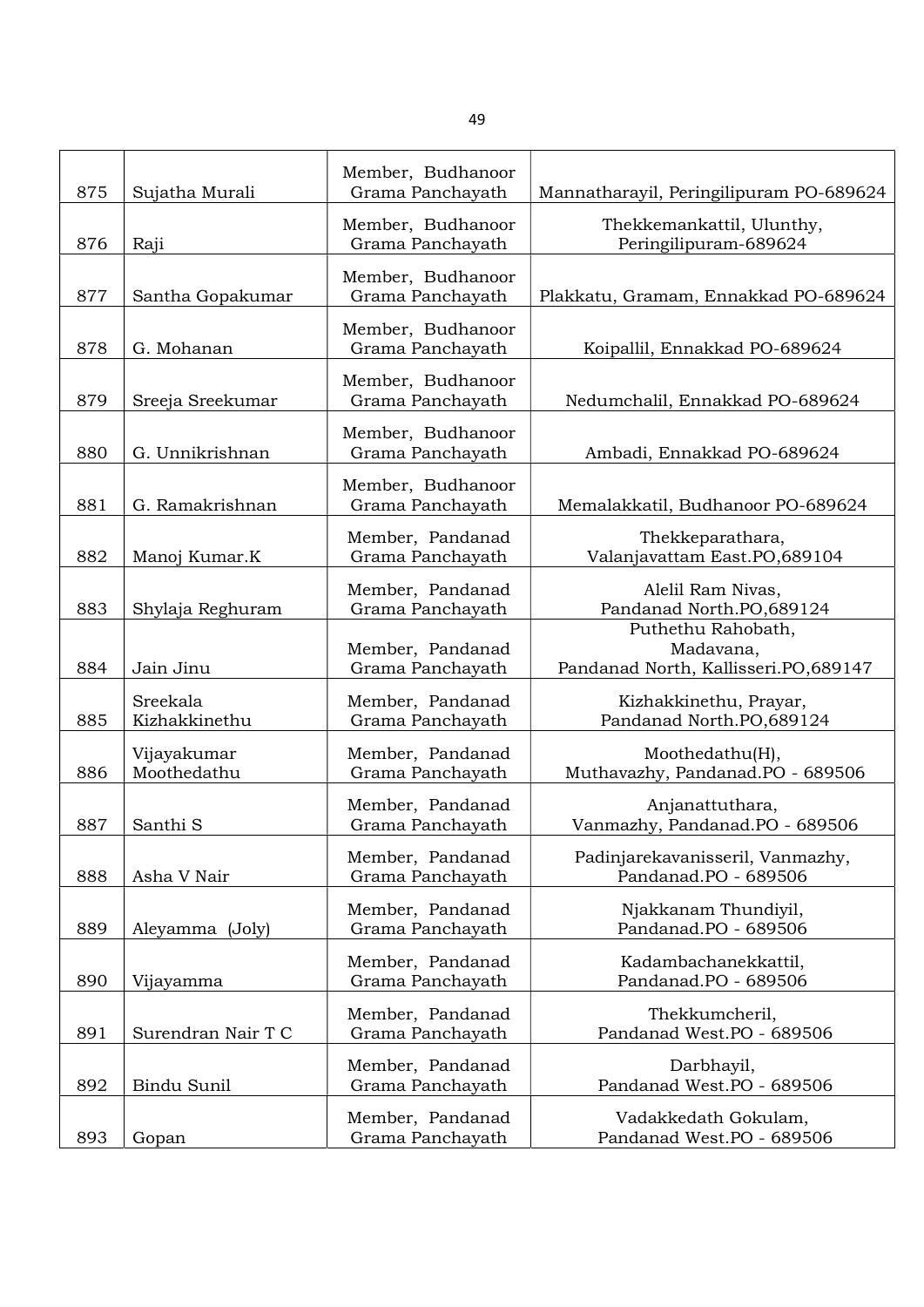| 894 | Ammalukutty Sunny   | Member, Pandanad<br>Grama Panchayath           | Punchamannil(H),<br>Pandanad West.PO - 689506                     |
|-----|---------------------|------------------------------------------------|-------------------------------------------------------------------|
| 895 | Nisha Binu          | Member,<br>Thiruvanvandoor<br>Grama Panchayath | Kalathrayil Veedu, Eramallikkar PO,<br>Thiruvanvandoor Pin 689109 |
|     | Sreevidhya Suresh   | Member,                                        | Naduvilathu Suresh Bhavan,                                        |
|     | (Sreevidhya         | Thiruvanvandoor                                | Thiruvanvandoor PO, Chengannur,                                   |
| 896 | Mukhasree)          | Grama Panchayath                               | Pin - 689109                                                      |
|     |                     | Member,                                        |                                                                   |
|     |                     | Thiruvanvandoor                                | Kalianjilimoottil, Nannadu,                                       |
| 897 | Rajkumar Nannadu    | Grama Panchayath                               | Thiruvanvandoor PO, Pin - 689109                                  |
|     |                     | Member,                                        | Moorithitta House,                                                |
|     | Pushpakumari        | Thiruvanvandoor                                | hiruvanvandoor PO, Chengannur,                                    |
| 898 | Moorithitta         | Grama Panchayath                               | Pin - 689109                                                      |
|     |                     | Member,                                        |                                                                   |
|     |                     | Thiruvanvandoor                                | Sreenilayam, Thiruvanvandoor PO,                                  |
| 899 | Saju Edakallil      | Grama Panchayath                               | Chengannur, Pin - 689109                                          |
|     |                     | Member,                                        |                                                                   |
|     |                     | Thiruvanvandoor                                | Pandarasseril, Mazhukeer, Kallissery PO,                          |
| 900 | Sajan P V           | Grama Panchayath                               | Pin - 689124                                                      |
|     |                     | Member,                                        |                                                                   |
|     | Manoj Kumar (Manu   | Thiruvanvandoor                                | Thekkedathu Puthen Veedu, Kallissery                              |
| 901 | Thekkedathu)        | Grama Panchayath                               | PO, Chengannur, Pin -689124                                       |
|     |                     | Member,                                        |                                                                   |
|     | Bindu Kuruvilla     | Thiruvanvandoor                                | Maliyakkal Chellattu, Kallissery PO,                              |
| 902 | (Bindu Shibu)       | Grama Panchayath                               | Chengannur, Pin - 689124                                          |
|     |                     | Member,                                        |                                                                   |
|     |                     | Thiruvanvandoor                                | Changayil House, Kallissery PO,                                   |
| 903 | Beena Biju          | Grama Panchayath                               | Chengannur, Pin - 689124                                          |
|     |                     | Member,                                        |                                                                   |
|     | Sajeev Kumar(Sajeev | Thiruvanvandoor                                | Valliyil House, Kallissery PO,                                    |
| 904 | Valliyil)           | Grama Panchayath                               | Chengannur, Pin-689124                                            |
|     |                     | Member,                                        |                                                                   |
|     | Satheesh            | Thiruvanvandoor                                | Kalluparambil, Umayattukara, Kallissery                           |
| 905 | Kalluparambil       | Grama Panchayath                               | PO, Pin - 689124                                                  |
|     |                     | Member,                                        |                                                                   |
|     |                     | Thiruvanvandoor                                | Nambrathara, Thiruvanvandoor PO,                                  |
| 906 | Geetha Surendran    | Grama Panchayath                               | Pin - 689109                                                      |
|     |                     | Member,                                        |                                                                   |
|     | Sreekala (Kala      | Thiruvanvandoor                                | Moolaveetil Puthen Veedu, Eramallikkara                           |
| 907 | Rameesh)            | Grama Panchayath                               | PO, Vanavathukkara, Pin - 689109                                  |
|     |                     | Member, Mulakkuzha                             | Puthenpurakkal, Piralassery PO,                                   |
| 908 | Mariyakutty         | Grama Panchayath                               | Chengannur - 689122                                               |
|     |                     |                                                |                                                                   |
|     |                     | Member, Mulakkuzha                             | Kanicheril House,                                                 |
| 909 | Sali K              | Grama Panchayath                               | Mulakuzha PO, 689505                                              |
|     |                     | Member, Mulakkuzha                             |                                                                   |
| 910 | Prijiliya P G       | Grama Panchayath                               | Kaniyam Chira,<br>Mulakuzha PO, 689505                            |
|     |                     |                                                |                                                                   |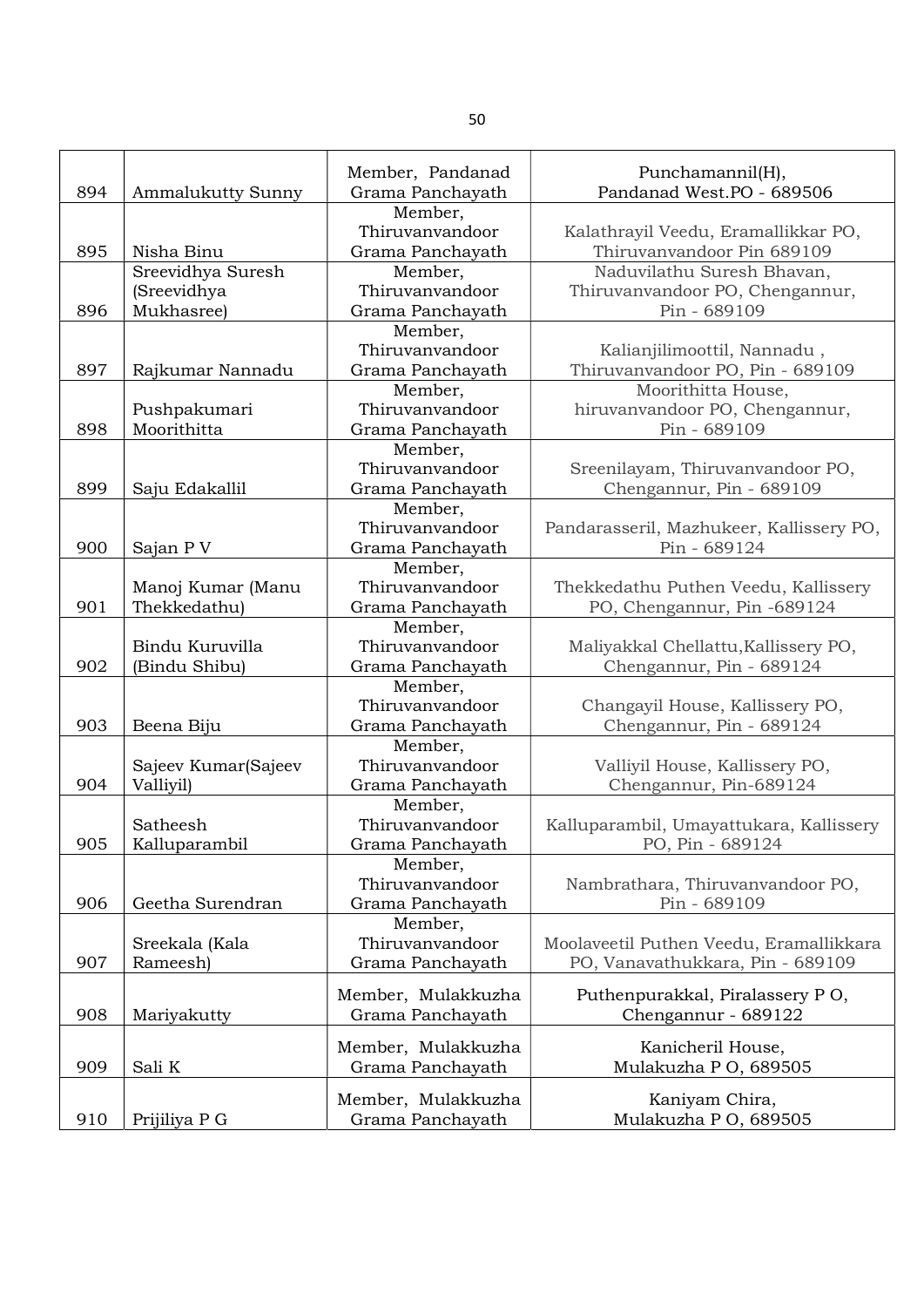| 911 | Rama Mohan         | Member, Mulakkuzha<br>Grama Panchayath | Rama Bhavan, Karakkad PO, 689504                     |
|-----|--------------------|----------------------------------------|------------------------------------------------------|
| 912 | K K Sadanandan     | Member, Mulakkuzha<br>Grama Panchayath | Kannankattil Sreebhavan,<br>Karakkad PO, 689504      |
| 913 | Bindu MB           | Member, Mulakkuzha<br>Grama Panchayath | Kannankara, Karakkad P.O - 689504                    |
| 914 | Pushpakumari       | Member, Mulakkuzha<br>Grama Panchayath | Reshmi Bhavanam,<br>Karakkad P O- 689505             |
| 915 | Anu T              | Member, Mulakkuzha<br>Grama Panchayath | Anil Sadanam, Karakkad P O- 689504                   |
| 916 | N Padmakaran       | Member, Mulakkuzha<br>Grama Panchayath | Anu Bhavan, Kozhuvalloor P O- 689521                 |
| 917 | Arun G Nair        | Member, Mulakkuzha<br>Grama Panchayath | Arunalayam, Karakkad PO-689504                       |
| 918 | Thomas Abraham     | Member, Mulakkuzha<br>Grama Panchayath | Thaivila Kizhakkethil,<br>Kozhuvalloor PO, 689521    |
| 919 | Bijoy K C          | Member, Mulakkuzha<br>Grama Panchayath | Kanjiram Nilkkunnathil,<br>Kozhuvalloor P O, 689521  |
| 920 | Pradeep P          | Member, Mulakkuzha<br>Grama Panchayath | Prasannalayam, Areekkara PO-689505                   |
| 921 | Manju              | Member, Mulakkuzha<br>Grama Panchayath | Kaleekka Vadakkethil,<br>AreekkaraPO, 689505         |
| 922 | Saneesh P M        | Member, Mulakkuzha<br>Grama Panchayath | Puthuparampil,<br>Mulakuzha PO, 689505               |
| 923 | Smitha Vattayathil | Member, Mulakkuzha<br>Grama Panchayath | Vattayathil, Peringala PO, 689505                    |
| 924 | K P Pradeep        | Member, Mulakkuzha<br>Grama Panchayath | Kalathummoolayil,<br>Peringala PO, 689505            |
| 925 | Binukumar C K      | Member, Mulakkuzha<br>Grama Panchayath | Binusadanam,<br>Angadikkal PO, 689121                |
| 926 | Umadevi S          | Member, Venmony<br>Grama Panchayath    | Kalathil Puthenveedu,<br>Kozhvallur P O-689509       |
| 927 | Bindu K S          | Member, Venmony<br>Grama Panchayath    | Ampizhethu,<br>Kozhuvallur P O-689509                |
| 928 | Ajitha Mohan       | Member, Venmony<br>Grama Panchayath    | Plamthottathil Chittalackal<br>Kozhuvallur PO-689509 |
| 929 | Soumaya Reni       | Member, Venmony<br>Grama Panchayath    | Kanjiramthadathil,<br>Venmony P O-689509             |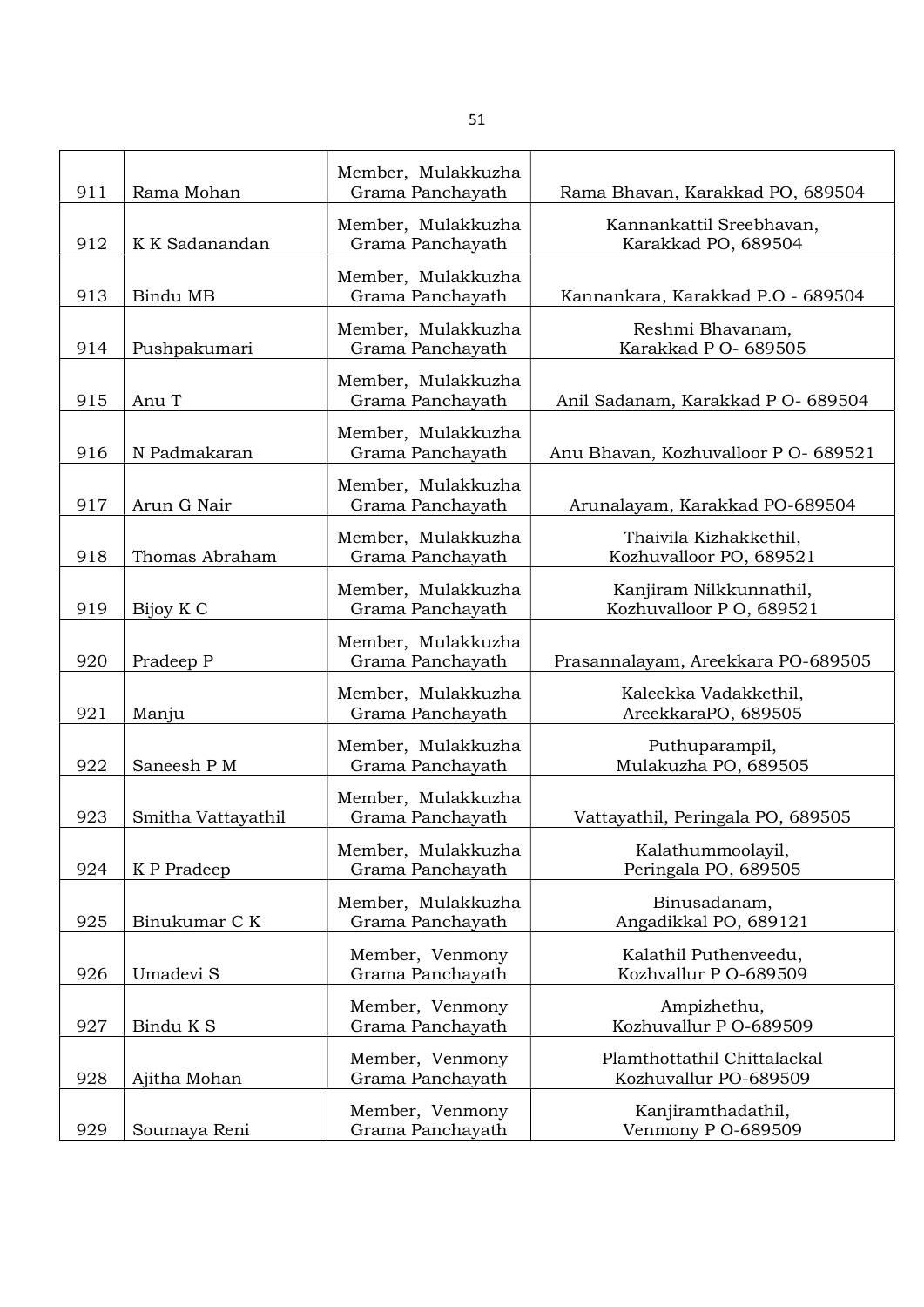| 930 | Sunimol                | Member, Venmony<br>Grama Panchayath           | Valiyaparampil,<br>Venmony P O-689509                     |
|-----|------------------------|-----------------------------------------------|-----------------------------------------------------------|
| 931 | Sushama                | Member, Venmony<br>Grama Panchayath           | Perumthuruthil Thekkethil<br>Punthala P O-689509          |
| 932 | <b>B</b> Babu          | Member, Venmony<br>Grama Panchayath           | Babu Nivas, Punthala P O-689509                           |
| 933 | Manoj M Murali         | Member, Venmony<br>Grama Panchayath           | Keezhottil, Punthala P O-689509                           |
| 934 | Surya Arun             | Member, Venmony<br>Grama Panchayath           | Paikkattu, Punthala P O-689509                            |
| 935 | Mariyamma Cherian      | Member, Venmony<br>Grama Panchayath           | Kodinjoor Thekkethil,<br>Venmony P O-689509               |
| 936 | Stephen Samuel         | Member, Venmony<br>Grama Panchayath           | I P C Faith Home, Venmony P O                             |
| 937 | P R Remeshkumar        | Member, Venmony<br>Grama Panchayath           | Puthusseril, Venmony P O-689509                           |
| 938 | Manoharan<br>Manakkala | Member, Venmony<br>Grama Panchayath           | Manakala Thakidiyil, Venmony P O-<br>689509               |
| 939 | Radhamma               | Member, Venmony<br>Grama Panchayath           | Sree Nikethen, Venmony P O-689509                         |
| 940 | Anil George            | Member, Venmony<br>Grama Panchayath           | Pulupallil Thekkethil,<br>Venmony P O-689509              |
| 941 | <b>B</b> Deepak        | Member,<br>Karthikappally Grama<br>Panchayath | Poonasseril, Mahadevikadu PO,<br>Karthikappally 690516    |
| 942 | Vipin Mohan            | Member,<br>Karthikappally Grama<br>Panchayath | Muralika, Mahadevikadu PO,<br>Karthikappally 690516       |
| 943 | Mini M                 | Member,<br>Karthikappally Grama<br>Panchayath | Kulangarayil, Mahadevikadu PO,<br>Karthikappally 690516   |
| 944 | Suma Raju              | Member,<br>Karthikappally Grama<br>Panchayath | Muttiyil, Mahadevikadu PO,<br>Karthikappally 690516       |
| 945 | R.Roshin               | Member,<br>Karthikappally Grama<br>Panchayath | Pushpamangalam, Mahadevikadu PO,<br>Karthikappally 690516 |
| 946 | Omana                  | Member,<br>Karthikappally Grama<br>Panchayath | Vilakkumadathu,<br>Karthikappally PO 690516               |
| 947 | Mariyamma (Mercy)      | Member,<br>Karthikappally Grama<br>Panchayath | Jays Bhavanam,<br>Karthikappally P O, 690516              |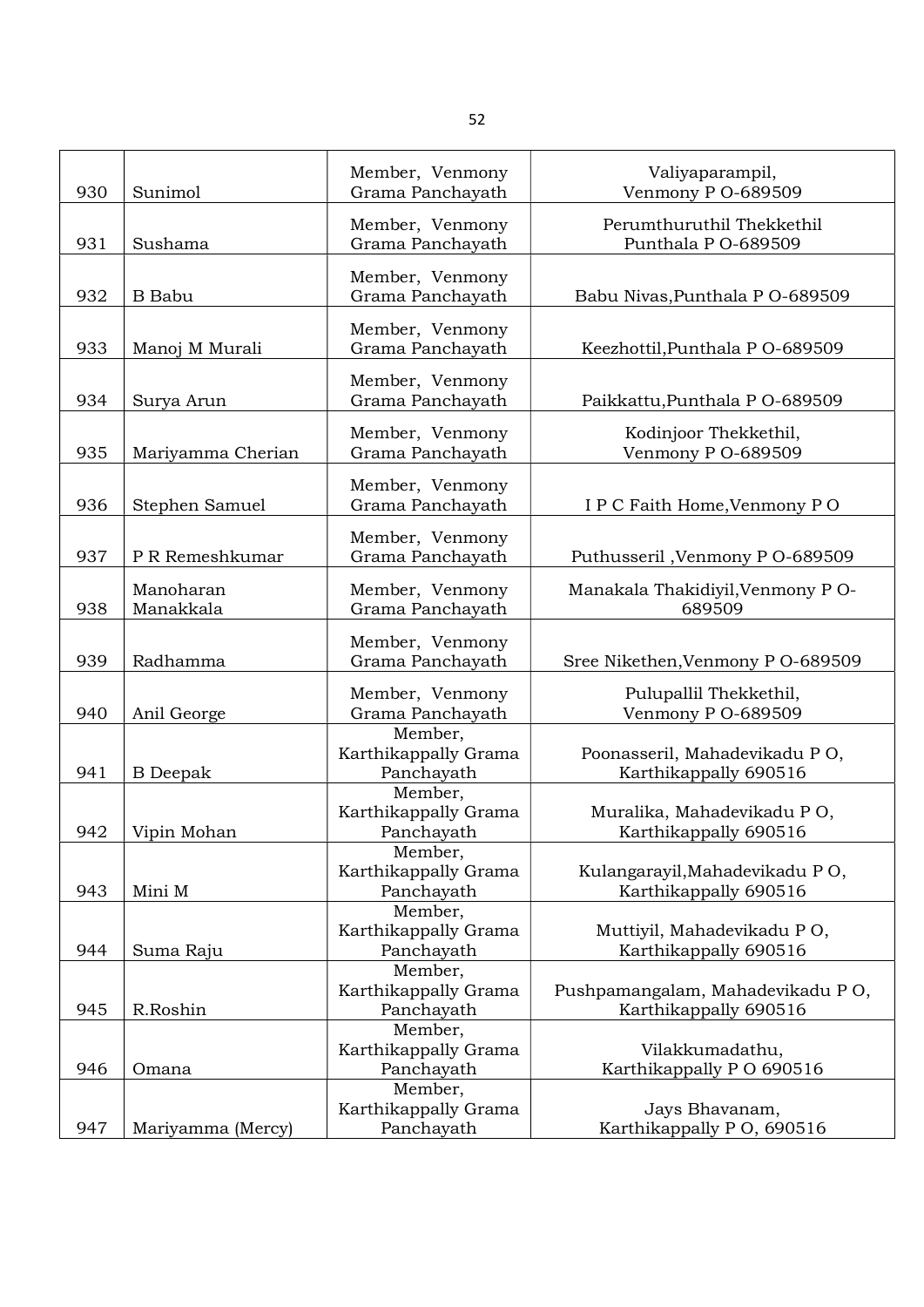|     |                   | Member,                     |                                                                   |
|-----|-------------------|-----------------------------|-------------------------------------------------------------------|
|     |                   | Karthikappally Grama        | Kaippallil;, Puthukkundam,                                        |
| 948 | Jimmy V Kaippally | Panchayath                  | Karthikappally 690516                                             |
|     |                   | Member,                     |                                                                   |
|     |                   | Karthikappally Grama        |                                                                   |
| 949 | Girija Bhai       | Panchayath                  | Kailasam, Karthikappally P O, 690516                              |
|     |                   | Member,                     |                                                                   |
|     |                   | Karthikappally Grama        | Kandathil, Mahadevikadu PO,                                       |
| 950 | Binu Shamji       | Panchayath                  | Karthikappally 690516                                             |
|     |                   | Member,                     |                                                                   |
|     |                   | Karthikappally Grama        | Puthiyavettil, Mahadevikadu PO,                                   |
| 951 | G Renjith         | Panchayath                  | Karthikappally 690516                                             |
|     |                   | Member,                     | Kannankara Tharayil,                                              |
|     |                   | Karthikappally Grama        | Mahadevikadu PO, Karthikappally                                   |
| 952 | Saritha Remani    | Panchayath                  | 690516                                                            |
|     |                   | Member,                     | Maliyekkal Puthuval,                                              |
|     |                   | Karthikappally Grama        | Mahadevikadu PO,                                                  |
| 953 | R Ambili          | Panchayath                  | Karthikappally -690516                                            |
|     |                   | Member,                     | Bindhu Bhavanam (Pandavath), Pallana,                             |
|     |                   | Thrikkunnappuzha            | Pallana-690515                                                    |
| 954 | S. Vinod Kumar    | Grama Panchayath            |                                                                   |
|     |                   | Member,                     | Santha Bhavanam, Lekshmi Thoppu,                                  |
|     |                   | Thrikkunnappuzha            | Kizhakkekkara Vadakku, Valiyaparambu                              |
| 955 | Maya              | Grama Panchayath            | P O-690516                                                        |
|     |                   | Member,                     | Pulari, Kizhakkekkara Vadakku,                                    |
|     |                   | Thrikkunnappuzha            | Valiyaparambu P O- 690516                                         |
| 956 | Divya Ashok       | Grama Panchayath            |                                                                   |
|     |                   | Member,                     | Valechirayil, Kizhakkekkara Vadakku,                              |
|     |                   | Thrikkunnappuzha            | Valiyaparambu P O, 690516                                         |
| 957 | Sinimol           | Grama Panchayath            |                                                                   |
|     |                   |                             |                                                                   |
|     |                   | Member,                     | Neelima Nivas, Kizhakkekara Vadakku,<br>Valiyaparambu P O, 690516 |
| 958 | Ammini Teacher    | Thrikkunnappuzha            |                                                                   |
|     |                   | Grama Panchayath            |                                                                   |
|     |                   | Member,                     | Mangalath Chirayil, S N Nagar,                                    |
|     |                   | Thrikkunnappuzha            | Valiyaparambu P O., 690516                                        |
| 959 | Sujith            | Grama Panchayath            |                                                                   |
|     |                   | Member,<br>Thrikkunnappuzha | Kattichira, Pathiyankara,                                         |
|     |                   |                             | Thrikkunnappuzha P O-690515                                       |
| 960 | Haris             | Grama Panchayath            |                                                                   |
|     |                   | Member,                     | Chithaparambil Vadakkathil,                                       |
|     |                   | Thrikkunnappuzha            | Pathiyankara,                                                     |
| 961 | Deepu             | Grama Panchayath            | Thrikkunnappuzha P O- 690515                                      |
|     |                   | Member,                     | Panavelil, Pathiyankara,                                          |
|     |                   | Thrikkunnappuzha            | Thrikkunnappuzha P O- 690515                                      |
| 962 | Sreekala          | Grama Panchayath            |                                                                   |
|     |                   | Member,                     | Kandathil, Kottemuri, Thrikkunnappuzha                            |
|     |                   | Thrikkunnappuzha            | P O-690515                                                        |
| 963 | Lenchu Satheesan  | Grama Panchayath            |                                                                   |
|     |                   | Member,                     | Nallamadom, Pallippattumuri,                                      |
|     |                   | Thrikkunnappuzha            | Thrikkunnappuzha P O- 690515                                      |
| 964 | N C Anil Kumar    | Grama Panchayath            |                                                                   |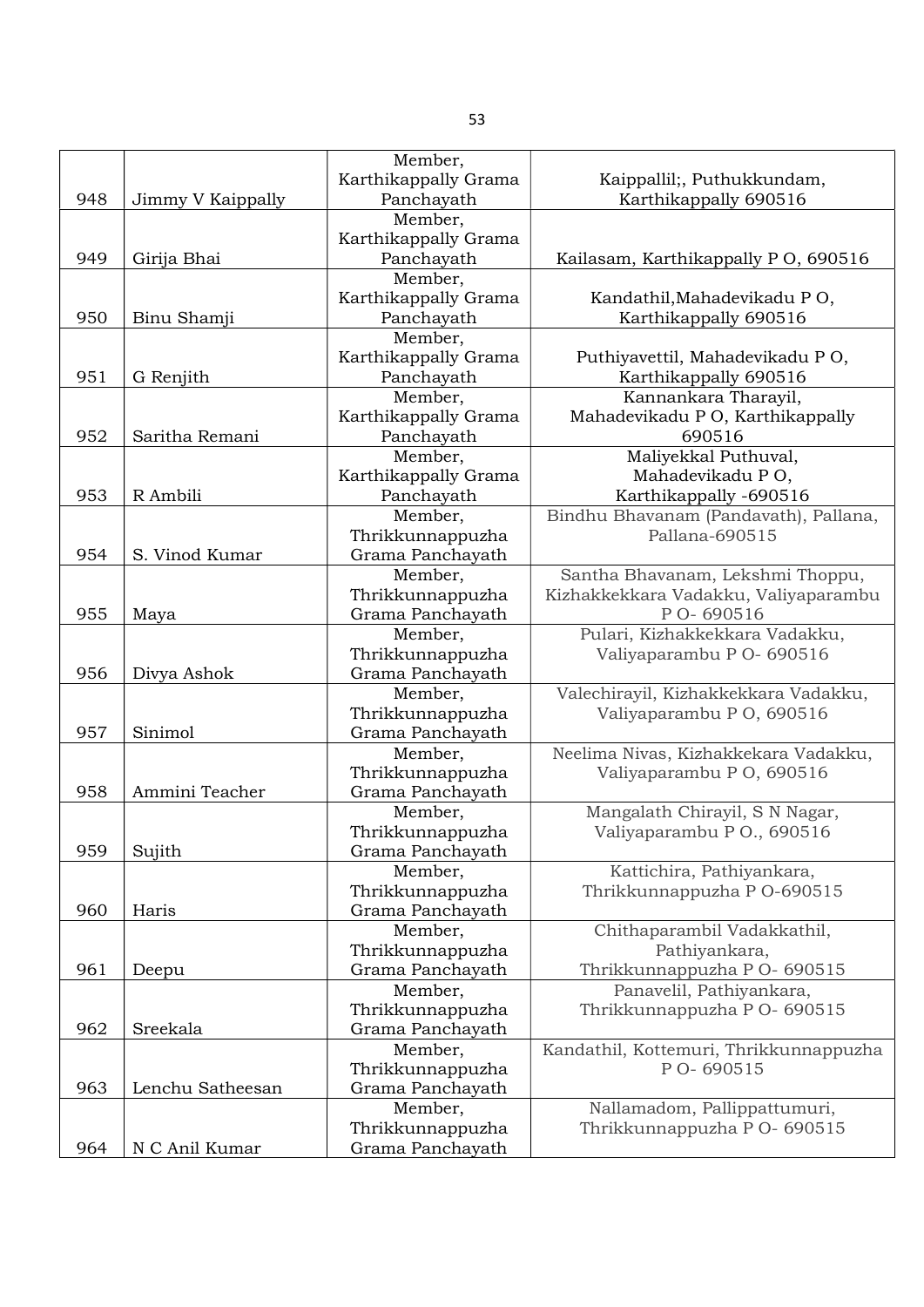|     |                    | Member,           | Kattasserri Kizhakkathil, Panoor, Pallana |
|-----|--------------------|-------------------|-------------------------------------------|
|     |                    | Thrikkunnappuzha  | PO, 690515                                |
| 965 | Siyar              | Grama Panchayath  |                                           |
|     |                    | Member,           | Padannayil, Panoor,                       |
|     | Padannayil         | Thrikkunnappuzha  | Pallana P O- 690515                       |
| 966 | Muhammed Kunju     | Grama Panchayath  |                                           |
|     |                    | Member,           | Kunnampalli, Panoor,                      |
|     |                    | Thrikkunnappuzha  | Pallana P O- 690515                       |
| 967 | Shajila            | Grama Panchayath  |                                           |
|     |                    | Member,           | Chathamkeril, Panoor,                     |
|     |                    | Thrikkunnappuzha  | Pallana P O, 690515                       |
| 968 | Rejila Teacher     | Grama Panchayath  |                                           |
|     |                    | Member,           | Chakkala Vadakkathil,                     |
|     |                    | Thrikkunnappuzha  | Pallana P O, 690515                       |
| 969 | C H Sali           |                   |                                           |
|     |                    | Grama Panchayath  |                                           |
|     |                    | Member,           | Krishnakripa (POlapparambil),             |
|     |                    | Thrikkunnappuzha  | Pallana PO., 690515                       |
| 970 | Archana Dileep     | Grama Panchayath  |                                           |
|     |                    | Member,           |                                           |
|     |                    | Kumarapuram Grama | Padmalayam,                               |
| 971 | Prasanna           | Panchayath        | Thamallackalnorth PO, 690548              |
|     |                    | Member,           |                                           |
|     |                    | Kumarapuram Grama | Sadhupuram,                               |
| 972 | Sudheer            | Panchayath        | Thamallackal PO, 690548                   |
|     |                    | Member,           |                                           |
|     |                    | Kumarapuram Grama |                                           |
| 973 | Latha Saravana     | Panchayath        | Saravana, Thamallackal PO, 690548         |
|     |                    | Member,           |                                           |
|     |                    | Kumarapuram Grama |                                           |
| 974 | Kavitha Rajesh     | Panchayath        | R T Nivas, Thamallackal PO, 690548        |
|     |                    | Member,           |                                           |
|     |                    | Kumarapuram Grama | Arivanoor Madam, Thamallackal SouthPo,    |
| 975 | U. Pradeep         | Panchayath        | 690548                                    |
|     |                    | Member,           |                                           |
|     |                    |                   |                                           |
|     |                    | Kumarapuram Grama |                                           |
| 976 | Shajahan J         | Panchayath        | Darul Firdouse, Thamallackal, 690548      |
|     |                    | Member,           |                                           |
|     |                    | Kumarapuram Grama | Manimal Puthen Veedu, Pothappally         |
| 977 | Rajesh Babu        | Panchayath        | North, 690548                             |
|     |                    | Member,           |                                           |
|     |                    | Kumarapuram Grama |                                           |
| 978 | Sasikumar G(Kumar) | Panchayath        | Kuzhikkantathil, Erickavu 690516          |
|     |                    | Member,           |                                           |
|     |                    | Kumarapuram Grama |                                           |
| 979 | Vijitha Biju       | Panchayath        | Veliyil, Erickavu 690516                  |
|     |                    | Member,           |                                           |
|     |                    | Kumarapuram Grama | Kochukarukathara, Pothappally South,      |
| 980 | Omana              | Panchayath        | 690548                                    |
|     |                    | Member,           |                                           |
|     |                    | Kumarapuram Grama |                                           |
| 981 | Glemy Valady       | Panchayath        | Valadiyil, Pothappally South, 690548      |
|     |                    |                   |                                           |

54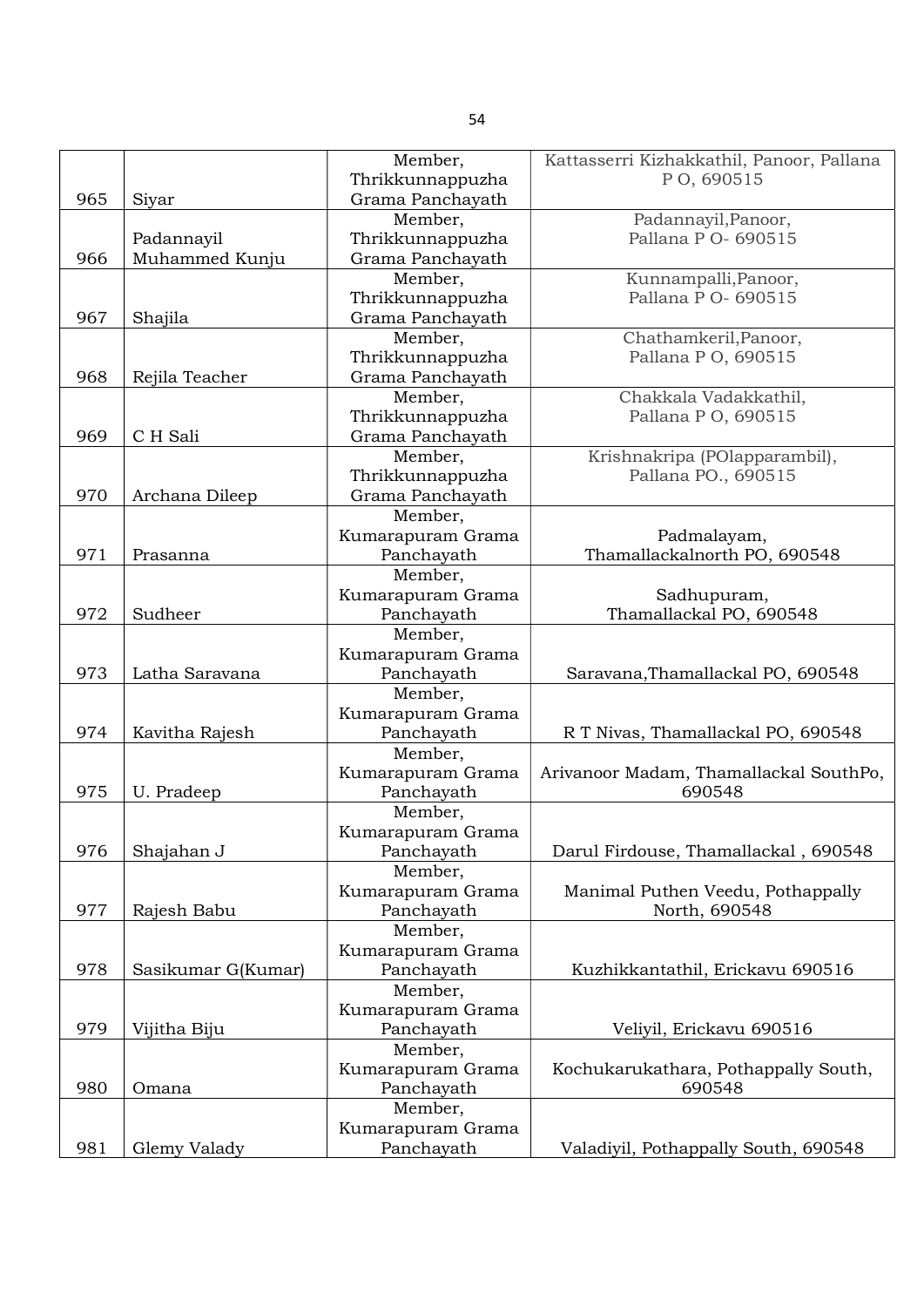|     |                    | Member,           |                                        |
|-----|--------------------|-------------------|----------------------------------------|
|     |                    | Kumarapuram Grama | Punarikkantathil, Pothappally South,   |
| 982 | Sumi Suresh        | Panchayath        | 690548                                 |
|     |                    | Member,           |                                        |
|     |                    | Kumarapuram Grama |                                        |
| 983 | Susi O             | Panchayath        | Anaripparambil, Erickavu 690516        |
|     |                    | Member,           |                                        |
|     |                    | Kumarapuram Grama |                                        |
| 984 | Priyadarsini       | Panchayath        | Pathinettuparathoppil, Erickavu 690516 |
|     |                    | Member,           |                                        |
|     |                    | Kumarapuram Grama | Rani Bhavanam,                         |
| 985 | P Sony             | Panchayath        | Thamallackal South P.O, 690548         |
|     |                    | Member, Karuvatta | Podayil Kizhakkathil, Karuvatta        |
| 986 | Baby Neethu        | Grama Panchayath  | North, Karuvatta P O-690517            |
|     |                    |                   |                                        |
|     | Mohankumar(AYYAPP  | Member, Karuvatta | Monish Bhavan, Karuvatta North,        |
| 987 | AN)                | Grama Panchayath  | Karuvatta P O-690517                   |
|     |                    |                   |                                        |
|     | Sunilkumar         | Member, Karuvatta | Thirumangalath, Karuvatta North,       |
| 988 |                    | Grama Panchayath  | Karuvatta P O-690517                   |
|     |                    | Member, Karuvatta | Thiruvathira, Karuvatta North,         |
| 989 | Susmitha           | Grama Panchayath  | Karuvatta P O-690517                   |
|     |                    |                   |                                        |
|     |                    | Member, Karuvatta | Vallakkara Thekkathil, Karuvatta       |
| 990 | Shaji Karuvatta    | Grama Panchayath  | North, Karuvatta P O-690517            |
|     |                    | Member, Karuvatta | Padhmanabhapurathu,                    |
| 991 | Biju P B           | Grama Panchayath  | Karuvatta P O-690517                   |
|     |                    |                   |                                        |
|     |                    | Member, Karuvatta |                                        |
| 992 | Sreelekha Manu     | Grama Panchayath  | Kottarathil, Karuvatta P O-690517      |
|     |                    | Member, Karuvatta |                                        |
| 993 | Sanilkumar S       | Grama Panchayath  | Sunilbhavanam,, Karuvatta P O-690517   |
|     |                    |                   |                                        |
|     |                    | Member, Karuvatta | Palackattuparambil, Karuvatta          |
| 994 | Sheeba Omanakuttan | Grama Panchayath  | South, Karuvatta P O-690517            |
|     |                    |                   |                                        |
|     |                    | Member, Karuvatta |                                        |
| 995 | Nathan V K         | Grama Panchayath  | Kandathil, Karuvatta P O-690517        |
|     |                    | Member, Karuvatta |                                        |
| 996 | K R Pushpa         | Grama Panchayath  | Puthenparambil,, Karuvatta P O-690517  |
|     |                    |                   |                                        |
|     |                    | Member, Karuvatta | Kariyil, Karuvatta North,              |
| 997 | Anitha S           | Grama Panchayath  | Karuvatta P O-690517                   |
|     |                    | Member, Karuvatta | Thaichira Banglow, Karuvatta           |
| 998 | T Ponnamma         | Grama Panchayath  | North, Karuvatta P O-690517            |
|     |                    |                   |                                        |
|     |                    | Member, Karuvatta | Chunkathil, Karuvatta North,           |
| 999 | S Suresh           | Grama Panchayath  | Karuvatta P O-690517                   |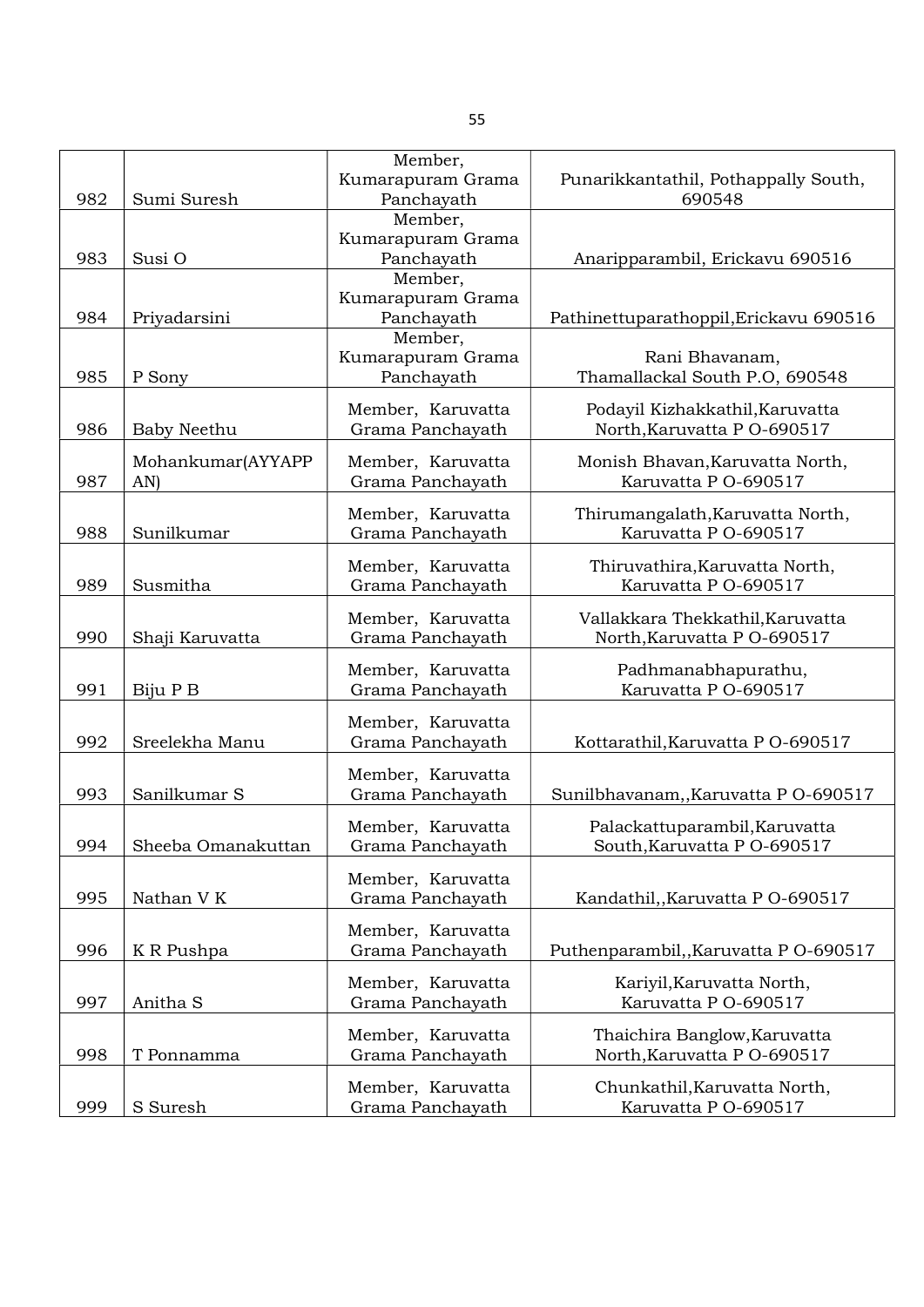| 1000 | Ani Dathan          | Member, Karuvatta<br>Grama Panchayath  | Patharamparambil, Karuvatta<br>North, Karuvatta P O-690517     |
|------|---------------------|----------------------------------------|----------------------------------------------------------------|
| 1001 | Ratheesh Rajeendran | Member, Pallippad<br>Grama Panchayath  | Kalathil Vazhuthanam<br>Pallippad PO-690512                    |
| 1002 | Lal Vargheese       | Member, Pallippad<br>Grama Panchayath  | Kadukkoyikkal Puthan Veedu,<br>Pullampada Pallippad-690512     |
| 1003 | Thomas Mathew       | Member, Pallippad<br>Grama Panchayath  | Perkattu, Pallippad PO-690512                                  |
| 1004 | <b>Bindu Dasan</b>  | Member, Pallippad<br>Grama Panchayath  | Kurethara Puthen Veedu,<br>Kurethra, Karipuzha PO-690103       |
| 1005 | Rachel Vargheese    | Member, Pallippad<br>Grama Panchayath  | Pulipra Thundil, Naduvattom PO,<br>Pallippad - 690512          |
| 1006 | Keecheril Sreekumar | Member, Pallippad<br>Grama Panchayath  | Keecheril, Thekkekkara Kizhakku<br>Pallippad - 690512          |
| 1007 | Bindu Karthikeyan   | Member, Pallippad<br>Grama Panchayath  | Kalesh Bhavanam , Muttom PO, Pallippad<br>$-690511$            |
| 1008 | Renjini R           | Member, Pallippad<br>Grama Panchayath  | Nadalakkal Kizhakkathil, Muttom PO,<br>Pallippad - 690511      |
| 1009 | Sivadasan           | Member, Pallippad<br>Grama Panchayath  | Adakkaramveelil Thekkathil, Kottakkakam<br>, Muttom - 690511   |
| 1010 | Biju Krishnan       | Member, Pallippad<br>Grama Panchayath  | Akavormadam Laksham Veedu,<br>Naduvattom PO Pallippad - 690512 |
| 1011 | Ajitha Aravindan    | Member, Pallippad<br>Grama Panchayath  | Aswathi Bhavanam, Naduvattom,<br>PO Pallippad - 690512         |
| 1012 | Mani S Nair         | Member, Pallippad<br>Grama Panchayath  | Madathil, Pallippad PO - 690512                                |
| 1013 | Sheela Suresh       | Member, Pallippad<br>Grama Panchayath  | Gokulam, Nendoor Pallippad - 690512                            |
| 1014 | Smithamol Varghese  | Member, Cheruthana<br>Grama Panchayath | Valiyaparambil, Pandi.P O,<br>Cheruthana, Pin-690517           |
| 1015 | Arunima Reghuvaran  | Member, Cheruthana<br>Grama Panchayath | Chengarappally Chira, Anari North,<br>Pandi.PO, Pin- 690517    |
| 1016 | Shajan George       | Member, Cheruthana<br>Grama Panchayath | Inchakkalethu, Ayaparampu.PO,<br>Anari, Pin-690517             |
| 1017 | Pathmaja Madhu      | Member, Cheruthana<br>Grama Panchayath | Puthenparampil, Ayaparampu,<br>Ayaparampu.PO,Pin- 690517       |
| 1018 | Nizar Ahammad       | Member, Cheruthana<br>Grama Panchayath | Pazhavangadiyil, Anari,<br>Cheruthana.PO,Pin-690517            |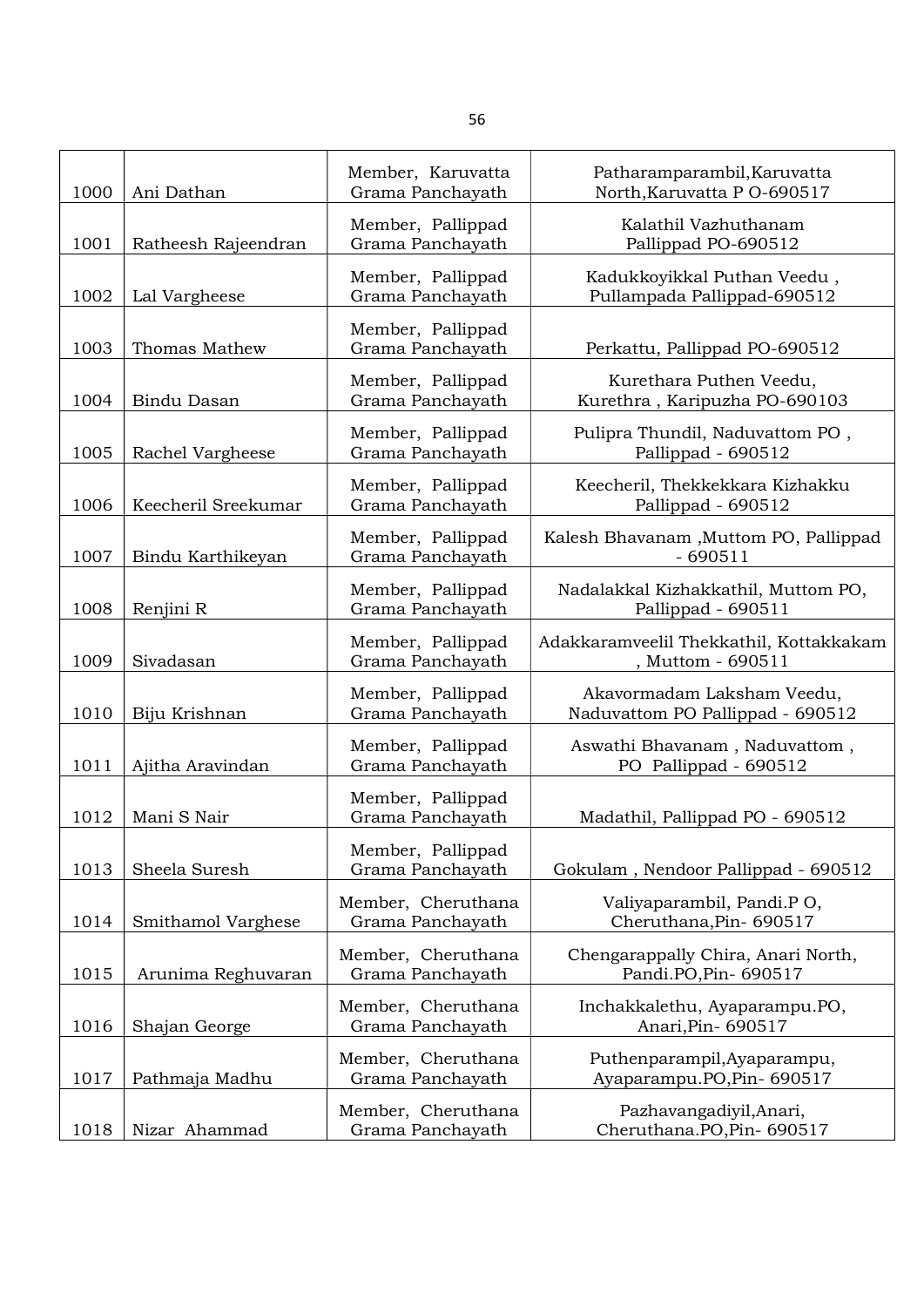| 1019 | Shobhana                    | Member, Cheruthana<br>Grama Panchayath | Pooneril, Cheruthana. PO, Cheruthana, Pin-<br>690517                |
|------|-----------------------------|----------------------------------------|---------------------------------------------------------------------|
| 1020 | Mayadevi                    | Member, Cheruthana<br>Grama Panchayath | Kolathuparampil, Cheruthana.PO,<br>Cheruthana, Pin-690517           |
| 1021 | Anila                       | Member, Cheruthana<br>Grama Panchayath | Anandha Bhavanam, Cheruthana. PO,<br>Ayaparampu, Pin-690517         |
| 1022 | Murali                      | Member, Cheruthana<br>Grama Panchayath | Padanilathu, Cheruthana. PO,<br>Anari, Pin-690517                   |
| 1023 | Sreekala Sathyan            | Member, Cheruthana<br>Grama Panchayath | Sreenilayam, Cheruthana.PO,<br>Cheruthana, Pin- 690517              |
| 1024 | John Mathew (Aby<br>Mathew) | Member, Cheruthana<br>Grama Panchayath | Thoppil, Ayaparampu.PO,<br>Ayaparampu, Pin-690517                   |
| 1025 | Sharath Chandran            | Member, Cheruthana<br>Grama Panchayath | Kochuthoppil, Ayaparampu.PO,<br>Ayaparampu, Pin- 690517             |
| 1026 | Binu Chellappan             | Member, Cheruthana<br>Grama Panchayath | Chempakathupadeetathil,<br>Ayaparampu.PO, Cheruthana,<br>Pin-690517 |
| 1027 | Preetha Bineesh             | Member, Veeyapuram<br>Grama Panchayath | Vaniyappura Vadakkethil,<br>Veeyapuram PO - 690514                  |
| 1028 | P A Shahnavas               | Member, Veeyapuram<br>Grama Panchayath | Karukathakidiyil,<br>Veeyapuram P O-690514                          |
| 1029 | Renjini Chandran            | Member, Veeyapuram<br>Grama Panchayath | Mettumthara,<br>Paippad P O-690514                                  |
| 1030 | Joseph Abraham              | Member, Veeyapuram<br>Grama Panchayath | Kodumulayil Puthenpurackal,<br>Melppadom PO - 689627                |
| 1031 | Jittu Kurien Abraham        | Member, Veeyapuram<br>Grama Panchayath | Eyamviruthil,<br>Melppadom P O-689627                               |
| 1032 | Jayakrishnan K<br>(Jayan)   | Member, Veeyapuram<br>Grama Panchayath | Keelathu, Vellamkulangara-690514                                    |
| 1033 | Syamala P D                 | Member, Veeyapuram<br>Grama Panchayath | Thazhoor Madathil,<br>Karichal PO - 690514                          |
| 1034 | Mayadevi                    | Member, Veeyapuram<br>Grama Panchayath | Gopi Vilasam, Karichal,<br>Paippad P O-690514                       |
| 1035 | <b>B</b> Sumathi            | Member, Veeyapuram<br>Grama Panchayath | Mullavathuthara, Karichal<br>Paippad P O-690514                     |
| 1036 | Sheeja Surendran            | Member, Veeyapuram<br>Grama Panchayath | Elanthasseril, Paippad P O-690514                                   |
| 1037 | Latheef N                   | Member, Veeyapuram<br>Grama Panchayath | Thonduparampil, Paippad PO-690514                                   |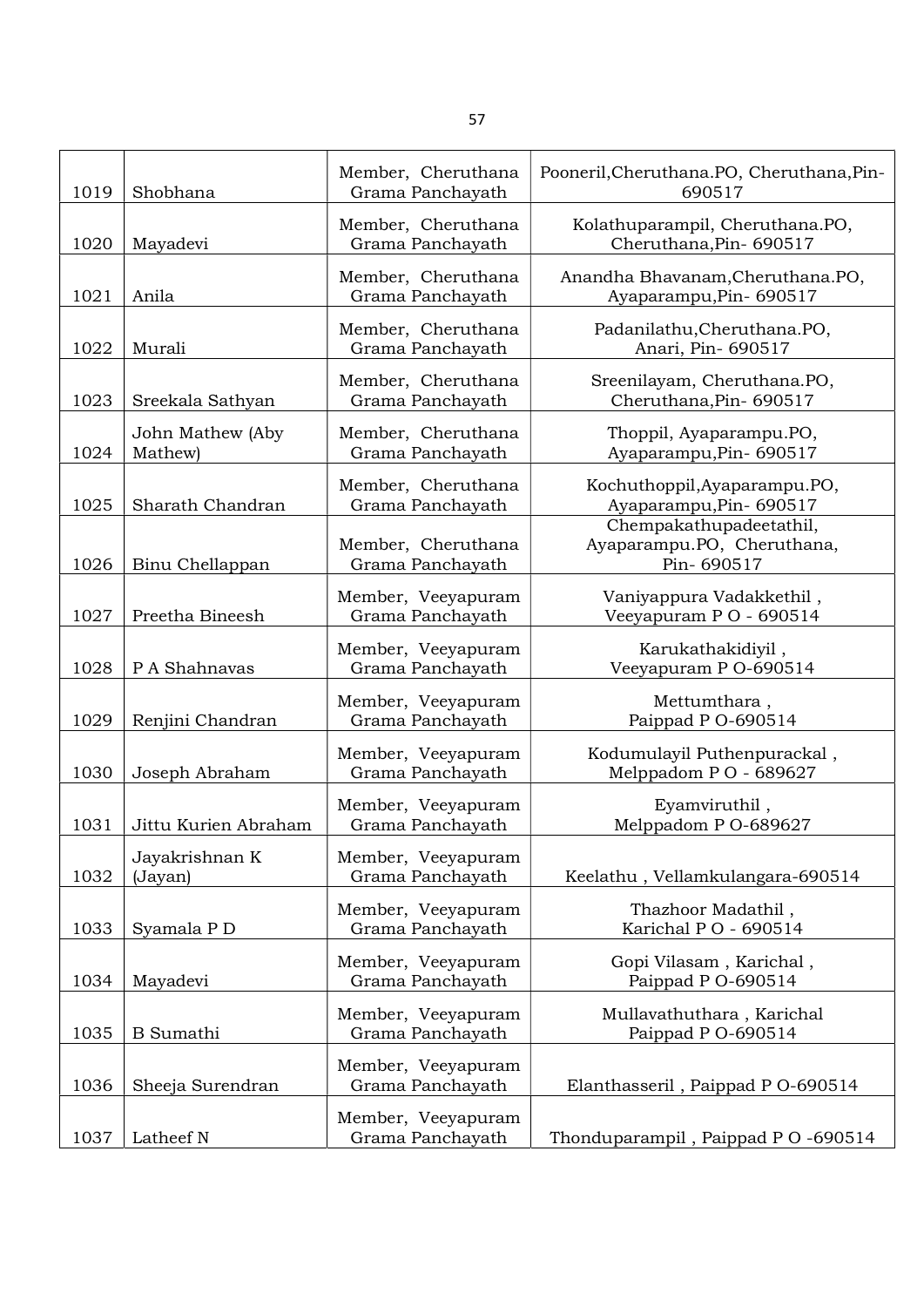|      |                     | Member, Veeyapuram                       |                                                 |
|------|---------------------|------------------------------------------|-------------------------------------------------|
| 1038 | Lilly Varghese      | Grama Panchayath                         | Nainaparampil, Paippad P O-690514               |
|      |                     | Member, Veeyapuram                       |                                                 |
| 1039 | Jagesh              | Grama Panchayath                         | Kottarathil, Veeyapuram P O-690514              |
|      |                     | Member, Mavelikkara                      |                                                 |
|      |                     | Thekkekkara Grama                        | Mavullathil Thekkethil, Umbernad,               |
| 1040 | M K Sudheer         | Panchayath                               | Kallumala PO.- 690110                           |
|      |                     | Member, Mavelikkara                      |                                                 |
|      |                     | Thekkekkara Grama                        | Valiyaparambil, Umbernad,                       |
| 1041 | Jayasree Shivaraman | Panchayath                               | Kallumala PO - 690110                           |
|      |                     | Member, Mavelikkara                      |                                                 |
|      |                     | Thekkekkara Grama                        | Kannattu Padeettathil, Umbernad                 |
| 1042 | Saleena Vinod       | Panchayath                               | Kallumala.PO - 690110                           |
|      |                     | Member, Mavelikkara                      |                                                 |
|      |                     | Thekkekkara Grama                        | Chemballil Thekkathil, Cherukunnam,             |
| 1043 | V Radhakrishnan     | Panchayath                               | Thekkekkara PO-690107                           |
|      |                     | Member, Mavelikkara                      |                                                 |
|      |                     | Thekkekkara Grama                        | Chekkottu Thekkathil, Vadakke                   |
| 1044 | G Vijayakumar       | Panchayath                               | Mankuzhy, Pallarimangalam PO-690107             |
|      |                     | Member, Mavelikkara                      |                                                 |
|      |                     | Thekkekkara Grama                        | Thundil House, Thadathilal, Thekkekkara         |
| 1045 | Mini Devarajan      | Panchayath                               | PO - 690107                                     |
|      |                     | Member, Mavelikkara                      |                                                 |
|      |                     | Thekkekkara Grama                        | Meenathethil, Varenickal,                       |
| 1046 | Jayaraj Varenickal  | Panchayath                               | Varenickal PO - 690107                          |
|      |                     | Member, Mavelikkara                      |                                                 |
|      | Bindhu              | Thekkekkara Grama                        | Kuttiyil Padmavilasam, Chooralloor,             |
| 1047 | Chandrabhanu        | Panchayath                               | Thekkekkara PO-690107                           |
|      |                     | Member, Mavelikkara                      |                                                 |
|      |                     | Thekkekkara Grama                        | Biju Bhavanam, Pallickal East,,                 |
| 1048 | John Varghese       | Panchayath                               | Thekkekkara PO-690107                           |
|      |                     | Member, Mavelikkara                      |                                                 |
|      |                     | Thekkekkara Grama                        | Sreelatha Bhavanam, Pallickal East,             |
| 1049 | Sreelekha           | Panchayath                               | Thekkekkara PO-690107                           |
|      |                     | Member, Mavelikkara                      |                                                 |
|      |                     | Thekkekkara Grama                        | Gokulam, Kurathikad,<br>Thekkekkara PO - 690107 |
| 1050 | Geetha              | Panchayath                               |                                                 |
|      |                     | Member, Mavelikkara                      |                                                 |
|      |                     | Thekkekkara Grama<br>Panchayath          | Changayil, Ponnezha,<br>Thekkekkara PO - 690107 |
| 1051 | P Ajith             |                                          |                                                 |
|      |                     | Member, Mavelikkara<br>Thekkekkara Grama | Haritham(Thottathil), Vathikulam,               |
| 1052 | Geetha Thottathil   | Panchayath                               | Thekkekkara P.O - 690107                        |
|      |                     | Member, Mavelikkara                      |                                                 |
|      |                     | Thekkekkara Grama                        | Nekshatra, Olakettiyambalam,                    |
| 1053 | Priya Vinod         | Panchayath                               | Olakettiyambalam P.O-690510                     |
|      |                     | Member, Mavelikkara                      |                                                 |
|      |                     | Thekkekkara Grama                        | Chirayathu, Vathikulam,                         |
| 1054 | Reji K              | Panchayath                               | Olakettiyambalam PO - 690510                    |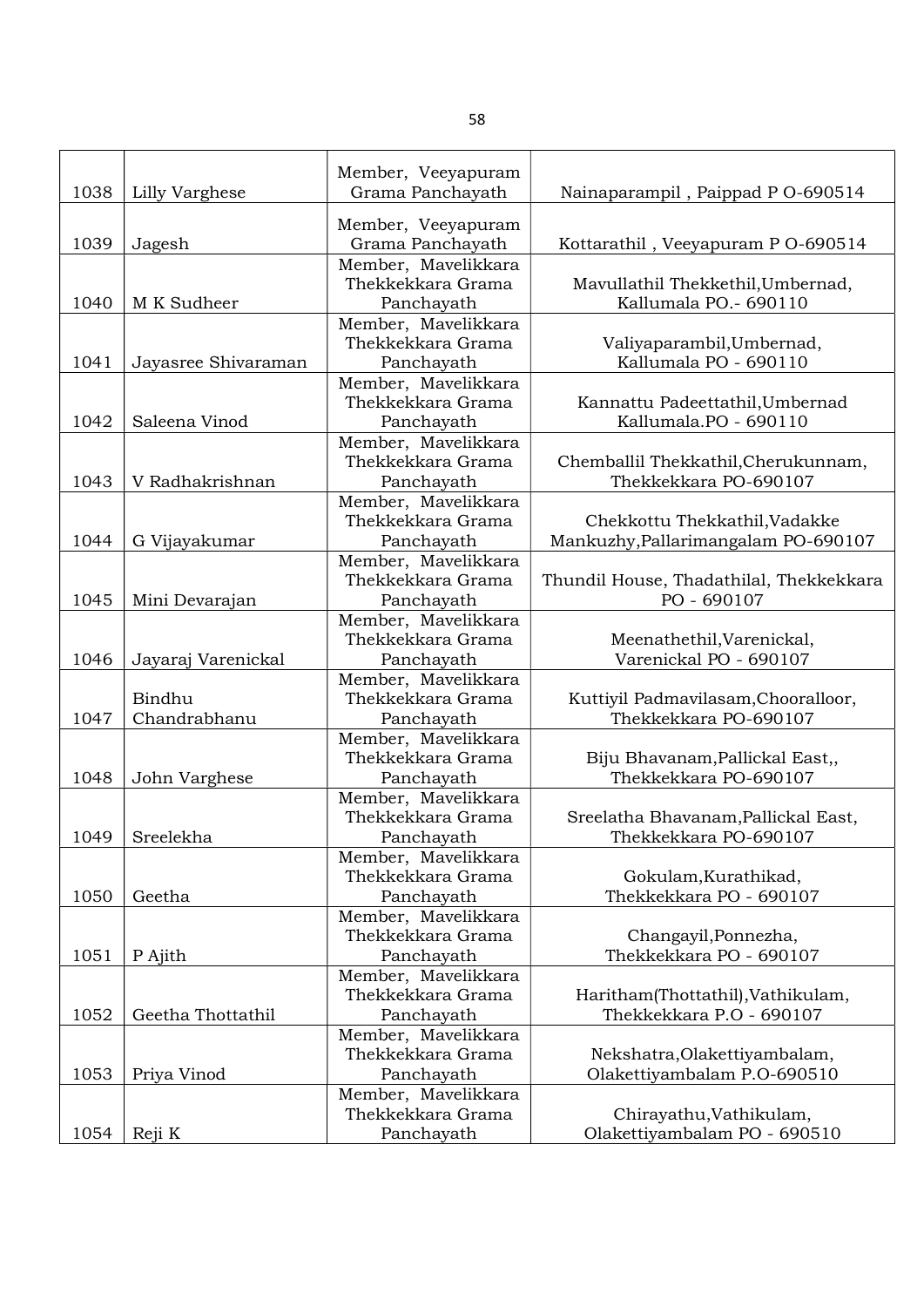|      |                     | Member, Mavelikkara |                                       |
|------|---------------------|---------------------|---------------------------------------|
|      |                     | Thekkekkara Grama   | Kavinal(Krishna Bhavan), Vathikulam,  |
| 1055 | Dr. K Mohan Kumar   | Panchayath          | Thekkekkara PO. - 690107              |
|      |                     | Member, Mavelikkara |                                       |
|      |                     | Thekkekkara Grama   | Kannimel Thekkathil, Pallarimangalam, |
| 1056 | M R Gopakumar       | Panchayath          | Pallarimangalam PO-690107             |
|      |                     | Member, Mavelikkara | Noorattethu                           |
|      |                     | Thekkekkara Grama   | Vadakkathil,,Pallarimangalam,         |
| 1057 | Remani Unnikrishnan | Panchayath          | Pallarimangalam PO - 690107           |
|      |                     | Member, Mavelikkara |                                       |
|      |                     | Thekkekkara Grama   | Vadakke Kalarickal Ellam,             |
| 1058 | Sreekala Vinod      | Panchayath          | Mullikulangara, Mavelikara PO-690101  |
|      |                     | Member,             |                                       |
|      |                     | Chettikulangara     | Ellupurayil, Mattom North,            |
| 1059 | Somavally Sagar     | Grama Panchayath    | Thattarampalm-690103                  |
|      |                     | Member,             |                                       |
|      |                     | Chettikulangara     | Sailayam, Anjilipra,                  |
| 1060 | Lalitha Sasidharan  | Grama Panchayath    | Thattarampalam-690103                 |
|      |                     | Member,             |                                       |
|      |                     | Chettikulangara     |                                       |
| 1061 | Sreekala S          | Grama Panchayath    | Sreesailam, Pela, 690103              |
|      |                     | Member,             |                                       |
|      |                     | Chettikulangara     | Kunnel, Kaithanorth,                  |
| 1062 | Sreedevi            | Grama Panchayath    | Chettikulangara-690106                |
|      |                     | Member,             |                                       |
|      | Sreekumar           | Chettikulangara     | Chemman Kulanagara,                   |
| 1063 | Santhosh)           | Grama Panchayath    | Erezha North, Chettikulangara, 690106 |
|      |                     | Member,             |                                       |
|      |                     | Chettikulangara     | Anilbhavanam, Erezhanorth,            |
| 1064 | Manju Anilkumar     | Grama Panchayath    | Chettikulangara, 690106               |
|      |                     | Member,             |                                       |
|      |                     | Chettikulangara     | ChemPolil, Erezha South,              |
| 1065 | Rohit Pillai M      | Grama Panchayath    | Chettikulangara-690106                |
|      |                     | Member,             |                                       |
|      |                     | Chettikulangara     | Nilackal, Erezhasouth,                |
| 1066 | Achamma Jhony       | Grama Panchayath    | Chettikulangara, 690106               |
|      |                     | Member,             |                                       |
|      |                     | Chettikulangara     | Ammus, Koipallykarazhma,              |
| 1067 | Vasudevan           | Grama Panchayath    | Olakettiambalam-690510                |
|      |                     | Member,             | Jayakrishna Bhavanam,                 |
|      |                     | Chettikulangara     | Koipallykarazhma,                     |
| 1068 | Suma Krishnan       | Grama Panchayath    | Olakettiambalam, 690510               |
|      |                     | Member,             |                                       |
|      |                     | Chettikulangara     | Vallathu Tharayil, Nadackav,          |
| 1069 | Suma Ajayan         | Grama Panchayath    | Peringala-690559                      |
|      |                     | Member,             |                                       |
|      |                     | Chettikulangara     | Sreehari, Erezha South,               |
| 1070 | Sudhakarakuruppu    | Grama Panchayath    | Chettikulangara-690106                |
|      |                     | Member,             |                                       |
|      |                     | Chettikulangara     | Tharayil Thekkathil, Nadackav         |
| 1071 | Remadevi P          | Grama Panchayath    | Peringala-690559                      |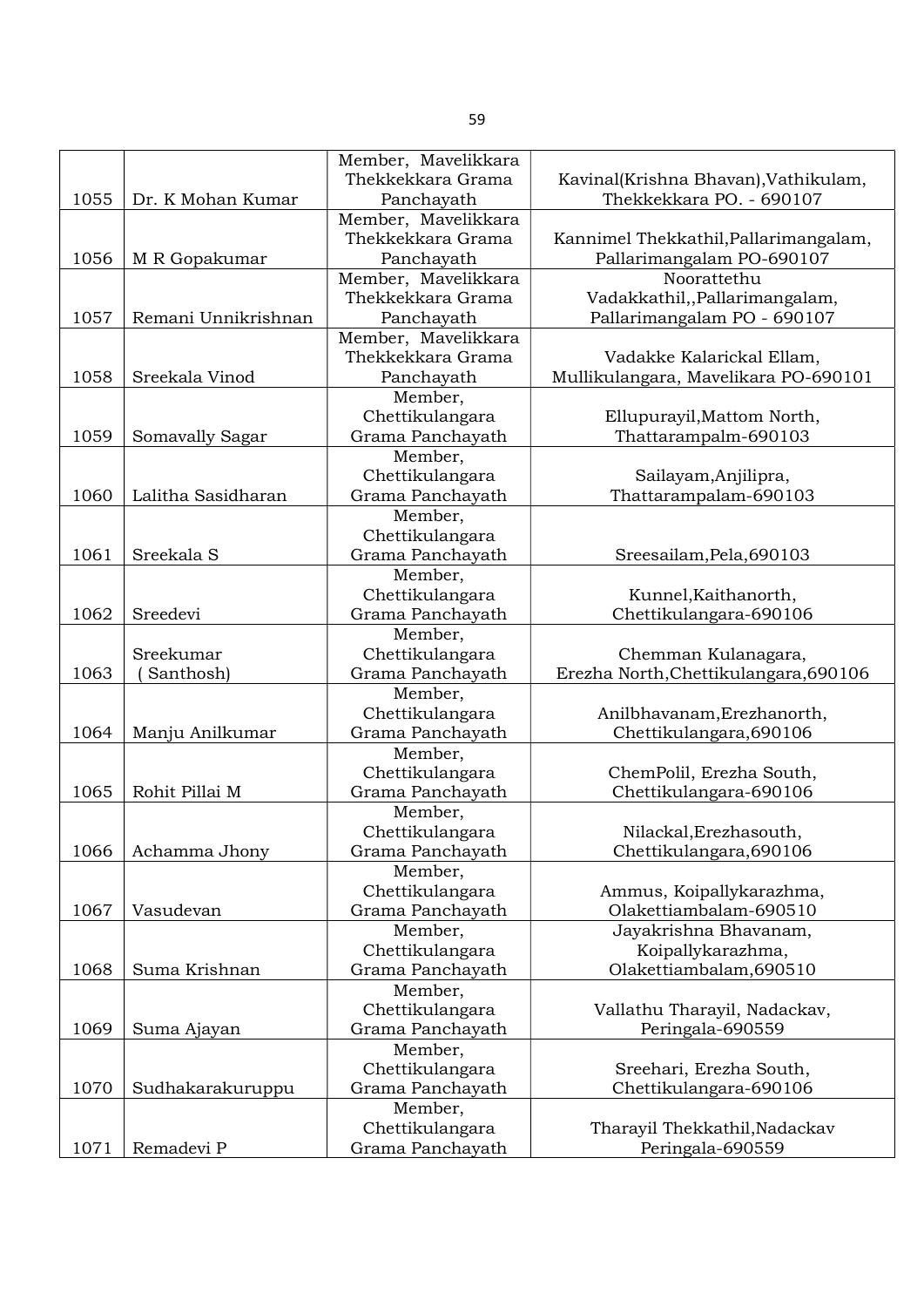|      |                      | Member,             |                                        |
|------|----------------------|---------------------|----------------------------------------|
|      |                      | Chettikulangara     | Karthika, Menampalli,                  |
| 1072 | Geetha Vijayan       | Grama Panchayath    | Pathiyoor-690508                       |
|      |                      | Member,             |                                        |
|      |                      | Chettikulangara     | Hareendram, Kaitha South,              |
| 1073 | Amritha L(Chimmu)    | Grama Panchayath    | Chettikulangara-690106                 |
|      |                      | Member,             |                                        |
|      |                      | Chettikulangara     | Utradam, Kannamangalam South,          |
| 1074 | Latha S Sekhar       | Grama Panchayath    | Chettikulangara-690106                 |
|      |                      | Member,             | Plappallil House,                      |
|      |                      | Chettikulangara     | Kannamangalam North,                   |
| 1075 | Arunkumar R          | Grama Panchayath    | Chettikulangara-690106                 |
|      |                      | Member,             | Kaleeckal Thekkathil,                  |
|      |                      | Chettikulangara     | Kannamangalam North,                   |
| 1076 | Subhash S            | Grama Panchayath    | Chettikulangara-690106                 |
|      |                      | Member,             |                                        |
|      |                      | Chettikulangara     | Sreebhavan, Kaitha North,              |
| 1077 | Sreejith (KANNAN)    | Grama Panchayath    | Chettikulangara-690106                 |
|      |                      | Member,             |                                        |
|      |                      |                     | Edaparampil, Kadavoor,                 |
| 1078 |                      | Chettikulangara     |                                        |
|      | K Omanakuttan        | Grama Panchayath    | Karipuzha-690103                       |
|      |                      | Member,             |                                        |
|      |                      | Chettikulangara     | Kalapattukizhakkathil,                 |
| 1079 | Suma Balakrishnan    | Grama Panchayath    | Kadavoor, Karipuzha-690103             |
|      |                      | Member, Chennithala |                                        |
|      |                      | Thripperumthura     | Nadayilekkalathil,                     |
| 1080 | Vijayamma Philendran | Grama Panchayath    | Thripperumthura PO, Pin- 690105        |
|      |                      | Member, Chennithala |                                        |
|      |                      | Thripperumthura     | Thoovantharayil,                       |
| 1081 | Nisha Sojan          | Grama Panchayath    | Thripperumthura P.O, Pin 690105        |
|      |                      | Member, Chennithala |                                        |
|      |                      | Thripperumthura     |                                        |
| 1082 | Pushpa Sasikumar     | Grama Panchayath    | Kovilkam, Eramathoor P O, Pin 689622   |
|      |                      | Member, Chennithala |                                        |
|      |                      | Thripperumthura     |                                        |
| 1083 | Prasannakumari       | Grama Panchayath    | Kuttiyil, Thripperumthura PO-690105    |
|      |                      | Member, Chennithala |                                        |
|      |                      | Thripperumthura     | Komantethu, Oripram,                   |
| 1084 | Ravikumar            | Grama Panchayath    | Chennithala PO, Pin 690105             |
|      |                      | Member, Chennithala |                                        |
|      |                      | Thripperumthura     | Elamthodathu Tharayil,                 |
| 1085 | Deepa Rajan          | Grama Panchayath    | Cherukole PO, Pin 690104               |
|      |                      | Member, Chennithala |                                        |
|      |                      | Thripperumthura     | Karthika Nivas, Cherukole PO, Karazhma |
| 1086 | Praveen Karazhma     | Grama Panchayath    | West, Pin 690104                       |
|      |                      | Member, Chennithala |                                        |
|      |                      | Thripperumthura     | Puthethu Tharayil, Cherukole PO        |
| 1087 | Bindu Pradeep        | Grama Panchayath    | Mavelikkara, Pin 690104                |
|      |                      | Member, Chennithala |                                        |
|      | Thressiamma(Bini     | Thripperumthura     | Kavil Vadakkethil, Cherukol PO,        |
| 1088 | Sunil)               | Grama Panchayath    | Pin 690104                             |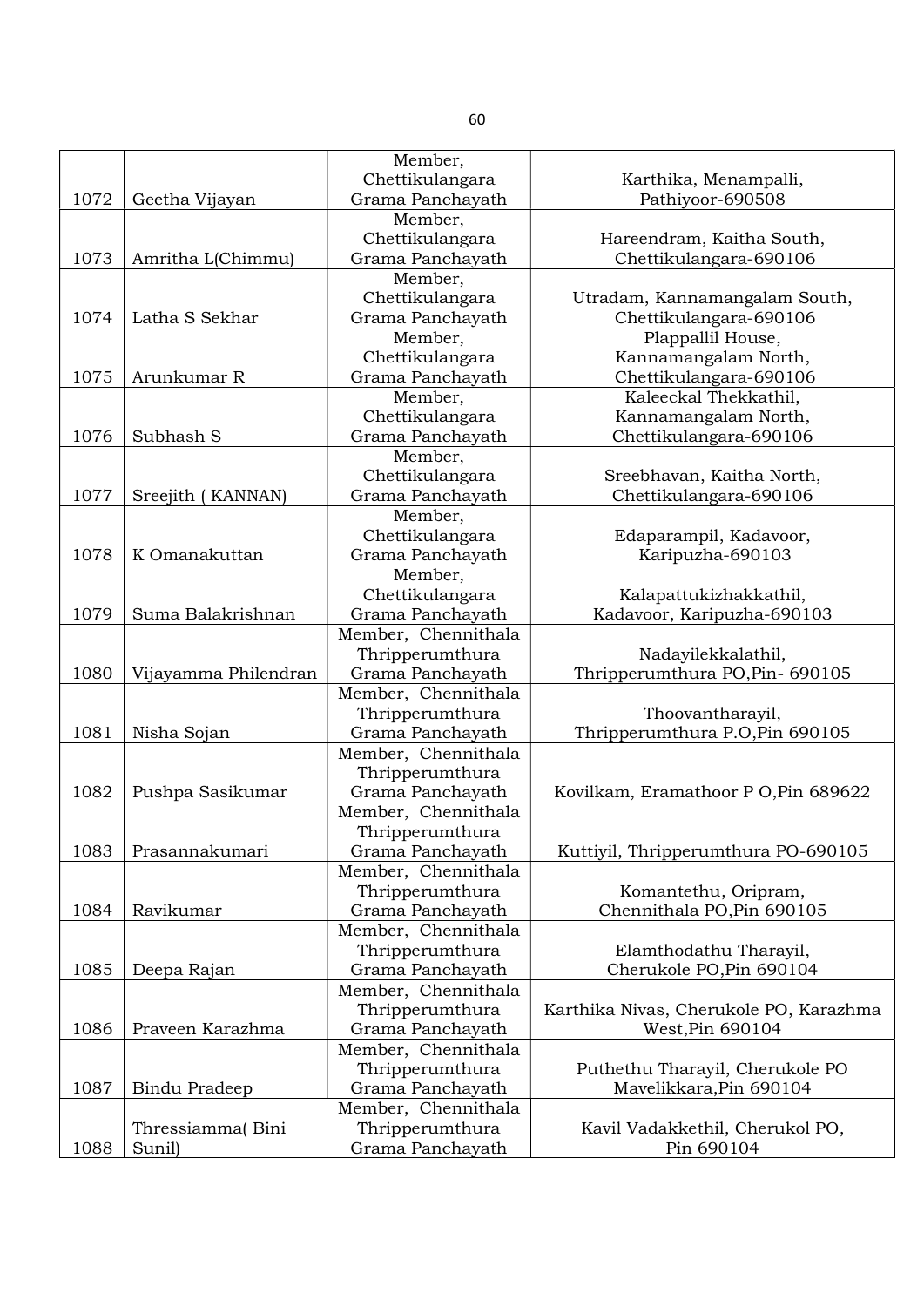|      |                    | Member, Chennithala |                                     |
|------|--------------------|---------------------|-------------------------------------|
|      | Shibu              | Thripperumthura     | Kiliyammantharayil, Cherukol PO,    |
| 1089 | Kiliyammantharayil | Grama Panchayath    | Pin 690104                          |
|      |                    | Member, Chennithala |                                     |
|      |                    | Thripperumthura     | Vadakke Nedumuttathu,               |
| 1090 | Gopan Chennithala  | Grama Panchayath    | Cherukol PO, Pin 690104             |
|      |                    | Member, Chennithala |                                     |
|      |                    | Thripperumthura     | Praveenalayam, Ezhakkadavu PO,      |
| 1091 | Keerthy Vipin      | Grama Panchayath    | Pin 690104                          |
|      |                    | Member, Chennithala |                                     |
|      |                    | Thripperumthura     | Devadarshanam, Kizhakkevazhy,       |
| 1092 | Jayadev            | Grama Panchayath    | Chennithala PO,690105               |
|      |                    | Member, Chennithala |                                     |
|      |                    | Thripperumthura     | Mudavandoor Kizhakkathil,           |
| 1093 | K Vinu             | Grama Panchayath    | Thripperumthura PO, Pin 690105      |
|      |                    | Member, Chennithala |                                     |
|      |                    | Thripperumthura     | Padakathil Kadhamabari,             |
| 1094 | Dipu Padakathil    | Grama Panchayath    | Thripperumthura PO, Pin -690105     |
|      |                    | Member, Chennithala |                                     |
|      |                    | Thripperumthura     | Charummoottil,                      |
| 1095 | Ajitha Devarajan   | Grama Panchayath    | Thripperumthura PO, Pin 690105      |
|      |                    | Member, Chennithala |                                     |
|      | Abhilash           | Thripperumthura     | Thoompinathu,                       |
| 1096 | Thoompinathu       | Grama Panchayath    | Chennithala South PO, Pin 690105    |
|      |                    | Member, Chennithala |                                     |
|      |                    | Thripperumthura     | Mekkattu, Chennithala South PO,     |
| 1097 | Leelamma Daniel    | Grama Panchayath    | Pin 690105                          |
|      |                    | Member,             |                                     |
|      |                    | Thazhakkara Grama   | Melath Kizhakkathil, Vazhuvadi PO,  |
| 1098 | Mahesh Vazhuvadi   | Panchayath          | Mavelikkara - 690102                |
|      |                    | Member,             |                                     |
|      |                    | Thazhakkara Grama   | Rahul Vihar, Thazhakkara PO,        |
| 1099 | Ambili Shaji       | Panchayath          | Mavelikkara-690102                  |
|      |                    | Member,             |                                     |
|      |                    | Thazhakkara Grama   | Melekizhakkathil, Thazhakkara PO,   |
| 1100 | Ambika Sathyanesan | Panchayath          | Mavelikkara-690102                  |
|      |                    | Member,             |                                     |
|      |                    | Thazhakkara Grama   | Vazhayil Kizhakkathil,              |
| 1101 | Usha.L             | Panchayath          | Kunnam PO-690108                    |
|      |                    | Member,             |                                     |
|      |                    | Thazhakkara Grama   | Kochuplavil Padeetathil,            |
| 1102 | Gokul Rangan       | Panchayath          | Kunnam.PO, Mavelikkara - 690108     |
|      |                    | Member,             |                                     |
|      |                    | Thazhakkara Grama   | Valuparampil,                       |
| 1103 | Valsalakumari      | Panchayath          | Kozhalummood-690509                 |
|      |                    | Member,             |                                     |
|      | George.J.Thomas    | Thazhakkara Grama   |                                     |
| 1104 | (Jose)             | Panchayath          | Jyothi Bhavanam, Kallimel PO-690507 |
|      |                    | Member,             |                                     |
|      |                    | Thazhakkara Grama   | Mankoyikkal House,                  |
| 1105 | Adv.Koshy.M.Koshy  | Panchayath          | Kallimel PO - 690590                |
|      |                    |                     |                                     |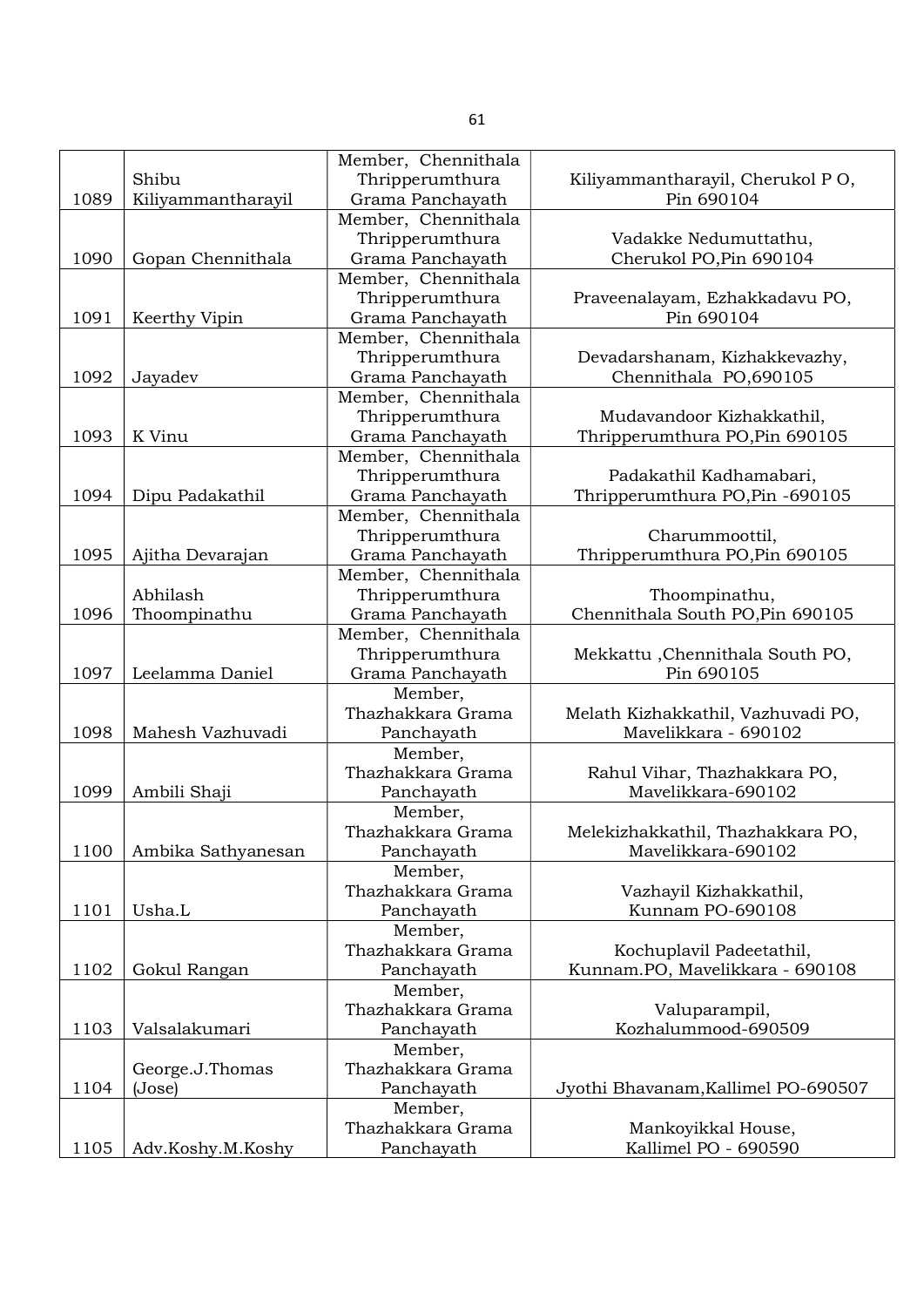|      |                    | Member,           |                                        |
|------|--------------------|-------------------|----------------------------------------|
|      |                    | Thazhakkara Grama | Krishna Bhavan,                        |
| 1106 | Lethika Suresh     | Panchayath        | Vettiyar PO-690557                     |
|      |                    | Member,           |                                        |
|      |                    | Thazhakkara Grama | Kannilethe Kizhakkathil,               |
| 1107 | Sunil Vettiyar     | Panchayath        | Vettiyar PO-690558                     |
|      |                    | Member,           |                                        |
|      |                    | Thazhakkara Grama | Nellikomathu Thekkathil,               |
| 1108 | S.Anirudhan        | Panchayath        | Vettiyar PO-690558                     |
|      |                    | Member,           |                                        |
|      |                    | Thazhakkara Grama | Remya Bhavanam,                        |
| 1109 |                    | Panchayath        | Vettiyar.PO-690558                     |
|      | Remya Sunil        |                   |                                        |
|      |                    | Member,           |                                        |
|      |                    | Thazhakkara Grama | Alinte Thekkathil, Nalumukku,          |
| 1110 | Shynisa            | Panchayath        | Mankamkuzhy PO-690558                  |
|      |                    | Member,           |                                        |
|      |                    | Thazhakkara Grama | Anizham, Parakulangara, Mankamkuzhy    |
| 1111 | Krishnamma Uthaman | Panchayath        | PO-690558                              |
|      |                    | Member,           |                                        |
|      |                    | Thazhakkara Grama | Puthanvilayil, Vettiyar,               |
| 1112 | Saji.S.Puthanvila  | Panchayath        | Mankamkuzhy PO-690558                  |
|      |                    | Member,           |                                        |
|      |                    | Thazhakkara Grama | Amamncheril Vadakkathil,               |
| 1113 | Beena Viswakumar   | Panchayath        | Arunnoottimangalam-690110              |
|      |                    | Member,           |                                        |
|      |                    | Thazhakkara Grama | Aranthalil Nandanam,                   |
| 1114 | Sujatha            | Panchayath        | Thazhakkara PO-690102                  |
|      |                    | Member,           |                                        |
|      |                    | Thazhakkara Grama |                                        |
| 1115 | Sheeba Satheesh    | Panchayath        | Kavullathil, Eravankara PO-690108      |
|      |                    | Member,           |                                        |
|      |                    | Thazhakkara Grama | Souparnika,                            |
| 1116 | Sumesh             | Panchayath        | Arunnoottimangalam PO-690110           |
|      |                    | Member,           |                                        |
|      |                    | Thazhakkara Grama | Adithya Bhavanam, Akkanattukara,       |
|      |                    |                   |                                        |
| 1117 | Satheesh Kumar     | Panchayath        | Kallumala-690110                       |
|      |                    | Member,           |                                        |
|      |                    | Thazhakkara Grama | Bijith Bhavanam,                       |
| 1118 | Sindhu Binu        | Panchayath        | Kallumala PO-690110                    |
|      |                    | Member, Mannar    | Kizhakkeperum Kannaril, Melpadam,      |
| 1119 | Sunitha Abraham    | Grama Panchayath  | Melpadam-689627                        |
|      |                    |                   |                                        |
|      |                    | Member, Mannar    | Attumalil Veedu, Pavukkara, Pavukkara- |
| 1120 | Sujatha Manoharan  | Grama Panchayath  | 689622                                 |
|      |                    |                   |                                        |
|      |                    | Member, Mannar    | Thundiyil House, Mannar, Pavukkara-    |
| 1121 | Saleena Naushad    | Grama Panchayath  | 689622                                 |
|      |                    |                   |                                        |
|      |                    | Member, Mannar    |                                        |
| 1122 | Shalini Raghunath  | Grama Panchayath  | Neelanjanam, Mannar, Mannar-689622     |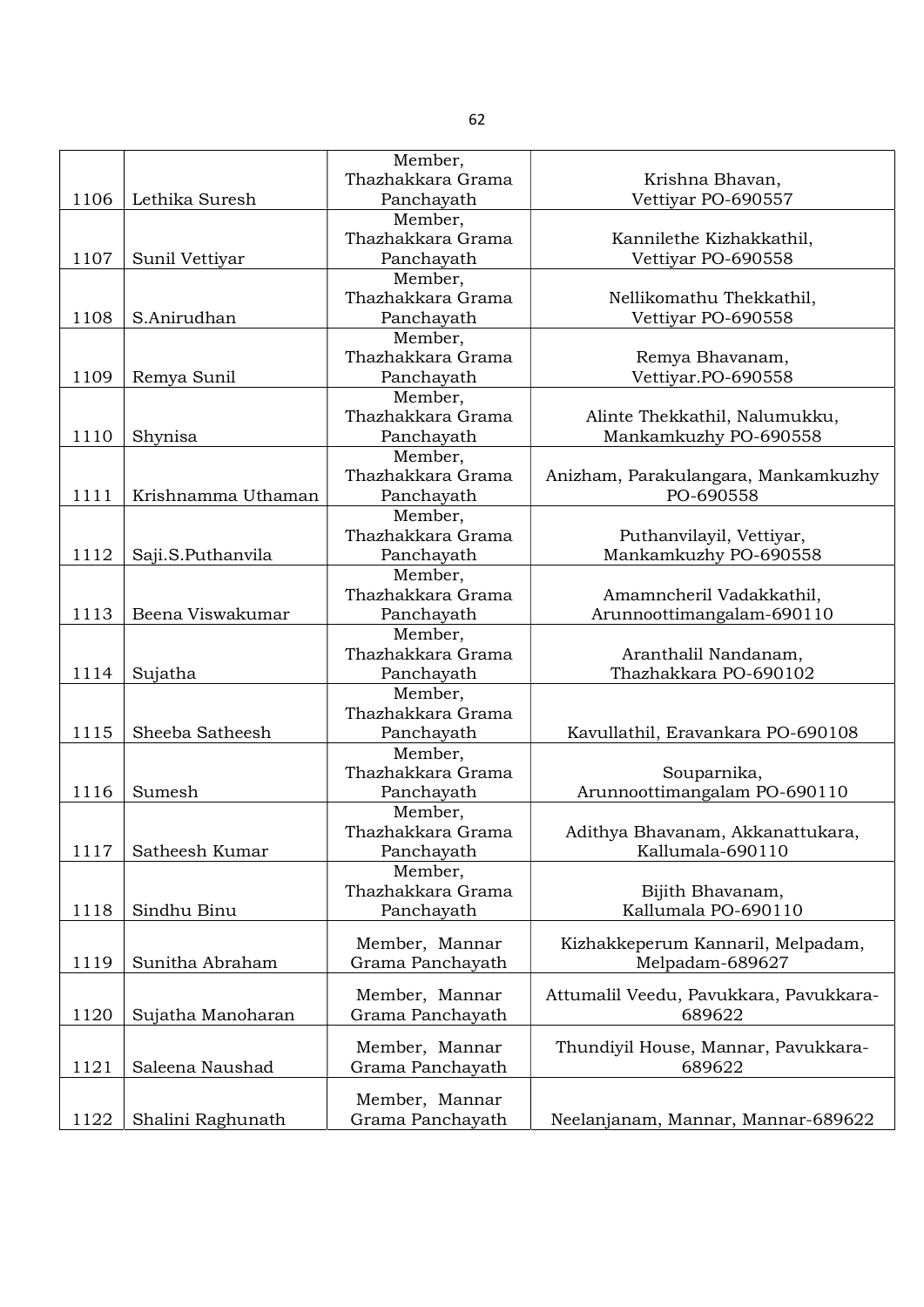| 1123 | Shyna Navas              | Member, Mannar<br>Grama Panchayath     | Nambokavil Kizhakkethil, Mannar,<br>Mannar-689622           |
|------|--------------------------|----------------------------------------|-------------------------------------------------------------|
|      |                          | Member, Mannar                         | Padipurackel, Kurattikadu, Mannar-                          |
| 1124 | Salim Padippurackal      | Grama Panchayath                       | 689622                                                      |
| 1125 | Sujith Sreerangam        | Member, Mannar<br>Grama Panchayath     | Sreerengam, Kurattikkadu, Mannar-<br>689622                 |
| 1126 | Valsala Balakrishnan     | Member, Mannar<br>Grama Panchayath     | Udayam, Kurattikadu, Mannar-689622                          |
| 1127 | Madhu Puzhayoram         | Member, Mannar<br>Grama Panchayath     | Puzhayoram, Kuttamperoor,<br>Kuttamperoor-689623            |
| 1128 | Radhamani                | Member, Mannar<br>Grama Panchayath     | Karumoottil, Kuttamperoor,<br>Kuttamperoor-689623           |
| 1129 | Sunil Sradheyam          | Member, Mannar<br>Grama Panchayath     | Sradheyam, Kuttamperoor, Kuttamperoor-<br>689623            |
| 1130 | Ajith Pazhavoor          | Member, Mannar<br>Grama Panchayath     | Pazhavoor, Kuttamperoor, Kuttamperoor-<br>689623            |
| 1131 | Aneesh Mannareth         | Member, Mannar<br>Grama Panchayath     | Mannarethu House, Kuttamperoor,<br>Kuttamperoor-689623      |
| 1132 | T.V. Ratnakumari         | Member, Mannar<br>Grama Panchayath     | Puthenpurakal Thekkethil, Mannar,<br>Valiyakulangara-690104 |
| 1133 | Unnikrishnan             | Member, Mannar<br>Grama Panchayath     | Velan Parampil, Kuttamperoor,<br>Kuttamperoor-689623        |
| 1134 | V.R.Sivaprasad           | Member, Mannar<br>Grama Panchayath     | Vembazhasseril, Kuttamperoor,<br>Kuttamperoor-689623        |
| 1135 | Santhini                 | Member, Mannar<br>Grama Panchayath     | Pattarumadom, Mannar, Mannar-689622                         |
| 1136 | Pushpalatha              | Member, Mannar<br>Grama Panchayath     | Thundipparampil, Mannar, Eramathoor-<br>689622              |
| 1137 | Savita Sudhi             | Member, Chunakkara<br>Grama Panchayath | Kottakkathu, Chunakkara North,<br>Chunakkara PO-690534      |
| 1138 | Jayalakshmi<br>Sreekumar | Member, Chunakkara<br>Grama Panchayath | Peringilipurathu Thundil,<br>Chunakkara East-690534         |
| 1139 | C. Anu                   | Member, Chunakkara<br>Grama Panchayath | Paravilayil, Chunakkara East,<br>Chunakkara PO-690534       |
| 1140 | P.M Ravi                 | Member, Chunakkara<br>Grama Panchayath | Plavilayil, Chunakkara Naduvil,<br>Chunakkara PO-690534     |
| 1141 | Sabeena Rahim            | Member, Chunakkara<br>Grama Panchayath | Kaniyante Kizhakkathil,<br>Charummood PO-690505             |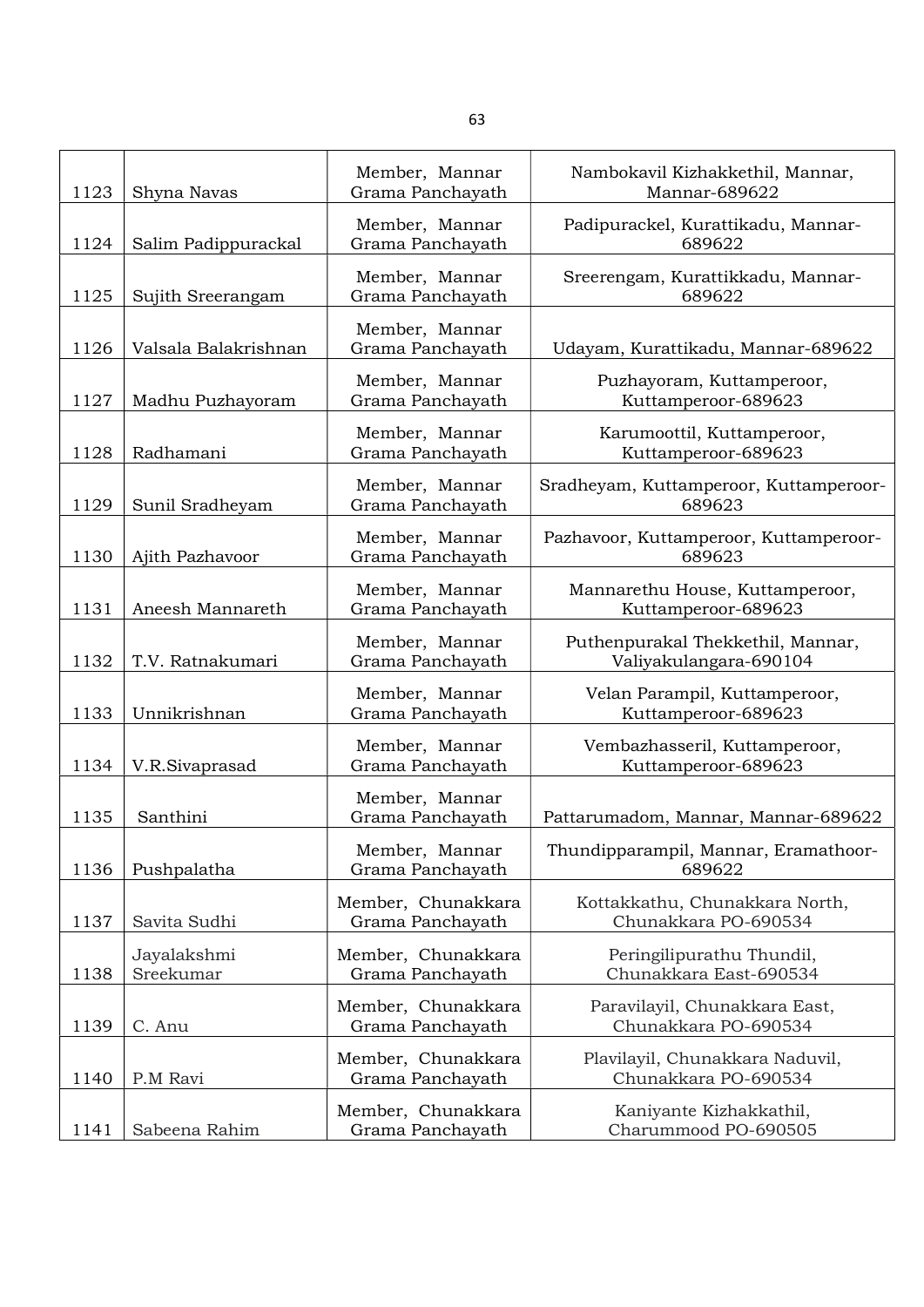| 1142 | Shakeela                  | Member, Chunakkara<br>Grama Panchayath | Mukalu Vilayil, Chunakkara South,<br>Charummood PO-690505         |
|------|---------------------------|----------------------------------------|-------------------------------------------------------------------|
| 1143 | Majida Sadiq              | Member, Chunakkara<br>Grama Panchayath | Nediyavila Padeettathil,<br>Chunakkara South-690505               |
| 1144 | V K Radhakrishnan         | Member, Chunakkara<br>Grama Panchayath | Cheenivilayil, Karimulackal,<br>Komalloor PO-690505               |
| 1145 | Adv. K R Anilkumar        | Member, Chunakkara<br>Grama Panchayath | Lekshmy Bhavan, Karimulackal,<br>Komalloor PO-690505              |
| 1146 | Ranjith Karimulackal      | Member, Chunakkara<br>Grama Panchayath | Renjith Bhavanam, Karimulackal,<br>Komalloor PO-690505            |
| 1147 | Beena Binoy               | Member, Chunakkara<br>Grama Panchayath | Muduvilakuttiyil, Komalloor,<br>Komalloor PO-690505               |
| 1148 | Vijayakumariamma          | Member, Chunakkara<br>Grama Panchayath | Sudheesh Bhavanam,<br>Komalloor PO-690505                         |
| 1149 | Sheebamol Sudheer<br>Khan | Member, Chunakkara<br>Grama Panchayath | Puthiyaveettil Kizhakkathil,<br>Komalloor PO, -690505             |
| 1150 | Suja Rajendra Kurup       | Member, Chunakkara<br>Grama Panchayath | Vilayil Kizhakkathil, Chunakkara Naduvil,<br>Chunakkara PO-690534 |
| 1151 | Manoj Companyvila         | Member, Chunakkara<br>Grama Panchayath | Vinod Bhavan, Chunakkara North,<br>Chunakkara PO-690534           |
| 1152 | Adv. K. K. Anoop          | Member, Nooranad<br>Grama Panchayath   | Sreeragam, Attuva,<br>Iranikudy. P. O, 690558                     |
| 1153 | Manju Santhosh            | Member, Nooranad<br>Grama Panchayath   | Meleattathethil, Cherumukha, Iranikudy.<br>P. O, 690558           |
| 1154 | A. Ajikumar               | Member, Nooranad<br>Grama Panchayath   | Anandha Bhavanam. EdapPon,<br>Pattoor. P. O, 690529               |
| 1155 | T. Vijayan                | Member, Nooranad<br>Grama Panchayath   | Elamthottathu Vadakkethil,<br>Pattoor, Pattoor. P. O, 690529      |
| 1156 | Pushpa Balachandran       | Member, Nooranad<br>Grama Panchayath   | Melemunkandathil,<br>Pazhanjikonam, Pattoor, 690529               |
| 1157 | Shylaja Suresh            | Member, Nooranad<br>Grama Panchayath   | Shylaja Bhavanam, Kidangayam,<br>Padanilam. P. O, 690529          |
| 1158 | G. Ajikumar               | Member, Nooranad<br>Grama Panchayath   | Noorukodithekkethil, Palamel, Padanilam.<br>P. O, 690529          |
| 1159 | R. Vishnu                 | Member, Nooranad<br>Grama Panchayath   | Kizhakkekara, Nedukulanji, Padanilam. P.<br>0, 690529             |
| 1160 | Bindhu. T                 | Member, Nooranad<br>Grama Panchayath   | Edathundil, Thathammunna, Nooranad.<br>P. O, 690504               |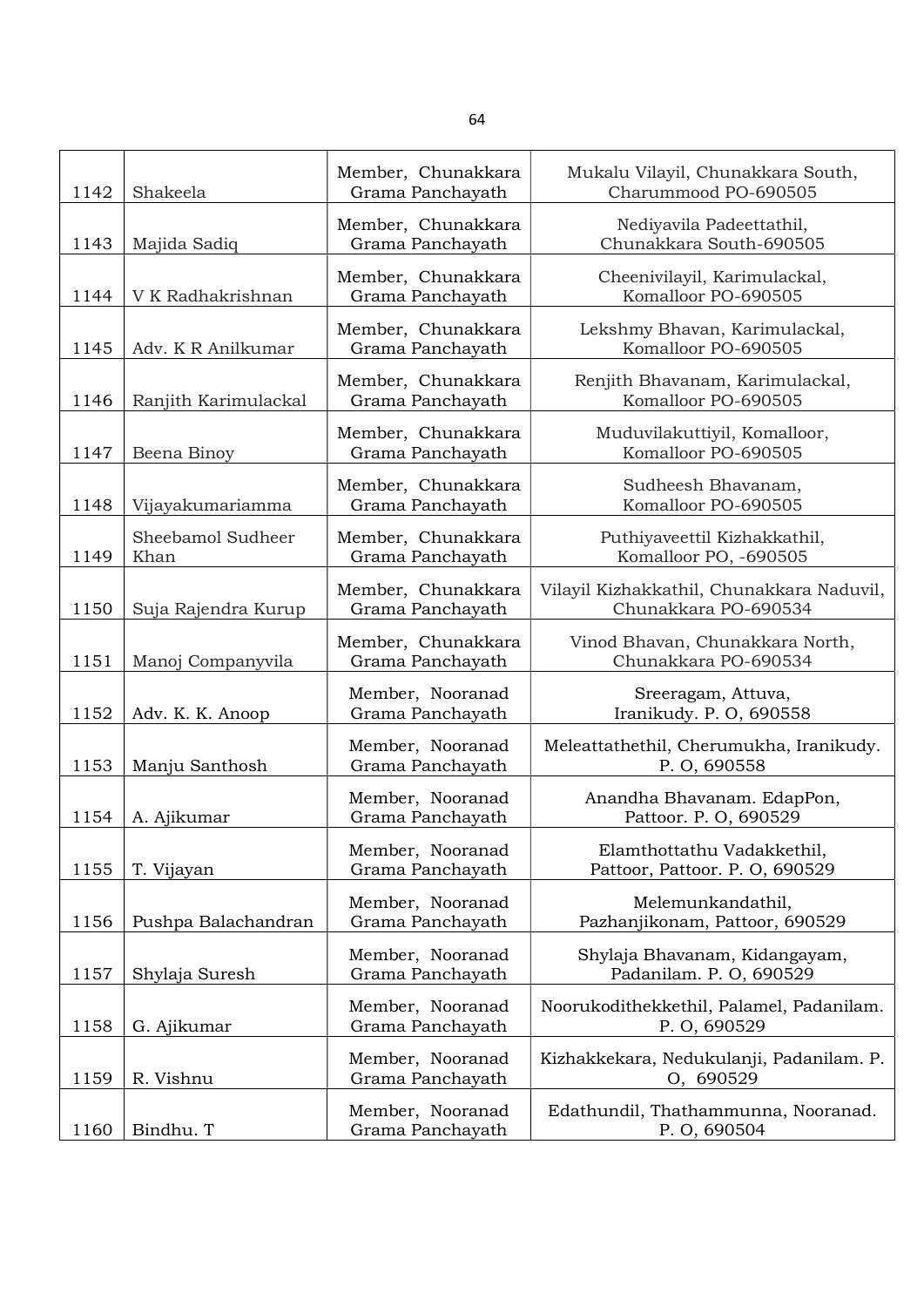| 1161 | Majitha Fasal       | Member, Nooranad<br>Grama Panchayath | Anshad Manzil, Puthuppallikunnam,<br>Charummoodu. P. O, 690505 |
|------|---------------------|--------------------------------------|----------------------------------------------------------------|
| 1162 | Geetha Appukkuttan  | Member, Nooranad<br>Grama Panchayath | Meenathethil, Puthuppallikunnam,<br>Charummoodu. P. O, 690505  |
| 1163 | Sobha Suresh        | Member, Nooranad<br>Grama Panchayath | Kavullathil, Edakkunnam,<br>Cherummoodu. P. O, 690505          |
| 1164 | V. P. Sony          | Member, Nooranad<br>Grama Panchayath | Venad House, Naduvilemuri, Padanilam.<br>P. O, 690529          |
| 1165 | B. Sivaprasad       | Member, Nooranad<br>Grama Panchayath | Kalathiparampil, Pazhanjikonam, Pattoor.<br>P. O, 690529       |
| 1166 | Sreekala Suresh     | Member, Nooranad<br>Grama Panchayath | Krishnendhu, Pulimel, Pattoor, 690529                          |
| 1167 | Sajani Joji         | Member, Nooranad<br>Grama Panchayath | Jiji Bhavanam, Pulimel, Pattoor. P. O,<br>690529               |
| 1168 | Swapna Suresh       | Member, Nooranad<br>Grama Panchayath | Sukumara Vilasam, Edappon,<br>Ayranikudy. P. O, 690558         |
| 1169 | P.P. Koshi          | Member, Palamel<br>Grama Panchayath  | Ponvanibham Shosha Manshan,<br>Muthukattukara-690504           |
| 1170 | B.Rajalekshmi       | Member, Palamel<br>Grama Panchayath  | Gokulam, Ulavukkad,<br>Nooranad-690504                         |
| 1171 | <b>B</b> Anil Kumar | Member, Palamel<br>Grama Panchayath  | Punnakkakulangara, Ulavukkad,<br>Nooranad -690504              |
| 1172 | Ajayaghosh          | Member, Palamel<br>Grama Panchayath  | Kulathinte Kizhakkethil, Mattapally,<br>Nooranand -690504      |
| 1173 | B.Vinod             | Member, Palamel<br>Grama Panchayath  | Krishna Nivas, Ulavukkad,<br>Nooranad                          |
| 1174 | Justin Jacob        | Member, Palamel<br>Grama Panchayath  | Kandathil, Kudassanad, Pandalam.PO                             |
| 1175 | R. Sasi             | Member, Palamel<br>Grama Panchayath  | Mukalayyathu, Kudassanad.PO                                    |
| 1176 | Mini Raju           | Member, Palamel<br>Grama Panchayath  | Nijin Villa, Kudassanad.PO                                     |
| 1177 | Nadeera Naoushad    | Member, Palamel<br>Grama Panchayath  | Meenatheril Puthen Veedu,<br>Athikkattukulangara. P.O          |
| 1178 | Adv. M. Baiju       | Member, Palamel<br>Grama Panchayath  | Vallivilayil, Athikkattukulangara.P O                          |
| 1179 | Aysha Beevi         | Member, Palamel<br>Grama Panchayath  | Melathil Ayisha Manzil,<br>Athikkattukulangara, Nooranand PO   |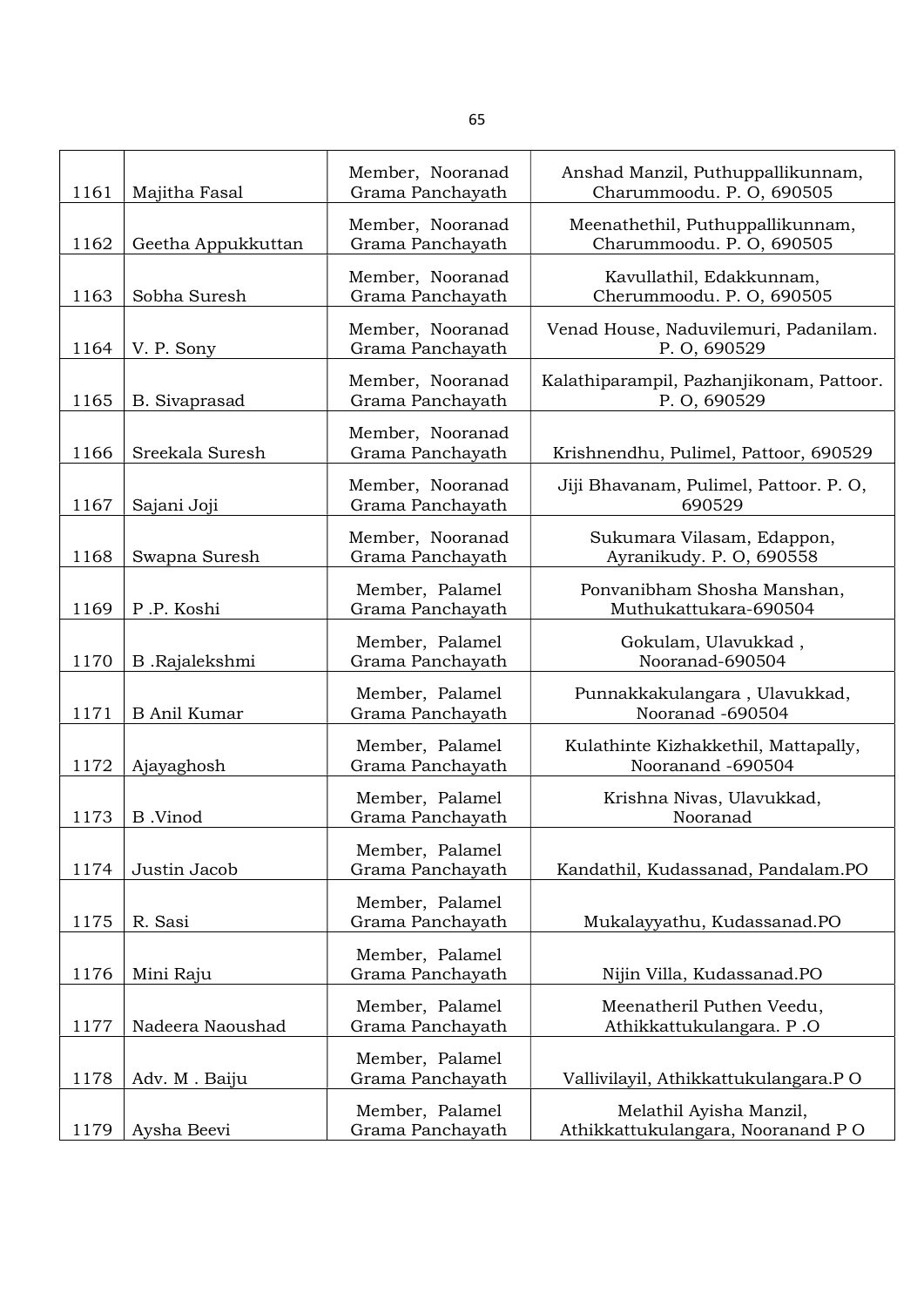| 1180 | Asha                      | Member, Palamel<br>Grama Panchayath         | Asha Bhavanam, Erumakuzhy,<br>Nooranand.PO                           |
|------|---------------------------|---------------------------------------------|----------------------------------------------------------------------|
| 1181 | Rethi.R                   | Member, Palamel<br>Grama Panchayath         | Kochuputhiya Veedu, Payyanalloor. PO,                                |
| 1182 | Sumi Udayan               | Member, Palamel<br>Grama Panchayath         | Udayam, Panayil. PO, Nooranad                                        |
| 1183 | Akshitha                  | Member, Palamel<br>Grama Panchayath         | Thekkullathil, Panayil PO.<br>Nooranad-690504                        |
| 1184 | L. Valsala                | Member, Palamel<br>Grama Panchayath         | Puthen Purayil, Panayil PO,<br>Nooranad-690504                       |
| 1185 | Deepa Prasannan           | Member, Palamel<br>Grama Panchayath         | Meenathuvila Padinjaru, Panayil PO.<br>Nooranad-690504               |
| 1186 | K. Biju                   | Member, Palamel<br>Grama Panchayath         | Kurumbanikkal Idappura, Panayil. PO,<br>Nooranad-690504              |
| 1187 | Venu Kaveri               | Member, Palamel<br>Grama Panchayath         | Kanjiravilayil, Erumakkuzhy, Nooranad. P<br>O-690504                 |
| 1188 | Chellamma<br>V            | Member,<br>Bharanikkavu Grama<br>Panchayath | Panikottil Kulangara, Pallickal<br>Naduvilemuri, 690503              |
| 1189 | Ambily L                  | Member,<br>Bharanikkavu Grama<br>Panchayath | Kaithavanatharayil, Pallickal<br>Naduvilemuri, Pallickal PO, 690503  |
| 1190 | K S Jayaprakash           | Member,<br>Bharanikkavu Grama<br>Panchayath | Krishna Cottage, Pallickal Naduvilemuri,<br>Pallickal PO,690503      |
| 1191 | Lalitha<br>Gopalakrishnan | Member,<br>Bharanikkavu Grama<br>Panchayath | Santhi, Bharanickavu South, 690503                                   |
| 1192 | Ambika V                  | Member,<br>Bharanikkavu Grama<br>Panchayath | Vattappana Padeetathil, Bharanickavu<br>North, Bharanickavu, 690503  |
| 1193 | Suam R                    | Member,<br>Bharanikkavu Grama<br>Panchayath | Mammanthara Padeetathil, Bharanickavu<br>South, Pallickal PO, 690503 |
| 1194 | Mathew Philip             | Member,<br>Bharanikkavu Grama<br>Panchayath | Kalluvilayil Joji Villa, Bharanickavu<br>South, Pallickal PO, 690503 |
| 1195 | Amalraj R                 | Member,<br>Bharanikkavu Grama<br>Panchayath | Jyothis, Vetticode, 690503                                           |
| 1196 | Suresh P Mathew           | Member,<br>Bharanikkavu Grama<br>Panchayath | Thacahayil, Kattanam, Pallickal PO,<br>690503                        |
| 1197 | Resmi Manu                | Member,<br>Bharanikkavu Grama<br>Panchayath | Edayile Veetil, Pallickal PO,<br>Kattanam, 690503                    |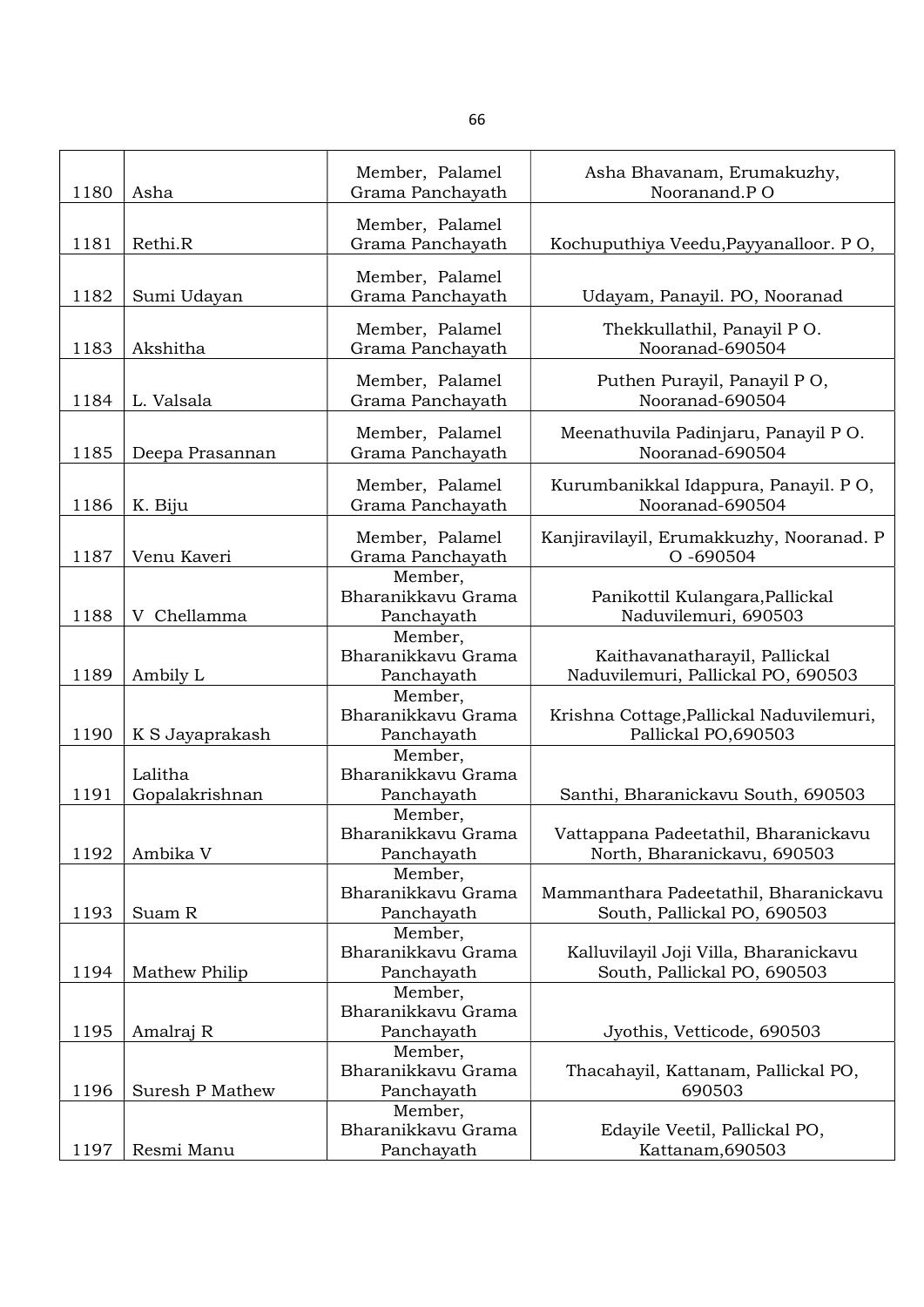|      |                      | Member,              |                                           |
|------|----------------------|----------------------|-------------------------------------------|
|      |                      | Bharanikkavu Grama   | Madathvila Puthenveedu, Kattanam,         |
| 1198 | K Deepa              | Panchayath           | Pallickal PO,690503                       |
|      |                      | Member,              |                                           |
|      |                      | Bharanikkavu Grama   | Ponnettil House, Elippakulam PO,          |
| 1199 | Salman Ponnettil     | Panchayath           | Elippakulam, 690503                       |
|      |                      | Member,              |                                           |
|      |                      | Bharanikkavu Grama   | Elanjilithara Thekkathil, Elippakulam     |
| 1200 | M Rahiyanth          | Panchayath           | South, Elippakulam PO, 690503             |
|      |                      | Member,              |                                           |
|      |                      | Bharanikkavu Grama   | Chankoor Padeetathil,                     |
| 1201 | Shylaja Haris        | Panchayath           | Vallikunnam -690503                       |
|      |                      | Member,              |                                           |
|      |                      | Bharanikkavu Grama   | Thuruthuvilayil, Kattachira,              |
| 1202 | S Ajoykumar          | Panchayath           | Pallickal PO-690503                       |
|      |                      | Member,              |                                           |
|      |                      | Bharanikkavu Grama   | Kottackadathu, South Mankuzhy,            |
| 1203 | Shyju KR             | Panchayath           | Pullikanaku PO, 690537                    |
|      |                      | Member,              |                                           |
|      |                      | Bharanikkavu Grama   |                                           |
|      |                      |                      | Panthaplavil, South Mankuzhy,             |
| 1204 | Nisha Sathyan        | Panchayath           | Pullikanakku PO, 690537                   |
|      |                      | Member,              |                                           |
|      |                      | Bharanikkavu Grama   | Chithira Mangalath, Kattachira, Pallickal |
| 1205 | K Sasidharan Nair    | Panchayath           | PO, 690503                                |
|      |                      | Member,              |                                           |
|      |                      | Bharanikkavu Grama   | Chathavanath, Kattachira,                 |
| 1206 | Salini S             | Panchayath           | Pallickal PO, 690503                      |
|      |                      | Member,              |                                           |
|      |                      | Bharanikkavu Grama   | Mannath, Manjaditahra,                    |
| 1207 | A Thampi             | Panchayath           | Pallickal PO, 690503                      |
|      |                      | Member,              | Siva Vilasam,                             |
|      |                      | Bharanikkavu Grama   | South Mankuzhi,                           |
| 1208 | Sadasivan Pillai     | Panchayath           | Pullikanaku PO, 690537                    |
|      |                      | Member, Mavelikkara- |                                           |
|      |                      | Thamarakkulam        | Kodantharayil,                            |
| 1209 | Muhammad Thanseer    | Grama Panchayath     | Kannanakuzhi PO-690505                    |
|      |                      | Member, Mavelikkara- | Kottavilayil,                             |
|      | Suresh               | Thamarakkulam        | Kannanakuzhi P.O.                         |
| 1210 | Kottavila(Sajikumar) | Grama Panchayath     | Charummood-690505.                        |
|      |                      | Member, Mavelikkara- | Chittakkatteth Padeettathil,              |
|      |                      | Thamarakkulam        | Kannanakuzhi P.O,                         |
| 1211 | T Manmadhan          | Grama Panchayath     | Charummood- 690505.                       |
|      |                      | Member, Mavelikkara- | Ittinam Parambil,                         |
|      |                      | Thamarakkulam        | Charummood,                               |
| 1212 | Anila Thomas         | Grama Panchayath     | Vedaraplavu PO -690505                    |
|      |                      | Member, Mavelikkara- | Pushpalayam,                              |
|      |                      | Thamarakkulam        | Peroorkarazhma,                           |
| 1213 | Deepa Jyothish       | Grama Panchayath     | Charummood PO - 690505                    |
|      |                      | Member, Mavelikkara- |                                           |
|      |                      | Thamarakkulam        | Alakananda, Kottackattusseri,             |
| 1214 | Rajitha Alakanandha  | Grama Panchayath     | LSPO, Nooranad- 690571                    |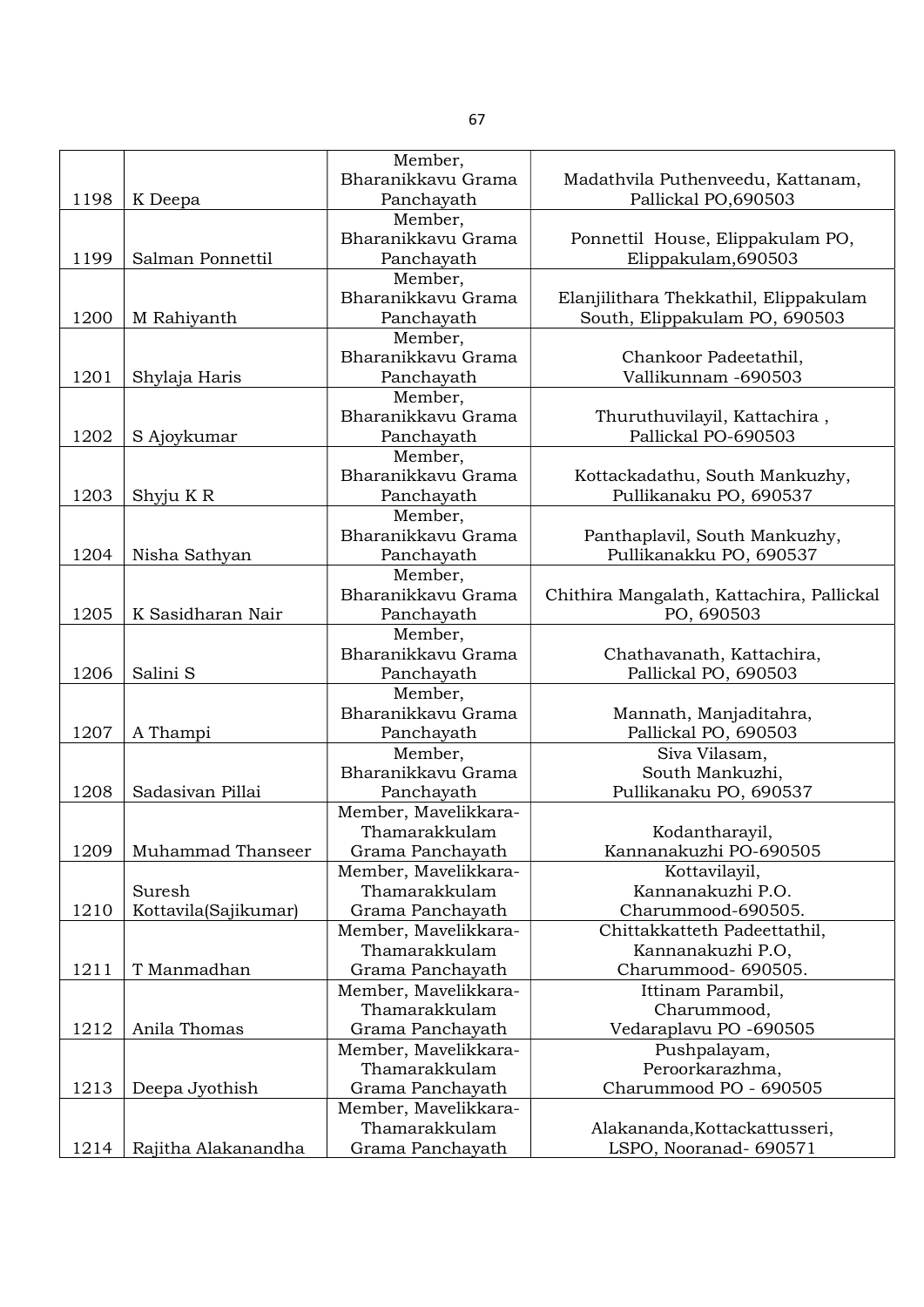|      |                        | Member, Mavelikkara- |                                                 |
|------|------------------------|----------------------|-------------------------------------------------|
|      |                        | Thamarakkulam        | Sreenivas, Kottackattusseri,                    |
| 1215 | Deepak                 | Grama Panchayath     | LS PO, Nooranad - 690571                        |
|      |                        | Member, Mavelikkara- |                                                 |
|      |                        | Thamarakkulam        | Chavadithara,                                   |
| 1216 | Arya Adarsh            | Grama Panchayath     | Thamarakulam P.O- 690530                        |
|      |                        | Member, Mavelikkara- |                                                 |
|      |                        | Thamarakkulam        | Aravindam,                                      |
| 1217 | Deepa                  | Grama Panchayath     | Thamarakulam PO - 690 530                       |
|      |                        | Member, Mavelikkara- |                                                 |
|      |                        | Thamarakkulam        | Soni Nivas, Kizhakkemuri,                       |
| 1218 | Sobha Saji             | Grama Panchayath     | Thamarakulam PO - 690 530                       |
|      |                        | Member, Mavelikkara- |                                                 |
|      |                        | Thamarakkulam        | Vallyath Manzil,                                |
| 1219 | Rahmath                | Grama Panchayath     | Thamarakulam PO - 690530                        |
|      |                        | Member, Mavelikkara- |                                                 |
|      |                        | Thamarakkulam        | Kuttiyil,                                       |
| 1220 | Shyja Ashokan          | Grama Panchayath     | Thamarakulam P.O - 690530                       |
|      |                        | Member, Mavelikkara- |                                                 |
|      |                        | Thamarakkulam        | Chippi Cottage, Mekkummuri,                     |
| 1221 | Athukka Beevi          | Grama Panchayath     | Thamarakulam P.O - 690530                       |
|      |                        | Member, Mavelikkara- |                                                 |
|      |                        | Thamarakkulam        | Kaduvinkal Thekku,                              |
| 1222 | S.Sreeja               | Grama Panchayath     | Thamarakulam PO - 690 530                       |
|      |                        | Member, Mavelikkara- |                                                 |
|      | G.Venu                 | Thamarakkulam        | Vandanam, Chathiyara,                           |
| 1223 | (Muraleedharan Pillai) | Grama Panchayath     | Thamarakulam PO - 690530                        |
|      |                        | Member, Mavelikkara- |                                                 |
|      |                        | Thamarakkulam        | Puthan Tharayil,                                |
| 1224 | P.B Harikumar          | Grama Panchayath     | Vedaraplavu PO - 690 505                        |
|      |                        | Member, Mavelikkara- |                                                 |
|      |                        | Thamarakkulam        | Mavullathil Vadakku, Charummood,                |
| 1225 | V Prakash              | Grama Panchayath     | Vedaraplavu PO - 690 505                        |
|      |                        |                      |                                                 |
|      |                        | Member, Vallikunnam  | Ganesh Bhavanam,                                |
| 1226 | Raji.R                 | Grama Panchayath     | Elippakulam.PO 690503                           |
|      |                        | Member, Vallikunnam  | Pushpa Bhavanam,                                |
| 1227 | Ushapushkaran          | Grama Panchayath     | Elippakulam.PO 690503                           |
|      |                        |                      |                                                 |
|      |                        | Member, Vallikunnam  | Kannampallil Kizhakkathil,                      |
| 1228 | Bijiprasad             | Grama Panchayath     | Vallikunnam.PO 690501                           |
|      |                        |                      |                                                 |
| 1229 |                        | Member, Vallikunnam  | Arambil Vadakkathil, Puthenchantha.PO<br>690501 |
|      | Vijayalakshmi(Mini)    | Grama Panchayath     |                                                 |
|      |                        | Member, Vallikunnam  | Mangattethu,                                    |
| 1230 | J.Ravindranath         | Grama Panchayath     | Puthenchantha.PO 690501                         |
|      |                        |                      |                                                 |
|      |                        | Member, Vallikunnam  | Thazhathuveettil,                               |
| 1231 | Sankarankutty Nair     | Grama Panchayath     | Puthenchantha, 690501                           |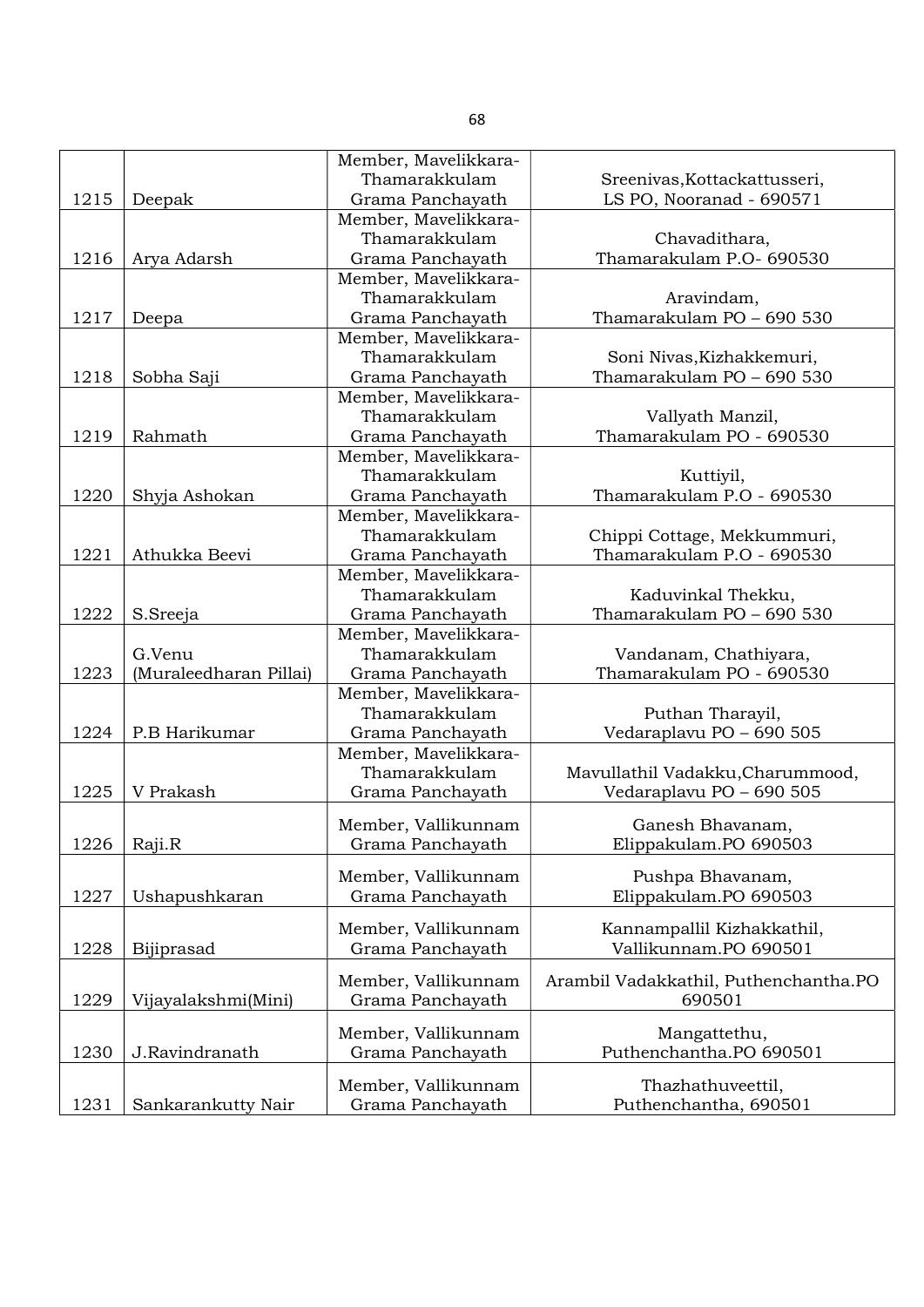| 1232 | B. Rajalakshmi      | Member, Vallikunnam<br>Grama Panchayath | Nellumvilayil, Kaduvinal.PO 690501                                                    |
|------|---------------------|-----------------------------------------|---------------------------------------------------------------------------------------|
|      |                     |                                         |                                                                                       |
| 1233 | D.Rohini            | Member, Vallikunnam<br>Grama Panchayath | Nilakkal, Kaduvinal.PO. 690501                                                        |
|      |                     | Member, Vallikunnam                     |                                                                                       |
| 1234 | P.Komalan           | Grama Panchayath                        | Sisiram, Kaduvinal.PO 690501                                                          |
| 1235 | Archana Prakash     | Member, Vallikunnam<br>Grama Panchayath | Prakash Bhavanam,<br>Kaduvinal.PO 690501                                              |
| 1236 | Thrideep Kumar      | Member, Vallikunnam<br>Grama Panchayath | Kannampallil, Vallikunnam.PO 690501                                                   |
| 1237 | Indhukrishnan       | Member, Vallikunnam<br>Grama Panchayath | Sreemandiram, Kaduvinal.PO, 690501                                                    |
| 1238 | Mini Prabhakaran    | Member, Vallikunnam<br>Grama Panchayath | Pournami, Thekkemuri, Vallikunnam.PO<br>690501                                        |
| 1239 | Raihanath           | Member, Vallikunnam<br>Grama Panchayath | Raihana Manzil, Vallikunnam.PO,690501                                                 |
| 1240 | N.Mohankumar        | Member, Vallikunnam<br>Grama Panchayath | Malamel, A.V.House,<br>Elippakulam.PO,690503                                          |
| 1241 | R.Vijayanpillai     | Member, Vallikunnam<br>Grama Panchayath | Aishwarya, Vallikunnam.PO 690501                                                      |
| 1242 | K.Gopi              | Member, Vallikunnam<br>Grama Panchayath | G.S.Bhavanam, Karazhma,<br>Vallikunnam.PO,690501                                      |
| 1243 | G.Rajeevkumar       | Member, Vallikunnam<br>Grama Panchayath | Ananda Bhavanam,<br>Elippakulam.PO, 690503                                            |
| 1244 | Rajeev Kumar(Unni)  | Member, Pathiyoor<br>Grama Panchayath   | Rajesh Bhavanam, Ramapuram,<br>Keerikkadu, India, Kerala,<br>Alappuzha, 690508        |
| 1245 | Suresh P(Babu)      | Member, Pathiyoor<br>Grama Panchayath   | S.S. Nivas, Evoor South, Keerikkadu,<br>India, Kerala, Alappuzha, 690508              |
| 1246 | Leela Gokul         | Member, Pathiyoor<br>Grama Panchayath   | Karavallil (Revathy), Evoor South,<br>Keerikkadu, India, Kerala,<br>Alappuzha, 690508 |
| 1247 | Sreelekshmi R       | Member, Pathiyoor<br>Grama Panchayath   | Padmalayam, Pathiyoorkala, Keerikadu,<br>India, Kerala, Alappuzha, 690508             |
| 1248 | Sreelekha Anilkumar | Member, Pathiyoor<br>Grama Panchayath   | Kannel Vadakkathil, Pathiyoorkala,<br>Keerikkadu, India, Kerala,<br>Alappuzha, 690508 |
| 1249 | Soumya <sub>S</sub> | Member, Pathiyoor<br>Grama Panchayath   | Kunnel, Pathiyoor West,<br>Kareelakulangara, India, Kerala,<br>Alappuzha, 690572      |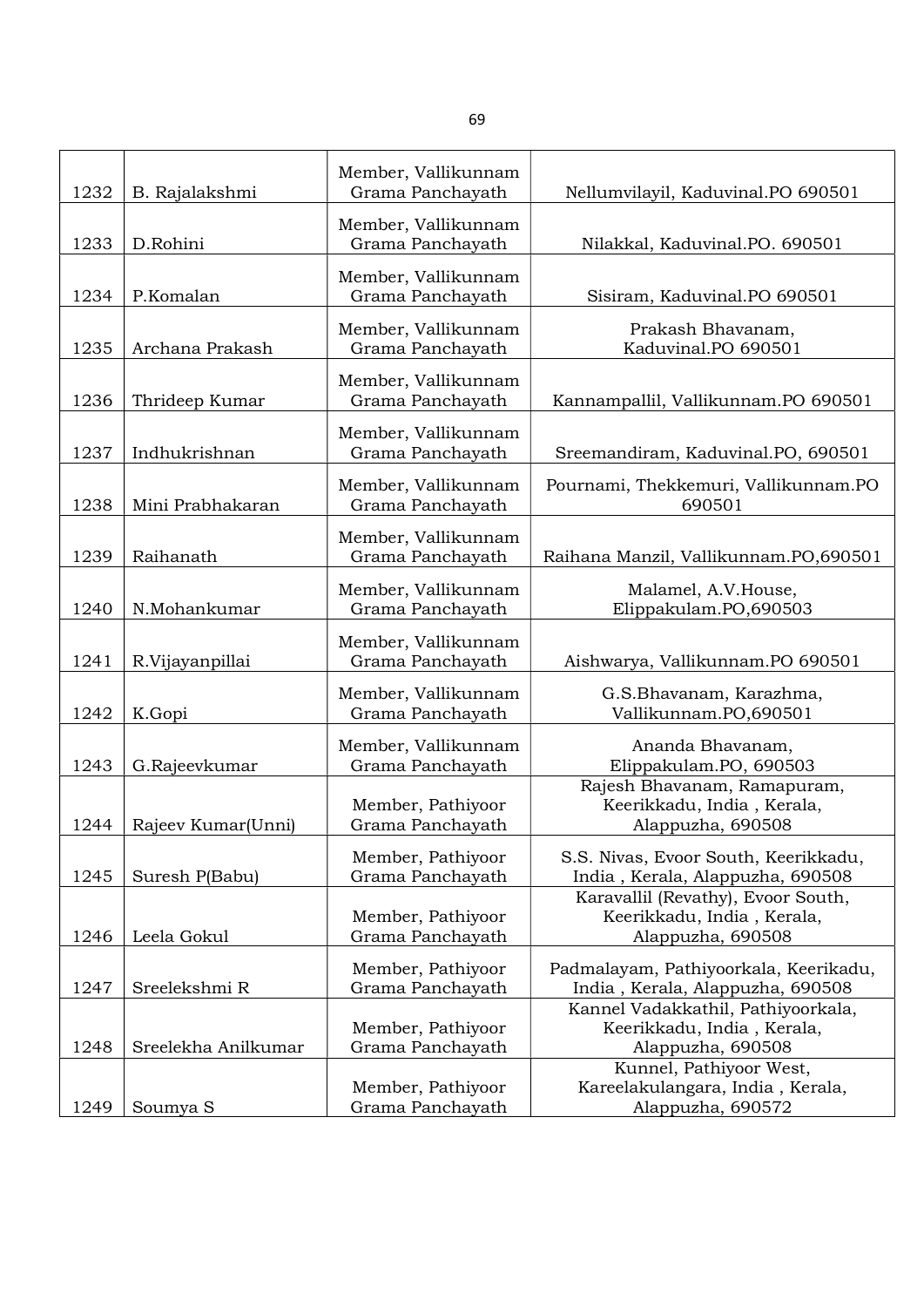| 1250 | Moly Vadasseril    | Member, Pathiyoor<br>Grama Panchayath  | Vadasseril, Pathiyoor, Keerikkadu, India,<br>Kerala, Alappuzha, 690508             |
|------|--------------------|----------------------------------------|------------------------------------------------------------------------------------|
| 1251 | Ambili Shaji       | Member, Pathiyoor<br>Grama Panchayath  | Kuttiyil, Pathiyoorthottam, Pathiyoor,<br>India, Kerala, Alappuzha, 690508         |
| 1252 | Manu Chellappan    | Member, Pathiyoor<br>Grama Panchayath  | Panappurathu, Pathiyoor East,<br>Keerikkadu, India, Kerala,<br>Alappuzha, 690508   |
|      |                    |                                        |                                                                                    |
| 1253 | Asha Rajeev        | Member, Pathiyoor<br>Grama Panchayath  | Neduvakkattu, Eruva East, Eruva, India,<br>Kerala, Alappuzha, 690572               |
|      |                    | Member, Pathiyoor                      | Velichappattu Theekathil, Pathiyoor East,<br>Keerikkadu, India, Kerala, Alappuzha, |
| 1254 | Sreedevi Teacher   | Grama Panchayath                       | 690508                                                                             |
| 1255 | Jayakumari         | Member, Pathiyoor<br>Grama Panchayath  | Chankoyikkal Puthen Veedu, Eruva,<br>Eruva, India, Kerala,<br>Alappuzha, 690572    |
|      |                    |                                        | Mozhoor House, Pathiyoor West,                                                     |
|      |                    | Member, Pathiyoor                      | Keerikkadu, India, Kerala,                                                         |
| 1256 | Sindhu Madhukumar  | Grama Panchayath                       | Alappuzha, 690508                                                                  |
|      |                    |                                        |                                                                                    |
|      |                    | Member, Pathiyoor                      | Puthentharayil, Eruva, Eruva, India,                                               |
| 1257 | L Usha             | Grama Panchayath                       | Kerala, Alappuzha, 690572                                                          |
|      |                    |                                        | Kaleeckal Puthen Veedu, Kayamkulam,                                                |
| 1258 | Jayaprakash        | Member, Pathiyoor<br>Grama Panchayath  | Kayamkulam, India, Kerala, Alappuzha,<br>690502                                    |
|      |                    |                                        | Kottoor Tharayil, Malamelbhagam,                                                   |
|      |                    | Member, Pathiyoor                      | Kareelakulangara, India, Kerala,                                                   |
| 1259 | Anitha Rajendran   | Grama Panchayath                       | Alappuzha, 690572                                                                  |
|      |                    |                                        | Kanithara Kizhakkathil,                                                            |
|      |                    | Member, Pathiyoor                      | Kareelakulangara, India, Kerala,                                                   |
| 1260 | Ambily Viju        | Grama Panchayath                       | Alappuzha, 690572                                                                  |
|      |                    |                                        | Aswathi, Kareelakulangara,                                                         |
|      |                    | Member, Pathiyoor                      | Kareelakulangara, India, Kerala,                                                   |
| 1261 | <b>B</b> Pavithran | Grama Panchayath                       | Alappuzha, 690572                                                                  |
|      |                    |                                        | Thekkeputhumana, Ramapuram,                                                        |
|      |                    | Member, Pathiyoor                      | Keerikkadu, India, Kerala,                                                         |
| 1262 | V. Mahesh          | Grama Panchayath                       | Alappuzha, 690508                                                                  |
| 1263 | Deepa Pushpan      | Member, Kandalloor<br>Grama Panchayath | Kuratharayil, Puthiyavila,<br>Pattoli Market PO - 690531                           |
|      |                    |                                        |                                                                                    |
|      | Thayyil            | Member, Kandalloor                     | Thayyil, Puthiyavila North,                                                        |
| 1264 | Prasannakumari     | Grama Panchayath                       | Pattoli Market P.O - 690 531                                                       |
| 1265 | Radhika Murali     | Member, Kandalloor<br>Grama Panchayath | Vilayathkalathil, Puthiyavila, Puthiyavila<br>$PO - 690531$                        |
| 1266 | K R Rajesh         | Member, Kandalloor<br>Grama Panchayath | Kizhakkekottayil, Puthiyavila,<br>Kareelakulangara PO-690572                       |
|      |                    |                                        |                                                                                    |
| 1267 | Kolathethu Padmini | Member, Kandalloor<br>Grama Panchayath | Kolathethu,<br>Puthiyavila PO - 690 531                                            |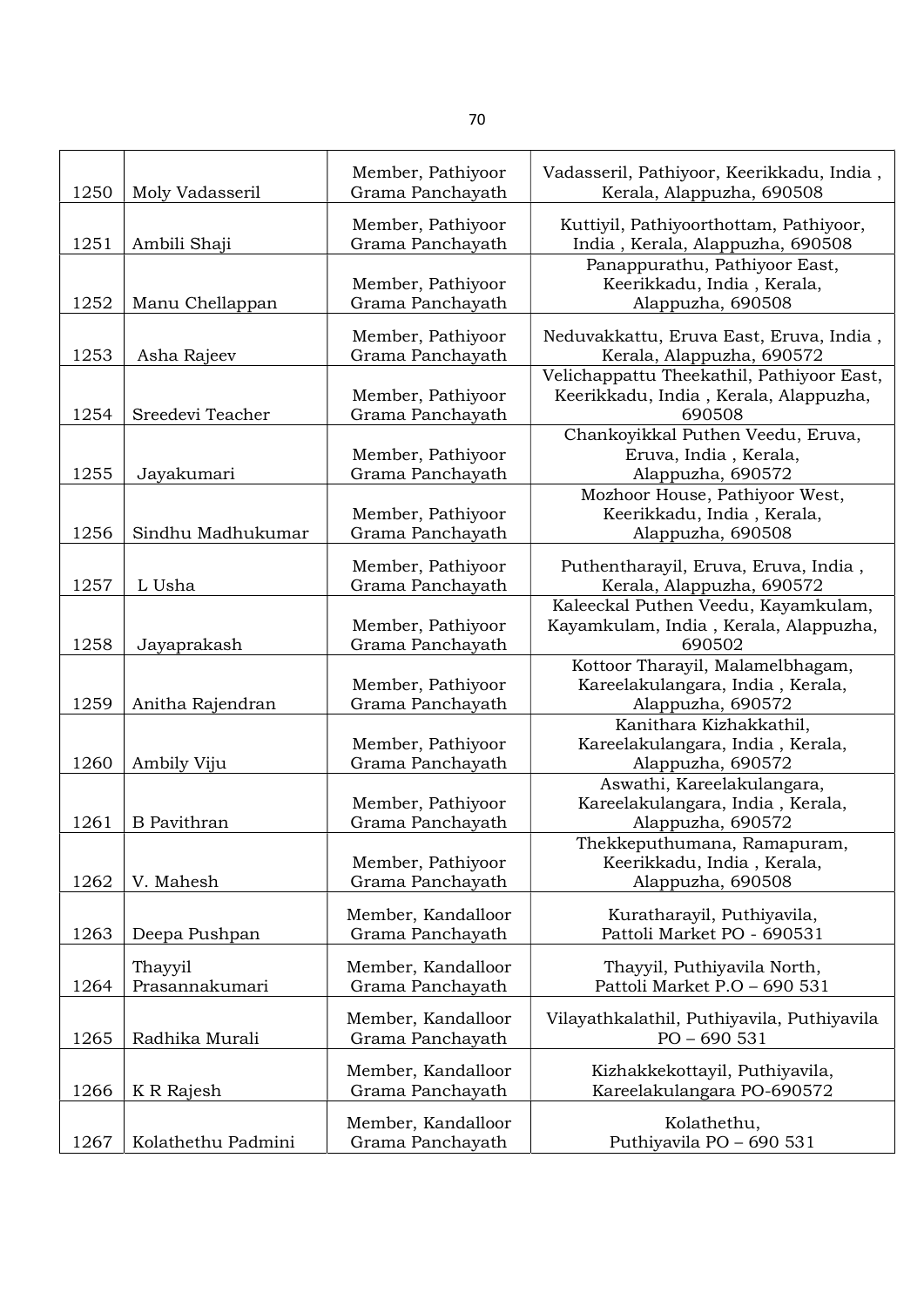| 1268 | Ampili <sub>S</sub>   | Member, Kandalloor<br>Grama Panchayath | Puthuppurackal, Puthiyavila,<br>Pattoli Market PO- 690531                    |
|------|-----------------------|----------------------------------------|------------------------------------------------------------------------------|
| 1269 | M Abhilash            | Member, Kandalloor<br>Grama Panchayath | Abhilash Bhavan, Kandalloor North,<br>Pattoli Market PO - 390531             |
| 1270 | Suresh<br>Ramanamadom | Member, Kandalloor<br>Grama Panchayath | Ramanamadom, Kandalloor South,<br>Kandalloor PO - 690535                     |
| 1271 | Sheeja Mohan          | Member, Kandalloor<br>Grama Panchayath | Kamalalayam, Kandalloor South,<br>Kandalloor PO-690535                       |
| 1272 | Suji C                | Member, Kandalloor<br>Grama Panchayath | Koottumvathukkal Vadakkethil,<br>Kandalloor South,<br>Kandalloor PO - 690535 |
| 1273 | Kolath Babu           | Member, Kandalloor<br>Grama Panchayath | Kolath, Kandalloor South,<br>Kandalloor PO - 690535                          |
| 1274 | Rajikumar V           | Member, Kandalloor<br>Grama Panchayath | Kulangarasseril, Kandalloor South,<br>Kandalloor PO - 690535                 |
| 1275 | Suni Vijith           | Member, Kandalloor<br>Grama Panchayath | Vazhakkandathil, Kandalloor North,<br>Pattoli Market PO-690531               |
| 1276 | Veena Ajayakumar      | Member, Kandalloor<br>Grama Panchayath | Sumangalath, Kandalloor North,<br>Pattoli Market PO - 690531                 |
| 1277 | Beena Surendran       | Member, Kandalloor<br>Grama Panchayath | Gourisankaram, Puthiyavila,<br>Pattoli Market PO - 690531                    |
| 1278 | Thankamani Vijayan    | Member, Cheppad<br>Grama Panchayath    | Vaishnavam,<br>Nangiarkulangara.PO-690513                                    |
| 1279 | D Krishnakumar        | Member, Cheppad<br>Grama Panchayath    | Anchuthengil, Muttom.PO-690511                                               |
| 1280 | Manilekha M           | Member, Cheppad<br>Grama Panchayath    | Kokkattukandathil, Cheppad,<br>Evoor-690507                                  |
| 1281 | V Sanilkumar          | Member, Cheppad<br>Grama Panchayath    | Neryasseril, Muttom.PO-690511                                                |
| 1282 | Jasmine               | Member, Cheppad<br>Grama Panchayath    | Naissam Manzil,<br>Muttom.PO-690511                                          |
| 1283 | Shiny                 | Member, Cheppad<br>Grama Panchayath    | Changayil Puthenveedu,<br>Muttom.PO-690511                                   |
| 1284 | I Thampi              | Member, Cheppad<br>Grama Panchayath    | Ettuparayil, Kanichanelloor, Muttom.PO-<br>690511                            |
| 1285 | M K Venukumar         | Member, Cheppad<br>Grama Panchayath    | Thekkadath, Evoor North,<br>Cheppad-690507                                   |
| 1286 | S Vijayakumari        | Member, Cheppad<br>Grama Panchayath    | Sreevalsom, Evoor North,<br>Cheppad-690507                                   |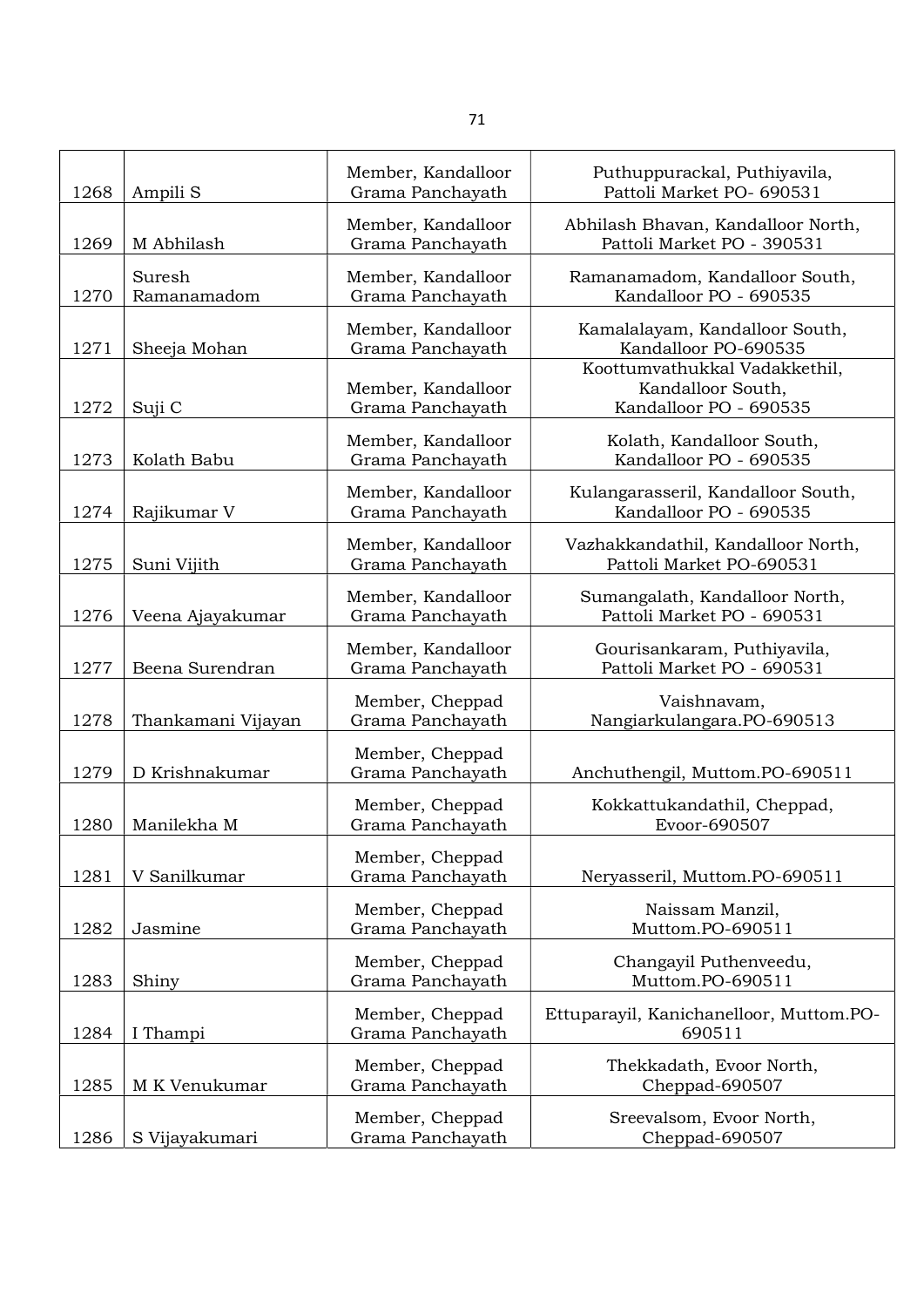| 1287 | Bindu Sivanandan    | Member, Cheppad<br>Grama Panchayath    | Vathalloorkavil, Evoor North,<br>Cheppad-690507                  |
|------|---------------------|----------------------------------------|------------------------------------------------------------------|
| 1288 | Thulasi T           | Member, Cheppad<br>Grama Panchayath    | Mevila Vadakkathil, Cheppad-690507                               |
| 1289 | Bindu Rajendran     | Member, Cheppad<br>Grama Panchayath    | Lenileyam, Cheppad-690507                                        |
| 1290 | Salini              | Member, Cheppad<br>Grama Panchayath    | Kannel, Cheppad-690507                                           |
| 1291 | K Viswaprasad       | Member, Cheppad<br>Grama Panchayath    | Kuravan Parambil, Valiyakuzhy, Muttom-<br>690511                 |
| 1292 | U.Prakash           | Member, Muthukulam<br>Grama Panchayath | Prakash Bhavanam, Muthukulam North,<br>Choolatheruvu PO - 690506 |
| 1293 | Anas                | Member, Muthukulam<br>Grama Panchayath | Puthen Puraikal, Cheppad Kannimel,<br>Cheppad PO - 690507        |
| 1294 | Subha Gopakumar     | Member, Muthukulam<br>Grama Panchayath | Arun Bhavanam, Muthukulam North,<br>Cheppad PO - 690 507         |
| 1295 | Baiju               | Member, Muthukulam<br>Grama Panchayath | Suhetham,<br>Muthukulam South PO - 690 506                       |
| 1296 | Sabitha Vinod       | Member, Muthukulam<br>Grama Panchayath | Pattarethu,<br>Muthukulam South - 690506                         |
| 1297 | Bindhu.P            | Member, Muthukulam<br>Grama Panchayath | Kizhakke Devalapurathu,<br>Muthukulam South PO - 690 506         |
| 1298 | Jyothi Prabha       | Member, Muthukulam<br>Grama Panchayath | Uthradam,<br>Muthukulam South PO - 690 506                       |
| 1299 | Sreeja Elangaloor   | Member, Muthukulam<br>Grama Panchayath | Elangaloor,<br>Muthukulam South PO - 690506                      |
| 1300 | Susmitha Dileep     | Member, Muthukulam<br>Grama Panchayath | Haripadan Tharayil,<br>Muthukulam South PO - 690 506             |
| 1301 | Sheeja.S            | Member, Muthukulam<br>Grama Panchayath | M.S Nivas,<br>Muthukulam South PO - 690 506                      |
| 1302 | Lal Malavya         | Member, Muthukulam<br>Grama Panchayath | Chekkottu,<br>Muthukulam South PO - 690 506                      |
| 1303 | Manju Anilkumar     | Member, Muthukulam<br>Grama Panchayath | Anil Bhavanam,<br>Muthukulam PO - 690506                         |
| 1304 | Mithulesh Manoharan | Member, Muthukulam<br>Grama Panchayath | Kadesseril, Muthukulam North<br>Choolatheruvu PO - 690506        |
| 1305 | Sreelatha           | Member, Muthukulam<br>Grama Panchayath | Kuttiyil, Muthukulam North,,<br>Choolatheruvu PO-690506          |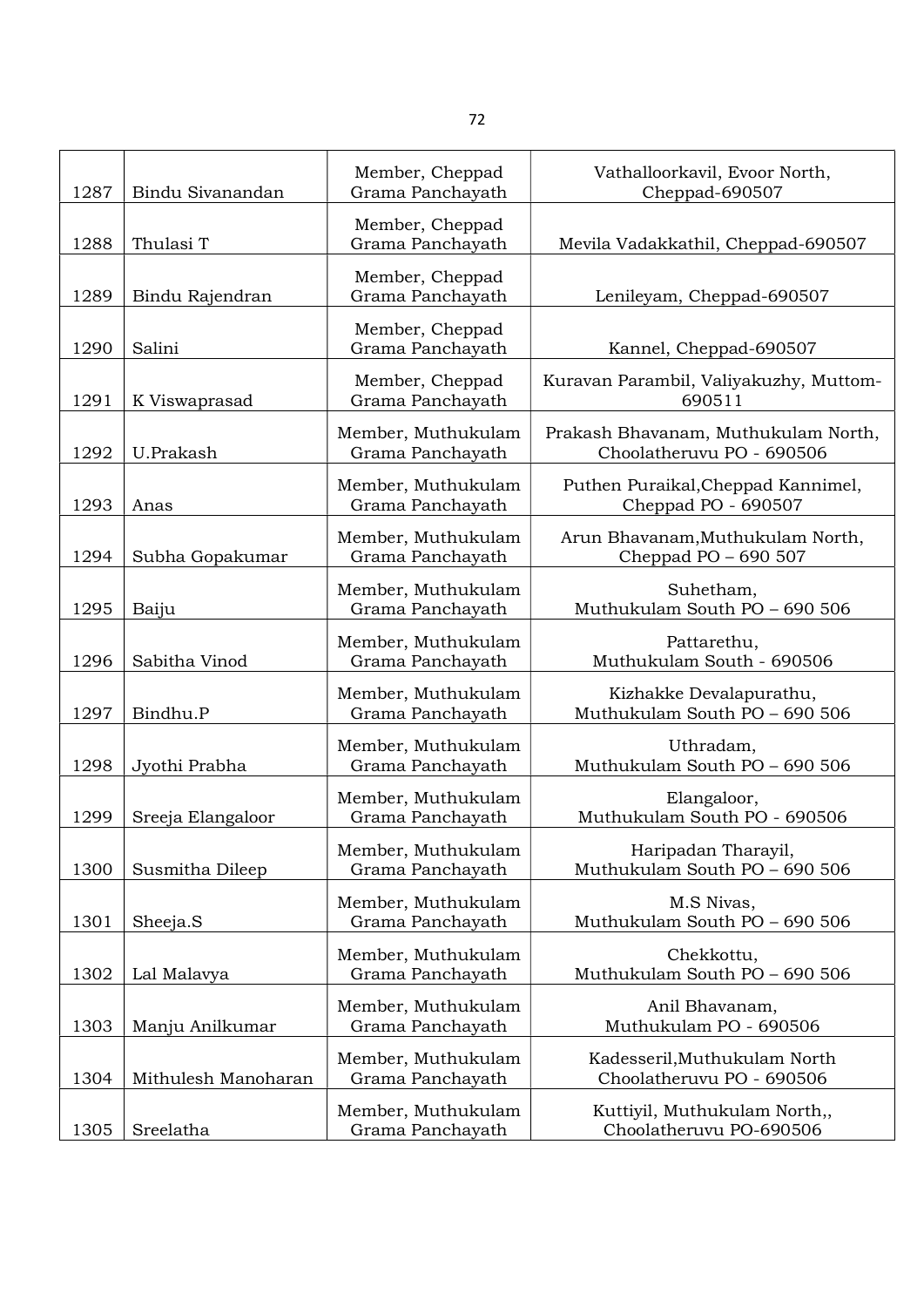|      |                  | Member, Muthukulam  | Sreyas, Muthukulam North,,                   |
|------|------------------|---------------------|----------------------------------------------|
| 1306 | Sunatha.A        | Grama Panchayath    | Choolatheruvu PO - 690506                    |
|      |                  | Member, Arattupuzha | Panayamcheril,                               |
| 1307 | Praseeda Sudheer | Grama Panchayath    | Mangalam PO - 690515                         |
|      |                  |                     |                                              |
|      |                  | Member, Arattupuzha | Udayagiriyil,                                |
| 1308 | Nirmala Joy      | Grama Panchayath    | Choolatheruv PO, - 690506                    |
|      |                  | Member, Arattupuzha | Pokkattukunnel Kizhakkathil,                 |
| 1309 | Rajesh R         | Grama Panchayath    | Muthukulam South PO - 690506                 |
|      |                  |                     |                                              |
|      |                  | Member, Arattupuzha | Andakassala Puthiyavila                      |
| 1310 | Hemesh H         | Grama Panchayath    | Pattoli Market PO - 690531                   |
|      |                  |                     | Thottukara Puthuvel                          |
|      |                  | Member, Arattupuzha | Kandalloor South                             |
| 1311 | Anilkumar T P    | Grama Panchayath    | Kandalloor PO - 690536                       |
|      |                  | Member, Arattupuzha | Chirayil, Valiyazheekal PO                   |
| 1312 | Resmi Renjith    | Grama Panchayath    | Alappuzha - 690535                           |
|      |                  |                     | Kunnumpurathu Veedu                          |
|      |                  | Member, Arattupuzha | Valiyazheekal PO                             |
| 1313 | N Sajeevan       | Grama Panchayath    | Alappuzha - 690535                           |
|      |                  |                     |                                              |
|      |                  | Member, Arattupuzha | Thekkaduthu Tharayilkadav                    |
| 1314 | Rejimon          | Grama Panchayath    | Valiyazheekal PO Alappuzha - 690535          |
|      |                  |                     | Kondesseril Perumpally                       |
|      |                  | Member, Arattupuzha | Valiyazheekal PO                             |
| 1315 | Vijayambika      | Grama Panchayath    | Alappuzha - 690535                           |
|      |                  | Member, Arattupuzha | Kannankarayath Ramancheri                    |
| 1316 | Ambili L         | Grama Panchayath    | Arattupuzha PO, Alappuzha - 690535           |
|      |                  |                     |                                              |
|      |                  | Member, Arattupuzha | Madathisseril Vattachal                      |
| 1317 | Jayaprasad       | Grama Panchayath    | Arattupuzha PO, Alappuzha - 690535           |
|      |                  |                     | Chaprayil Kallickad                          |
|      |                  | Member, Arattupuzha | Arattupuzha PO                               |
| 1318 | Binu P           | Grama Panchayath    | Alappuzha - 690535                           |
|      |                  |                     | Ezhikkal Kizhakathil Kallickad               |
|      |                  | Member, Arattupuzha | Arattupuzha PO                               |
| 1319 | Hima Bhasi       | Grama Panchayath    | Alappuzha - 690535                           |
|      |                  |                     | Sreemandiram                                 |
|      |                  | Member, Arattupuzha | Kallickad Arattupuzha PO                     |
| 1320 | Saju Prakash     | Grama Panchayath    | Alappuzha - 690535<br>Thaha Mansil           |
|      |                  |                     |                                              |
| 1321 |                  | Member, Arattupuzha | Arattupuzha PO                               |
|      | Sheeba Mansoor   | Grama Panchayath    | Alappuzha - 690515                           |
|      |                  | Member, Arattupuzha | Kochupandakassalayil<br>Arattupuzha North PO |
| 1322 | Al Ameen         | Grama Panchayath    | Alappuzha - 690515                           |
|      |                  |                     | Chavadi Kizhakkathil                         |
|      |                  | Member, Arattupuzha | Arattupuzha North PO                         |
| 1323 | Maimoonath Fahad | Grama Panchayath    | Alappuzha - 690515                           |
|      |                  |                     |                                              |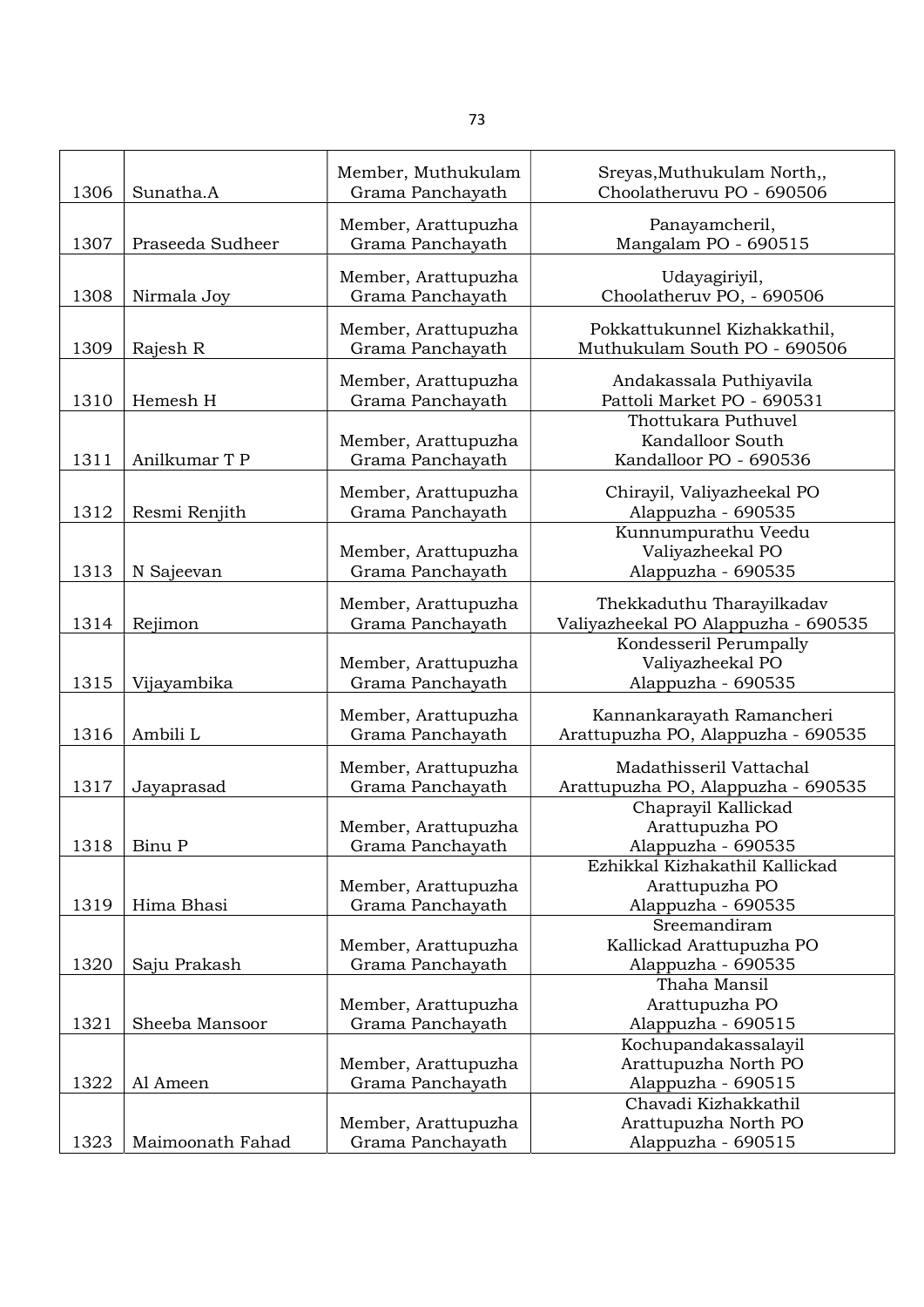|      |                       |                               | Kanisseril                         |
|------|-----------------------|-------------------------------|------------------------------------|
|      |                       | Member, Arattupuzha           | Arattupuzha North PO               |
| 1324 | L Mansoor             | Grama Panchayath              | Alappuzha - 690515                 |
|      |                       | Member,                       |                                    |
|      |                       | Krishnapuram Grama            |                                    |
| 1325 | Madathil Biju         | Panchayath                    | Madathil, Desathinakam - 690559    |
|      |                       | Member,                       |                                    |
|      |                       | Krishnapuram Grama            |                                    |
| 1326 | Raseena Badar         | Panchayath                    | Ampeerethu, Pullikkanakku - 690537 |
|      |                       | Member,                       |                                    |
|      |                       | Krishnapuram Grama            | Marottimoottil,                    |
| 1327 | Beena Prasad          | Panchayath                    | Pullikkanakku - 690537             |
|      |                       | Member,                       |                                    |
|      | Parayil               | Krishnapuram Grama            | Parayil,                           |
| 1328 | Radhakrishnan         | Panchayath                    | Kappil Mekku - 690533              |
|      |                       | Member,                       |                                    |
|      |                       | Krishnapuram Grama            | Kotteereth,                        |
| 1329 | Kotteerethu Sreehari  | Panchayath                    | Kappil Mekku - 690533              |
|      |                       | Member,                       |                                    |
|      |                       | Krishnapuram Grama            |                                    |
| 1330 | S Nazim               | Panchayath                    | Varavila, Kappil Mekku - 690 533   |
|      |                       | Member,                       |                                    |
|      |                       | Krishnapuram Grama            | Vishnu Bhavanam,                   |
| 1331 | Anitha Vasudevan      | Panchayath                    | Kappil East - 690 533              |
|      |                       | Member,                       |                                    |
|      |                       | Krishnapuram Grama            | Arivannoor Vayalil,                |
| 1332 | T Sahadevan           | Panchayath                    | Kappil East - 690 533              |
|      |                       | Member,                       |                                    |
|      |                       | Krishnapuram Grama            | Ammas,                             |
| 1333 | Ajayan Ammas          | Panchayath                    | Njakkanal - 690 533                |
|      |                       | Member,                       |                                    |
|      |                       | Krishnapuram Grama            | Pattathil,                         |
| 1334 | Sarathkumar Pattathil | Panchayath                    | Njakkanal - 690533                 |
|      |                       | Member,                       |                                    |
|      |                       | Krishnapuram Grama            | Kailasam,                          |
| 1335 | Manju Jagadish        | Panchayath                    | Krishnapuram - 690 533             |
|      |                       | Member,                       |                                    |
|      |                       | Krishnapuram Grama            | Cheelanthara Kizhakkathil,         |
| 1336 | Asha Raj              | Panchayath                    | South Kochumuri - 690533           |
|      |                       | Member,                       |                                    |
|      |                       | Krishnapuram Grama            | Kurumpolil,                        |
| 1337 | Shani Kurumpolil      | Panchayath                    | South Kochumuri-690526             |
|      |                       | Member,                       |                                    |
|      |                       | Krishnapuram Grama            | Sreesailam,                        |
| 1338 | Sreelatha Sasi        | Panchayath                    | South Kochumuri - 690526           |
|      |                       |                               |                                    |
|      |                       | Member,<br>Krishnapuram Grama | Mulavelitharayil,                  |
| 1339 | Raji Premkumar        | Panchayath                    | Krishnapuram -690533               |
|      |                       |                               |                                    |
|      |                       | Member,                       |                                    |
|      |                       | Krishnapuram Grama            | Chakkalil,                         |
| 1340 | Radhamani Rajan       | Panchayath                    | Kappil Mekku - 690533              |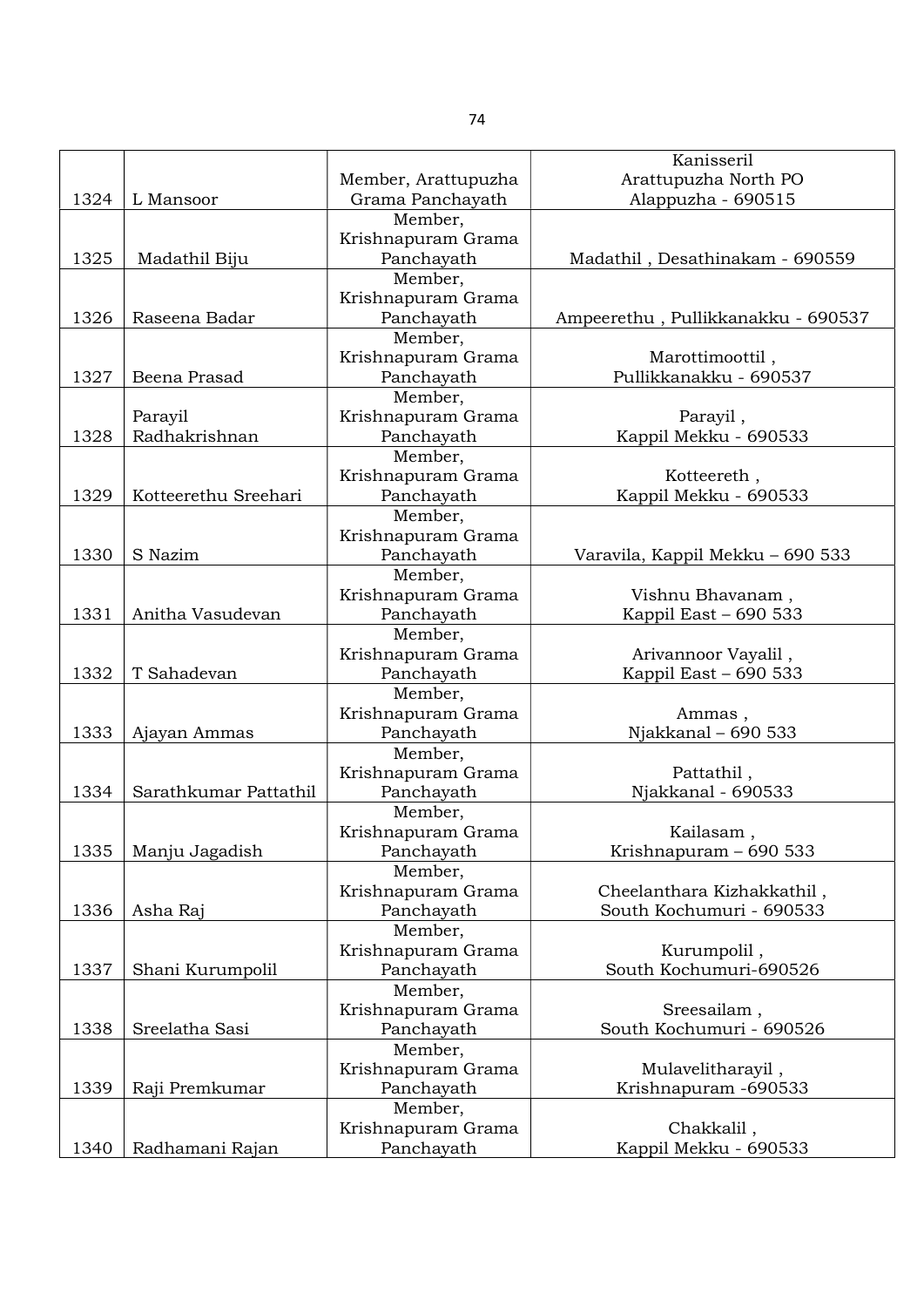|      |                    | Member,             |                                           |
|------|--------------------|---------------------|-------------------------------------------|
|      | Sreelatha          | Krishnapuram Grama  |                                           |
| 1341 | Jyothikumar        | Panchayath          | Peralisserithara - 690 533                |
|      |                    | Member,             |                                           |
|      |                    | Devikulangara Grama | Sreerengom, Govindamuttam,                |
| 1342 | E. Sreedevi        | Panchayath          | Govindamuttam-690527                      |
|      |                    | Member,             |                                           |
|      |                    | Devikulangara Grama | Kottackal, Vadakku Kochumuri,             |
| 1343 | R. Rajesh          | Panchayath          | Govindamuttam-690527                      |
|      |                    | Member,             |                                           |
|      | Radhakrishnan      | Devikulangara Grama | Lakshamveedu Puttantharayil,              |
| 1344 | (K. Prasad)        | Panchayath          | Puthuppally, Puthuppally-690527           |
|      |                    | Member,             |                                           |
|      |                    | Devikulangara Grama | Pranavam, Devikulangara, Puthuppally-     |
| 1345 | Leena Raju         | Panchayath          | 690527                                    |
|      |                    | Member,             |                                           |
|      |                    | Devikulangara Grama | Raj Bhavan, Prayar,                       |
| 1346 | Neethusha Raj      | Panchayath          | Prayar-690547                             |
|      |                    | Member,             |                                           |
|      |                    | Devikulangara Grama | Swami Bhavan, Prayar,                     |
| 1347 | P. Swaminath       | Panchayath          | Prayar-690547                             |
|      |                    | Member,             |                                           |
|      |                    | Devikulangara Grama | Pavanapuri, Puthuppally,                  |
| 1348 | S. Pavananathan    | Panchayath          | Puthuppally-690527                        |
|      |                    | Member,             |                                           |
|      |                    | Devikulangara Grama | Nediyath Tharayil, Puthuppally,           |
| 1349 | S Rekha            | Panchayath          | Puthuppaly-690527                         |
|      |                    | Member,             |                                           |
|      |                    | Devikulangara Grama | Vadakkavarambal, Prayar North, Prayar-    |
| 1350 | Syama Venu         | Panchayath          | 690547                                    |
|      |                    | Member,             |                                           |
|      |                    | Devikulangara Grama | Theruvil Padeettathil, Puthuppally,       |
| 1351 | Leena              | Panchayath          | Puthuppally-690527                        |
|      |                    | Member,             |                                           |
|      |                    | Devikulangara Grama | Muthalappallil, Puthuppally, Puthuppally- |
| 1352 | Prasanth Rajendran | Panchayath          | 690527                                    |
|      |                    | Member,             |                                           |
|      |                    | Devikulangara Grama | Vayalithara Vadakku, Puthuppally,         |
| 1353 | Sreelatha          | Panchayath          | Puthuppally-690527                        |
|      |                    | Member,             |                                           |
|      |                    | Devikulangara Grama | Kandathil Parambil, Puthuppally,          |
| 1354 | Rajani Biju        | Panchayath          | Puthuppally-690527                        |
|      |                    | Member,             |                                           |
|      |                    | Devikulangara Grama | Puthantharayil, Puthuppally,              |
| 1355 | Chithralekha K.    | Panchayath          | Puthuppally-690527                        |
|      |                    | Member,             |                                           |
|      |                    | Devikulangara Grama | Kripalayam, Govindamuttam,                |
| 1356 | Mini Mohan Babu    | Panchayath          | Govindamuttam-690527                      |
|      |                    | Member, Chingoli    | Kunnampallil,                             |
| 1357 | Niyas.K.N (Nibu)   | Grama Panchayath    | Chingoli.PO 690532                        |
|      |                    |                     |                                           |